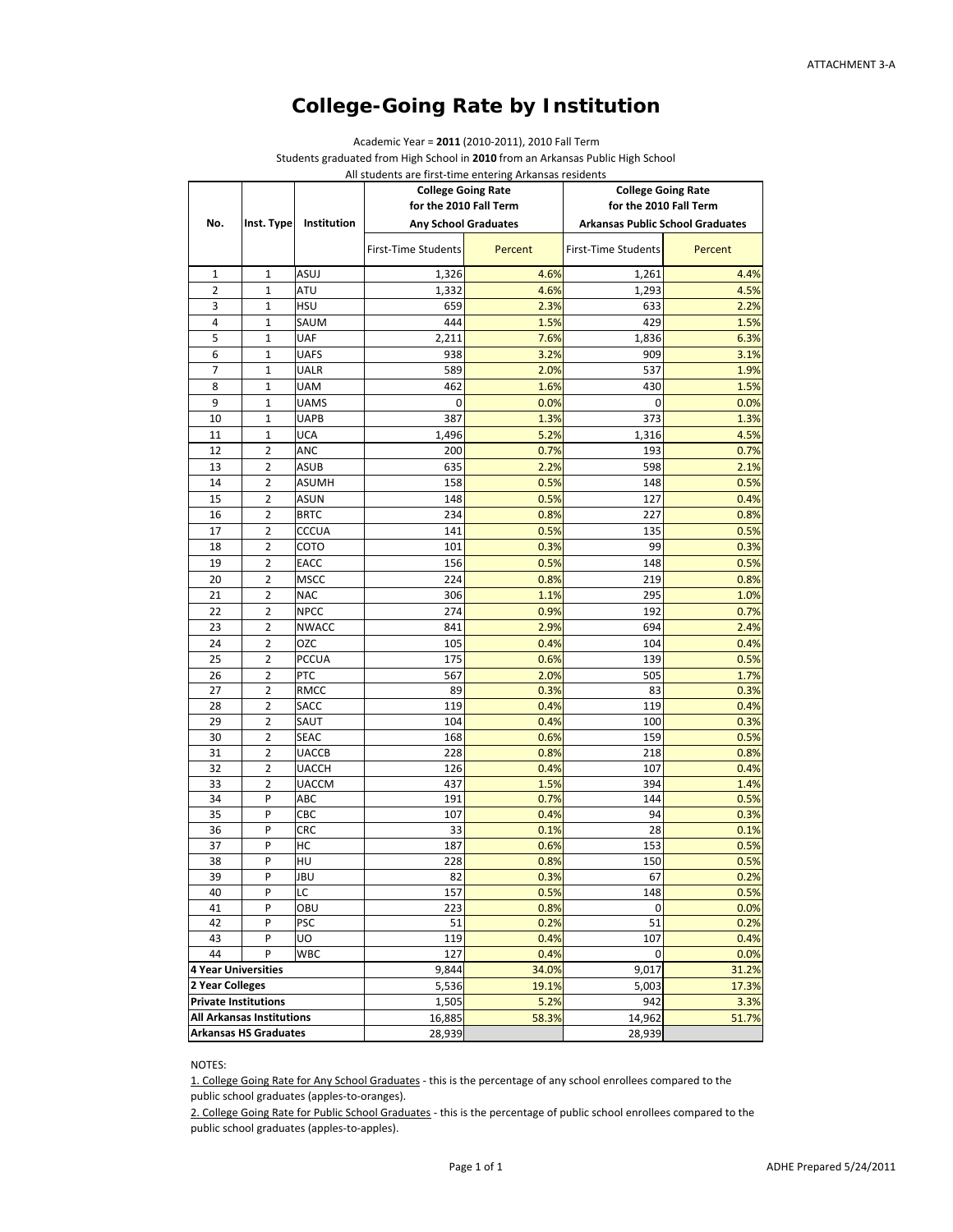# **ARKANSAS COLLEGE-GOING RATE HISTORY 2005 Fall Term - 2010 Fall Term**

| <b>FALL</b><br>TERM | Number of FIRST-<br><b>TIME ENTERING</b><br><b>STUDENTS</b> | Number of<br><b>PUBLIC HIGH</b><br><b>SCHOOL</b><br><b>GRADUATES</b> | <b>ARKANSAS</b><br><b>COLLEGE</b><br><b>GOING RATE</b> | <b>NATIONAL</b><br><b>COLLEGE</b><br><b>GOING RATE</b> |
|---------------------|-------------------------------------------------------------|----------------------------------------------------------------------|--------------------------------------------------------|--------------------------------------------------------|
| 2005                | 12,359                                                      | 27,180                                                               | 45.5%                                                  | 68.6%                                                  |
| 2006                | 12,431                                                      | 26,838                                                               | 46.3%                                                  | 66.0%                                                  |
| 2007                | 12,794                                                      | 26,751                                                               | 47.8%                                                  | 67.2%                                                  |
| 2008                | 13,403                                                      | 26,677                                                               | 50.2%                                                  | 68.6%                                                  |
| 2009                | 13,438                                                      | 28,659                                                               | 46.9%                                                  | 70.1%                                                  |
| 2010                | 14,962                                                      | 28,939                                                               | 51.7%                                                  | <b>NA</b>                                              |

 $NA = Not Available$ 

NOTE: National College Coing Rate is from NCES Digest of Education Statistics 2010, Table 208: Recent high school completers and their enrollment in college, by sex: 1960 through 2009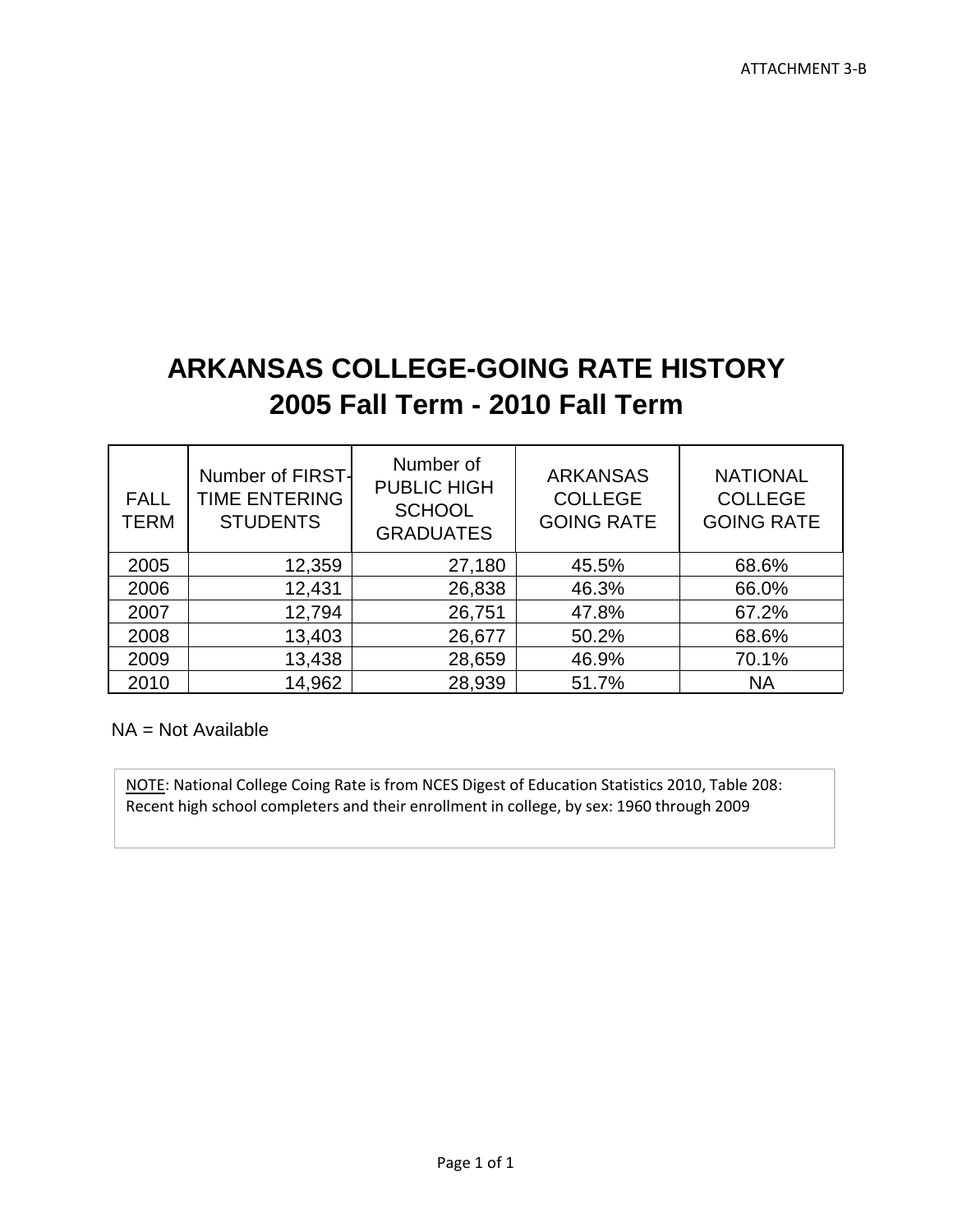# **College-Going Rate by Race/Ethnicity and Gender**

Academic Year = **2011** (2010‐2011), 2010 Fall Term

Students graduated from High School in **2010** from an Arkansas Public High School

All students are first‐time entering Arkansas residents

| <b>BY RACE/ETHNICITY</b> |                                     |                                     |            |         |  |
|--------------------------|-------------------------------------|-------------------------------------|------------|---------|--|
|                          | Race/Ethnicity                      | <b>College Going Rate</b><br>AY2010 |            |         |  |
| No.                      |                                     | <b>HS Graduates</b>                 | First-Time |         |  |
|                          |                                     |                                     | Students   | Percent |  |
|                          | Asian Only                          | 471                                 | 249        | 52.9%   |  |
| $\overline{2}$           | <b>Black Only</b>                   | 6,124                               | 2,826      | 46.1%   |  |
| 3                        | Hispanic, Any                       | 1,853                               | 669        | 36.1%   |  |
| 4                        | American Indian/Alaskan Native Only | 179                                 | 104        | 58.1%   |  |
| 5                        | Hawaiian or Pacific Islander Only   | 79                                  | 9          | 11.4%   |  |
| 6                        | White Only                          | 19,871                              | 10,384     | 52.3%   |  |

| <b>BY GENDER</b> |                |                     |                               |         |
|------------------|----------------|---------------------|-------------------------------|---------|
|                  |                | AY2010              | <b>College Going Rate</b>     |         |
| No.              | Race/Ethnicity | <b>HS Graduates</b> | First-Time<br><b>Students</b> | Percent |
|                  | <b>Males</b>   | 14,144              | 6,657                         | 47.1%   |
| ∍                | Females        | 14,795              | 8,291                         | 56.0%   |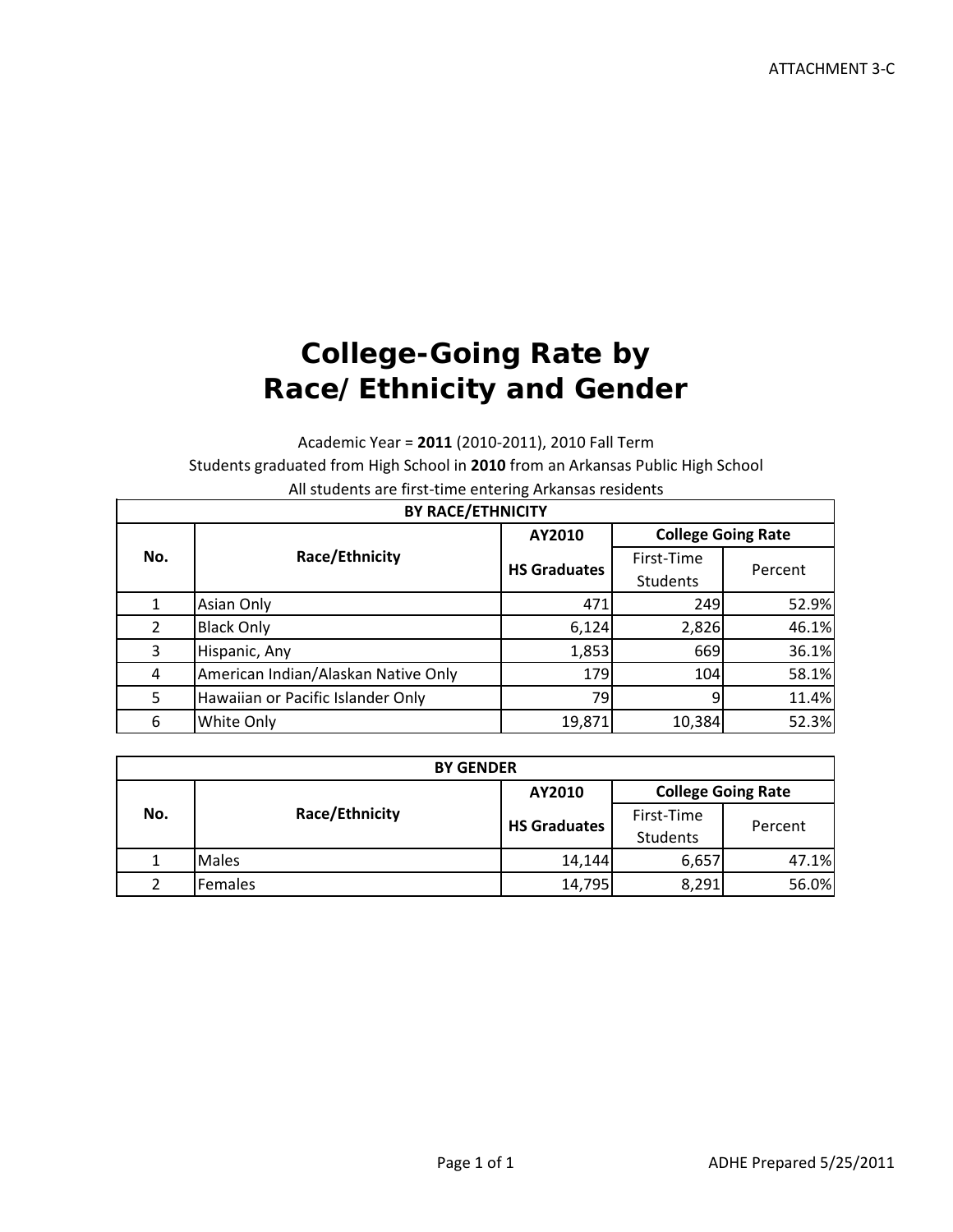## **College-Going Rate by County**

Academic Year = **2011** (2010‐2011), 2010 Fall Term Students graduated from High School in **2010** from an Arkansas Public High School All students are first‐time entering Arkansas residents

|                  |                   |      | numerous are mot time entering mitanous in<br>AY2010 | <b>College Going Rate</b> |         |
|------------------|-------------------|------|------------------------------------------------------|---------------------------|---------|
| No.              | County            | Code |                                                      | First-Time                |         |
|                  |                   |      | <b>HS Graduates</b>                                  | Students                  | Percent |
| $\mathbf{1}$     | ARKANSAS          | 001  | 226                                                  | 121                       | 53.5%   |
| $\overline{2}$   | <b>ASHLEY</b>     | 002  | 234                                                  | 114                       | 48.7%   |
| 3                | <b>BAXTER</b>     | 003  | 322                                                  | 182                       | 56.5%   |
| 4                | <b>BENTON</b>     | 004  | 2,179                                                | 835                       | 38.3%   |
| 5                | <b>BOONE</b>      | 005  | 429                                                  | 242                       | 56.4%   |
| 6                | <b>BRADLEY</b>    | 006  | 143                                                  | 50                        | 35.0%   |
| $\overline{7}$   | CALHOUN           | 007  | 51                                                   | 31                        | 60.8%   |
| 8                | CARROLL           | 008  | 215                                                  | 82                        | 38.1%   |
| $\boldsymbol{9}$ | <b>CHICOT</b>     | 009  | 125                                                  | 53                        | 42.4%   |
| 10               | <b>CLARK</b>      | 010  | 234                                                  | 124                       | 53.0%   |
| 11               | <b>CLAY</b>       | 011  | 172                                                  | 68                        | 39.5%   |
| 12               | <b>CLEBURNE</b>   | 012  | 231                                                  | 145                       | 62.8%   |
| 13               | CLEVELAND         | 013  | 124                                                  | 61                        | 49.2%   |
| 14               | <b>COLUMBIA</b>   | 014  | 288                                                  | 143                       | 49.7%   |
| 15               | CONWAY            | 015  | 213                                                  | 132                       | 62.0%   |
| 16               | CRAIGHEAD         | 016  | 983                                                  | 505                       | 51.4%   |
| 17               | CRAWFORD          | 017  | 706                                                  | 362                       | 51.3%   |
| 18               | <b>CRITTENDEN</b> | 018  | 675                                                  | 366                       | 54.2%   |
| 19               | <b>CROSS</b>      | 019  | 220                                                  | 107                       | 48.6%   |
| 20               | <b>DALLAS</b>     | 020  | 82                                                   | 35                        | 42.7%   |
| 21               | <b>DESHA</b>      | 021  | 195                                                  | 109                       | 55.9%   |
| 22               | <b>DREW</b>       | 022  | 222                                                  | 96                        | 43.2%   |
| 23               | <b>FAULKNER</b>   | 023  | 1,051                                                | 622                       | 59.2%   |
| 24               | <b>FRANKLIN</b>   | 024  | 246                                                  | 143                       | 58.1%   |
| 25               | <b>FULTON</b>     | 025  | 118                                                  | 60                        | 50.8%   |
| 26               | <b>GARLAND</b>    | 026  | 919                                                  | 477                       | 51.9%   |
| 27               | <b>GRANT</b>      | 027  | 261                                                  | 132                       | 50.6%   |
| 28               | <b>GREENE</b>     | 028  | 422                                                  | 236                       | 55.9%   |
| 29               | <b>HEMPSTEAD</b>  | 029  | 273                                                  | 109                       | 39.9%   |
| 30               | <b>HOT SPRING</b> | 030  | 377                                                  | 229                       | 60.7%   |
| 31               | <b>HOWARD</b>     | 031  | 202                                                  | 124                       | 61.4%   |
| 32               | INDEPENDENCE      | 032  | 334                                                  | 218                       | 65.3%   |
| 33               | <b>IZARD</b>      | 033  | 124                                                  | 82                        | 66.1%   |
| 34               | <b>JACKSON</b>    | 034  | 132                                                  | 72                        | 54.5%   |
| 35               | <b>JEFFERSON</b>  | 035  | 744                                                  | 466                       | 62.6%   |
| 36               | <b>JOHNSON</b>    | 036  | 260                                                  | 165                       | 63.5%   |
| 37               | LAFAYETTE         | 037  | 101                                                  | 31                        | 30.7%   |
| 38               | <b>LAWRENCE</b>   | 038  | 213                                                  | 87                        | 40.8%   |
| 39               | LEE               | 039  | 86                                                   | 53                        | 61.6%   |
| 40               | <b>LINCOLN</b>    | 040  | 118                                                  | 51                        | 43.2%   |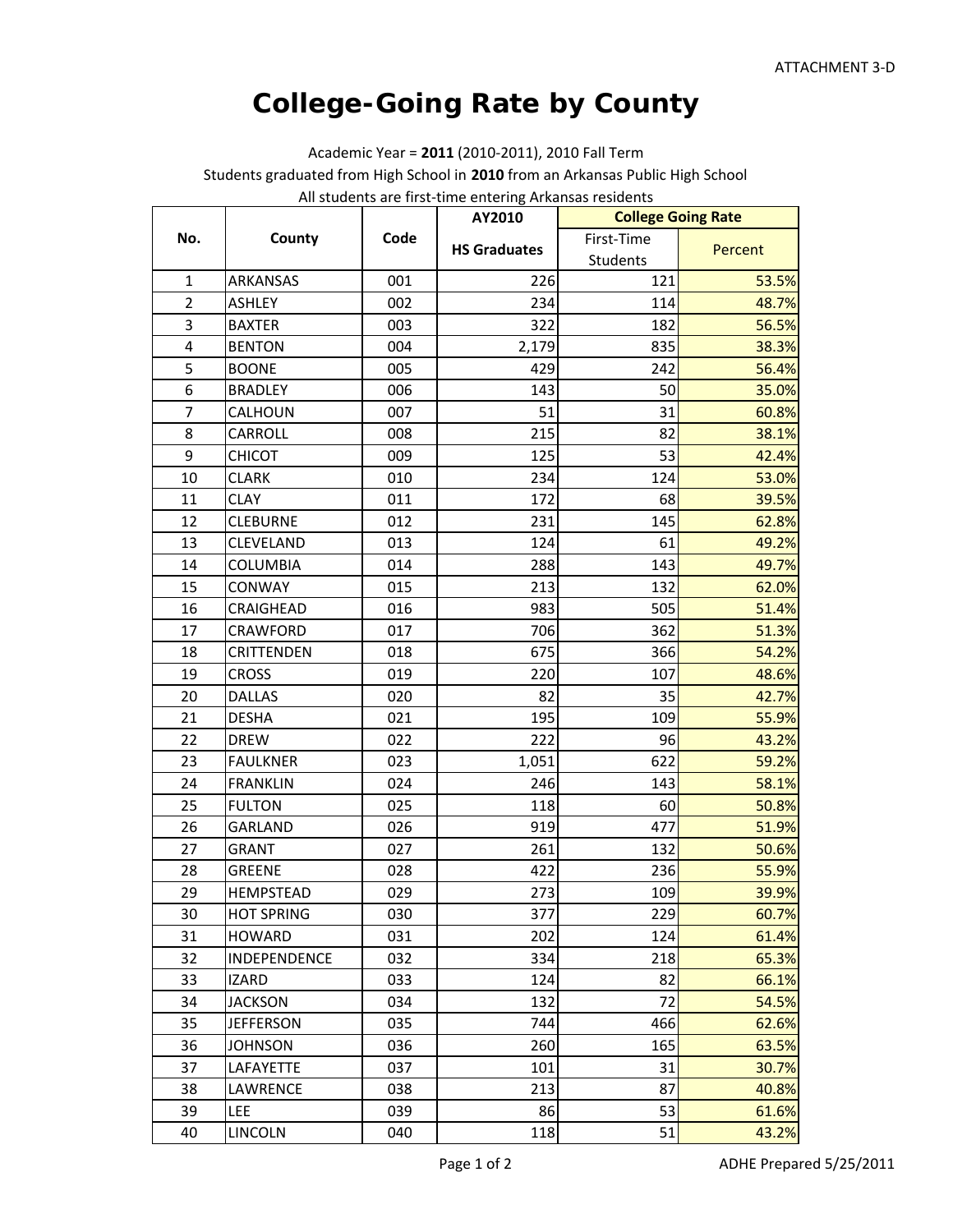|     |                     |      | AY2010              | <b>College Going Rate</b> |         |
|-----|---------------------|------|---------------------|---------------------------|---------|
| No. | County              | Code | <b>HS Graduates</b> | First-Time                | Percent |
|     |                     |      |                     | Students                  |         |
| 41  | <b>LITTLE RIVER</b> | 041  | 129                 | 45                        | 34.9%   |
| 42  | <b>LOGAN</b>        | 042  | 268                 | 150                       | 56.0%   |
| 43  | LONOKE              | 043  | 748                 | 394                       | 52.7%   |
| 44  | <b>MADISON</b>      | 044  | 159                 | 87                        | 54.7%   |
| 45  | <b>MARION</b>       | 045  | 118                 | 49                        | 41.5%   |
| 46  | <b>MILLER</b>       | 046  | 355                 | 72                        | 20.3%   |
| 47  | <b>MISSISSIPPI</b>  | 047  | 458                 | 243                       | 53.1%   |
| 48  | <b>MONROE</b>       | 048  | 90                  | 42                        | 46.7%   |
| 49  | <b>MONTGOMERY</b>   | 049  | 72                  | 43                        | 59.7%   |
| 50  | <b>NEVADA</b>       | 050  | 113                 | 77                        | 68.1%   |
| 51  | <b>NEWTON</b>       | 051  | 101                 | 48                        | 47.5%   |
| 52  | <b>OUACHITA</b>     | 052  | 330                 | 171                       | 51.8%   |
| 53  | <b>PERRY</b>        | 053  | 147                 | 84                        | 57.1%   |
| 54  | <b>PHILLIPS</b>     | 054  | 264                 | 136                       | 51.5%   |
| 55  | <b>PIKE</b>         | 055  | 100                 | 52                        | 52.0%   |
| 56  | <b>POINSETT</b>     | 056  | 306                 | 146                       | 47.7%   |
| 57  | <b>POLK</b>         | 057  | 226                 | 137                       | 60.6%   |
| 58  | <b>POPE</b>         | 058  | 652                 | 364                       | 55.8%   |
| 59  | <b>PRAIRIE</b>      | 059  | 90                  | 52                        | 57.8%   |
| 60  | PULASKI             | 060  | 2,741               | 1,518                     | 55.4%   |
| 61  | RANDOLPH            | 061  | 170                 | 97                        | 57.1%   |
| 62  | SALINE              | 062  | 855                 | 492                       | 57.5%   |
| 63  | <b>SCOTT</b>        | 063  | 181                 | 86                        | 47.5%   |
| 64  | <b>SEARCY</b>       | 064  | 100                 | 29                        | 29.0%   |
| 65  | SEBASTIAN           | 065  | 1,219               | 649                       | 53.2%   |
| 66  | <b>SEVIER</b>       | 066  | 223                 | 109                       | 48.9%   |
| 67  | <b>SHARP</b>        | 067  | 190                 | 121                       | 63.7%   |
| 68  | <b>ST FRANCIS</b>   | 068  | 291                 | 144                       | 49.5%   |
| 69  | <b>STONE</b>        | 069  | 99                  | 66                        | 66.7%   |
| 70  | <b>UNION</b>        | 070  | 526                 | 308                       | 58.6%   |
| 71  | <b>VAN BUREN</b>    | 071  | 155                 | 80                        | 51.6%   |
| 72  | WASHINGTON          | 072  | 2,054               | 911                       | 44.4%   |
| 73  | WHITE               | 073  | 777                 | 478                       | 61.5%   |
| 74  | <b>WOODRUFF</b>     | 074  | 82                  | 47                        | 57.3%   |
| 75  | YELL                | 075  | 268                 | 130                       | 48.5%   |

NOTES:

1. County - the county is determined by the county of the high district, not the student's county residence.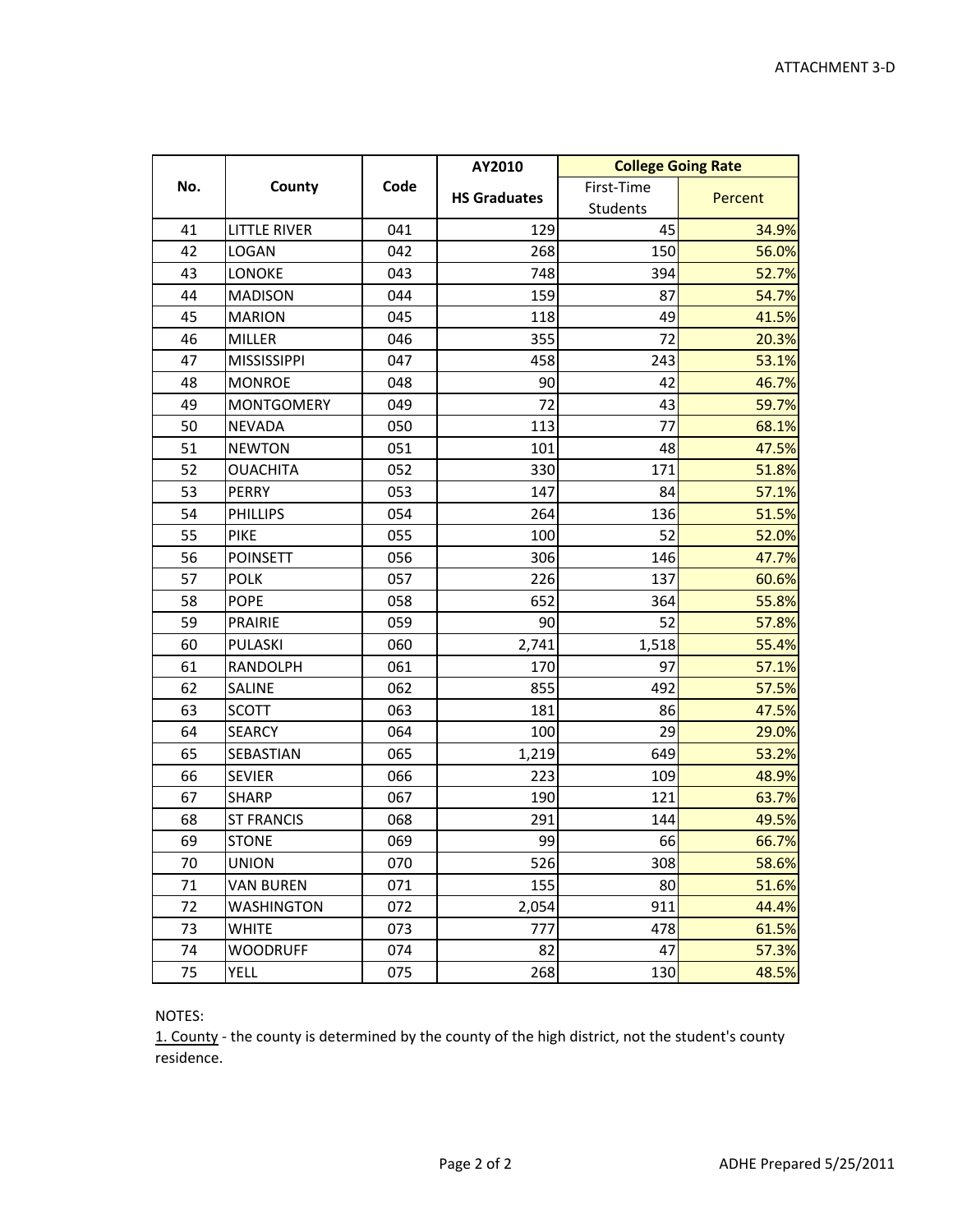## **College-Going Rate by High School District**

Academic Year = **2011** (2010‐2011), 2010 Fall Term

Students graduated from High School in **2010** from an Arkansas Public High School

| All students are first-time entering Arkansas residents |  |
|---------------------------------------------------------|--|
|---------------------------------------------------------|--|

|                |                                                          | AY2010              | <b>College Going Rate</b> |                |
|----------------|----------------------------------------------------------|---------------------|---------------------------|----------------|
| No.            | <b>District Name</b>                                     | <b>HS Graduates</b> | First-Time                | Percent        |
|                |                                                          |                     | Students                  |                |
| 1              | <b>Academics Plus School District</b>                    | 32                  | 16                        | 50.0%          |
| $\overline{2}$ | Alma School District                                     | 235                 | 123                       | 52.3%          |
| 3              | Alpena School District                                   | 32                  | 15                        | 46.9%          |
| 4              | Ark School For Blind                                     | 7                   | 5                         | 71.4%          |
| 5              | Ark School For Deaf                                      | 14                  | $\mathbf{1}$              | 7.1%           |
| 6              | Arkadelphia School District                              | 120                 | 74                        | 61.7%          |
| 7              | Arkansas School Math & Sciences                          | 0                   | 46                        | 0.0%           |
| 8              | Arkansas Virtual Academy                                 | 0                   | $\Omega$                  | 0.0%           |
| 9              | <b>Armorel School District</b>                           | 25                  | 14                        | 56.0%          |
| 10             | Ashdown School District                                  | 100                 | 37                        | 37.0%          |
| 11             | <b>Atkins School District</b>                            | 70                  | 38                        | 54.3%          |
| 12             | Augusta School District                                  | 40                  | 20                        | 50.0%          |
| 13             | <b>Bald Knob School District</b>                         | 87                  | 50                        | 57.5%          |
| 14             | <b>Barton-Lexa School District</b>                       | 43                  | 26                        | 60.5%          |
| 15             | <b>Batesville School District</b>                        | 153                 | 107                       | 69.9%          |
| 16             | <b>Bauxite School District</b>                           | 104                 | 62                        | 59.6%          |
| 17             | <b>Bay School District</b>                               | 34                  | 15                        | 44.1%          |
| 18             | Bearden School District                                  | 51                  | 25                        | 49.0%          |
| 19             | <b>Beebe School District</b>                             | 168                 | 116                       | 69.0%          |
| 20             | <b>Benton School District</b>                            | 270                 | 154                       | 57.0%          |
| 21             | <b>Bentonville School District</b>                       | 652                 | 360                       | 55.2%          |
| 22             | Bergman School District                                  | 72                  | 40                        | 55.6%          |
| 23             | Berryville School District                               | 104                 | 35                        | 33.7%          |
| 24             | <b>Bismarck School District</b>                          | 60                  | 37                        | 61.7%          |
| 25             | <b>Blevins School District</b>                           | 48                  | 25                        | 52.1%          |
| 26             | <b>Blytheville School District</b>                       | 158                 | 81                        | 51.3%          |
| 27             | <b>Booneville School District</b>                        | 112                 | 67                        | 59.8%          |
| 28             | <b>Bradford School District</b>                          | 40                  | 21                        | 52.5%          |
| 29             | <b>Bradley School District</b>                           | 38                  | 12                        | 31.6%          |
| 30             | <b>Brinkley School District</b>                          | 43                  | 22                        | 51.2%          |
| 31             | <b>Brookland School District</b>                         | 103                 | 60                        | 58.3%          |
| 32             | <b>Bryant School District</b>                            | 432                 | 252                       | 58.3%          |
| 33             | Buffalo Is. Central School District                      | 45                  | 27                        | 60.0%          |
| 34             | Cabot School District                                    | 554                 | 297                       | 53.6%          |
| 35             | Caddo Hills School District                              | 25                  | 11                        | 44.0%          |
| 36             | Calico Rock School District                              | 34                  | 21                        | 61.8%          |
| 37             | Camden Fairview School District                          | 176                 | 95                        | 54.0%          |
| 38             | Carlisle School District                                 | 39                  | 20<br>54                  | 51.3%          |
| 39<br>40       | Cave City School District<br>Cedar Ridge School District | 81<br>53            | 28                        | 66.7%<br>52.8% |
| 41             | Cedarville School District                               | 66                  | 38                        | 57.6%          |
| 42             | Centerpoint School District                              | 63                  | 23                        | 36.5%          |
| 43             | <b>Charleston School District</b>                        | 59                  | 45                        | 76.3%          |
|                |                                                          |                     |                           |                |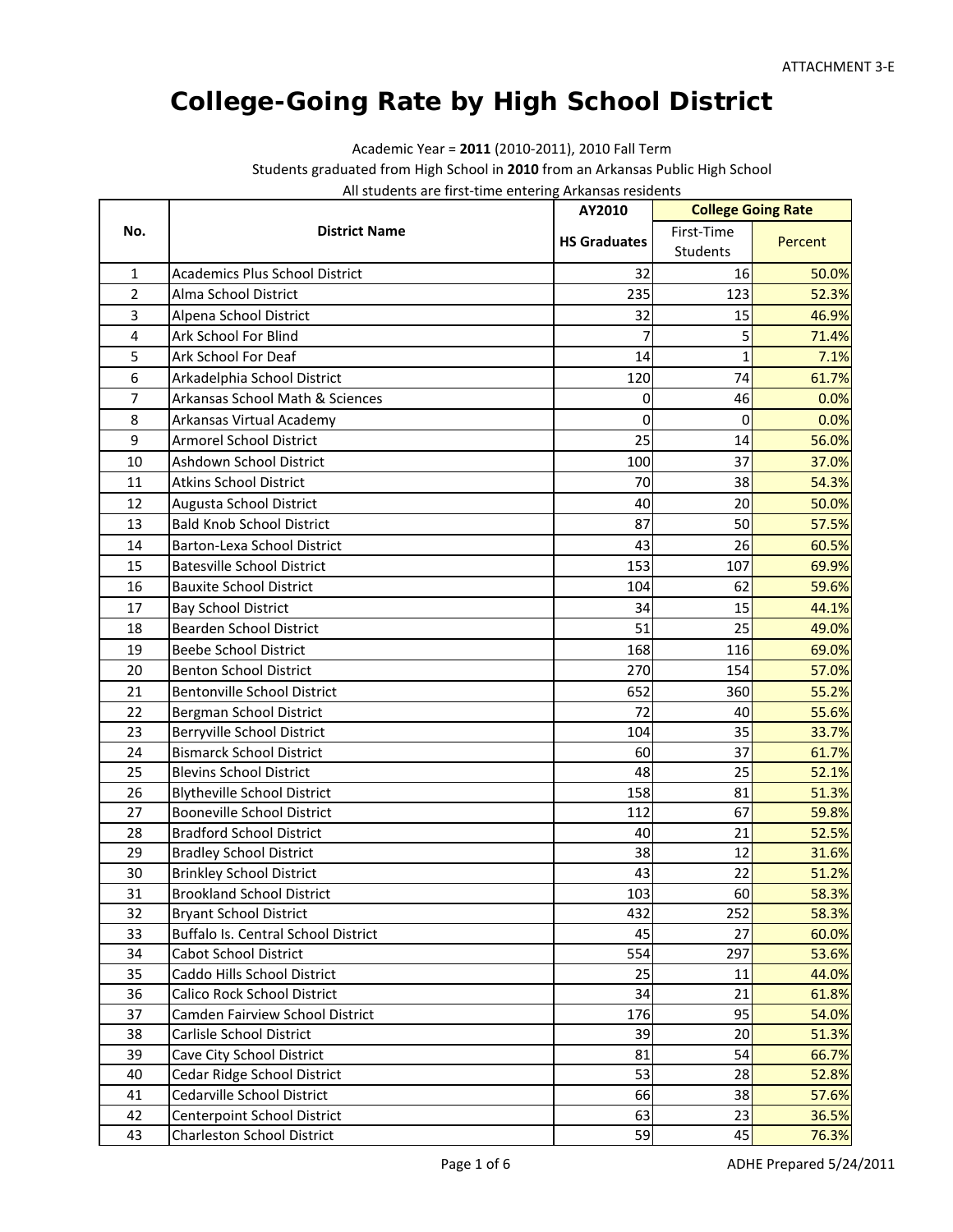| No.<br>First-Time<br><b>District Name</b><br><b>HS Graduates</b><br>Percent<br>Students<br>Clarendon School District<br>20<br>42.6%<br>44<br>47<br>45<br><b>Clarksville School District</b><br>141<br>90<br>46<br><b>Cleveland County School District</b><br>67<br>34<br>47<br><b>Clinton School District</b><br>84<br>44<br>48<br><b>Concord School District</b><br>26<br>11<br>42.3%<br>49<br>527<br>328<br>Conway School District<br>50<br>72<br>41.7%<br><b>Corning School District</b><br>30<br>51<br><b>Cotter School District</b><br>42<br>25<br>59.5%<br>52<br>County Line School District<br>39<br>14<br>35.9%<br>53<br>0<br>Covenant Keepers Charter School<br>0<br>0.0%<br>54<br>38<br>21<br><b>Cross County School District</b><br>55.3%<br>55<br><b>Crossett School District</b><br>65<br>56.0%<br>116<br>56<br><b>Cushman School District</b><br>0<br>0.0%<br>$\Omega$<br>57<br>27<br>56<br>48.2%<br><b>Cutter-Morning Star School District</b><br>58<br>Danville School District<br>61<br>34<br>55.7%<br>59<br>Dardanelle School District<br>56<br>109<br>60<br><b>Decatur School District</b><br>32<br>11<br>34.4%<br>61<br>Deer/Mt. Judea School District<br>38<br>16<br>42.1%<br>62<br>Delight School District<br>15<br>57.7%<br>26<br>63<br>45<br>Delta Special School District<br>81<br>55.6%<br>64<br>167<br>73<br>Dequeen School District<br>43.7%<br>65<br><b>Dermott School District</b><br>32<br>14<br>43.8%<br>66<br>Des Arc School District<br>42<br>24<br>57.1%<br>51<br>67<br>101<br>Dewitt School District<br>50.5%<br>68<br>Dierks School District<br>37<br>75.7%<br>28<br>58<br>69<br>Dollarway School District<br>107<br>54.2%<br>70<br>Dover School District<br>48<br>94<br>51.1%<br>71<br><b>Dreamland Academy</b><br>0<br>0<br>0.0%<br>62<br>72<br>20<br>Drew Central School District<br>32.3%<br>73<br><b>Dumas School District</b><br>64<br>114<br>56.1%<br>74<br>52<br><b>Earle School District</b><br>26<br>50.0%<br>53<br>30<br>75<br><b>East End School District</b><br>50<br>25<br>76<br>East Poinsett Co. School District<br>286<br>178<br>77<br>El Dorado School District<br>62.2%<br>78<br>37<br><b>Elkins School District</b><br>89<br>41.6%<br>79<br>47<br>26<br>Emerson-Taylor School District<br>80<br>35<br><b>England School District</b><br>18<br>51.4%<br>81<br>eStem School District<br>$\mathbf 0$<br>$\boldsymbol{0}$<br>0.0%<br>47<br>22<br>82<br>Eureka Springs School District<br>46.8%<br>83<br>Farmington School District<br>111<br>56<br>50.5%<br>256<br>84<br>Fayetteville School District<br>498<br>51.4%<br>85<br>57<br>23<br><b>Flippin School District</b><br>35<br>86<br>82<br>Fordyce School District<br>42.7%<br>29<br>8<br>87<br>Foreman School District<br>27.6%<br>88<br>Forrest City School District<br>211<br>113<br>53.6%<br>415<br>89<br>Fort Smith School District<br>842<br>49.3%<br>57<br>90<br>Fouke School District<br>12<br>21.1%<br>91<br>Fountain Lake School District<br>88<br>38<br>92<br>12<br>69<br>Genoa Central School District |  | AY2010 | <b>College Going Rate</b> |  |
|-----------------------------------------------------------------------------------------------------------------------------------------------------------------------------------------------------------------------------------------------------------------------------------------------------------------------------------------------------------------------------------------------------------------------------------------------------------------------------------------------------------------------------------------------------------------------------------------------------------------------------------------------------------------------------------------------------------------------------------------------------------------------------------------------------------------------------------------------------------------------------------------------------------------------------------------------------------------------------------------------------------------------------------------------------------------------------------------------------------------------------------------------------------------------------------------------------------------------------------------------------------------------------------------------------------------------------------------------------------------------------------------------------------------------------------------------------------------------------------------------------------------------------------------------------------------------------------------------------------------------------------------------------------------------------------------------------------------------------------------------------------------------------------------------------------------------------------------------------------------------------------------------------------------------------------------------------------------------------------------------------------------------------------------------------------------------------------------------------------------------------------------------------------------------------------------------------------------------------------------------------------------------------------------------------------------------------------------------------------------------------------------------------------------------------------------------------------------------------------------------------------------------------------------------------------------------------------------------------------------------------------------------------------------------------------------------------------------------------------------------------------------------------------------------------------------------------------------------------------------------------------------------------------------------------------------------------------------------------------------------------------------------------|--|--------|---------------------------|--|
| 63.8%<br>50.7%<br>52.4%<br>62.2%<br>51.4%<br>56.6%<br>50.0%<br>55.3%<br>40.4%<br>43.2%<br>17.4%                                                                                                                                                                                                                                                                                                                                                                                                                                                                                                                                                                                                                                                                                                                                                                                                                                                                                                                                                                                                                                                                                                                                                                                                                                                                                                                                                                                                                                                                                                                                                                                                                                                                                                                                                                                                                                                                                                                                                                                                                                                                                                                                                                                                                                                                                                                                                                                                                                                                                                                                                                                                                                                                                                                                                                                                                                                                                                                             |  |        |                           |  |
|                                                                                                                                                                                                                                                                                                                                                                                                                                                                                                                                                                                                                                                                                                                                                                                                                                                                                                                                                                                                                                                                                                                                                                                                                                                                                                                                                                                                                                                                                                                                                                                                                                                                                                                                                                                                                                                                                                                                                                                                                                                                                                                                                                                                                                                                                                                                                                                                                                                                                                                                                                                                                                                                                                                                                                                                                                                                                                                                                                                                                             |  |        |                           |  |
|                                                                                                                                                                                                                                                                                                                                                                                                                                                                                                                                                                                                                                                                                                                                                                                                                                                                                                                                                                                                                                                                                                                                                                                                                                                                                                                                                                                                                                                                                                                                                                                                                                                                                                                                                                                                                                                                                                                                                                                                                                                                                                                                                                                                                                                                                                                                                                                                                                                                                                                                                                                                                                                                                                                                                                                                                                                                                                                                                                                                                             |  |        |                           |  |
|                                                                                                                                                                                                                                                                                                                                                                                                                                                                                                                                                                                                                                                                                                                                                                                                                                                                                                                                                                                                                                                                                                                                                                                                                                                                                                                                                                                                                                                                                                                                                                                                                                                                                                                                                                                                                                                                                                                                                                                                                                                                                                                                                                                                                                                                                                                                                                                                                                                                                                                                                                                                                                                                                                                                                                                                                                                                                                                                                                                                                             |  |        |                           |  |
|                                                                                                                                                                                                                                                                                                                                                                                                                                                                                                                                                                                                                                                                                                                                                                                                                                                                                                                                                                                                                                                                                                                                                                                                                                                                                                                                                                                                                                                                                                                                                                                                                                                                                                                                                                                                                                                                                                                                                                                                                                                                                                                                                                                                                                                                                                                                                                                                                                                                                                                                                                                                                                                                                                                                                                                                                                                                                                                                                                                                                             |  |        |                           |  |
|                                                                                                                                                                                                                                                                                                                                                                                                                                                                                                                                                                                                                                                                                                                                                                                                                                                                                                                                                                                                                                                                                                                                                                                                                                                                                                                                                                                                                                                                                                                                                                                                                                                                                                                                                                                                                                                                                                                                                                                                                                                                                                                                                                                                                                                                                                                                                                                                                                                                                                                                                                                                                                                                                                                                                                                                                                                                                                                                                                                                                             |  |        |                           |  |
|                                                                                                                                                                                                                                                                                                                                                                                                                                                                                                                                                                                                                                                                                                                                                                                                                                                                                                                                                                                                                                                                                                                                                                                                                                                                                                                                                                                                                                                                                                                                                                                                                                                                                                                                                                                                                                                                                                                                                                                                                                                                                                                                                                                                                                                                                                                                                                                                                                                                                                                                                                                                                                                                                                                                                                                                                                                                                                                                                                                                                             |  |        |                           |  |
|                                                                                                                                                                                                                                                                                                                                                                                                                                                                                                                                                                                                                                                                                                                                                                                                                                                                                                                                                                                                                                                                                                                                                                                                                                                                                                                                                                                                                                                                                                                                                                                                                                                                                                                                                                                                                                                                                                                                                                                                                                                                                                                                                                                                                                                                                                                                                                                                                                                                                                                                                                                                                                                                                                                                                                                                                                                                                                                                                                                                                             |  |        |                           |  |
|                                                                                                                                                                                                                                                                                                                                                                                                                                                                                                                                                                                                                                                                                                                                                                                                                                                                                                                                                                                                                                                                                                                                                                                                                                                                                                                                                                                                                                                                                                                                                                                                                                                                                                                                                                                                                                                                                                                                                                                                                                                                                                                                                                                                                                                                                                                                                                                                                                                                                                                                                                                                                                                                                                                                                                                                                                                                                                                                                                                                                             |  |        |                           |  |
|                                                                                                                                                                                                                                                                                                                                                                                                                                                                                                                                                                                                                                                                                                                                                                                                                                                                                                                                                                                                                                                                                                                                                                                                                                                                                                                                                                                                                                                                                                                                                                                                                                                                                                                                                                                                                                                                                                                                                                                                                                                                                                                                                                                                                                                                                                                                                                                                                                                                                                                                                                                                                                                                                                                                                                                                                                                                                                                                                                                                                             |  |        |                           |  |
|                                                                                                                                                                                                                                                                                                                                                                                                                                                                                                                                                                                                                                                                                                                                                                                                                                                                                                                                                                                                                                                                                                                                                                                                                                                                                                                                                                                                                                                                                                                                                                                                                                                                                                                                                                                                                                                                                                                                                                                                                                                                                                                                                                                                                                                                                                                                                                                                                                                                                                                                                                                                                                                                                                                                                                                                                                                                                                                                                                                                                             |  |        |                           |  |
|                                                                                                                                                                                                                                                                                                                                                                                                                                                                                                                                                                                                                                                                                                                                                                                                                                                                                                                                                                                                                                                                                                                                                                                                                                                                                                                                                                                                                                                                                                                                                                                                                                                                                                                                                                                                                                                                                                                                                                                                                                                                                                                                                                                                                                                                                                                                                                                                                                                                                                                                                                                                                                                                                                                                                                                                                                                                                                                                                                                                                             |  |        |                           |  |
|                                                                                                                                                                                                                                                                                                                                                                                                                                                                                                                                                                                                                                                                                                                                                                                                                                                                                                                                                                                                                                                                                                                                                                                                                                                                                                                                                                                                                                                                                                                                                                                                                                                                                                                                                                                                                                                                                                                                                                                                                                                                                                                                                                                                                                                                                                                                                                                                                                                                                                                                                                                                                                                                                                                                                                                                                                                                                                                                                                                                                             |  |        |                           |  |
|                                                                                                                                                                                                                                                                                                                                                                                                                                                                                                                                                                                                                                                                                                                                                                                                                                                                                                                                                                                                                                                                                                                                                                                                                                                                                                                                                                                                                                                                                                                                                                                                                                                                                                                                                                                                                                                                                                                                                                                                                                                                                                                                                                                                                                                                                                                                                                                                                                                                                                                                                                                                                                                                                                                                                                                                                                                                                                                                                                                                                             |  |        |                           |  |
|                                                                                                                                                                                                                                                                                                                                                                                                                                                                                                                                                                                                                                                                                                                                                                                                                                                                                                                                                                                                                                                                                                                                                                                                                                                                                                                                                                                                                                                                                                                                                                                                                                                                                                                                                                                                                                                                                                                                                                                                                                                                                                                                                                                                                                                                                                                                                                                                                                                                                                                                                                                                                                                                                                                                                                                                                                                                                                                                                                                                                             |  |        |                           |  |
|                                                                                                                                                                                                                                                                                                                                                                                                                                                                                                                                                                                                                                                                                                                                                                                                                                                                                                                                                                                                                                                                                                                                                                                                                                                                                                                                                                                                                                                                                                                                                                                                                                                                                                                                                                                                                                                                                                                                                                                                                                                                                                                                                                                                                                                                                                                                                                                                                                                                                                                                                                                                                                                                                                                                                                                                                                                                                                                                                                                                                             |  |        |                           |  |
|                                                                                                                                                                                                                                                                                                                                                                                                                                                                                                                                                                                                                                                                                                                                                                                                                                                                                                                                                                                                                                                                                                                                                                                                                                                                                                                                                                                                                                                                                                                                                                                                                                                                                                                                                                                                                                                                                                                                                                                                                                                                                                                                                                                                                                                                                                                                                                                                                                                                                                                                                                                                                                                                                                                                                                                                                                                                                                                                                                                                                             |  |        |                           |  |
|                                                                                                                                                                                                                                                                                                                                                                                                                                                                                                                                                                                                                                                                                                                                                                                                                                                                                                                                                                                                                                                                                                                                                                                                                                                                                                                                                                                                                                                                                                                                                                                                                                                                                                                                                                                                                                                                                                                                                                                                                                                                                                                                                                                                                                                                                                                                                                                                                                                                                                                                                                                                                                                                                                                                                                                                                                                                                                                                                                                                                             |  |        |                           |  |
|                                                                                                                                                                                                                                                                                                                                                                                                                                                                                                                                                                                                                                                                                                                                                                                                                                                                                                                                                                                                                                                                                                                                                                                                                                                                                                                                                                                                                                                                                                                                                                                                                                                                                                                                                                                                                                                                                                                                                                                                                                                                                                                                                                                                                                                                                                                                                                                                                                                                                                                                                                                                                                                                                                                                                                                                                                                                                                                                                                                                                             |  |        |                           |  |
|                                                                                                                                                                                                                                                                                                                                                                                                                                                                                                                                                                                                                                                                                                                                                                                                                                                                                                                                                                                                                                                                                                                                                                                                                                                                                                                                                                                                                                                                                                                                                                                                                                                                                                                                                                                                                                                                                                                                                                                                                                                                                                                                                                                                                                                                                                                                                                                                                                                                                                                                                                                                                                                                                                                                                                                                                                                                                                                                                                                                                             |  |        |                           |  |
|                                                                                                                                                                                                                                                                                                                                                                                                                                                                                                                                                                                                                                                                                                                                                                                                                                                                                                                                                                                                                                                                                                                                                                                                                                                                                                                                                                                                                                                                                                                                                                                                                                                                                                                                                                                                                                                                                                                                                                                                                                                                                                                                                                                                                                                                                                                                                                                                                                                                                                                                                                                                                                                                                                                                                                                                                                                                                                                                                                                                                             |  |        |                           |  |
|                                                                                                                                                                                                                                                                                                                                                                                                                                                                                                                                                                                                                                                                                                                                                                                                                                                                                                                                                                                                                                                                                                                                                                                                                                                                                                                                                                                                                                                                                                                                                                                                                                                                                                                                                                                                                                                                                                                                                                                                                                                                                                                                                                                                                                                                                                                                                                                                                                                                                                                                                                                                                                                                                                                                                                                                                                                                                                                                                                                                                             |  |        |                           |  |
|                                                                                                                                                                                                                                                                                                                                                                                                                                                                                                                                                                                                                                                                                                                                                                                                                                                                                                                                                                                                                                                                                                                                                                                                                                                                                                                                                                                                                                                                                                                                                                                                                                                                                                                                                                                                                                                                                                                                                                                                                                                                                                                                                                                                                                                                                                                                                                                                                                                                                                                                                                                                                                                                                                                                                                                                                                                                                                                                                                                                                             |  |        |                           |  |
|                                                                                                                                                                                                                                                                                                                                                                                                                                                                                                                                                                                                                                                                                                                                                                                                                                                                                                                                                                                                                                                                                                                                                                                                                                                                                                                                                                                                                                                                                                                                                                                                                                                                                                                                                                                                                                                                                                                                                                                                                                                                                                                                                                                                                                                                                                                                                                                                                                                                                                                                                                                                                                                                                                                                                                                                                                                                                                                                                                                                                             |  |        |                           |  |
|                                                                                                                                                                                                                                                                                                                                                                                                                                                                                                                                                                                                                                                                                                                                                                                                                                                                                                                                                                                                                                                                                                                                                                                                                                                                                                                                                                                                                                                                                                                                                                                                                                                                                                                                                                                                                                                                                                                                                                                                                                                                                                                                                                                                                                                                                                                                                                                                                                                                                                                                                                                                                                                                                                                                                                                                                                                                                                                                                                                                                             |  |        |                           |  |
|                                                                                                                                                                                                                                                                                                                                                                                                                                                                                                                                                                                                                                                                                                                                                                                                                                                                                                                                                                                                                                                                                                                                                                                                                                                                                                                                                                                                                                                                                                                                                                                                                                                                                                                                                                                                                                                                                                                                                                                                                                                                                                                                                                                                                                                                                                                                                                                                                                                                                                                                                                                                                                                                                                                                                                                                                                                                                                                                                                                                                             |  |        |                           |  |
|                                                                                                                                                                                                                                                                                                                                                                                                                                                                                                                                                                                                                                                                                                                                                                                                                                                                                                                                                                                                                                                                                                                                                                                                                                                                                                                                                                                                                                                                                                                                                                                                                                                                                                                                                                                                                                                                                                                                                                                                                                                                                                                                                                                                                                                                                                                                                                                                                                                                                                                                                                                                                                                                                                                                                                                                                                                                                                                                                                                                                             |  |        |                           |  |
|                                                                                                                                                                                                                                                                                                                                                                                                                                                                                                                                                                                                                                                                                                                                                                                                                                                                                                                                                                                                                                                                                                                                                                                                                                                                                                                                                                                                                                                                                                                                                                                                                                                                                                                                                                                                                                                                                                                                                                                                                                                                                                                                                                                                                                                                                                                                                                                                                                                                                                                                                                                                                                                                                                                                                                                                                                                                                                                                                                                                                             |  |        |                           |  |
|                                                                                                                                                                                                                                                                                                                                                                                                                                                                                                                                                                                                                                                                                                                                                                                                                                                                                                                                                                                                                                                                                                                                                                                                                                                                                                                                                                                                                                                                                                                                                                                                                                                                                                                                                                                                                                                                                                                                                                                                                                                                                                                                                                                                                                                                                                                                                                                                                                                                                                                                                                                                                                                                                                                                                                                                                                                                                                                                                                                                                             |  |        |                           |  |
|                                                                                                                                                                                                                                                                                                                                                                                                                                                                                                                                                                                                                                                                                                                                                                                                                                                                                                                                                                                                                                                                                                                                                                                                                                                                                                                                                                                                                                                                                                                                                                                                                                                                                                                                                                                                                                                                                                                                                                                                                                                                                                                                                                                                                                                                                                                                                                                                                                                                                                                                                                                                                                                                                                                                                                                                                                                                                                                                                                                                                             |  |        |                           |  |
|                                                                                                                                                                                                                                                                                                                                                                                                                                                                                                                                                                                                                                                                                                                                                                                                                                                                                                                                                                                                                                                                                                                                                                                                                                                                                                                                                                                                                                                                                                                                                                                                                                                                                                                                                                                                                                                                                                                                                                                                                                                                                                                                                                                                                                                                                                                                                                                                                                                                                                                                                                                                                                                                                                                                                                                                                                                                                                                                                                                                                             |  |        |                           |  |
|                                                                                                                                                                                                                                                                                                                                                                                                                                                                                                                                                                                                                                                                                                                                                                                                                                                                                                                                                                                                                                                                                                                                                                                                                                                                                                                                                                                                                                                                                                                                                                                                                                                                                                                                                                                                                                                                                                                                                                                                                                                                                                                                                                                                                                                                                                                                                                                                                                                                                                                                                                                                                                                                                                                                                                                                                                                                                                                                                                                                                             |  |        |                           |  |
|                                                                                                                                                                                                                                                                                                                                                                                                                                                                                                                                                                                                                                                                                                                                                                                                                                                                                                                                                                                                                                                                                                                                                                                                                                                                                                                                                                                                                                                                                                                                                                                                                                                                                                                                                                                                                                                                                                                                                                                                                                                                                                                                                                                                                                                                                                                                                                                                                                                                                                                                                                                                                                                                                                                                                                                                                                                                                                                                                                                                                             |  |        |                           |  |
|                                                                                                                                                                                                                                                                                                                                                                                                                                                                                                                                                                                                                                                                                                                                                                                                                                                                                                                                                                                                                                                                                                                                                                                                                                                                                                                                                                                                                                                                                                                                                                                                                                                                                                                                                                                                                                                                                                                                                                                                                                                                                                                                                                                                                                                                                                                                                                                                                                                                                                                                                                                                                                                                                                                                                                                                                                                                                                                                                                                                                             |  |        |                           |  |
|                                                                                                                                                                                                                                                                                                                                                                                                                                                                                                                                                                                                                                                                                                                                                                                                                                                                                                                                                                                                                                                                                                                                                                                                                                                                                                                                                                                                                                                                                                                                                                                                                                                                                                                                                                                                                                                                                                                                                                                                                                                                                                                                                                                                                                                                                                                                                                                                                                                                                                                                                                                                                                                                                                                                                                                                                                                                                                                                                                                                                             |  |        |                           |  |
|                                                                                                                                                                                                                                                                                                                                                                                                                                                                                                                                                                                                                                                                                                                                                                                                                                                                                                                                                                                                                                                                                                                                                                                                                                                                                                                                                                                                                                                                                                                                                                                                                                                                                                                                                                                                                                                                                                                                                                                                                                                                                                                                                                                                                                                                                                                                                                                                                                                                                                                                                                                                                                                                                                                                                                                                                                                                                                                                                                                                                             |  |        |                           |  |
|                                                                                                                                                                                                                                                                                                                                                                                                                                                                                                                                                                                                                                                                                                                                                                                                                                                                                                                                                                                                                                                                                                                                                                                                                                                                                                                                                                                                                                                                                                                                                                                                                                                                                                                                                                                                                                                                                                                                                                                                                                                                                                                                                                                                                                                                                                                                                                                                                                                                                                                                                                                                                                                                                                                                                                                                                                                                                                                                                                                                                             |  |        |                           |  |
|                                                                                                                                                                                                                                                                                                                                                                                                                                                                                                                                                                                                                                                                                                                                                                                                                                                                                                                                                                                                                                                                                                                                                                                                                                                                                                                                                                                                                                                                                                                                                                                                                                                                                                                                                                                                                                                                                                                                                                                                                                                                                                                                                                                                                                                                                                                                                                                                                                                                                                                                                                                                                                                                                                                                                                                                                                                                                                                                                                                                                             |  |        |                           |  |
|                                                                                                                                                                                                                                                                                                                                                                                                                                                                                                                                                                                                                                                                                                                                                                                                                                                                                                                                                                                                                                                                                                                                                                                                                                                                                                                                                                                                                                                                                                                                                                                                                                                                                                                                                                                                                                                                                                                                                                                                                                                                                                                                                                                                                                                                                                                                                                                                                                                                                                                                                                                                                                                                                                                                                                                                                                                                                                                                                                                                                             |  |        |                           |  |
|                                                                                                                                                                                                                                                                                                                                                                                                                                                                                                                                                                                                                                                                                                                                                                                                                                                                                                                                                                                                                                                                                                                                                                                                                                                                                                                                                                                                                                                                                                                                                                                                                                                                                                                                                                                                                                                                                                                                                                                                                                                                                                                                                                                                                                                                                                                                                                                                                                                                                                                                                                                                                                                                                                                                                                                                                                                                                                                                                                                                                             |  |        |                           |  |
|                                                                                                                                                                                                                                                                                                                                                                                                                                                                                                                                                                                                                                                                                                                                                                                                                                                                                                                                                                                                                                                                                                                                                                                                                                                                                                                                                                                                                                                                                                                                                                                                                                                                                                                                                                                                                                                                                                                                                                                                                                                                                                                                                                                                                                                                                                                                                                                                                                                                                                                                                                                                                                                                                                                                                                                                                                                                                                                                                                                                                             |  |        |                           |  |
|                                                                                                                                                                                                                                                                                                                                                                                                                                                                                                                                                                                                                                                                                                                                                                                                                                                                                                                                                                                                                                                                                                                                                                                                                                                                                                                                                                                                                                                                                                                                                                                                                                                                                                                                                                                                                                                                                                                                                                                                                                                                                                                                                                                                                                                                                                                                                                                                                                                                                                                                                                                                                                                                                                                                                                                                                                                                                                                                                                                                                             |  |        |                           |  |
|                                                                                                                                                                                                                                                                                                                                                                                                                                                                                                                                                                                                                                                                                                                                                                                                                                                                                                                                                                                                                                                                                                                                                                                                                                                                                                                                                                                                                                                                                                                                                                                                                                                                                                                                                                                                                                                                                                                                                                                                                                                                                                                                                                                                                                                                                                                                                                                                                                                                                                                                                                                                                                                                                                                                                                                                                                                                                                                                                                                                                             |  |        |                           |  |
|                                                                                                                                                                                                                                                                                                                                                                                                                                                                                                                                                                                                                                                                                                                                                                                                                                                                                                                                                                                                                                                                                                                                                                                                                                                                                                                                                                                                                                                                                                                                                                                                                                                                                                                                                                                                                                                                                                                                                                                                                                                                                                                                                                                                                                                                                                                                                                                                                                                                                                                                                                                                                                                                                                                                                                                                                                                                                                                                                                                                                             |  |        |                           |  |
|                                                                                                                                                                                                                                                                                                                                                                                                                                                                                                                                                                                                                                                                                                                                                                                                                                                                                                                                                                                                                                                                                                                                                                                                                                                                                                                                                                                                                                                                                                                                                                                                                                                                                                                                                                                                                                                                                                                                                                                                                                                                                                                                                                                                                                                                                                                                                                                                                                                                                                                                                                                                                                                                                                                                                                                                                                                                                                                                                                                                                             |  |        |                           |  |
|                                                                                                                                                                                                                                                                                                                                                                                                                                                                                                                                                                                                                                                                                                                                                                                                                                                                                                                                                                                                                                                                                                                                                                                                                                                                                                                                                                                                                                                                                                                                                                                                                                                                                                                                                                                                                                                                                                                                                                                                                                                                                                                                                                                                                                                                                                                                                                                                                                                                                                                                                                                                                                                                                                                                                                                                                                                                                                                                                                                                                             |  |        |                           |  |
|                                                                                                                                                                                                                                                                                                                                                                                                                                                                                                                                                                                                                                                                                                                                                                                                                                                                                                                                                                                                                                                                                                                                                                                                                                                                                                                                                                                                                                                                                                                                                                                                                                                                                                                                                                                                                                                                                                                                                                                                                                                                                                                                                                                                                                                                                                                                                                                                                                                                                                                                                                                                                                                                                                                                                                                                                                                                                                                                                                                                                             |  |        |                           |  |
|                                                                                                                                                                                                                                                                                                                                                                                                                                                                                                                                                                                                                                                                                                                                                                                                                                                                                                                                                                                                                                                                                                                                                                                                                                                                                                                                                                                                                                                                                                                                                                                                                                                                                                                                                                                                                                                                                                                                                                                                                                                                                                                                                                                                                                                                                                                                                                                                                                                                                                                                                                                                                                                                                                                                                                                                                                                                                                                                                                                                                             |  |        |                           |  |
|                                                                                                                                                                                                                                                                                                                                                                                                                                                                                                                                                                                                                                                                                                                                                                                                                                                                                                                                                                                                                                                                                                                                                                                                                                                                                                                                                                                                                                                                                                                                                                                                                                                                                                                                                                                                                                                                                                                                                                                                                                                                                                                                                                                                                                                                                                                                                                                                                                                                                                                                                                                                                                                                                                                                                                                                                                                                                                                                                                                                                             |  |        |                           |  |
|                                                                                                                                                                                                                                                                                                                                                                                                                                                                                                                                                                                                                                                                                                                                                                                                                                                                                                                                                                                                                                                                                                                                                                                                                                                                                                                                                                                                                                                                                                                                                                                                                                                                                                                                                                                                                                                                                                                                                                                                                                                                                                                                                                                                                                                                                                                                                                                                                                                                                                                                                                                                                                                                                                                                                                                                                                                                                                                                                                                                                             |  |        |                           |  |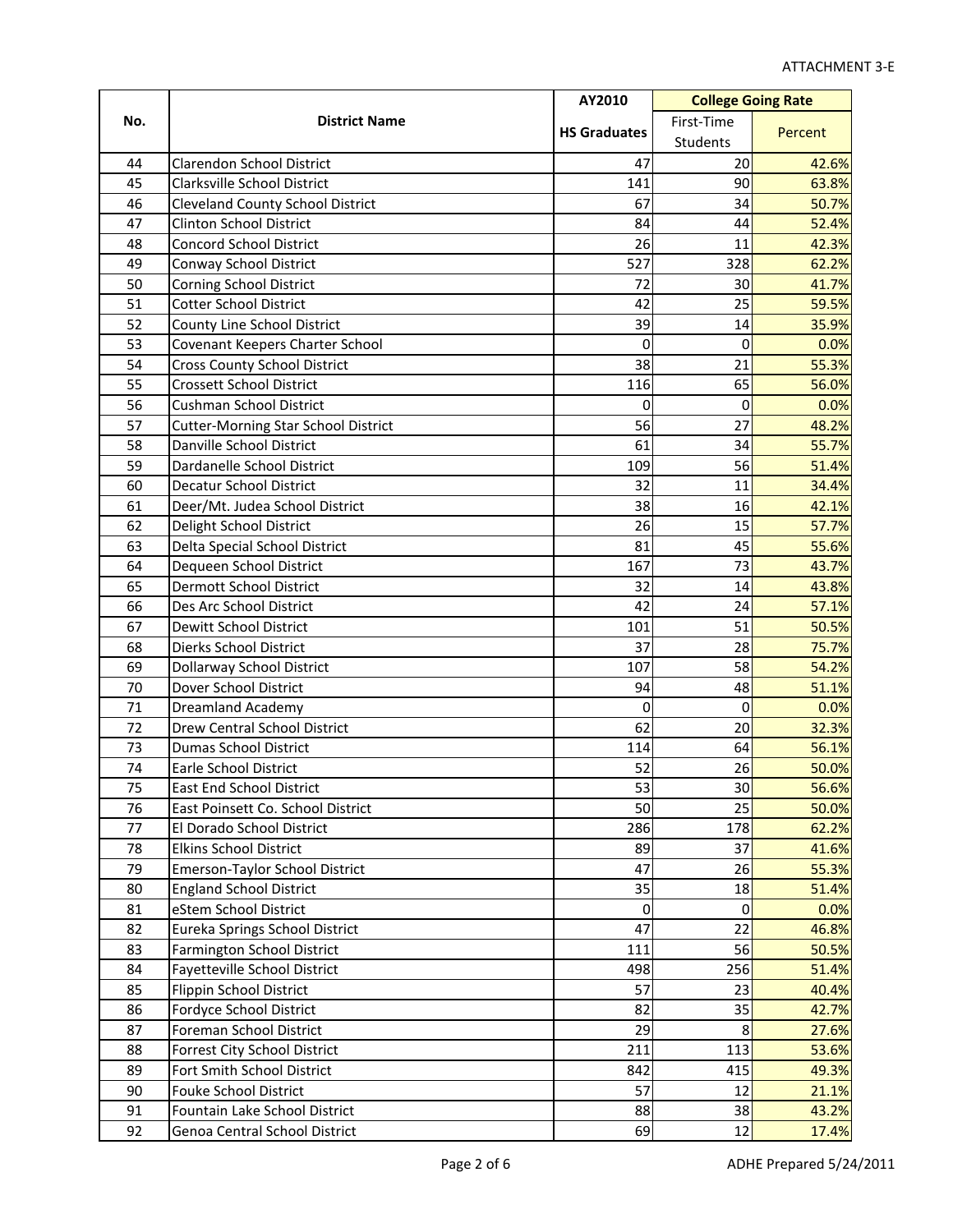|     |                                              | AY2010              | <b>College Going Rate</b> |         |
|-----|----------------------------------------------|---------------------|---------------------------|---------|
| No. | <b>District Name</b>                         | <b>HS Graduates</b> | First-Time                | Percent |
|     |                                              |                     | Students                  |         |
| 93  | <b>Gentry School District</b>                | 108                 | 37                        | 34.3%   |
| 94  | Glen Rose School District                    | 89                  | 54                        | 60.7%   |
| 95  | <b>Gosnell School District</b>               | 54                  | 32                        | 59.3%   |
| 96  | <b>Gravette School District</b>              | 108                 | 44                        | 40.7%   |
| 97  | Green Forest School District                 | 64                  | 25                        | 39.1%   |
| 98  | <b>Greenbrier School District</b>            | 197                 | 117                       | 59.4%   |
| 99  | Greene Co. Tech School District              | 211                 | 123                       | 58.3%   |
| 100 | <b>Greenland School District</b>             | 55                  | 30                        | 54.5%   |
| 101 | Greenwood School District                    | 244                 | 153                       | 62.7%   |
| 102 | <b>Gurdon School District</b>                | 51                  | 27                        | 52.9%   |
| 103 | Guy-Perkins School District                  | 38                  | 13                        | 34.2%   |
| 104 | Haas Hall Academy                            | 23                  | 10                        | 43.5%   |
| 105 | <b>Hackett School District</b>               | 52                  | 27                        | 51.9%   |
| 106 | Hamburg School District                      | 118                 | 49                        | 41.5%   |
| 107 | Hampton School District                      | 51                  | 31                        | 60.8%   |
| 108 | Harmony Grove School District (Ouachita Co.) | 69                  | 35                        | 50.7%   |
| 109 | Harmony Grove School District (Saline Co.)   | 49                  | 24                        | 49.0%   |
| 110 | Harrisburg School District                   | 98                  | 56                        | 57.1%   |
| 111 | <b>Harrison School District</b>              | 199                 | 116                       | 58.3%   |
| 112 | <b>Hartford School District</b>              | 20                  | 11                        | 55.0%   |
| 113 | Hazen School District                        | 48                  | 28                        | 58.3%   |
| 114 | <b>Heber Springs School District</b>         | 109                 | 81                        | 74.3%   |
| 115 | <b>Hector School District</b>                | 57                  | 32                        | 56.1%   |
| 116 | Helena/ W.Helena School District             | 153                 | 84                        | 54.9%   |
| 117 | Hermitage School District                    | 43                  | 20                        | 46.5%   |
| 118 | <b>Highland School District</b>              | 109                 | 62                        | 56.9%   |
| 119 | <b>Hillcrest School District</b>             | 41                  | 7                         | 17.1%   |
| 120 | Hope Academy                                 | 0                   | 0                         | 0.0%    |
| 121 | Hope School District                         | 189                 | 76                        | 40.2%   |
| 122 | Horatio School District                      | 56                  | 36                        | 64.3%   |
| 123 | Hot Springs School District                  | 218                 | 61                        | 28.0%   |
| 124 | Hoxie School District                        | 73                  | 29                        | 39.7%   |
| 125 | <b>Hughes School District</b>                | 42                  | 15                        | 35.7%   |
| 126 | Huntsville School District                   | 159                 | 81                        | 50.9%   |
| 127 | Imboden Charter School District              | 0                   | 0                         | 0.0%    |
| 128 | Izard Co. Cons. School District              | 27                  | 16                        | 59.3%   |
| 129 | Jackson Co. School District                  | 53                  | 28                        | 52.8%   |
| 130 | Jasper School District                       | 63                  | 30                        | 47.6%   |
| 131 | Jessieville School District                  | 68                  | 33                        | 48.5%   |
| 132 | Jonesboro School District                    | 347                 | 141                       | 40.6%   |
| 133 | Junction City School District                | 57                  | 31                        | 54.4%   |
| 134 | Kipp Charter District                        | 23                  | 9                         | 39.1%   |
| 135 | Kirby School District                        | 31                  | 16                        | 51.6%   |
| 136 | Lafayette County School District             | 63                  | 19                        | 30.2%   |
| 137 | Lake Hamilton School District                | 260                 | 143                       | 55.0%   |
| 138 | Lakeside School District (Chicot Co.)        | 93                  | 39                        | 41.9%   |
| 139 | Lakeside School District (Garland Co.)       | 188                 | 108                       | 57.4%   |
| 140 | Lamar School District                        | 79                  | 52                        | 65.8%   |
| 141 | Lavaca School District                       | 61                  | 33                        | 54.1%   |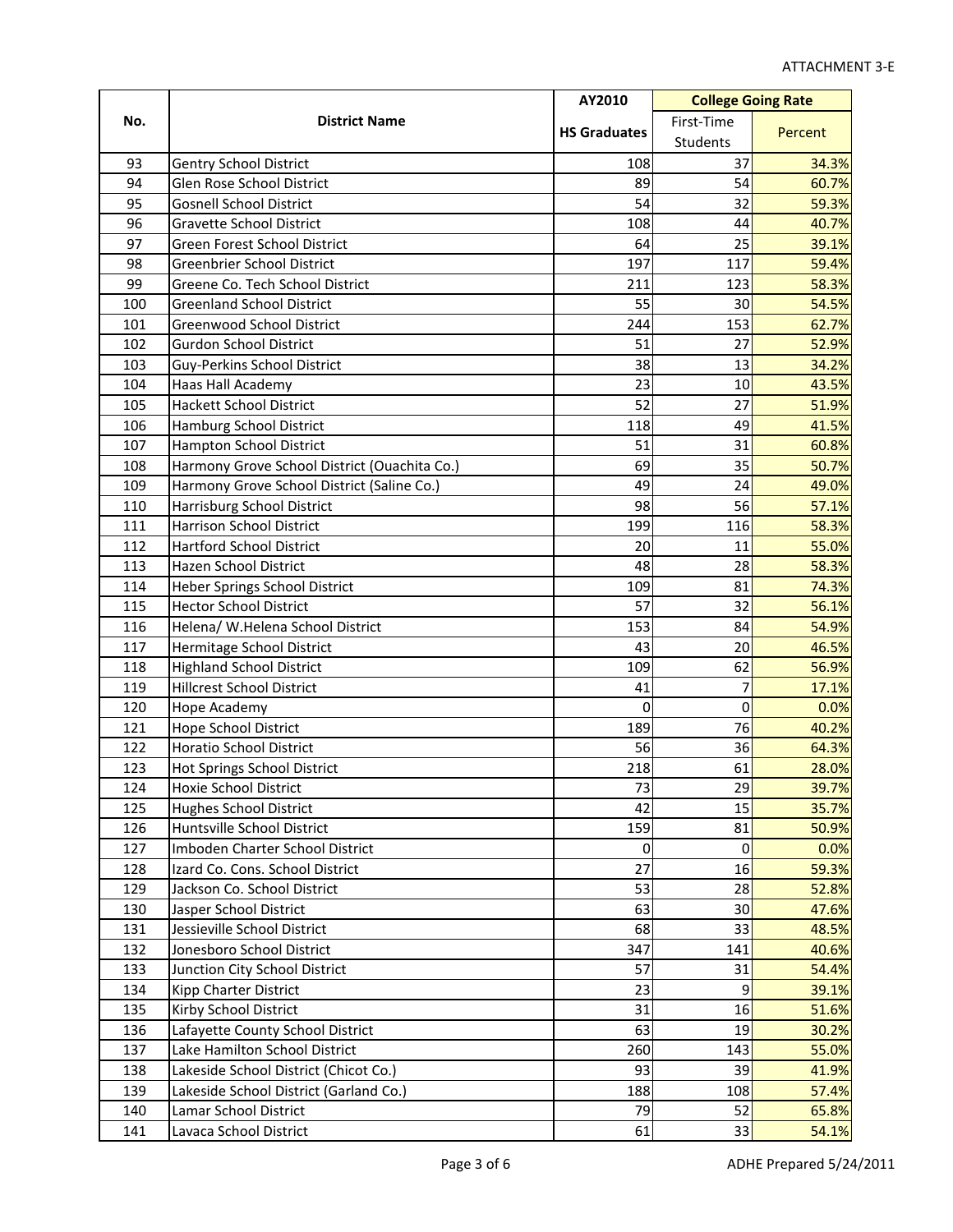|     |                                                   | AY2010              | <b>College Going Rate</b> |         |
|-----|---------------------------------------------------|---------------------|---------------------------|---------|
| No. | <b>District Name</b>                              | <b>HS Graduates</b> | First-Time                |         |
|     |                                                   |                     | Students                  | Percent |
| 142 | Lawrence County School District                   | 66                  | 33                        | 50.0%   |
| 143 | <b>Lead Hill School District</b>                  | 34                  | 16                        | 47.1%   |
| 144 | Lee County School District                        | 86                  | 53                        | 61.6%   |
| 145 | Lincoln School District                           | 91                  | 22                        | 24.2%   |
| 146 | Lisa Academy                                      | 23                  | 13                        | 56.5%   |
| 147 | Little Rock School District                       | 1,307               | 756                       | 57.8%   |
| 148 | Lonoke School District                            | 120                 | 59                        | 49.2%   |
| 149 | Magazine School District                          | 41                  | 17                        | 41.5%   |
| 150 | Magnet Cove School District                       | 53                  | 35                        | 66.0%   |
| 151 | Magnolia School District                          | 241                 | 117                       | 48.5%   |
| 152 | Malvern School District                           | 145                 | 84                        | 57.9%   |
| 153 | Mammoth Spring School District                    | 35                  | 16                        | 45.7%   |
| 154 | Manila School District                            | 86                  | 49                        | 57.0%   |
| 155 | Mansfield School District                         | 70                  | 31                        | 44.3%   |
| 156 | <b>Marion School District</b>                     | 275                 | 156                       | 56.7%   |
| 157 | Marked Tree School District                       | 43                  | 14                        | 32.6%   |
| 158 | Marmaduke School District                         | 49                  | 24                        | 49.0%   |
| 159 | <b>Marvell School District</b>                    | 45                  | 17                        | 37.8%   |
| 160 | Mayflower School District                         | 64                  | 30                        | 46.9%   |
| 161 | <b>Maynard School District</b>                    | 38                  | 16                        | 42.1%   |
| 162 | Mccrory School District                           | 42                  | 27                        | 64.3%   |
| 163 | McGehee School District                           | 81                  | 45                        | 55.6%   |
| 164 | Melbourne School District (Izard Co.)             | 63                  | 45                        | 71.4%   |
| 165 | Mena School District                              | 153                 | 88                        | 57.5%   |
| 166 | <b>Midland School District</b>                    | 34                  | 19                        | 55.9%   |
| 167 | Mineral Springs School District                   | 39                  | 18                        | 46.2%   |
| 168 | Monticello School District                        | 160                 | 76                        | 47.5%   |
| 169 | Mount Ida School District                         | 47                  | 24                        | 51.1%   |
| 170 | Mountain Home School District                     | 240                 | 135                       | 56.3%   |
| 171 | Mountain Pine School District                     | 41                  | 21                        | 51.2%   |
| 172 | Mountain View School District                     | 99                  | 66                        | 66.7%   |
| 173 | Mountainburg School District                      | 44                  | 18                        | 40.9%   |
| 174 | Mt. Vernon/Enola School District                  | 33                  | 14                        | 42.4%   |
| 175 | Mulberry School District                          | 22                  | 9                         | 40.9%   |
| 176 | Murfreesboro School District                      | 43                  | 21                        | 48.8%   |
| 177 | N. Little Rock School District                    | 571                 | 298                       | 52.2%   |
| 178 | Nashville School District                         | 126                 | 78                        | 61.9%   |
| 179 | Nemo Vista School District                        | 32                  | 21                        | 65.6%   |
| 180 | Nettleton School District                         | 173                 | 84                        | 48.6%   |
| 181 | Nevada School District                            | 32                  | 16                        | 50.0%   |
| 182 | <b>Newport School District</b>                    | 79                  | 44                        | 55.7%   |
| 183 | Norfork School District                           | 40                  | 22                        | 55.0%   |
| 184 | Norphlet School District                          | 24                  | 13                        | 54.2%   |
| 185 | Northwest Arkansas Academy                        | 0                   | $\mathbf 0$               | 0.0%    |
| 186 | Northwest Arkansas Academy Of Fine Arts           | 49                  | $\boldsymbol{9}$          | 18.4%   |
| 187 | Omaha School District                             | 19                  | 5                         | 26.3%   |
| 188 | Osceola (OCABS) Comm Arts-Business Charter School | 16                  | $\overline{3}$            | 18.8%   |
| 189 | Osceola School District                           | 58                  | 31                        | 53.4%   |
| 190 | <b>Ouachita River School District</b>             | 35                  | 22                        | 62.9%   |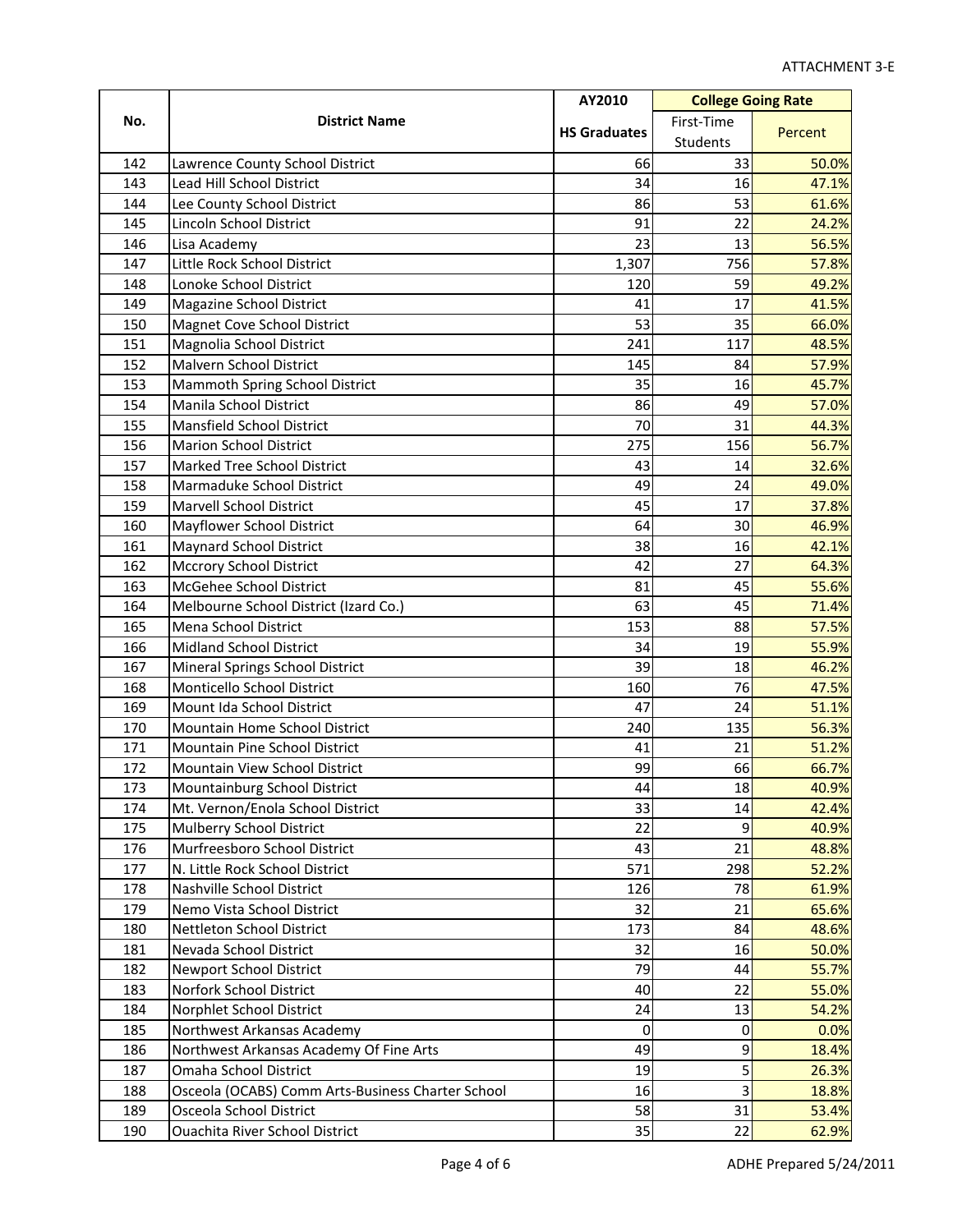|     |                                        | AY2010              | <b>College Going Rate</b> |         |
|-----|----------------------------------------|---------------------|---------------------------|---------|
| No. | <b>District Name</b>                   | <b>HS Graduates</b> | First-Time                | Percent |
|     |                                        |                     | Students                  |         |
| 191 | <b>Ouachita School District</b>        | 30                  | 19                        | 63.3%   |
| 192 | <b>Ozark Mountain School District</b>  | 51                  | 30                        | 58.8%   |
| 193 | <b>Ozark School District</b>           | 148                 | 84                        | 56.8%   |
| 194 | Palestine-Wheatley School District     | 38                  | 15                        | 39.5%   |
| 195 | Pangburn School District               | 52                  | 29                        | 55.8%   |
| 196 | Paragould School District              | 162                 | 89                        | 54.9%   |
| 197 | Paris School District                  | 87                  | 47                        | 54.0%   |
| 198 | Parkers Chapel School District         | 57                  | 41                        | 71.9%   |
| 199 | Pea Ridge School District              | 91                  | 32                        | 35.2%   |
| 200 | Perryville School District             | 94                  | 54                        | 57.4%   |
| 201 | Piggott School District                | 60                  | 22                        | 36.7%   |
| 202 | Pine Bluff School District             | 227                 | 132                       | 58.1%   |
| 203 | Pocahontas School District             | 129                 | 72                        | 55.8%   |
| 204 | Pottsville School District             | 99                  | 48                        | 48.5%   |
| 205 | Poyen School District                  | 42                  | 20                        | 47.6%   |
| 206 | Prairie Grove School District          | 112                 | 49                        | 43.8%   |
| 207 | <b>Prescott School District</b>        | 81                  | 49                        | 60.5%   |
| 208 | Pulaski County Special School District | 787                 | 429                       | 54.5%   |
| 209 | Quitman School District                | 50                  | 24                        | 48.0%   |
| 210 | <b>Rector School District</b>          | 40                  | 16                        | 40.0%   |
| 211 | Riverside School District              | 41                  | 24                        | 58.5%   |
| 212 | <b>Riverview School District</b>       | 77                  | 38                        | 49.4%   |
| 213 | Rogers School District                 | 868                 | 246                       | 28.3%   |
| 214 | Rose Bud School District               | 65                  | 37                        | 56.9%   |
| 215 | Russellville School District           | 332                 | 198                       | 59.6%   |
| 216 | Salem School District                  | 46                  | 29                        | 63.0%   |
| 217 | <b>School of Excellence Charter</b>    | 0                   | 0                         | 0.0%    |
| 218 | <b>Scranton School District</b>        | 28                  | 19                        | 67.9%   |
| 219 | Searcy County School District          | 49                  | 29                        | 59.2%   |
| 220 | <b>Searcy School District</b>          | 243                 | 169                       | 69.5%   |
| 221 | Sheridan School District               | 219                 | 112                       | 51.1%   |
| 222 | Shirley School District                | 39                  | 22                        | 56.4%   |
| 223 | Siloam Springs School District         | 271                 | 96                        | 35.4%   |
| 224 | Sloan-Hendrix School District          | 33                  | 18                        | 54.5%   |
| 225 | Smackover School District              | 60                  | 30                        | 50.0%   |
| 226 | So. Conway Co. School District         | 146                 | 86                        | 58.9%   |
| 227 | So. Miss. County School District       | 61                  | 33                        | 54.1%   |
| 228 | South Side School District             | 32                  | 14                        | 43.8%   |
| 229 | Southside School District              | 94                  | 64                        | 68.1%   |
| 230 | Spring Hill School District            | 36                  | 20                        | 55.6%   |
| 231 | Springdale School District             | 996                 | 414                       | 41.6%   |
| 232 | <b>Star City School District</b>       | 118                 | 51                        | 43.2%   |
| 233 | <b>Stephens School District</b>        | 34                  | 16                        | 47.1%   |
| 234 | <b>Strong School District</b>          | 42                  | 15                        | 35.7%   |
| 235 | <b>Stuttgart School District</b>       | 125                 | 70                        | 56.0%   |
| 236 | Texarkana School District              | 229                 | 48                        | 21.0%   |
| 237 | Trumann School District                | 115                 | 51                        | 44.3%   |
| 238 | <b>Turrell School District</b>         | 20                  | 8                         | 40.0%   |
| 239 | Twin Rivers School District            | 3                   | $\overline{3}$            | 100.0%  |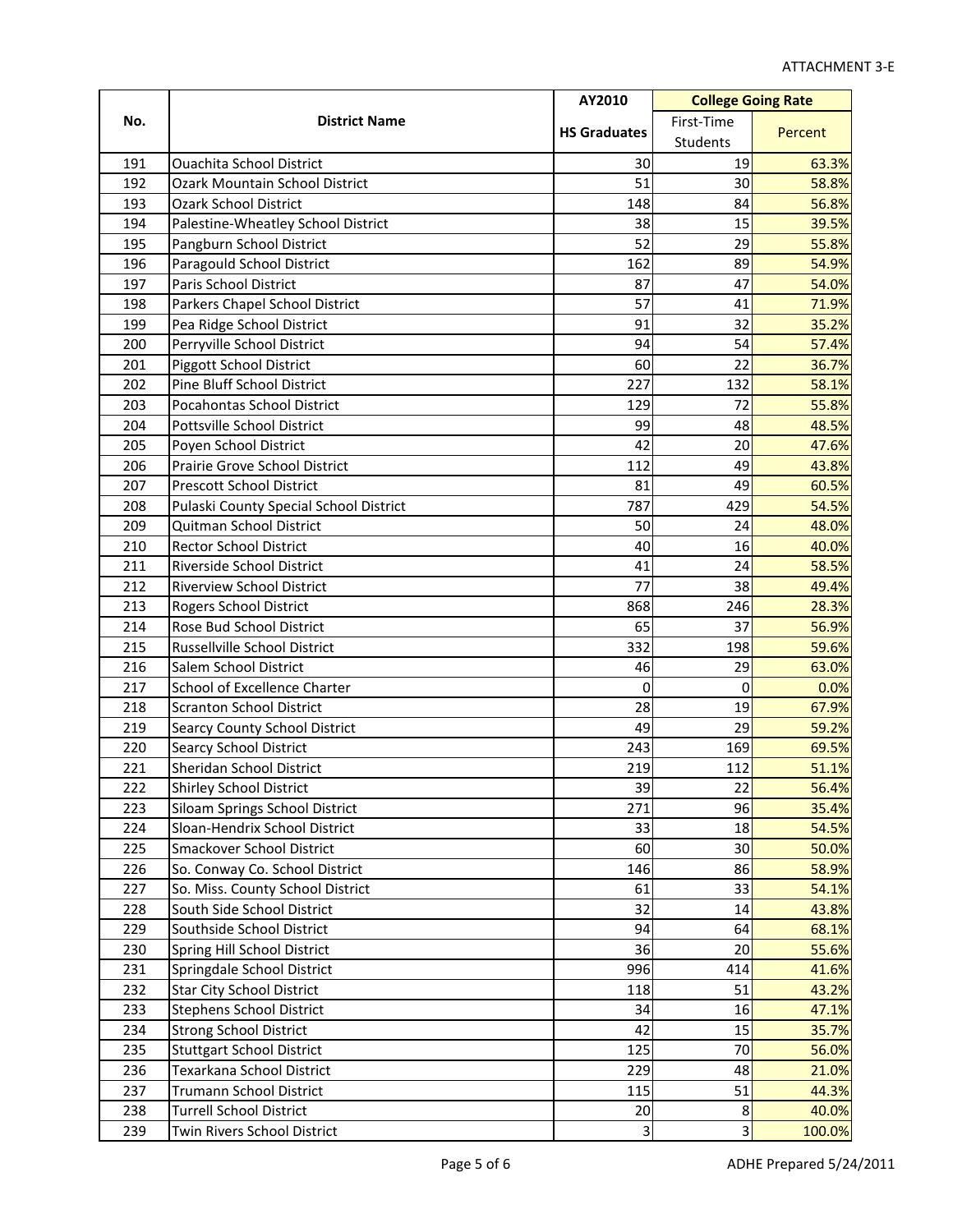|     |                                      | AY2010              | <b>College Going Rate</b>     |         |
|-----|--------------------------------------|---------------------|-------------------------------|---------|
| No. | <b>District Name</b>                 | <b>HS Graduates</b> | First-Time<br><b>Students</b> | Percent |
| 240 | Two Rivers School District           | 68                  | 28                            | 41.2%   |
| 241 | Valley Springs School District       | 73                  | 50                            | 68.5%   |
| 242 | Valley View School District          | 133                 | 99                            | 74.4%   |
| 243 | Van Buren School District            | 339                 | 174                           | 51.3%   |
| 244 | Van Cove School District             | 38                  | 19                            | 50.0%   |
| 245 | Vilonia School District              | 192                 | 120                           | 62.5%   |
| 246 | Viola School District                | 37                  | 15                            | 40.5%   |
| 247 | <b>Waldron School District</b>       | 111                 | 55                            | 49.5%   |
| 248 | Warren School District               | 100                 | 30                            | 30.0%   |
| 249 | <b>Watson Chapel School District</b> | 211                 | 157                           | 74.4%   |
| 250 | West Fork School District            | 79                  | 37                            | 46.8%   |
| 251 | West Memphis School District         | 328                 | 176                           | 53.7%   |
| 252 | West Side School District            | 46                  | 29                            | 63.0%   |
| 253 | Western Yell Co. School District     | 30                  | 12                            | 40.0%   |
| 254 | Westside Cons. School District       | 107                 | 55                            | 51.4%   |
| 255 | Westside School District             | 40                  | 18                            | 45.0%   |
| 256 | White Co. Central School District    | 45                  | 19                            | 42.2%   |
| 257 | <b>White Hall School District</b>    | 199                 | 119                           | 59.8%   |
| 258 | <b>Wickes School District</b>        | $\mathbf 0$         | 16                            | 0.0%    |
| 259 | <b>Wonderview School District</b>    | 35                  | 25                            | 71.4%   |
| 260 | <b>Woodlawn School District</b>      | 57                  | 27                            | 47.4%   |
| 261 | Wynne School District                | 182                 | 86                            | 47.3%   |
| 262 | Yellville-Summit School District     | 61                  | 19                            | 31.1%   |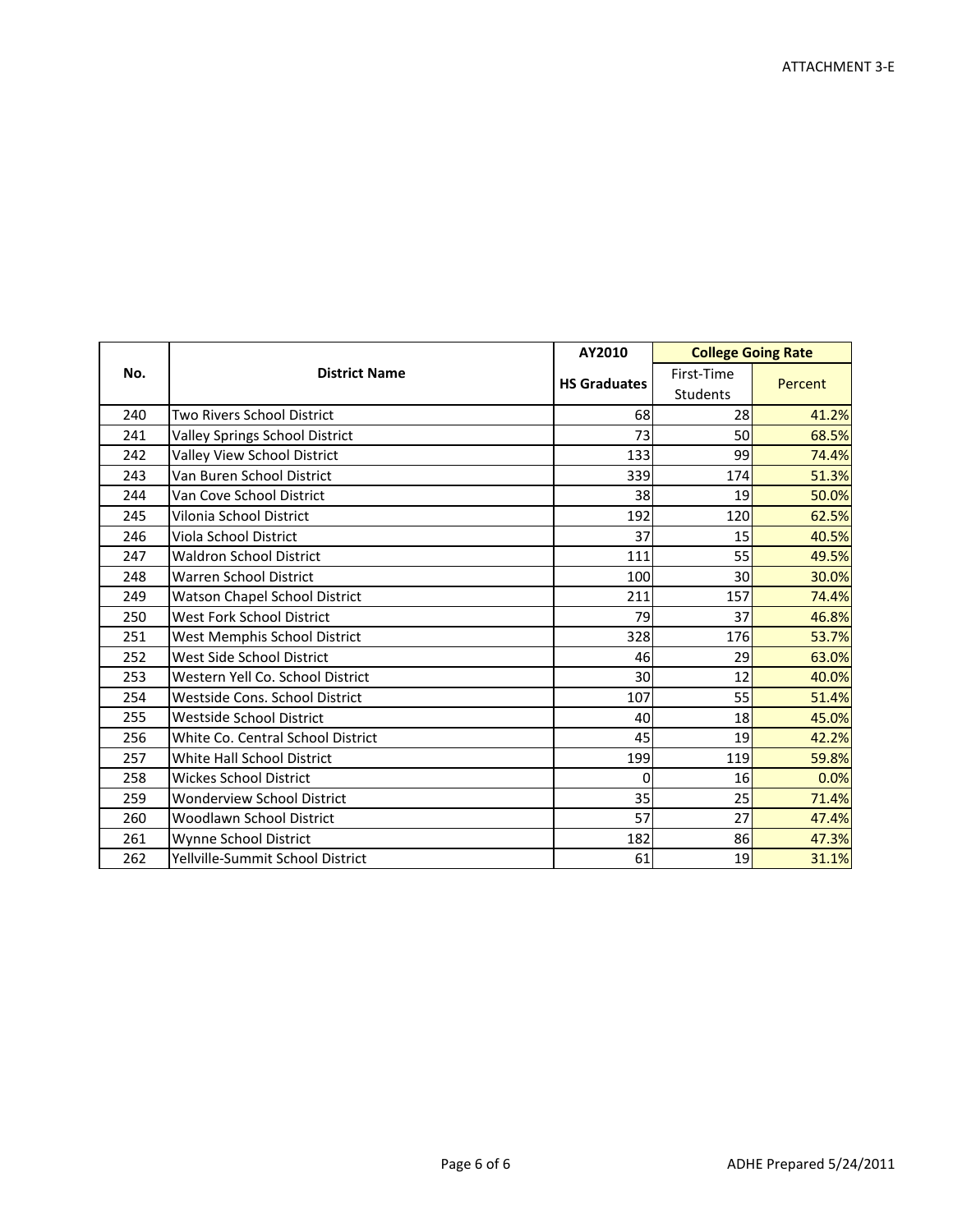#### **Where Do They Attend College?**

|             |              |         |                                     |         | Total                   |                          |                          |                |                          |                |                          |                          |                         |                             |                |                |                          |                         |                          |                |                          |                          |                |                          |
|-------------|--------------|---------|-------------------------------------|---------|-------------------------|--------------------------|--------------------------|----------------|--------------------------|----------------|--------------------------|--------------------------|-------------------------|-----------------------------|----------------|----------------|--------------------------|-------------------------|--------------------------|----------------|--------------------------|--------------------------|----------------|--------------------------|
|             |              | HS Grad |                                     |         | Entering                |                          |                          |                |                          |                |                          |                          |                         |                             |                |                |                          |                         |                          |                |                          |                          |                |                          |
| Acad<br>Yr. | Term         |         | <b>District Name</b>                | HS Code | College                 |                          |                          |                |                          |                |                          |                          |                         |                             |                |                |                          |                         |                          |                |                          |                          |                |                          |
|             |              | Yr.     |                                     |         | Unduplic)               | ASUJ                     |                          |                | SAUM                     |                | <b>UAFS</b>              | UALR                     | <b>NVN</b>              | <b>UAMS</b>                 | <b>UAPB</b>    |                |                          | ASUB                    | <b>ASUMH</b>             | <b>ASUN</b>    | BRTC                     | CCCUA                    | COTO           | EACC                     |
|             |              |         |                                     |         | ated)                   |                          | <b>ATU</b>               | <b>USH</b>     |                          | İÄ             |                          |                          |                         |                             |                | Š              | ANC                      |                         |                          |                |                          |                          |                |                          |
| 2011        | -1           | 2010    | Academics Plus School District      | 041528  | 16                      | -1                       | $\sim$                   | $\sim$         | $\sim$                   | $\sim$         | $\sim$                   | 2                        | $\sim$                  | $\sim$                      | $\sim$         | 12             | $\sim$                   | $\sim$                  | $\sim$                   | $\sim$         | $\sim$                   | $\sim$                   | $\sim$         | $\sim$                   |
| 2011        | $\mathbf{1}$ | 2010    | Alma School District                | 040000  | 123                     | $\overline{2}$           | 16                       |                | $\sim$                   | $\overline{4}$ | 97                       | $\mathbf{1}$             |                         | $\sim$                      | $\sim$         | $\sim$         | $\blacksquare$           |                         | $\sim$                   | $\sim$         | $\sim$                   | $\overline{\phantom{a}}$ |                | $\sim$                   |
| 2011        | $\mathbf{1}$ | 2010    | Alpena School District              | 040010  | 15                      | $\mathbf{1}$             | $\mathbf{1}$             | $\sim$         | $\sim$                   | $\sim$         | $\sim$                   |                          | $\sim$                  | $\sim$                      | $\sim$         | $\sim$         | ä,                       | $\sim$                  | $\sim$                   | $\sim$         | $\sim$                   | ÷,                       | $\sim$         | $\sim$                   |
| 2011        | $\mathbf{1}$ | 2010    | Ark School For Blind                | 041415  | 5                       | $\bar{a}$                |                          | $\sim$         | $\sim$                   | 1              | $\sim$                   | $\sim$                   | $\sim$                  | $\sim$                      | $\sim$         | 1              | $\sim$                   | -1                      | $\sim$                   | $\sim$         | $\sim$                   | $\sim$                   | $\sim$         | $\sim$                   |
| 2011        | $\mathbf{1}$ | 2010    | Ark School For Deaf                 | 041416  | $\mathbf{1}$            | $\omega$                 | $\sim$                   | $\sim$         | $\blacksquare$           |                | $\sim$                   | $\overline{\phantom{a}}$ | $\sim$                  | $\sim$                      | $\sim$         | $\sim$         | ä,                       | $\sim$                  | $\sim$                   | $\sim$         | $\sim$                   | $\sim$                   | $\sim$         | $\blacksquare$           |
| 2011        | $\mathbf{1}$ | 2010    | Arkadelphia School District         | 040035  | 74                      | $\overline{3}$           | $\mathbf{1}$             | 33             | $\overline{2}$           | 4              | $\sim$                   | 4                        | $\sim$                  | $\blacksquare$              | $\mathbf{1}$   | 10             | ÷.                       | $\sim$                  | $\sim$                   | $\sim$         | $\sim$                   | $\sim$                   | 7              | $\sim$                   |
| 2011        | $\mathbf{1}$ | 2010    | Arkansas School Math & Sciences     | 041148  | 46                      |                          | $\mathbf{1}$             | $\overline{2}$ | $\overline{2}$           | 21             | $\blacksquare$           | 5                        | $\sim$                  | $\sim$                      | $\omega$       | 6              | L.                       | $\sim$                  | $\sim$                   | $\sim$         | $\sim$                   | ä,                       | $\sim$         | $\sim$                   |
| 2011        | $\mathbf{1}$ | 2010    | <b>Armorel School District</b>      | 040055  | 14                      | $\overline{7}$           |                          |                |                          |                | $\sim$                   |                          | $\sim$                  | $\sim$                      | $\overline{2}$ | $\sim$         | $\overline{4}$           | 1                       | $\sim$                   | $\sim$         | $\sim$                   | ÷.                       | $\sim$         | $\sim$                   |
| 2011        | 1            | 2010    | Ashdown School District             | 040060  | 37                      | $\overline{\mathbf{3}}$  | $\overline{4}$           | 9              | 9                        | 3              | $\blacksquare$           | $\overline{3}$           | $\sim$                  | $\overline{\phantom{a}}$    | 1              | $\sim$         | $\blacksquare$           | $\sim$                  | $\sim$                   | $\sim$         | $\overline{\phantom{a}}$ | $\overline{\mathbf{3}}$  | $\sim$         | $\overline{\phantom{a}}$ |
| 2011        | 1            | 2010    | <b>Atkins School District</b>       | 040075  | 38                      | $\bar{a}$                | 21                       | $\sim$         | $\overline{\phantom{a}}$ | $\sim$         | 1                        | $\sim$                   | $\sim$                  | $\sim$                      |                | -5             | $\sim$                   | $\sim$                  | $\overline{\phantom{a}}$ | $\sim$         | $\sim$                   | $\blacksquare$           | $\sim$         | $\sim$                   |
| 2011        | 1            | 2010    | Augusta School District             | 040090  | 20                      | 1                        | 3                        |                | $\overline{\phantom{a}}$ |                | $\sim$                   | 1                        | $\sim$                  | $\sim$                      | 1              | $\sim$         | $\blacksquare$           | 11                      | $\sim$                   | $\mathbf{1}$   | $\sim$                   | $\sim$                   |                | $\sim$                   |
| 2011        | $\mathbf{1}$ | 2010    | <b>Bald Knob School District</b>    | 040095  | 50                      | $\mathbf{1}$             | $\overline{4}$           | $\overline{3}$ | $\overline{a}$           | $\overline{2}$ | $\mathbf{r}$             |                          | $\sim$                  | $\sim$                      | $\sim$         | 6              | $\sim$                   | 21                      | $\sim$                   | $\sim$         | $\sim$                   | ÷,                       | $\sim$         | $\sim$                   |
| 2011        | $\mathbf{1}$ | 2010    | Barton-Lexa School District         | 040105  | 26                      | $\mathbf{1}$             | $\overline{2}$           | $\sim$         | $\overline{\phantom{a}}$ | 3              | 1                        | $\overline{\phantom{a}}$ | $\sim$                  | $\overline{\phantom{a}}$    | $\overline{2}$ | $\mathbf{1}$   | $\overline{\phantom{a}}$ |                         | $\sim$                   | $\sim$         | $\sim$                   | ÷,                       | $\sim$         | $\sim$                   |
| 2011        | $\mathbf{1}$ | 2010    | <b>Batesville School District</b>   | 040115  | 107                     | 12                       | $\overline{2}$           | $\sim$         | $\overline{\phantom{a}}$ | 8              | $\sim$                   | $\overline{2}$           | $\overline{2}$          | $\sim$                      | $\omega$       | 5              | $\omega$                 | $\overline{3}$          | $\sim$                   | $\omega$       | $\sim$                   | $\sim$                   | $\sim$         | $\sim$                   |
| 2011        | $\mathbf{1}$ | 2010    | <b>Bauxite School District</b>      | 040125  | 62                      | 5                        | 11                       | -5             | $\sim$                   | $\sim$         | $\sim$                   | $\mathbf{1}$             |                         | $\sim$                      |                | 9              | $\sim$                   | $\sim$                  | $\overline{\phantom{a}}$ | $\sim$         | $\sim$                   | $\sim$                   | $\overline{2}$ | $\sim$                   |
| 2011        | $\mathbf{1}$ | 2010    | <b>Bay School District</b>          | 040130  | 15                      | 10                       |                          |                |                          | $\sim$         | $\sim$                   |                          | $\sim$                  | $\sim$                      | ÷              | $\sim$         | ä,                       | $\sim$                  | $\sim$                   | 3              | $\sim$                   | $\sim$                   |                | $\sim$                   |
| 2011        | 1            | 2010    | Bearden School District             | 040135  | 25                      |                          | $\mathbf{1}$             | 11             | 5                        | $\overline{2}$ | $\sim$                   | ÷.                       | 1                       | $\sim$                      | $\sim$         | 1              | $\tilde{\phantom{a}}$    | $\sim$                  | $\sim$                   | $\sim$         | $\sim$                   | $\ddot{\phantom{1}}$     | $\sim$         | $\sim$                   |
| 2011        | $\mathbf{1}$ | 2010    | <b>Beebe School District</b>        | 040145  | 116                     | $\overline{\mathbf{3}}$  | $\overline{4}$           | $\overline{2}$ | $\blacksquare$           | 14             | 1                        | $\overline{2}$           | $\overline{2}$          | $\mathcal{L}_{\mathcal{A}}$ | $\omega$       | 14             | ÷,                       | 65                      | $\sim$                   | $\blacksquare$ | $\blacksquare$           | $\sim$                   | $\sim$         | $\sim$                   |
| 2011        | 1            | 2010    | <b>Benton School District</b>       | 040170  | 153                     | $\overline{7}$           | 9                        | 11             | $\overline{2}$           | 28             | $\mathbf{1}$             | 34                       | $\overline{2}$          | $\sim$                      | $\sim$         | 21             | $\omega$                 | $\sim$                  | $\sim$                   | $\sim$         | $\sim$                   | $\sim$                   | 6              | $\sim$                   |
| 2011        | $\mathbf{1}$ | 2010    | Bentonville School District         | 040175  | 359                     | $\overline{4}$           | 14                       |                | $\overline{a}$           | 142            | $\overline{\mathbf{3}}$  | $\overline{4}$           | $\overline{2}$          | $\sim$                      | $\blacksquare$ | 21             | $\bar{a}$                | $\overline{1}$          | $\sim$                   | 1              | $\omega$                 | $\overline{a}$           |                | $\sim$                   |
| 2011        | $\mathbf{1}$ | 2010    | <b>Bergman School District</b>      | 040180  | 40                      | $\sim$                   | $\overline{2}$           | $\sim$         | $\sim$                   | $\overline{4}$ | $\sim$                   |                          |                         | $\sim$                      | $\sim$         | 3              | $\sim$                   | $\sim$                  | $\sim$                   | $\sim$         | $\sim$                   | $\sim$                   | $\sim$         | $\sim$                   |
| 2011        | 1            | 2010    | Berryville School District          | 040185  | 35                      | $\omega$                 | $\overline{7}$           | 1              | $\sim$                   | 9              | $\sim$                   | $\sim$                   | $\sim$                  | $\sim$                      | $\sim$         | $\overline{3}$ | $\sim$                   | $\sim$                  | $\sim$                   | $\sim$         | $\sim$                   | $\sim$                   | $\sim$         | $\sim$                   |
| 2011        | $\mathbf{1}$ | 2010    | <b>Bismarck School District</b>     | 040210  | 37                      | 1                        | $\overline{\phantom{a}}$ | 20             | $\sim$                   | $\mathbf{1}$   | $\sim$                   | $\overline{\phantom{a}}$ | $\sim$                  | $\sim$                      | $\sim$         | $\overline{2}$ | $\blacksquare$           | $\sim$                  | $\sim$                   | $\sim$         | $\sim$                   | $\overline{\phantom{a}}$ | $\overline{2}$ | $\sim$                   |
| 2011        | 1            | 2010    | <b>Blevins School District</b>      | 040225  | 13                      | $\bar{a}$                | $\overline{\phantom{a}}$ | $\overline{4}$ | $\mathbf{1}$             | $\sim$         | $\omega$                 | $\sim$                   | $\sim$                  | $\sim$                      | $\sim$         | $\sim$         | $\omega$                 | $\sim$                  | $\sim$                   | $\sim$         | $\sim$                   | $\sim$                   |                | $\sim$                   |
| 2011        | $\mathbf{1}$ | 2010    | <b>Blevins School District</b>      | 040720  | 12                      | ÷.                       | $\overline{\phantom{a}}$ |                | $\overline{3}$           | $\sim$         | $\sim$                   | $\overline{\phantom{a}}$ | $\sim$                  | $\sim$                      | $\omega$       | $\mathbf{1}$   | ä,                       | $\sim$                  | $\sim$                   | $\bar{z}$      | $\sim$                   | $\overline{a}$           | $\sim$         | $\omega$                 |
| 2011        | $\mathbf{1}$ | 2010    | <b>Blytheville School District</b>  | 040240  | 81                      | 9                        | 1                        | $\mathbf{1}$   | $\sim$                   | $\overline{2}$ | $\sim$                   | $\overline{2}$           | $\sim$                  | $\sim$                      | $\overline{4}$ | 5              | 57                       | $\sim$                  | $\sim$                   | $\sim$         | $\sim$                   | ÷,                       | $\sim$         | $\sim$                   |
| 2011        | $\mathbf{1}$ | 2010    | <b>Booneville School District</b>   | 040260  | 67                      | $\bar{a}$                | 22                       | $\mathbf{1}$   | $\blacksquare$           | $\mathbf{1}$   | 32                       | $\overline{\phantom{a}}$ | 1                       | $\sim$                      | $\blacksquare$ | 5              | $\blacksquare$           | $\sim$                  | $\overline{\phantom{a}}$ | $\omega$       | $\sim$                   | $\sim$                   | $\sim$         | $\sim$                   |
| 2011        | $\mathbf{1}$ | 2010    | <b>Bradford School District</b>     | 040265  | 21                      | $\omega$                 | $\mathbf{1}$             | $\sim$         |                          |                | $\sim$                   | $\sim$                   |                         | $\sim$                      |                | $\sim$         | $\overline{\phantom{a}}$ | $\overline{a}$          | $\sim$                   | 11             | $\sim$                   | $\sim$                   | $\sim$         | $\sim$                   |
| 2011        | $\mathbf{1}$ | 2010    | <b>Bradley School District</b>      | 040268  | 12                      | $\overline{\phantom{a}}$ |                          | $\sim$         | 6                        | $\sim$         | $\omega$                 | $\blacksquare$           | $\overline{1}$          | $\bar{a}$                   | $\omega$       | $\overline{2}$ | $\blacksquare$           |                         | $\sim$                   | $\sim$         |                          | ÷,                       | $\sim$         | $\sim$                   |
| 2011        | 1            | 2010    | <b>Brinkley School District</b>     | 040290  | 22                      | $\overline{2}$           | $\overline{2}$           | $\sim$         | $\sim$                   | $\sim$         | $\sim$                   | ÷.                       | $\sim$                  | $\sim$                      | $\overline{2}$ | 1              | $\sim$                   | $\overline{2}$          | $\sim$                   | $\mathbf{r}$   | 1                        | ÷.                       | $\sim$         | 11                       |
| 2011        | 1            | 2010    | <b>Brookland School District</b>    | 040300  | 60                      | 43                       |                          | $\sim$         | $\bar{a}$                | $\overline{2}$ | $\sim$                   | $\overline{\phantom{a}}$ | $\sim$                  | $\sim$                      |                | $\sim$         | $\blacksquare$           | $\mathbf{1}$            | $\overline{\phantom{a}}$ | $\mathbf{1}$   | 8                        | $\overline{\phantom{a}}$ | $\sim$         | $\mathbf{1}$             |
| 2011        | $\mathbf{1}$ | 2010    | <b>Bryant School District</b>       | 040310  | 252                     | 32                       | $\overline{7}$           | 30             | $\mathbf{1}$             | 19             | $\sim$                   | 40                       | $\overline{2}$          | $\sim$                      | $\overline{2}$ | 31             | ÷.                       | $\sim$                  | $\sim$                   | $\omega$       | $\sim$                   | $\sim$                   | $\sim$         | $\sim$                   |
| 2011        | $\mathbf{1}$ | 2010    | Buffalo Is. Central School District | 041680  | 27                      | 10                       | 4                        |                |                          |                | $\omega$                 |                          |                         | $\overline{\phantom{a}}$    |                | 1              | 11                       | $\sim$                  |                          | $\frac{1}{2}$  | 1                        | $\sim$                   | $\sim$         | $\omega$                 |
| 2011        | $\mathbf{1}$ | 2010    | Cabot School District               | 040320  | 297                     | 21                       | 9                        | 5              | $\overline{4}$           | 29             | $\overline{\mathbf{3}}$  | 17                       | $\overline{\mathbf{3}}$ | $\sim$                      | $\sim$         | 56             | ä,                       | 117                     | $\sim$                   | $\sim$         | $\sim$                   | $\ddot{\phantom{1}}$     | $\sim$         | $\sim$                   |
| 2011        | 1            | 2010    | Caddo Hills School District         | 041845  | 11                      |                          | $\overline{3}$           | $\mathbf{1}$   | $\mathbf{1}$             | 1              | $\sim$                   |                          | $\sim$                  | $\sim$                      | $\sim$         | 1              | L.                       | $\sim$                  | $\sim$                   | $\sim$         | $\sim$                   | ä,                       | $\sim$         | $\sim$                   |
| 2011        | $\mathbf{1}$ | 2010    | Calico Rock School District         | 040340  | 21                      | 1                        | $\mathbf{1}$             | $\sim$         | $\bar{a}$                | $\overline{7}$ | $\sim$                   | $\blacksquare$           | $\sim$                  | $\sim$                      |                | $\overline{4}$ | $\sim$                   | $\sim$                  | .5                       | $\sim$         | $\sim$                   | $\overline{\phantom{a}}$ | $\sim$         | $\sim$                   |
| 2011        | $\mathbf{1}$ | 2010    | Camden Fairview School District     | 040345  | $\overline{\mathbf{3}}$ | $\bar{a}$                |                          |                |                          |                | $\sim$                   | $\sim$                   | $\sim$                  | $\sim$                      | 1              | $\sim$         | $\sim$                   | $\sim$                  | $\sim$                   | $\sim$         | $\sim$                   | $\sim$                   | $\sim$         | $\sim$                   |
| 2011        | $\mathbf{1}$ | 2010    | Camden Fairview School District     | 040350  | 92                      | $\overline{3}$           | $\overline{4}$           | 14             | 16                       | 8              | $\omega$                 | $\overline{7}$           | $\overline{2}$          | $\overline{\phantom{a}}$    | $\overline{4}$ | $\overline{7}$ |                          |                         | $\bar{a}$                | $\bar{a}$      | $\sim$                   | $\overline{a}$           | $\omega$       | $\omega$                 |
| 2011        | $\mathbf{1}$ | 2010    | Carlisle School District            | 040380  | 20                      | $\mathbf{1}$             | $\mathbf{1}$             | $\overline{1}$ | $\sim$                   | 3              | $\sim$                   |                          | 1                       | $\sim$                      |                | 1              | $\sim$                   | 8                       | $\sim$                   | $\sim$         | $\sim$                   | ÷,                       | $\sim$         | $\blacksquare$           |
| 2011        | 1            | 2010    | Cave City School District           | 040405  | 53                      | 11                       | $\overline{2}$           |                |                          | $\sim$         | $\blacksquare$           | $\overline{3}$           |                         | $\bar{a}$                   | $\blacksquare$ | 1              | $\overline{\phantom{a}}$ | $\mathbf{1}$            | 1                        | $\blacksquare$ | $\blacksquare$           | $\bar{\phantom{a}}$      | $\sim$         | $\blacksquare$           |
| 2011        | $\mathbf{1}$ | 2010    | Cave City School District           | 040755  | $\mathbf{1}$            | $\sim$                   |                          | $\sim$         | $\overline{\phantom{a}}$ | $\sim$         | $\sim$                   | $\sim$                   | $\sim$                  | $\sim$                      | $\sim$         | $\sim$         | $\sim$                   | $\sim$                  | $\overline{1}$           | $\sim$         | $\sim$                   | $\sim$                   | $\sim$         | $\sim$                   |
| 2011        | 1            | 2010    | Cedar Ridge School District         | 041814  | 28                      | $\overline{2}$           |                          |                | $\bar{a}$                | $\sim$         | $\omega$                 | $\sim$                   |                         | $\sim$                      | $\omega$       | $\sim$         | ä,                       | 1                       | $\sim$                   |                | $\sim$                   | $\sim$                   | $\sim$         | $\sim$                   |
| 2011        | $\mathbf{1}$ | 2010    | Cedarville School District          | 040410  | 37                      | ÷                        | 4                        | $\sim$         | $\sim$                   | $\overline{3}$ | 23                       | ÷.                       | $\sim$                  | $\sim$                      | $\sim$         | 5              | $\sim$                   | $\sim$                  | $\sim$                   | $\sim$         | $\sim$                   | ÷.                       | $\sim$         | $\sim$                   |
| 2011        | 1            | 2010    | Centerpoint School District         | 040030  | 23                      | $\sim$                   | $\overline{\mathbf{3}}$  | 11             | $\sim$                   | $\overline{2}$ | $\sim$                   | 1                        | $\sim$                  | $\sim$                      | $\sim$         | $\overline{3}$ | $\sim$                   | $\sim$                  | $\sim$                   | $\sim$         | $\sim$                   | $\overline{2}$           | $\sim$         | $\sim$                   |
| 2011        | $\mathbf{1}$ | 2010    | Charleston School District          | 040420  | 45                      | $\bar{a}$                | 20                       | $\sim$         | $\blacksquare$           | $\mathbf{1}$   | 20                       | $\overline{\phantom{a}}$ | $\sim$                  | $\blacksquare$              | $\blacksquare$ | $\overline{3}$ | $\overline{\phantom{a}}$ | $\sim$                  | $\overline{\phantom{a}}$ | $\blacksquare$ | $\overline{\phantom{a}}$ | $\overline{\phantom{a}}$ | $\sim$         | $\blacksquare$           |
| 2011        | $\mathbf{1}$ | 2010    | Clarendon School District           | 040455  | 20                      | $\overline{2}$           |                          |                | $\sim$                   |                | $\overline{\phantom{a}}$ | 4                        | $\overline{\mathbf{3}}$ | $\sim$                      | $\omega$       | $\overline{2}$ | $\sim$                   | $\sim$                  | $\sim$                   | $\sim$         | $\sim$                   | $\sim$                   | $\sim$         | $\sim$                   |
| 2011        | $\mathbf{1}$ | 2010    | Clarksville School District         | 040460  | 90                      |                          | 41                       | $\overline{3}$ | $\sim$                   | $\overline{4}$ | 13                       |                          |                         | $\sim$                      | ÷              | 9              | $\overline{\phantom{a}}$ | $\sim$                  | $\sim$                   | $\sim$         | $\sim$                   |                          | $\sim$         | $\sim$                   |
| 2011        | 1            | 2010    | Cleveland County School District    | 042150  | 34                      | 5                        | $\overline{2}$           | $\overline{4}$ | $\overline{2}$           | $\overline{2}$ | $\sim$                   |                          | $\Delta$                | $\sim$                      | $\mathbf{1}$   | 1              |                          | $\sim$                  |                          |                | $\sim$                   |                          | $\sim$         | $\sim$                   |
| 2011        | $\mathbf{1}$ | 2010    | <b>Clinton School District</b>      | 040470  | 44                      | $\sim$                   | 13                       | $\mathbf{1}$   | $\bar{a}$                | $\mathbf{1}$   | $\omega$                 | $\blacksquare$           |                         | $\sim$                      |                | 11             | $\blacksquare$           | $\overline{\mathbf{3}}$ | -1                       | $\sim$         | $\sim$                   | $\blacksquare$           | $\sim$         | $\sim$                   |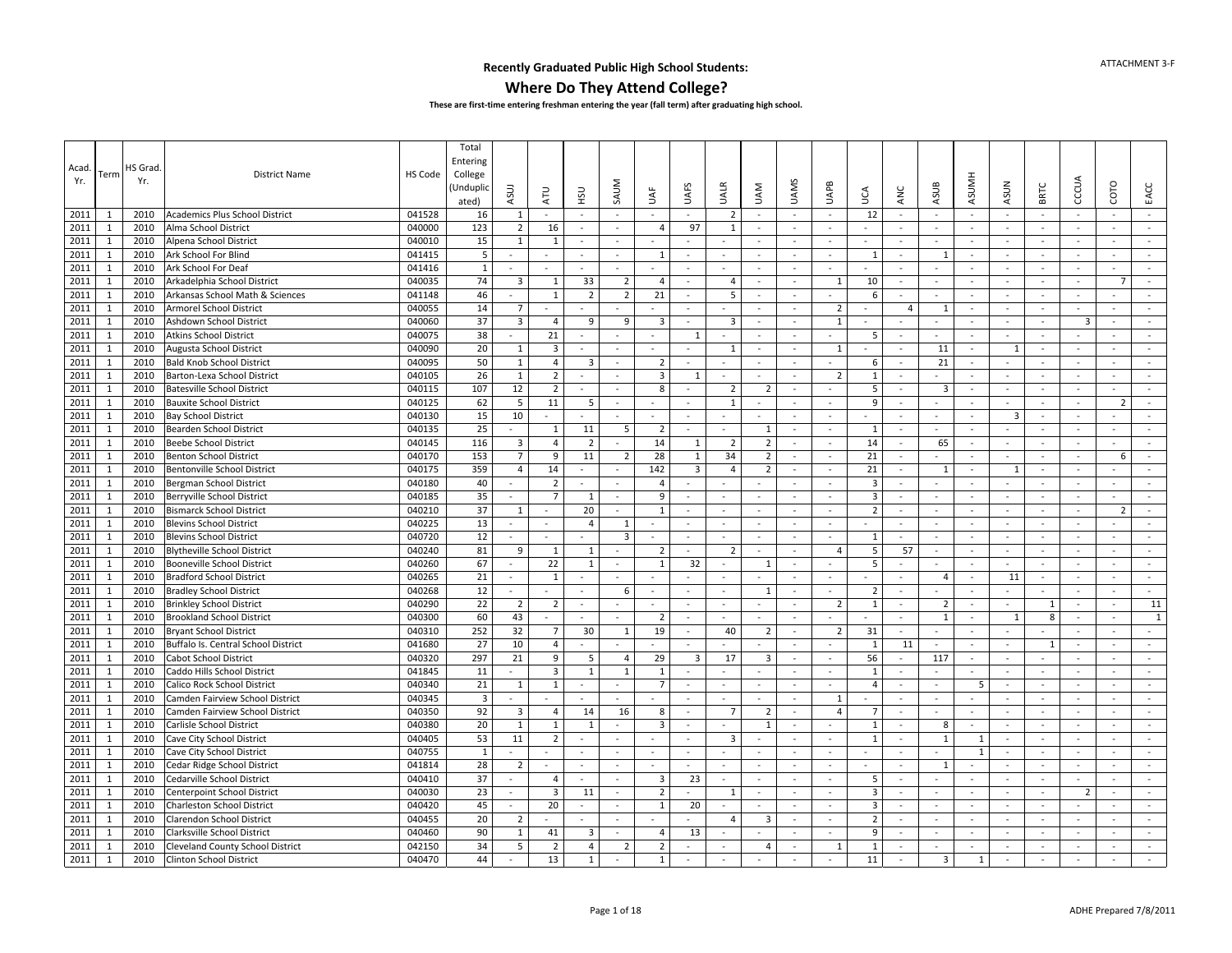### **Where Do They Attend College?**

|              |              |         |                                     |         | Total                   |                          |                          |                    |                          |                          |                    |                               |                  |                          |                          |                  |                                    |                  |                                    |                        |                          |                               |                |                         |
|--------------|--------------|---------|-------------------------------------|---------|-------------------------|--------------------------|--------------------------|--------------------|--------------------------|--------------------------|--------------------|-------------------------------|------------------|--------------------------|--------------------------|------------------|------------------------------------|------------------|------------------------------------|------------------------|--------------------------|-------------------------------|----------------|-------------------------|
|              |              |         |                                     |         | Entering                |                          |                          |                    |                          |                          |                    |                               |                  |                          |                          |                  |                                    |                  |                                    |                        |                          |                               |                |                         |
| Acad         | Term         | HS Grad | <b>District Name</b>                | HS Code | College                 |                          |                          |                    |                          |                          |                    |                               |                  |                          |                          |                  |                                    |                  |                                    |                        |                          |                               |                |                         |
| Yr.          |              | Yr.     |                                     |         | Unduplio                |                          |                          |                    |                          |                          |                    |                               |                  |                          |                          |                  |                                    |                  |                                    |                        |                          |                               |                |                         |
|              |              |         |                                     |         | ated)                   | <b>MSCC</b>              | NAC                      | NPCC               | <b>NWACC</b>             | <b>DZC</b>               | PCCUA              | PTC                           | RMCC             | SACC                     | SAUT                     | SEAC             | <b>UACCB</b>                       | <b>UACCH</b>     | <b>UACCM</b>                       | ABC                    | CBC                      | CRC                           | ¥              | $\Xi$                   |
| 2011         | -1           | 2010    | Academics Plus School District      | 041528  | 16                      | $\sim$                   | $\sim$                   | $\sim$             | $\sim$                   | $\sim$                   | $\sim$             | $\sim$                        | $\sim$           | $\sim$                   | $\sim$                   | $\sim$           | $\sim$                             | $\sim$           | $\sim$                             | $\sim$                 | $\sim$                   | $\sim$                        | $\sim$         | $\sim$                  |
| 2011         | $\mathbf{1}$ | 2010    | Alma School District                | 040000  | 123                     | $\sim$                   | 1                        | $\sim$             | $\blacksquare$           | $\sim$                   | $\sim$             | $\overline{\phantom{a}}$      | $\sim$           | $\sim$                   |                          | $\sim$           | $\omega$                           | $\sim$           | $\sim$                             | $\sim$                 | $\sim$                   | $\overline{\phantom{a}}$      | $\overline{1}$ | $\mathbf{1}$            |
| 2011         | 1            | 2010    | Alpena School District              | 040010  | 15                      | $\sim$                   | 13                       | $\sim$             | $\sim$                   | $\sim$                   | $\sim$             | ÷.                            | $\sim$           | $\sim$                   | $\sim$                   | $\sim$           | $\sim$                             | $\sim$           | $\sim$                             | $\blacksquare$         | $\sim$                   | ÷,                            | $\sim$         | $\sim$                  |
| 2011         | $\mathbf{1}$ | 2010    | Ark School For Blind                | 041415  | 5                       | $\sim$                   |                          | $\sim$             | $\sim$                   | $\sim$                   | $\sim$             | $\overline{2}$                | $\sim$           | $\sim$                   | $\sim$                   | $\sim$           | $\sim$                             | $\sim$           | $\sim$                             | $\sim$                 | $\sim$                   | $\overline{\phantom{a}}$      | $\sim$         | $\sim$                  |
| 2011         | $\mathbf{1}$ | 2010    | Ark School For Deaf                 | 041416  | $\mathbf{1}$            | $\sim$                   | $\overline{\phantom{a}}$ | $\sim$             | $\bar{a}$                | $\sim$                   | $\sim$             | $\overline{\phantom{a}}$      | $\sim$           | $\bar{a}$                | $\blacksquare$           | $\sim$           | $\blacksquare$                     | $\sim$           | $\sim$                             | $\mathbf{1}$           | $\blacksquare$           | $\sim$                        | $\sim$         | $\blacksquare$          |
| 2011         | $\mathbf{1}$ | 2010    | Arkadelphia School District         | 040035  | 74                      | $\sim$                   | $\overline{\phantom{a}}$ | $\overline{4}$     | $\blacksquare$           | $\sim$                   | $\sim$             | $\sim$                        | $\sim$           | $\blacksquare$           | 1                        | $\sim$           | $\blacksquare$                     | $\sim$           | $\sim$                             | $\overline{4}$         | 1                        | $\sim$                        | $\sim$         | $\sim$                  |
| 2011         | $\mathbf{1}$ | 2010    | Arkansas School Math & Sciences     | 041148  | 46                      | $\sim$                   | $\overline{\phantom{a}}$ |                    | $\sim$                   | $\sim$                   | $\sim$             | $\overline{\phantom{a}}$      | $\sim$           | $\sim$                   |                          | $\sim$           | $\sim$                             | $\sim$           | $\sim$                             | $\sim$                 |                          | $\sim$                        | 8              | $\omega$                |
| 2011         | $\mathbf{1}$ | 2010    | <b>Armorel School District</b>      | 040055  | 14                      | $\sim$                   | $\sim$                   | $\sim$             | $\sim$                   | $\sim$                   | $\sim$             | $\sim$                        | $\sim$           | $\sim$                   | $\sim$                   | $\sim$           | $\sim$                             | $\sim$           | $\sim$                             | $\sim$                 | $\sim$                   | ÷.                            | $\sim$         | $\sim$                  |
| 2011         | 1            | 2010    | Ashdown School District             | 040060  | 37                      | $\sim$                   | $\overline{\phantom{a}}$ | $\sim$             | $\overline{\phantom{a}}$ | $\sim$                   | $\sim$             | $\overline{\phantom{a}}$      | $\sim$           | $\overline{\phantom{a}}$ | $\blacksquare$           | $\sim$           | $\blacksquare$                     | -1               | $\overline{\phantom{a}}$           | $\sim$                 | $\overline{\phantom{a}}$ | $\overline{\phantom{a}}$      | $\overline{1}$ | $\sim$                  |
| 2011         | 1            | 2010    | <b>Atkins School District</b>       | 040075  | 38                      | $\sim$                   | $\sim$                   | $\sim$             | $\sim$                   | $\sim$                   | $\sim$             | $\overline{\phantom{a}}$      | $\sim$           | $\sim$                   |                          | $\sim$           | $\omega$                           | $\sim$           | -9                                 | $\sim$                 | $\sim$                   | $\sim$                        | $\sim$         | $\sim$                  |
| 2011         | 1            | 2010    | Augusta School District             | 040090  | 20                      | $\bar{a}$                | $\overline{\phantom{a}}$ | $\sim$             | $\bar{a}$                | $\overline{\phantom{a}}$ | $\sim$             | $\blacksquare$                | $\sim$           | $\sim$                   | $\blacksquare$           | $\sim$           | $\blacksquare$                     |                  | $\sim$                             | $\mathbf{1}$           | $\sim$                   | $\sim$                        | $\sim$         | $\mathbf{1}$            |
| 2011         | $\mathbf{1}$ | 2010    | <b>Bald Knob School District</b>    | 040095  | 50                      | $\mathbf{r}$             | $\sim$                   | $\sim$             | $\sim$                   | $\sim$                   | $\sim$             | $\mathbf{1}$                  | $\sim$           | $\sim$                   | $\sim$                   | $\sim$           | $\overline{4}$                     | $\sim$           | $\sim$                             | $\mathbf{r}$           | $\mathbf{1}$             | $\mathbf{1}$                  | $\sim$         | $\mathbf 1$             |
| 2011         | $\mathbf{1}$ | 2010    | Barton-Lexa School District         | 040105  | 26                      | $\sim$                   | $\sim$                   | $\sim$             | $\overline{\phantom{a}}$ | $\sim$                   | 15                 | $\mathbf{1}$                  | $\sim$           | $\overline{\phantom{a}}$ |                          | $\sim$           | ÷.                                 | $\sim$           | $\sim$                             | $\bar{a}$              | $\sim$                   | $\overline{\phantom{a}}$      |                | $\sim$                  |
| 2011         | $\mathbf{1}$ | 2010    | <b>Batesville School District</b>   | 040115  | 107                     | $\sim$                   | $\sim$                   | $\sim$             | $\overline{\phantom{a}}$ | 1                        | $\sim$             | $\blacksquare$                | $\sim$           | $\sim$                   | $\sim$                   | $\sim$           | 55                                 | $\sim$           | 1                                  | $\omega$               | $\sim$                   | $\sim$                        | $\overline{4}$ | $\mathbf{1}$            |
| 2011         | $\mathbf{1}$ | 2010    | <b>Bauxite School District</b>      | 040125  | 62                      | $\sim$                   | $\overline{2}$           | $\sim$             | $\overline{a}$           | $\sim$                   | $\sim$             | 23                            | $\sim$           | $\sim$                   | $\sim$                   | $\sim$           | $\overline{\phantom{a}}$           | $\sim$           | $\sim$                             | 1                      | $\sim$                   | $\sim$                        |                | $\sim$                  |
| 2011         | $\mathbf{1}$ | 2010    | <b>Bay School District</b>          | 040130  | 15                      | $\omega$                 |                          | $\sim$             | ä,                       | $\sim$                   | $\omega$           |                               | $\sim$           | $\sim$                   | $\sim$                   | $\sim$           | ä,                                 | $\sim$           | $\sim$                             | $\sim$                 | $\sim$                   | ÷,                            | $\sim$         | $\sim$                  |
|              | 1            | 2010    |                                     | 040135  | 25                      | $\sim$                   | $\sim$                   | $\sim$             | ÷.                       | $\sim$                   | $\sim$             | $\sim$                        | $\sim$           | $\sim$                   | $\overline{4}$           | $\sim$           | $\sim$                             | $\sim$           | $\sim$                             | $\sim$                 | $\sim$                   | ÷,                            | $\sim$         | $\sim$                  |
| 2011<br>2011 | $\mathbf{1}$ | 2010    | Bearden School District             | 040145  | 116                     | $\blacksquare$           | $\sim$                   | $\omega$           | $\sim$                   | $\sim$                   | $\blacksquare$     | $\bar{\phantom{a}}$           | $\omega$         | $\sim$                   | $\omega$                 | $\sim$           | $\blacksquare$                     | $\sim$           | $\sim$                             | $\mathbf{1}$           | $\overline{2}$           | $\sim$                        | $\overline{2}$ | $\overline{2}$          |
|              |              |         | <b>Beebe School District</b>        |         |                         | $\sim$                   |                          | $\sim$             | $\sim$                   | $\sim$                   | $\sim$             |                               | $\sim$           | $\sim$                   | $\sim$                   | $\sim$           | $\omega$                           | $\sim$           | $\sim$                             |                        |                          |                               | $\mathbf{1}$   | $\sim$                  |
| 2011         | $\mathbf{1}$ | 2010    | <b>Benton School District</b>       | 040170  | 153                     |                          | $\sim$                   |                    |                          |                          |                    | 24                            |                  |                          |                          |                  |                                    |                  |                                    | $\mathbf{1}$           | $\sim$                   | $\sim$                        | 5              |                         |
| 2011         | $\mathbf{1}$ | 2010    | Bentonville School District         | 040175  | 359                     | $\omega$<br>$\sim$       | $\bar{\phantom{a}}$      | $\omega$<br>$\sim$ | 146<br>$\overline{a}$    | $\sim$<br>$\sim$         | $\omega$<br>$\sim$ | $\bar{\phantom{a}}$<br>$\sim$ | $\sim$<br>$\sim$ | $\bar{a}$<br>$\sim$      | $\frac{1}{2}$<br>$\sim$  | $\sim$<br>$\sim$ | $\overline{\phantom{a}}$<br>$\sim$ | $\sim$<br>$\sim$ | $\overline{\phantom{a}}$<br>$\sim$ | $\mathbf{1}$<br>$\sim$ | $\sim$<br>$\sim$         | $\bar{\phantom{a}}$<br>$\sim$ |                | 5<br>$\sim$             |
| 2011         | $\mathbf{1}$ | 2010    | Bergman School District             | 040180  | 40                      |                          | 31                       |                    |                          |                          |                    |                               |                  |                          |                          |                  |                                    |                  |                                    |                        |                          |                               |                |                         |
| 2011         | $\mathbf{1}$ | 2010    | Berryville School District          | 040185  | 35                      | $\sim$                   | 12                       | $\sim$             | 1                        | $\sim$                   | $\sim$             | $\sim$                        | $\sim$           | $\sim$                   | $\sim$                   | $\sim$           | $\omega$                           | $\sim$           | $\sim$                             | $\sim$                 | $\sim$                   | $\sim$                        | $\sim$         | $\sim$                  |
| 2011         | $\mathbf{1}$ | 2010    | <b>Bismarck School District</b>     | 040210  | 37                      | $\sim$                   | $\sim$                   | 9                  | $\overline{\phantom{a}}$ | $\sim$                   | 1                  | 1                             | $\sim$           | $\sim$                   | $\sim$                   | $\sim$           | $\blacksquare$                     | $\sim$           | $\sim$                             | $\sim$                 | $\sim$                   | $\overline{\phantom{a}}$      | $\sim$         | $\sim$                  |
| 2011         | $\mathbf{1}$ | 2010    | <b>Blevins School District</b>      | 040225  | 13                      | $\sim$                   | $\sim$                   | $\sim$             |                          | $\sim$                   | $\sim$             | $\overline{\phantom{a}}$      | $\sim$           | $\mathbf{1}$             | $\mathbf{1}$             | $\sim$           | $\blacksquare$                     | 5                | $\sim$                             | $\sim$                 | $\sim$                   | $\mathbf{1}$                  | $\sim$         | $\blacksquare$          |
| 2011         | $\mathbf{1}$ | 2010    | <b>Blevins School District</b>      | 040720  | 12                      | $\sim$                   | $\overline{\phantom{a}}$ | $\sim$             | $\sim$                   | $\sim$                   | $\blacksquare$     | ä,                            | $\sim$           | $\sim$                   | $\sim$                   | $\sim$           | $\sim$                             | 8                | $\sim$                             | $\sim$                 | $\sim$                   | $\overline{a}$                | $\sim$         | $\omega$                |
| 2011         | 1            | 2010    | <b>Blytheville School District</b>  | 040240  | 81                      | $\sim$                   | $\sim$                   | $\sim$             | $\sim$                   | $\sim$                   | $\sim$             | $\mathbf{1}$                  | $\sim$           | $\overline{\phantom{a}}$ |                          | $\sim$           | $\sim$                             |                  | $\sim$                             | $\sim$                 | $\sim$                   | ÷,                            | $\omega$       | $\sim$                  |
| 2011         | $\mathbf{1}$ | 2010    | <b>Booneville School District</b>   | 040260  | 67                      | $\bar{a}$                | $\sim$                   | $\sim$             | $\sim$                   | $\sim$                   | $\sim$             | $\sim$                        | $\sim$           | 1                        | $\overline{\phantom{a}}$ | $\sim$           | $\blacksquare$                     | $\sim$           | $\sim$                             | $\omega$               | $\sim$                   | $\sim$                        | 1              | $\sim$                  |
| 2011         | 1            | 2010    | <b>Bradford School District</b>     | 040265  | 21                      | $\sim$                   | $\sim$                   | $\sim$             | $\overline{\phantom{a}}$ | $\sim$                   | $\sim$             | $\sim$                        | $\sim$           | $\sim$                   |                          | $\sim$           | $\sim$                             | $\sim$           | $\sim$                             | $\sim$                 | -1                       | $\sim$                        | $\sim$         | $\overline{4}$          |
| 2011         | $\mathbf{1}$ | 2010    | <b>Bradley School District</b>      | 040268  | 12                      | $\omega$                 | $\sim$                   | $\sim$             | $\sim$                   | $\sim$                   | $\omega$           | $\blacksquare$                | $\sim$           | $\sim$                   | $\blacksquare$           | $\sim$           | ä,                                 | -1               | $\sim$                             | $\overline{2}$         | $\sim$                   | $\overline{\phantom{a}}$      | $\sim$         | $\sim$                  |
| 2011         | 1            | 2010    | <b>Brinkley School District</b>     | 040290  | 22                      | $\sim$                   | $\sim$                   | $\sim$             | $\sim$                   | $\sim$                   | $\sim$             | ÷.                            | $\sim$           | $\sim$                   | $\sim$                   | $\sim$           | $\sim$                             | $\sim$           | $\sim$                             | $\sim$                 | $\sim$                   | ÷.                            | $\sim$         | $\mathbf{1}$            |
| 2011         | 1            | 2010    | <b>Brookland School District</b>    | 040300  | 60                      | $\sim$                   | $\sim$                   | $\sim$             | $\sim$                   | $\overline{\phantom{a}}$ | $\blacksquare$     | $\sim$                        | $\sim$           | $\sim$                   | $\bar{a}$                | $\sim$           | $\overline{\phantom{a}}$           | $\sim$           | $\sim$                             | $\sim$                 | $\overline{\phantom{a}}$ | $\overline{2}$                | $\sim$         | $\overline{2}$          |
| 2011         | $\mathbf{1}$ | 2010    | <b>Bryant School District</b>       | 040310  | 252                     | $\sim$                   | $\sim$                   | $\sim$             | $\sim$                   | $\sim$                   | $\mathbf{1}$       | 64                            | 1                | $\sim$                   | $\omega$                 | $\sim$           | $\omega$                           | $\sim$           | $\sim$                             | $\overline{2}$         | $\sim$                   | $\overline{\phantom{a}}$      | 9              | $\overline{\mathbf{3}}$ |
| 2011         | $\mathbf{1}$ | 2010    | Buffalo Is. Central School District | 041680  | 27                      | $\omega$                 | $\overline{\phantom{a}}$ | $\blacksquare$     | $\overline{a}$           |                          | $\blacksquare$     |                               |                  | $\overline{a}$           |                          | $\sim$           | $\qquad \qquad \blacksquare$       | $\sim$           |                                    |                        |                          | $\overline{a}$                |                | $\sim$                  |
| 2011         | $\mathbf{1}$ | 2010    | Cabot School District               | 040320  | 297                     | $\sim$                   | $\sim$                   | $\sim$             | $\sim$                   | $\sim$                   | $\sim$             | $\overline{2}$                | $\sim$           | $\sim$                   | $\mathbf{1}$             | $\sim$           | 1                                  | $\sim$           | $\sim$                             | $\overline{4}$         | $\overline{3}$           | $\sim$                        | 3              | 6                       |
| 2011         | $\mathbf{1}$ | 2010    | Caddo Hills School District         | 041845  | 11                      | $\sim$                   | $\overline{\phantom{a}}$ | $\overline{3}$     | $\sim$                   | $\sim$                   | $\sim$             | $\overline{\phantom{a}}$      | $\overline{1}$   | $\sim$                   | $\omega$                 | $\sim$           | ÷.                                 | $\sim$           | $\sim$                             | $\sim$                 | $\sim$                   | $\overline{\phantom{a}}$      | $\omega$       | $\sim$                  |
| 2011         | $\mathbf{1}$ | 2010    | Calico Rock School District         | 040340  | 21                      | $\sim$                   | $\sim$                   | $\sim$             | $\sim$                   | $\overline{3}$           | $\sim$             | $\overline{\phantom{a}}$      | $\sim$           | $\sim$                   | $\sim$                   | $\sim$           | $\blacksquare$                     | $\sim$           | $\overline{\phantom{a}}$           | $\sim$                 | $\sim$                   | $\sim$                        | $\sim$         | $\sim$                  |
| 2011         | $\mathbf{1}$ | 2010    | Camden Fairview School District     | 040345  | $\overline{\mathbf{3}}$ | $\sim$                   | $\sim$                   | $\sim$             | $\overline{\phantom{a}}$ | $\sim$                   | $\sim$             | $\sim$                        | $\sim$           | $\overline{2}$           | $\sim$                   | $\sim$           | $\omega$                           | $\sim$           | $\sim$                             | $\sim$                 | $\sim$                   | $\sim$                        | $\sim$         | $\sim$                  |
| 2011         | $\mathbf{1}$ | 2010    | Camden Fairview School District     | 040350  | 92                      | $\omega$                 | $\overline{\phantom{a}}$ | $\sim$             |                          |                          | $\blacksquare$     |                               | $\sim$           | $\overline{a}$           | 26                       | $\omega$         | ÷,                                 | $\sim$           | ÷,                                 | $\bar{a}$              | 1                        | ÷,                            | $\bar{a}$      | $\mathbf{1}$            |
| 2011         | $\mathbf{1}$ | 2010    | Carlisle School District            | 040380  | 20                      | $\sim$                   | $\sim$                   | $\sim$             | $\sim$                   | $\sim$                   | $\overline{2}$     | ÷,                            | $\sim$           | $\sim$                   |                          | $\sim$           | ÷.                                 | $\sim$           | $\sim$                             | $\overline{2}$         | $\sim$                   |                               | $\sim$         | $\omega$                |
| 2011         | $\mathbf{1}$ | 2010    | Cave City School District           | 040405  | 53                      | $\blacksquare$           | $\overline{\phantom{a}}$ | $\blacksquare$     | $\sim$                   | 4                        | $\sim$             | $\bar{\phantom{a}}$           | $\sim$           | $\bar{a}$                | $\blacksquare$           | $\sim$           | 27                                 | $\blacksquare$   | $\sim$                             | $\blacksquare$         | $\blacksquare$           | $\mathbf{1}$                  | $\sim$         | $\blacksquare$          |
| 2011         | $\mathbf{1}$ | 2010    | Cave City School District           | 040755  | $\mathbf{1}$            | $\sim$                   | $\sim$                   | $\sim$             | $\sim$                   | $\sim$                   | $\sim$             | $\sim$                        | $\sim$           | $\sim$                   | $\sim$                   | $\sim$           | $\sim$                             | $\sim$           | $\sim$                             | $\sim$                 | $\sim$                   | $\sim$                        | $\sim$         | $\sim$                  |
| 2011         | 1            | 2010    | Cedar Ridge School District         | 041814  | 28                      | $\sim$                   | $\sim$                   | $\sim$             | $\blacksquare$           |                          | $\sim$             | $\sim$                        | $\sim$           | $\sim$                   | $\bar{a}$                | $\sim$           | 24                                 | $\sim$           | $\sim$                             | $\frac{1}{2}$          | $\sim$                   | $\sim$                        |                | $\sim$                  |
| 2011         | $\mathbf{1}$ | 2010    | Cedarville School District          | 040410  | 37                      | $\sim$                   | $\sim$                   | $\sim$             | ÷.                       | $\sim$                   | $\sim$             | $\sim$                        | $\sim$           | $\sim$                   | $\sim$                   | $\sim$           | $\tilde{\phantom{a}}$              | $\sim$           | $\sim$                             | $\sim$                 | $\sim$                   | $\sim$                        | $\sim$         | $\sim$                  |
| 2011         | 1            | 2010    | Centerpoint School District         | 040030  | 23                      | $\sim$                   | $\sim$                   | 1                  | $\sim$                   | $\sim$                   | $\sim$             | $\sim$                        | $\sim$           | $\sim$                   | $\sim$                   | $\sim$           | $\omega$                           | $\sim$           | $\sim$                             | $\sim$                 | $\sim$                   | $\sim$                        | $\sim$         | $\sim$                  |
| 2011         | $\mathbf{1}$ | 2010    | Charleston School District          | 040420  | 45                      | $\sim$                   | $\mathbf{1}$             | $\sim$             | $\overline{\phantom{a}}$ | $\sim$                   | $\sim$             | $\bar{\phantom{a}}$           | $\sim$           | $\overline{\phantom{a}}$ | $\sim$                   | $\sim$           | $\blacksquare$                     | $\sim$           | $\overline{\phantom{a}}$           | $\blacksquare$         | $\blacksquare$           | $\sim$                        | $\sim$         | $\sim$                  |
| 2011         | $\mathbf{1}$ | 2010    | Clarendon School District           | 040455  | 20                      | $\sim$                   | $\sim$                   | $\sim$             | $\sim$                   | $\sim$                   | 8                  | $\sim$                        | $\sim$           | $\blacksquare$           | $\omega$                 | $\sim$           | $\blacksquare$                     | $\sim$           | $\omega$                           | $\blacksquare$         | 1                        | $\sim$                        | $\sim$         | $\sim$                  |
| 2011         | $\mathbf{1}$ | 2010    | Clarksville School District         | 040460  | 90                      | ÷.                       |                          | $\sim$             | ä,                       | $\sim$                   | $\sim$             |                               | $\sim$           | $\sim$                   | ÷                        | $\sim$           | ä,                                 | $\sim$           | $\overline{4}$                     | $\mathbf{1}$           | $\sim$                   |                               | $\sim$         | $\blacksquare$          |
| 2011         | 1            | 2010    | Cleveland County School District    | 042150  | 34                      | $\sim$                   |                          |                    | $\sim$                   | $\sim$                   | $\sim$             |                               |                  | ÷.                       | $\overline{2}$           | 11               |                                    | $\sim$           |                                    |                        | $\sim$                   |                               | $\sim$         | $\sim$                  |
| 2011         | $\mathbf{1}$ | 2010    | <b>Clinton School District</b>      | 040470  | 44                      | $\overline{\phantom{a}}$ | $\sim$                   | $\sim$             | $\bar{a}$                |                          | $\sim$             | $\sim$                        | $\sim$           | $\sim$                   |                          | $\sim$           | $\sim$                             | $\sim$           | 14                                 |                        | $\sim$                   | $\sim$                        | $\sim$         | $\sim$                  |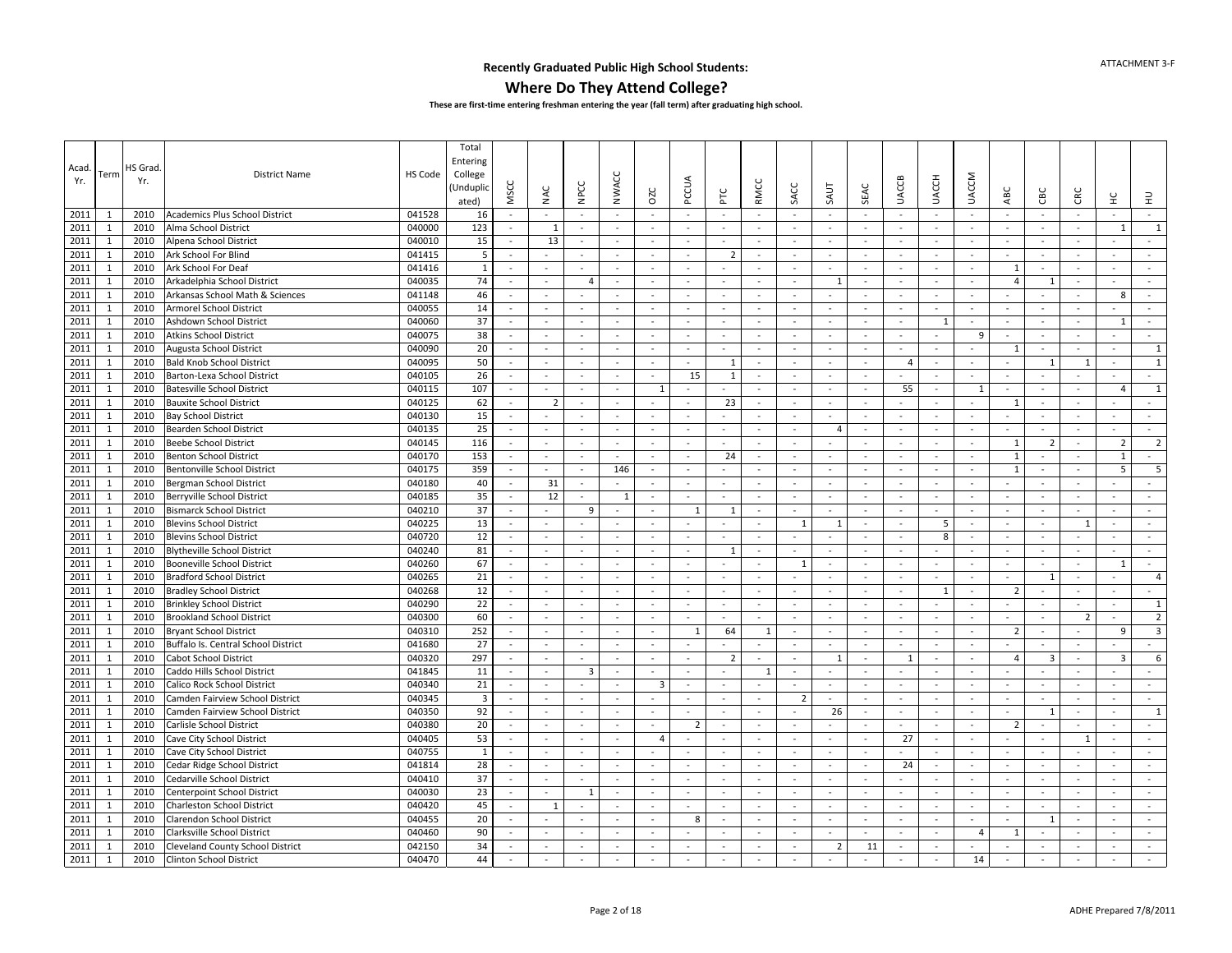### **Where Do They Attend College?**

|              |                   |         |                                                               |                  | Total                   |                |                          |                          |                          |                |                          |                          |                          |                |                         |                          |                          |                         |
|--------------|-------------------|---------|---------------------------------------------------------------|------------------|-------------------------|----------------|--------------------------|--------------------------|--------------------------|----------------|--------------------------|--------------------------|--------------------------|----------------|-------------------------|--------------------------|--------------------------|-------------------------|
| Acad         |                   | HS Grad |                                                               |                  | Entering                |                |                          |                          |                          |                |                          |                          |                          | Universities   |                         |                          |                          |                         |
| Yr.          | Term              | Yr.     | <b>District Name</b>                                          | HS Code          | College                 |                |                          |                          |                          |                |                          |                          |                          |                |                         |                          |                          |                         |
|              |                   |         |                                                               |                  | Unduplic)               | <b>UBL</b>     | $\cup$                   | OBU                      | PSC                      | S              | <b>WBC</b>               | BSN                      | <b>NSL</b>               | 4-Year         | Colleges<br>2-Year      | nstitutions<br>Private   | Nursing<br>Schools       | <b>TOTAL</b>            |
|              |                   | 2010    |                                                               |                  | ated)<br>16             | $\sim$         | $\mathbf{1}$             | $\overline{\phantom{a}}$ | $\omega$                 | $\omega$       | ä,                       | $\overline{\phantom{a}}$ | $\omega$                 | 15             |                         |                          | ÷,                       | 16                      |
| 2011<br>2011 | 1<br>$\mathbf{1}$ | 2010    | <b>Academics Plus School District</b><br>Alma School District | 041528<br>040000 | 123                     | $\sim$         | $\sim$                   | $\sim$                   | $\sim$                   |                | $\sim$                   | $\sim$                   | ÷                        | 120            | $\mathbf{1}$            | 1<br>2                   | $\bar{a}$                | 123                     |
| 2011         | $\mathbf{1}$      | 2010    | Alpena School District                                        | 040010           | 15                      | $\sim$         | $\omega$                 | $\sim$                   | $\omega$                 | $\omega$       | $\bar{a}$                | $\overline{\phantom{a}}$ | $\blacksquare$           | $\overline{2}$ | 13                      | $\sim$                   | $\sim$                   | 15                      |
| 2011         | $\mathbf{1}$      | 2010    | Ark School For Blind                                          | 041415           | $\overline{\mathbf{5}}$ | $\bar{a}$      | $\omega$                 | $\sim$                   | $\sim$                   | $\sim$         | $\sim$                   | $\overline{\phantom{a}}$ | $\sim$                   | $\overline{2}$ | 3                       | $\sim$                   | $\sim$                   | $\overline{\mathbf{5}}$ |
| 2011         | $1\,$             | 2010    | Ark School For Deaf                                           | 041416           | $\mathbf{1}$            | $\Box$         | $\blacksquare$           | $\overline{\phantom{a}}$ | $\sim$                   | $\sim$         | $\sim$                   | $\overline{\phantom{a}}$ | $\overline{\phantom{a}}$ |                | $\sim$                  | $1\,$                    | $\blacksquare$           | $1\,$                   |
| 2011         | $\mathbf{1}$      | 2010    | Arkadelphia School District                                   | 040035           | 74                      | $\sim$         | $\blacksquare$           | $\blacksquare$           | $\omega$                 | $\sim$         | $\overline{\phantom{a}}$ | $\sim$                   | $\overline{\phantom{a}}$ | 58             | 12                      | 5                        | $\blacksquare$           | 75                      |
| 2011         | $\mathbf 1$       | 2010    | Arkansas School Math & Sciences                               | 041148           | 46                      | $\mathbf{1}$   | $\blacksquare$           | $\overline{\phantom{a}}$ | $\sim$                   | $\sim$         | $\bar{a}$                | ä,                       | $\bar{\phantom{a}}$      | 37             |                         | 9                        | ÷,                       | 46                      |
| 2011         | $\mathbf{1}$      | 2010    | <b>Armorel School District</b>                                | 040055           | 14                      | $\sim$         | $\sim$                   | $\sim$                   | $\sim$                   | $\mathcal{L}$  | $\omega$                 | $\omega$                 | ÷.                       | 9              | 5                       | $\sim$                   | ÷,                       | 14                      |
| 2011         | $\mathbf{1}$      | 2010    | Ashdown School District                                       | 040060           | 37                      | $\omega$       | $\omega$                 | $\sim$                   | $\sim$                   | $\omega$       | $\omega$                 | $\omega$                 | $\omega$                 | 32             | $\overline{\mathbf{4}}$ | $\mathbf{1}$             | $\omega$                 | 37                      |
| 2011         | $\mathbf{1}$      | 2010    | <b>Atkins School District</b>                                 | 040075           | 38                      | $\sim$         | $\sim$                   | $\omega$                 | $\overline{\phantom{a}}$ | $\overline{2}$ | $\blacksquare$           | $\blacksquare$           | $\sim$                   | 27             | 9                       | $\overline{2}$           | $\sim$                   | 38                      |
| 2011         | $1\,$             | 2010    | Augusta School District                                       | 040090           | 20                      | $\omega$       | $\,1\,$                  | $\omega$                 | $\omega$                 | $\sim$         | $\omega$                 | $\omega$                 | ä,                       | 6              | 12                      | $\overline{\mathbf{3}}$  | ä,                       | 21                      |
| 2011         | $\mathbf 1$       | 2010    | <b>Bald Knob School District</b>                              | 040095           | 50                      | $\bar{a}$      | 4                        | $\overline{\phantom{a}}$ | $\overline{\phantom{a}}$ | $\mathbf{1}$   | $\Box$                   | ÷,                       | $\overline{\phantom{a}}$ | 16             | 26                      | 8                        | $\overline{\phantom{a}}$ | 50                      |
| 2011         | $\mathbf{1}$      | 2010    | Barton-Lexa School District                                   | 040105           | 26                      | $\omega$       | $\sim$                   | $\mathbf{r}$             | $\omega$                 | $\omega$       | $\omega$                 | $\omega$                 | $\omega$                 | 10             | 16                      | $\mathbf{r}$             | ä,                       | 26                      |
| 2011         | $\mathbf{1}$      | 2010    | <b>Batesville School District</b>                             | 040115           | 107                     | $\bar{a}$      | 12                       | ä,                       | $\omega$                 | $\omega$       | $\omega$                 | $\overline{\phantom{a}}$ | ä,                       | 31             | 60                      | 17                       | $\omega$                 | 108                     |
| 2011         | $\mathbf{1}$      | 2010    | <b>Bauxite School District</b>                                | 040125           | 62                      | $\sim$         | $\sim$                   | $\sim$                   | $\sim$                   | $\overline{2}$ | $\sim$                   | $\mathbf{1}$             | ÷.                       | 31             | 27                      | 3                        | $\mathbf{1}$             | 62                      |
| 2011         | $\mathbf{1}$      | 2010    | <b>Bay School District</b>                                    | 040130           | 15                      | $\bar{a}$      | $\overline{2}$           | ÷,                       | $\sim$                   | $\sim$         | $\bar{a}$                | ÷,                       | L.                       | 10             | 3                       | $\overline{2}$           | ÷,                       | 15                      |
| 2011         | $\mathbf{1}$      | 2010    | Bearden School District                                       | 040135           | 25                      | $\sim$         | $\sim$                   | $\sim$                   | $\sim$                   | $\sim$         | $\sim$                   | $\sim$                   | $\bar{\phantom{a}}$      | 21             | 4                       | $\sim$                   | ÷.                       | 25                      |
| 2011         | $\mathbf{1}$      | 2010    | <b>Beebe School District</b>                                  | 040145           | 116                     | $\blacksquare$ | $\sim$                   | $\sim$                   | $\sim$                   | $\sim$         | $\blacksquare$           | $\overline{2}$           | $\sim$                   | 42             | 65                      | $\overline{7}$           | $\overline{2}$           | 116                     |
| 2011         | $\mathbf{1}$      | 2010    | <b>Benton School District</b>                                 | 040170           | 153                     | $\blacksquare$ | $\mathbf 2$              | $\overline{\phantom{a}}$ | $\omega$                 | 3              | $\overline{\phantom{a}}$ | $\mathbf{1}$             | $\blacksquare$           | 115            | 30                      | $\overline{7}$           | $\mathbf{1}$             | 153                     |
| 2011         | $\mathbf{1}$      | 2010    | <b>Bentonville School District</b>                            | 040175           | 359                     | 6              | $\mathbf 1$              | $\sim$                   | $\sim$                   | $\overline{4}$ | $\bar{a}$                | ä,                       | $\blacksquare$           | 190            | 148                     | 22                       | $\blacksquare$           | 360                     |
| 2011         | $\mathbf{1}$      | 2010    | Bergman School District                                       | 040180           | 40                      | $\sim$         |                          | $\bar{a}$                | $\mathbb{Z}$             |                | $\bar{a}$                | ÷.                       | $\blacksquare$           | 9              | 31                      |                          | ä,                       | 40                      |
| 2011         | $\mathbf{1}$      | 2010    | <b>Berryville School District</b>                             | 040185           | 35                      | $\sim$         | $\mathbf{1}$             | $\sim$                   | $\sim$                   | 1              | $\sim$                   | $\sim$                   | $\sim$                   | 20             | 13                      | $\overline{2}$           | $\bar{a}$                | 35                      |
| 2011         | $\mathbf{1}$      | 2010    | <b>Bismarck School District</b>                               | 040210           | 37                      | $\sim$         | $\sim$                   | $\omega$                 | $\overline{\phantom{a}}$ | $\sim$         | $\sim$                   | $\blacksquare$           | $\omega$                 | 24             | 13                      | $\sim$                   | $\sim$                   | 37                      |
| 2011         | $\mathbf{1}$      | 2010    | <b>Blevins School District</b>                                | 040225           | 13                      | $\omega$       | $\sim$                   | $\sim$                   | $\sim$                   | $\omega$       | $\sim$                   | $\sim$                   | $\omega$                 | 5              | $\overline{7}$          | 1                        | $\omega$                 | 13                      |
| 2011         | $\mathbf 1$       | 2010    | <b>Blevins School District</b>                                | 040720           | 12                      | $\bar{a}$      | $\overline{\phantom{a}}$ | ÷,                       | ÷,                       | $\sim$         | $\blacksquare$           | ä,                       | L                        | $\overline{4}$ | 8                       | $\blacksquare$           | ÷,                       | 12                      |
| 2011         | $\mathbf{1}$      | 2010    | <b>Blytheville School District</b>                            | 040240           | 81                      | $\omega$       | $\omega$                 | L.                       | $\omega$                 | $\omega$       | $\omega$                 | $\omega$                 | $\omega$                 | 24             | 58                      | $\omega$                 | ä,                       | 82                      |
| 2011         | $\mathbf{1}$      | 2010    | <b>Booneville School District</b>                             | 040260           | 67                      | $\omega$       | 3                        | $\omega$                 | $\omega$                 | $\sim$         | $\overline{\phantom{a}}$ | $\blacksquare$           | $\overline{\phantom{a}}$ | 62             | $1\,$                   | $\overline{4}$           | $\bar{\phantom{a}}$      | 67                      |
| 2011         | $\mathbf{1}$      | 2010    | <b>Bradford School District</b>                               | 040265           | 21                      | $\sim$         | $\sim$                   | $\sim$                   | $\sim$                   | $\sim$         | $\sim$                   | $\overline{\phantom{a}}$ | $\sim$                   | $\mathbf 1$    | 15                      | 5                        | $\bar{a}$                | 21                      |
| 2011         | $\mathbf{1}$      | 2010    | <b>Bradley School District</b>                                | 040268           | 12                      | $\bar{a}$      | $\omega$                 | ÷,                       | $\omega$                 | $\omega$       | $\bar{a}$                | $\overline{\phantom{a}}$ | $\bar{\phantom{a}}$      | 9              | $\mathbf{1}$            | $\overline{2}$           | $\bar{a}$                | 12                      |
| 2011         | $\mathbf{1}$      | 2010    | <b>Brinkley School District</b>                               | 040290           | 22                      | $\sim$         | $\omega$                 | $\omega$                 | $\omega$                 | $\mathcal{L}$  | $\bar{a}$                | $\omega$                 | ä,                       | $\overline{7}$ | 14                      | $1\,$                    | ä,                       | 22                      |
| 2011         | $\mathbf{1}$      | 2010    | <b>Brookland School District</b>                              | 040300           | 60                      | $\omega$       | $\omega$                 | $\omega$                 | $\sim$                   | $\sim$         | $\omega$                 | $\omega$                 | $\omega$                 | 45             | 11                      | $\overline{4}$           | $\omega$                 | 60                      |
| 2011         | $\mathbf{1}$      | 2010    | <b>Bryant School District</b>                                 | 040310           | 252                     | $\blacksquare$ | 4                        | $\overline{\phantom{a}}$ | $\sim$                   | $\mathbf{1}$   | $\omega$                 | 3                        | $\blacksquare$           | 164            | 66                      | 19                       | 3                        | 252                     |
| 2011         | $\mathbf{1}$      | 2010    | Buffalo Is. Central School District                           | 041680           | 27                      | $\bar{a}$      | ÷,                       | $\sim$                   | $\mathbb{Z}^2$           | $\sim$         | $\bar{a}$                | ä,                       | $\blacksquare$           | 15             | 12                      | $\omega$                 | $\bar{\phantom{a}}$      | 27                      |
| 2011         | $\mathbf{1}$      | 2010    | Cabot School District                                         | 040320           | 297                     | ÷,             | 9                        | $\omega$                 | $\omega$                 | $\mathbf{1}$   | ä,                       | 3                        | ä,                       | 147            | 121                     | 26                       | 3                        | 297                     |
| 2011         | $\mathbf{1}$      | 2010    | Caddo Hills School District                                   | 041845           | 11                      | $\sim$         | $\sim$                   | $\sim$                   | $\sim$                   | $\sim$         | $\sim$                   | $\mathbf{r}$             | $\sim$                   | $\overline{7}$ | $\overline{4}$          | $\mathbf{r}$             | $\mathbf{r}$             | 11                      |
| 2011         | $\mathbf{1}$      | 2010    | Calico Rock School District                                   | 040340           | 21                      | $\sim$         | $\sim$                   | ÷,                       | $\sim$                   | $\sim$         | $\sim$                   | $\overline{\phantom{a}}$ | $\overline{\phantom{a}}$ | 13             | 8                       | $\omega$                 | $\overline{\phantom{a}}$ | 21                      |
| 2011         | $\mathbf{1}$      | 2010    | Camden Fairview School District                               | 040345           | 3                       | $\sim$         | $\sim$                   | $\sim$                   | $\sim$                   | $\sim$         | $\omega$                 | $\sim$                   | $\omega$                 | $\mathbf{1}$   | $\overline{2}$          | $\sim$                   | $\overline{\phantom{a}}$ | $\overline{\mathbf{3}}$ |
| 2011         | $\mathbf 1$       | 2010    | Camden Fairview School District                               | 040350           | 92                      | $\bar{a}$      | $\overline{\phantom{a}}$ | ÷,                       | $\sim$                   | $\sim$         | $\sim$                   | ä,                       | L.                       | 65             | 26                      | $\overline{2}$           | $\bar{\phantom{a}}$      | 93                      |
| 2011         | $\mathbf{1}$      | 2010    | Carlisle School District                                      | 040380           | 20                      | $\mathbf{r}$   | $\overline{a}$           | $\mathbf{r}$             | $\sim$                   | $\sim$         | $\omega$                 | $\mathbf{r}$             | ÷.                       | 8              | 10                      | $\overline{2}$           | $\mathbf{r}$             | 20                      |
| 2011         | $\mathbf 1$       | 2010    | Cave City School District                                     | 040405           | 53                      | $\blacksquare$ | $\overline{2}$           | $\omega$                 | $\omega$                 | $\omega$       | $\blacksquare$           | $\sim$                   | $\sim$                   | 17             | 33                      | 3                        | ä,                       | 53                      |
| 2011         | $\mathbf{1}$      | 2010    | Cave City School District                                     | 040755           | $\mathbf{1}$            | $\sim$         | $\sim$                   | $\omega$                 | $\sim$                   | $\sim$         | $\omega$                 | $\omega$                 | $\overline{\phantom{a}}$ | $\overline{a}$ | $\,1\,$                 | $\sim$                   | $\overline{\phantom{a}}$ | $\mathbf{1}$            |
| 2011         | $\mathbf{1}$      | 2010    | Cedar Ridge School District                                   | 041814           | 28                      | $\bar{a}$      | $\omega$                 | $\sim$                   | $\omega$                 | $\mathbf{1}$   | $\omega$                 | $\overline{\phantom{a}}$ | $\blacksquare$           | $\overline{2}$ | 25                      | $1\,$                    | $\bar{a}$                | 28                      |
| 2011         | $1\,$             | 2010    | Cedarville School District                                    | 040410           | 37                      | ä,             | $\omega$                 | ÷,                       | $\sim$                   | $\overline{2}$ | $\bar{a}$                | ä,                       | $\bar{\phantom{a}}$      | 35             |                         | $\overline{2}$           | $\overline{\phantom{a}}$ | 37                      |
| 2011         | $\mathbf{1}$      | 2010    | Centerpoint School District                                   | 040030           | 23                      | $\omega$       | $\sim$                   | $\sim$                   | $\omega$                 | $\sim$         | $\omega$                 | $\omega$                 | $\omega$                 | 20             | 3                       | $\sim$                   | $\bar{a}$                | 23                      |
| 2011         | $\mathbf{1}$      | 2010    | <b>Charleston School District</b>                             | 040420           | 45                      | $\omega$       | $\blacksquare$           | $\omega$                 | $\omega$                 | $\omega$       | $\overline{\phantom{a}}$ | $\overline{\phantom{a}}$ | $\overline{\phantom{a}}$ | 44             | $\mathbf 1$             | $\overline{\phantom{a}}$ | $\omega$                 | 45                      |
| 2011         | $\mathbf{1}$      | 2010    | Clarendon School District                                     | 040455           | 20                      | $\sim$         | $\sim$                   | $\sim$                   | $\sim$                   | $\sim$         | $\bar{a}$                | ä,                       | $\bar{\phantom{a}}$      | 11             | 8                       | $\mathbf{1}$             | $\overline{\phantom{a}}$ | 20                      |
| 2011         | $1\,$             | 2010    | Clarksville School District                                   | 040460           | 90                      | $\Box$         | $\Box$                   | ÷,                       | $\blacksquare$           | 14             | $\Box$                   | ä,                       | L,                       | 71             | $\overline{\mathbf{4}}$ | 15                       | ÷,                       | 90                      |
| 2011         | $\mathbf{1}$      | 2010    | Cleveland County School District                              | 042150           | 34                      | $\mathcal{L}$  | $\omega$                 | $\omega$                 | $\mathcal{L}$            | $\mathcal{L}$  | ÷,                       | ÷.                       | ÷.                       | 21             | 13                      | $\sim$                   | $\sim$                   | 34                      |
| 2011         | $\mathbf{1}$      | 2010    | <b>Clinton School District</b>                                | 040470           | 44                      | $\sim$         | $\overline{\phantom{a}}$ | ÷,                       | $\sim$                   | $\sim$         | $\sim$                   | $\overline{\phantom{a}}$ | $\overline{\phantom{a}}$ | 26             | 18                      | $\blacksquare$           | ÷,                       | 44                      |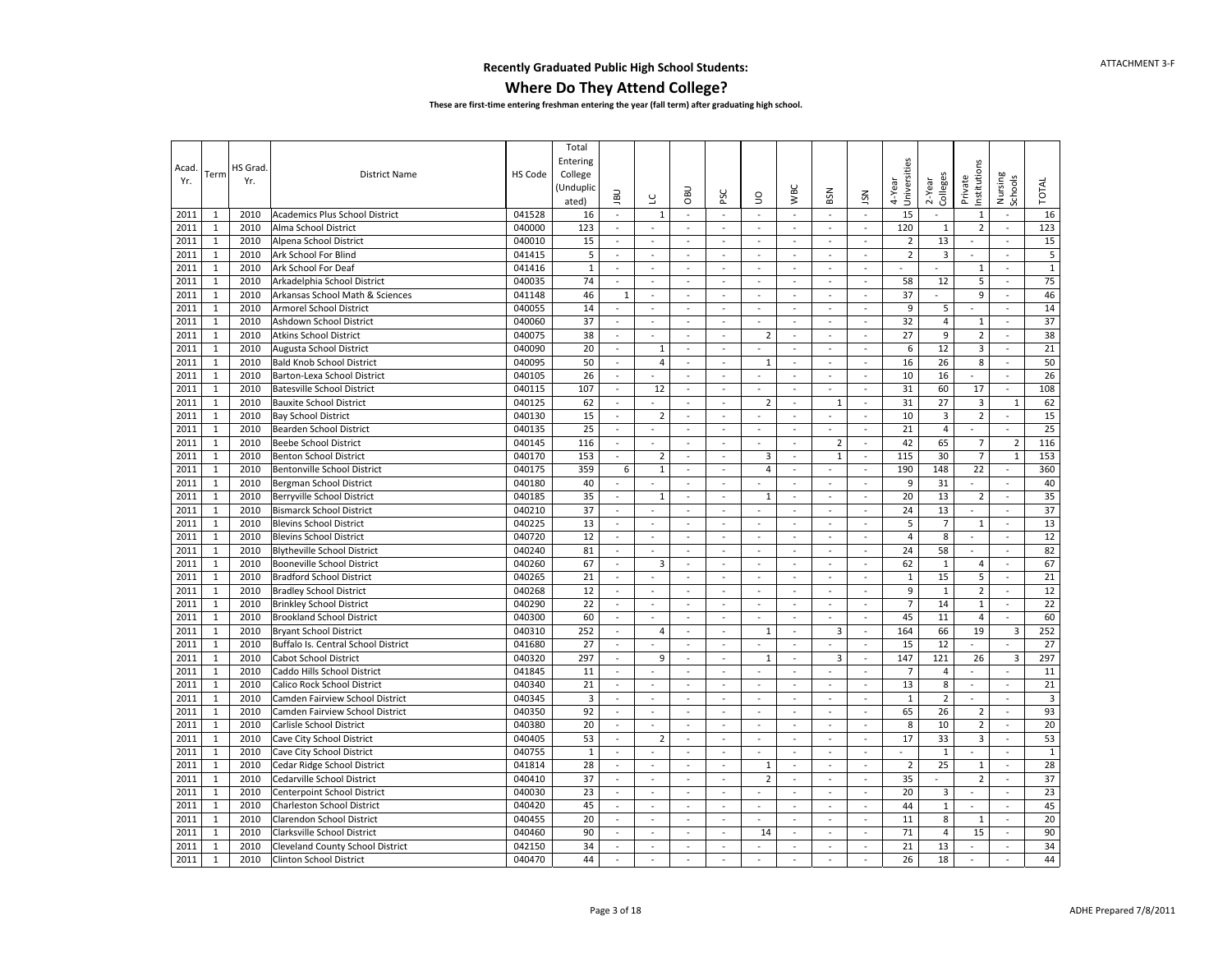### **Where Do They Attend College?**

| Acad.<br>Yr. | Term         | HS Grad<br>Yr. | <b>District Name</b>                       | HS Code | Total<br>Entering<br>College<br>Unduplid<br>ated) | ASUJ                     | <b>ATU</b>                   | <b>CSH</b>     | SAUM                     | ₹                   | <b>UAFS</b>              | <b>UALR</b>              | <b>UAM</b>               | <b>UAMS</b>              | UAPB           | Š              | ANC                      | ASUB                     | <b>ASUMH</b>             | <b>ASUN</b>              | BRTC   | CCCUA          | COTO                     | EACC     |
|--------------|--------------|----------------|--------------------------------------------|---------|---------------------------------------------------|--------------------------|------------------------------|----------------|--------------------------|---------------------|--------------------------|--------------------------|--------------------------|--------------------------|----------------|----------------|--------------------------|--------------------------|--------------------------|--------------------------|--------|----------------|--------------------------|----------|
| 2011         | -1           | 2010           | <b>Concord School District</b>             | 040485  | 11                                                | $\sim$                   | $\sim$                       | $\sim$         | $\sim$                   | $\sim$              | $\sim$                   | $\sim$                   | $\sim$                   | $\sim$                   | 1              | -1             | $\sim$                   | 4                        | $\sim$                   | $\sim$                   | $\sim$ | $\sim$         | $\sim$                   | $\sim$   |
| 2011         | $\mathbf{1}$ | 2010           | Conway School District                     | 040490  | 328                                               | 8                        | 14                           | 3              | $\sim$                   | 62                  | $\sim$                   | 9                        | $\sim$                   | $\sim$                   | $\mathbf{1}$   | 125            | $\omega$                 | $\overline{2}$           | $\sim$                   | $\omega$                 | $\sim$ | $\omega$       | $\sim$                   | $\sim$   |
| 2011         | $\mathbf{1}$ | 2010           | <b>Corning School District</b>             | 040505  | 30                                                | $\overline{7}$           | ä,                           | $\sim$         | $\overline{\phantom{a}}$ | ÷                   | $\sim$                   | $\overline{\phantom{a}}$ | $\sim$                   | $\sim$                   | $\sim$         | $\overline{2}$ | ÷                        |                          | $\sim$                   | $\blacksquare$           | 18     | $\sim$         | $\sim$                   | $\omega$ |
| 2011         | $\mathbf{1}$ | 2010           | <b>Cotter School District</b>              | 040510  | 25                                                |                          | $\overline{2}$               | $\sim$         | $\sim$                   | 1                   | $\sim$                   | ÷,                       | $\sim$                   | $\sim$                   | $\sim$         | $\sim$         | $\omega$                 | $\mathbf{1}$             | 16                       | $\sim$                   | $\sim$ | $\omega$       | $\sim$                   | $\sim$   |
| 2011         | $\mathbf{1}$ | 2010           | County Line School District                | 040280  | 14                                                | $\sim$                   | 5                            | $\sim$         | $\sim$                   | $\omega$            | 8                        | $\overline{\phantom{a}}$ | $\sim$                   | $\sim$                   | $\omega$       | $\sim$         | $\bar{\phantom{a}}$      | $\blacksquare$           |                          | $\omega$                 | $\sim$ | $\blacksquare$ | $\blacksquare$           | $\omega$ |
| 2011         | $\mathbf{1}$ | 2010           | <b>Cross County School District</b>        | 040435  | 21                                                | 5                        | 1                            | $\sim$         | $\omega$                 | $\omega$            | $\overline{\phantom{a}}$ | $\blacksquare$           | $\sim$                   | $\sim$                   | $\omega$       | $\sim$         | $\omega$                 | 1                        | $\overline{\phantom{a}}$ | $\equiv$                 | $\sim$ | $\blacksquare$ | $\sim$                   | 11       |
| 2011         | $\mathbf{1}$ | 2010           | Crossett School District                   | 040540  | 64                                                | $\overline{4}$           | $\overline{4}$               | 1              | $\overline{4}$           | $\overline{2}$      | $\sim$                   | $\overline{2}$           | 34                       | $\sim$                   | $\mathbf{1}$   | 5              | $\overline{\phantom{a}}$ | $\sim$                   |                          | $\omega$                 | $\sim$ | $\omega$       | $\sim$                   | $\sim$   |
| 2011         | 1            | 2010           | <b>Cutter-Morning Star School District</b> | 041143  | 26                                                | $\mathbf{1}$             |                              | $\overline{2}$ | $\mathbf{1}$             | $\overline{2}$      | $\sim$                   | ÷.                       | 1                        | $\sim$                   | $\sim$         | $\sim$         | ÷                        | $\sim$                   | $\sim$                   | $\sim$                   | $\sim$ | $\sim$         | $\sim$                   | $\sim$   |
| 2011         | $\mathbf{1}$ | 2010           | Danville School District                   | 040565  | 34                                                |                          | 27                           |                |                          | $\sim$              | $\overline{2}$           | $\overline{\phantom{a}}$ | $\overline{\phantom{a}}$ | $\sim$                   | $\equiv$       | $\overline{2}$ | $\blacksquare$           | $\overline{\phantom{a}}$ | $\sim$                   | $\overline{\phantom{a}}$ | $\sim$ | 1              | $\overline{\phantom{a}}$ | $\sim$   |
| 2011         | 1            | 2010           | Dardanelle School District                 | 040575  | 56                                                | 1                        | 36                           | $\sim$         | $\overline{\phantom{a}}$ | $\overline{2}$      | $\sim$                   | $\overline{2}$           | $\sim$                   | $\sim$                   | $\sim$         | $\overline{2}$ | $\sim$                   | $\sim$                   | $\sim$                   | ÷                        | $\sim$ | $\sim$         | $\sim$                   | $\sim$   |
| 2011         | 1            | 2010           | Decatur School District                    | 040580  | 11                                                | $\sim$                   |                              |                | $\sim$                   | 3                   | 1                        | $\sim$                   | $\sim$                   | $\sim$                   | $\blacksquare$ | 1              | $\bar{a}$                | $\sim$                   | $\overline{\phantom{a}}$ | $\blacksquare$           | $\sim$ | $\sim$         | $\blacksquare$           | $\sim$   |
| 2011         | $\mathbf{1}$ | 2010           | Deer/Mt. Judea School District             | 040585  | $\bf 8$                                           | $\sim$                   | $\overline{2}$               | $\sim$         | $\sim$                   | $\mathbf{1}$        | $\mathbf{1}$             | $\overline{\phantom{a}}$ | $\sim$                   | $\sim$                   | $\sim$         | $\sim$         | ÷.                       | $\sim$                   | $\sim$                   | $\mathbf{r}$             | $\sim$ | $\sim$         | $\sim$                   | $\sim$   |
| 2011         | 1            | 2010           | Deer/Mt. Judea School District             | 041770  | 8                                                 | $\sim$                   | ä,                           |                | $\bar{a}$                | 1                   | $\sim$                   | $\bar{\phantom{a}}$      | $\sim$                   | $\sim$                   | $\sim$         | $\sim$         | $\overline{\phantom{a}}$ | $\sim$                   | $\sim$                   | $\overline{\phantom{a}}$ | $\sim$ | $\omega$       | $\sim$                   | $\sim$   |
| 2011         | $\mathbf{1}$ | 2010           | Delight School District                    | 040595  | 15                                                | $\sim$                   | $\omega$                     | $\overline{3}$ | 6                        | $\sim$              | $\sim$                   | $\sim$                   | $\sim$                   | $\overline{\phantom{a}}$ | $\omega$       | $\sim$         | $\omega$                 | $\sim$                   | $\sim$                   | $\sim$                   | $\sim$ | $\sim$         | $\sim$                   | $\sim$   |
| 2011         | $\mathbf{1}$ | 2010           | DeQueen School District                    | 040605  | 64                                                | $\sim$                   | 8                            | $\overline{7}$ | $\overline{7}$           | 3                   | $\sim$                   | $\overline{2}$           | 1                        | $\sim$                   | $\sim$         | - 1            | $\sim$                   | $\sim$                   |                          | ÷                        | $\sim$ | 32             | $\sim$                   | $\omega$ |
| 2011         | 1            | 2010           | Dequeen School District                    | 041455  | 9                                                 | $\blacksquare$           |                              | 1              | $\mathbf{1}$             |                     | 1                        | $\sim$                   |                          | $\sim$                   | $\sim$         | $\sim$         | $\sim$                   | $\sim$                   |                          | $\omega$                 | $\sim$ | 6              | $\sim$                   | $\sim$   |
| 2011         | 1            | 2010           | Dermott School District                    | 040615  | 14                                                | $\sim$                   | ä,                           | $\sim$         | $\sim$                   | $\sim$              | $\sim$                   | ÷.                       | 9                        | $\sim$                   | 3              | $\sim$         | ÷.                       | $\sim$                   | $\sim$                   | $\sim$                   | $\sim$ | $\sim$         | $\sim$                   | $\sim$   |
| 2011         | $\mathbf{1}$ | 2010           | Des Arc School District                    | 040620  | 24                                                | $\overline{\mathbf{3}}$  | $\blacksquare$               | $\sim$         | $\sim$                   | $\mathbf{1}$        | $\sim$                   | $\overline{\phantom{a}}$ | $\sim$                   | $\blacksquare$           | $\sim$         | $\overline{2}$ | $\sim$                   | 16                       | $\sim$                   | $\omega$                 | $\sim$ | $\blacksquare$ | $\sim$                   | $\omega$ |
| 2011         | $\mathbf{1}$ | 2010           | Dewitt School District                     | 040635  | 48                                                | 5                        | $\overline{2}$               | 1              | $\omega$                 | 5                   | $\sim$                   | $\overline{\mathbf{3}}$  | 10                       | $\sim$                   | $\overline{2}$ | 1              | $\sim$                   | $\mathbf{1}$             | $\sim$                   | $\sim$                   | $\sim$ | $\sim$         | $\sim$                   | $\sim$   |
| 2011         | $\mathbf{1}$ | 2010           | Dewitt School District                     | 040885  | $\overline{3}$                                    | $\mathbf{1}$             | $\overline{\phantom{a}}$     |                | $\overline{a}$           |                     | $\sim$                   | $\bar{\phantom{a}}$      | $\mathbf{1}$             | $\omega$                 | $\blacksquare$ |                | $\bar{\phantom{a}}$      | $\overline{\phantom{a}}$ |                          | $\blacksquare$           | $\sim$ | $\blacksquare$ | $\sim$                   | $\omega$ |
| 2011         | 1            | 2010           | Dierks School District                     | 040640  | 28                                                | $\sim$                   | $\sim$                       | 10             | $\sim$                   | $\mathbf{1}$        | $\sim$                   | $\sim$                   | $\sim$                   | $\sim$                   | $\mathbf{r}$   | $\overline{4}$ | $\sim$                   | $\sim$                   | $\sim$                   | $\sim$                   | $\sim$ | 11             | $\sim$                   | $\sim$   |
| 2011         | 1            | 2010           | Dollarway School District                  | 042012  | 58                                                | $\sim$                   | ÷.                           | $\overline{2}$ | $\sim$                   | $\sim$              | $\sim$                   | $\omega$                 | 3                        | $\sim$                   | 31             | $\overline{3}$ | $\sim$                   | $\sim$                   | $\sim$                   | $\sim$                   | $\sim$ | $\sim$         | $\sim$                   | $\sim$   |
| 2011         | $\mathbf{1}$ | 2010           | Dover School District                      | 040650  | 48                                                | $\overline{\phantom{a}}$ | 31                           | $\sim$         | $\overline{\phantom{a}}$ | 3                   | $\sim$                   | 1                        | $\sim$                   | $\sim$                   | $\sim$         | $\overline{4}$ | $\overline{\phantom{a}}$ | $\sim$                   | $\overline{\phantom{a}}$ | $\blacksquare$           | $\sim$ | $\sim$         | $\sim$                   | $\sim$   |
| 2011         | $\mathbf{1}$ | 2010           | Drew Central School District               | 041685  | 20                                                | $\sim$                   | $\blacksquare$               | $\overline{1}$ | $\sim$                   |                     | $\sim$                   | 3                        | 13                       | $\sim$                   | $\sim$         | $\overline{2}$ | $\sim$                   | $\sim$                   | $\sim$                   | $\blacksquare$           | $\sim$ | $\sim$         | $\sim$                   | $\sim$   |
| 2011         | $\mathbf{1}$ | 2010           | Dumas School District                      | 040660  | 64                                                | 5                        | $\mathbf{1}$                 | $\sim$         | $\overline{2}$           | 6                   | $\sim$                   | 5                        | 21                       | $\bar{a}$                | 11             | 6              | $\blacksquare$           | $\sim$                   | $\sim$                   | $\omega$                 | $\sim$ | $\omega$       | $\sim$                   | $\sim$   |
| 2011         | $\mathbf{1}$ | 2010           | Earle School District                      | 040675  | 26                                                | 1                        | $\mathbf{1}$                 | $\sim$         | $\sim$                   | $\mathbf{1}$        | $\sim$                   | $\sim$                   |                          |                          | $\overline{4}$ | 3              | $\sim$                   | $\sim$                   | $\sim$                   | $\omega$                 | $\sim$ |                | $\sim$                   |          |
| 2011         | $\mathbf{1}$ | 2010           | East End School District                   | 040190  | 30                                                |                          | 9                            | $\sim$         | $\overline{\phantom{a}}$ | $\equiv$            | $\sim$                   | $\blacksquare$           | $\sim$                   | $\overline{\phantom{a}}$ | $\sim$         | $\overline{4}$ | $\omega$                 | $\sim$                   | $\sim$                   | $\sim$                   | $\sim$ | $\sim$         | $\sim$                   | $\sim$   |
| 2011         | $\mathbf{1}$ | 2010           | East Poinsett Co. School District          | 041385  | 25                                                | 9                        |                              |                |                          |                     | $\sim$                   | $\sim$                   | $\sim$                   | $\overline{\phantom{a}}$ | $\sim$         | 1              | $\overline{7}$           | $\sim$                   | $\overline{\phantom{a}}$ | 6                        | $\sim$ | $\sim$         | $\sim$                   | $\sim$   |
| 2011         | 1            | 2010           | El Dorado School District                  | 040690  | 178                                               | 5                        | $\overline{2}$               | 19             | 25                       | 21                  | 1                        | 8                        | -6                       | $\sim$                   | 5              | 16             |                          | $\sim$                   |                          | $\blacksquare$           | $\sim$ | $\sim$         | $\blacksquare$           | $\sim$   |
| 2011         | 1            | 2010           | <b>Elkins School District</b>              | 040705  | 37                                                | $\sim$                   | $\overline{4}$               | $\sim$         | $\sim$                   | 11                  | 1                        | ÷.                       | $\overline{2}$           | $\sim$                   | $\mathbf{r}$   | 1              | ÷                        | $\sim$                   | $\sim$                   | $\sim$                   | $\sim$ | $\sim$         | $\sim$                   | $\sim$   |
| 2011         | $\mathbf{1}$ | 2010           | Emerson-Taylor School District             | 040710  | 9                                                 | $\overline{\phantom{a}}$ | $\blacksquare$               | $\sim$         | 6                        | $\blacksquare$      |                          | $\sim$                   |                          |                          | $\blacksquare$ |                | $\sim$                   | $\sim$                   |                          | $\blacksquare$           | $\sim$ | $\sim$         | $\sim$                   | $\sim$   |
| 2011         | $\mathbf{1}$ | 2010           | Emerson-Taylor School District             | 042400  | 17                                                | $\sim$                   | $\omega$                     | $\sim$         | 14                       | $\sim$              | $\sim$                   | $\overline{\phantom{a}}$ | $\sim$                   | $\sim$                   | $\omega$       | $\sim$         | $\omega$                 | $\sim$                   | $\sim$                   | $\omega$                 | $\sim$ | $\sim$         | $\sim$                   | $\sim$   |
| 2011         | $\mathbf{1}$ | 2010           | <b>England School District</b>             | 040730  | 18                                                | $\omega$                 | $\qquad \qquad \blacksquare$ | $\overline{2}$ |                          |                     |                          | $\overline{\phantom{a}}$ | $\blacksquare$           |                          | $\overline{2}$ | 3              | $\bar{\phantom{a}}$      | $\overline{4}$           |                          | $\frac{1}{2}$            | $\sim$ | $\blacksquare$ | $\sim$                   | $\omega$ |
| 2011         | 1            | 2010           | Eureka Springs School District             | 040750  | 22                                                | $\sim$                   | $\overline{2}$               | $\sim$         | $\sim$                   | 6                   | $\overline{2}$           | $\overline{\phantom{a}}$ | $\sim$                   | $\sim$                   | $\mathbf{r}$   | 1              | ÷.                       | ÷.                       | $\sim$                   | $\sim$                   | $\sim$ | $\sim$         | $\sim$                   | $\sim$   |
| 2011         | 1            | 2010           | <b>Farmington School District</b>          | 040760  | 56                                                | 1                        | $\overline{4}$               | $\sim$         |                          | 20                  | $\overline{2}$           | $\overline{\phantom{a}}$ | $\sim$                   | $\sim$                   | $\omega$       | $\overline{2}$ | $\overline{\phantom{a}}$ | $\sim$                   |                          | $\sim$                   | $\sim$ | $\omega$       | $\sim$                   | $\sim$   |
| 2011         | $\mathbf{1}$ | 2010           | Fayetteville School District               | 040770  | 253                                               | $\mathbf{1}$             | 5                            | $\sim$         | $\overline{2}$           | 169                 | $\mathbf{1}$             | 1                        | $\sim$                   | $\sim$                   | $\equiv$       | 10             | $\sim$                   | $\sim$                   | $\sim$                   | $\blacksquare$           | $\sim$ | $\sim$         | $\sim$                   | $\sim$   |
| 2011         | 1            | 2010           | Flippin School District                    | 040775  | 22                                                |                          | 8                            | $\sim$         |                          | 3                   | $\sim$                   | $\sim$                   | $\sim$                   | $\overline{\phantom{a}}$ | $\blacksquare$ | $\overline{2}$ | $\sim$                   | $\sim$                   | $\overline{\mathbf{3}}$  | $\sim$                   | $\sim$ | $\sim$         | $\sim$                   | $\sim$   |
| 2011         | $\mathbf{1}$ | 2010           | Fordyce School District                    | 040790  | 35                                                | $\mathbf{1}$             |                              | 8              | $\overline{3}$           | $\overline{2}$      | $\omega$                 | ÷,                       | $\overline{2}$           | ÷,                       | $\overline{2}$ | $\overline{4}$ | ÷,                       | $\bar{\phantom{a}}$      |                          | ÷,                       | $\sim$ |                | ÷.                       | $\omega$ |
| 2011         | $\mathbf{1}$ | 2010           | Foreman School District                    | 040795  | 8                                                 | $\sim$                   | $\sim$                       |                | $\overline{4}$           | $\overline{2}$      | $\sim$                   | $\sim$                   | $\omega$                 | $\overline{\phantom{a}}$ |                | $\sim$         | $\sim$                   | $\sim$                   | $\overline{\phantom{a}}$ | ÷                        | $\sim$ | $\overline{2}$ | $\sim$                   | $\sim$   |
| 2011         | $\mathbf{1}$ | 2010           | Forrest City School District               | 040805  | 113                                               | 6                        | $\equiv$                     | $\sim$         | $\sim$                   | 9                   | $\blacksquare$           | $\overline{2}$           | $\mathbf{1}$             | $\sim$                   | 10             | 10             | $\blacksquare$           | $\sim$                   |                          | $\equiv$                 |        | $\blacksquare$ | $\sim$                   | 68       |
| 2011         | $\mathbf{1}$ | 2010           | Fort Smith School District                 | 040835  | 139                                               | $\mathbf{1}$             | $\overline{4}$               | $\sim$         | $\sim$                   | 22                  | 97                       | 5                        | $\overline{2}$           | $\sim$                   | $\sim$         | $\overline{4}$ | $\sim$                   | $\sim$                   | $\sim$                   | $\sim$                   | $\sim$ | $\sim$         | $\sim$                   | $\sim$   |
| 2011         | 1            | 2010           | Fort Smith School District                 | 040837  | 276                                               | $\overline{3}$           | 23                           | 3              | $\sim$                   | 73                  | 143                      | $\sim$                   |                          | $\overline{\phantom{a}}$ | $\overline{2}$ | 11             | $\omega$                 | $\sim$                   | $\overline{\phantom{a}}$ | $\omega$                 | $\sim$ | $\sim$         | $\sim$                   | $\sim$   |
| 2011         | $\mathbf{1}$ | 2010           | Fouke School District                      | 040840  | 12                                                | $\sim$                   | $\mathbf{1}$                 | $\sim$         | 5                        | $\mathbf{r}$        | $\sim$                   | $\overline{\phantom{a}}$ | $\sim$                   | $\sim$                   | $\mathbf{r}$   | 3              | $\sim$                   | $\sim$                   | $\sim$                   | $\sim$                   | $\sim$ | $\sim$         | $\sim$                   | $\omega$ |
| 2011         | 1            | 2010           | Fountain Lake School District              | 041144  | 38                                                | $\overline{2}$           | 1                            | $\overline{4}$ | $\sim$                   | 5                   | $\sim$                   | $\overline{\phantom{a}}$ | $\overline{2}$           | $\sim$                   | $\omega$       | $\overline{3}$ | $\overline{\phantom{a}}$ | $\sim$                   | $\sim$                   | $\sim$                   | $\sim$ | $\omega$       | $\sim$                   | $\sim$   |
| 2011         | $\mathbf{1}$ | 2010           | Genoa Central School District              | 040870  | 12                                                |                          | $\overline{3}$               | $\sim$         | $\overline{4}$           | $\bar{\phantom{a}}$ | $\overline{\phantom{a}}$ | $\overline{\phantom{a}}$ | $\blacksquare$           | $\overline{\phantom{a}}$ | $\blacksquare$ | $\sim$         | $\omega$                 | $\sim$                   | $\sim$                   | $\blacksquare$           | $\sim$ | $\blacksquare$ | $\blacksquare$           | $\sim$   |
| 2011         | $\mathbf{1}$ | 2010           | <b>Gentry School District</b>              | 040875  | 37                                                | $\blacksquare$           | $\blacksquare$               |                | $\sim$                   | 5                   | 6                        | $\sim$                   | $\sim$                   | $\overline{\phantom{a}}$ | $\sim$         | $\sim$         | $\omega$                 | $\sim$                   | $\overline{\phantom{a}}$ | $\omega$                 | 1      | $\sim$         | $\sim$                   | $\sim$   |
| 2011         | 1            | 2010           | Glen Rose School District                  | 041510  | 54                                                |                          | 11                           | 5              | $\sim$                   | 3                   |                          | 5                        | $\mathbf{1}$             | $\sim$                   | $\omega$       | 4              |                          | ÷.                       |                          | $\omega$                 | $\sim$ |                | 22                       | $\sim$   |
| 2011         | 1            | 2010           | <b>Gosnell School District</b>             | 040230  | 32                                                | $\overline{2}$           |                              |                | $\overline{\phantom{a}}$ | $\overline{2}$      |                          |                          |                          | $\overline{a}$           |                | $\sim$         | 26                       | ÷.                       |                          | ÷                        | $\sim$ |                | ÷                        |          |
| 2011         | $\mathbf{1}$ | 2010           | Gravette School District                   | 040930  | 44                                                | $\sim$                   | $\overline{4}$               |                | $\sim$                   | 12                  | $\sim$                   | $\sim$                   | $\sim$                   | $\sim$                   | $\blacksquare$ |                |                          | $\blacksquare$           |                          | $\blacksquare$           |        |                | $\blacksquare$           | $\sim$   |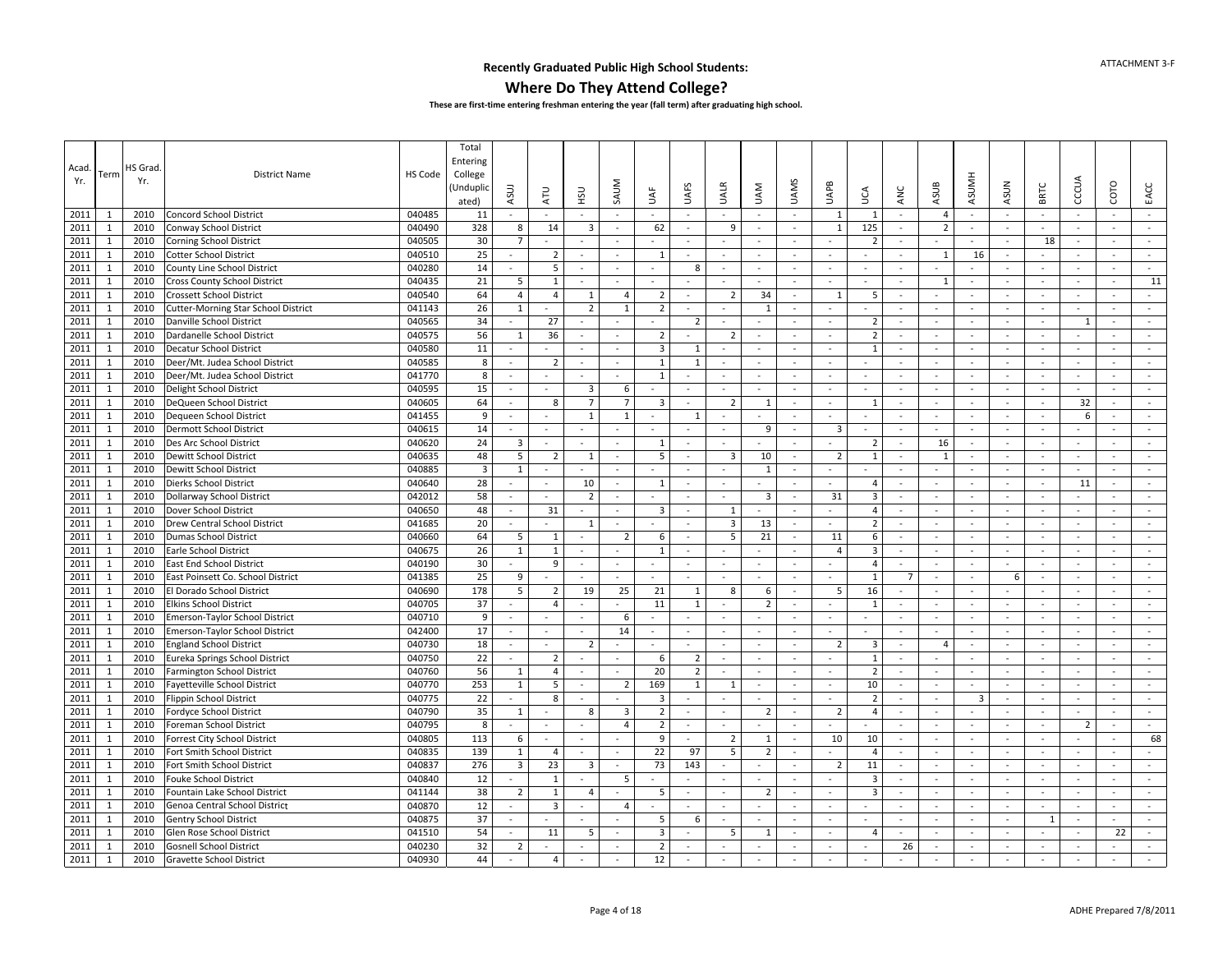### **Where Do They Attend College?**

| Acad.<br>Yr. | Term         | HS Grad<br>Yr. | <b>District Name</b>                       | HS Code | Total<br>Entering<br>College<br>(Unduplic<br>ated) | MSCC           | NAC                      | <b>NPCC</b>    | <b>NWACC</b>             | OZC                      | PCCUA                    | 눈                        | <b>RMCC</b> | SACC                     | SAUT                     | SEAC                     | <b>UACCB</b>             | <b>UACCH</b>            | <b>UACCM</b>             | ABC            | CВC                      | CRC                      | 呈                               | 긒                           |
|--------------|--------------|----------------|--------------------------------------------|---------|----------------------------------------------------|----------------|--------------------------|----------------|--------------------------|--------------------------|--------------------------|--------------------------|-------------|--------------------------|--------------------------|--------------------------|--------------------------|-------------------------|--------------------------|----------------|--------------------------|--------------------------|---------------------------------|-----------------------------|
| 2011         | -1           | 2010           | <b>Concord School District</b>             | 040485  | 11                                                 | $\sim$         | $\sim$                   | $\sim$         | $\overline{\phantom{a}}$ | $\sim$                   | $\sim$                   | $\sim$                   | $\sim$      | $\sim$                   | $\sim$                   | $\sim$                   | 3                        | $\sim$                  | $\sim$                   | $\sim$         | $\sim$                   | $\sim$                   | $\sim$                          | $\sim$                      |
| 2011         | $\mathbf{1}$ | 2010           | Conway School District                     | 040490  | 328                                                | $\sim$         | $\overline{\phantom{a}}$ | $\sim$         | $\mathbf{1}$             | $\sim$                   | $\sim$                   | 10                       | $\sim$      | $\omega$                 | 1                        | $\sim$                   | $\sim$                   | $\sim$                  | 61                       | 1              | 10                       | $\sim$                   | 13                              | $\overline{2}$              |
| 2011         | $\mathbf{1}$ | 2010           | <b>Corning School District</b>             | 040505  | 30                                                 | $\sim$         |                          | $\sim$         | $\sim$                   | 1                        | $\sim$                   |                          | $\sim$      | $\sim$                   | $\sim$                   | $\sim$                   | $\sim$                   | $\sim$                  | $\sim$                   | $\sim$         |                          | 1                        | $\sim$                          | $\mathbf 1$                 |
| 2011         | $\mathbf{1}$ | 2010           | <b>Cotter School District</b>              | 040510  | 25                                                 | $\sim$         | $\overline{3}$           | $\sim$         | $\sim$                   | $\sim$                   | $\sim$                   | $\sim$                   | $\sim$      | $\sim$                   | $\sim$                   | $\sim$                   | $\overline{\phantom{a}}$ | $\sim$                  | $\sim$                   | $\sim$         | $\sim$                   | $\omega$                 | $\sim$                          | $\sim$                      |
| 2011         | $\mathbf{1}$ | 2010           | County Line School District                | 040280  | 14                                                 | $\sim$         | $\overline{\phantom{a}}$ | $\sim$         | $\sim$                   |                          | $\overline{\phantom{a}}$ | $\overline{\phantom{a}}$ | $\sim$      | $\overline{\phantom{a}}$ | 1                        | $\blacksquare$           | $\overline{\phantom{a}}$ | $\sim$                  | $\sim$                   | $\sim$         | $\overline{\phantom{a}}$ | $\overline{\phantom{a}}$ | $\sim$                          | $\sim$                      |
| 2011         | $\mathbf{1}$ | 2010           | Cross County School District               | 040435  | 21                                                 | 1              | $\sim$                   | $\sim$         | $\sim$                   | $\sim$                   | $\sim$                   | $\blacksquare$           | $\omega$    | $\sim$                   | $\equiv$                 | $\sim$                   | $\blacksquare$           | $\sim$                  | $\sim$                   | $\omega$       | $\blacksquare$           | $\overline{2}$           | $\sim$                          | $\sim$                      |
| 2011         | $\mathbf{1}$ | 2010           | <b>Crossett School District</b>            | 040540  | 64                                                 |                | $\overline{\phantom{a}}$ | $\overline{1}$ | $\sim$                   | $\sim$                   | $\sim$                   | $\mathbf{1}$             | $\sim$      | $\sim$                   | $\mathbf{1}$             | 1                        | $\bar{a}$                | $\sim$                  | $\sim$                   | $\mathbf{1}$   | $\sim$                   |                          | $\overline{1}$                  | $\mathcal{L}_{\mathcal{C}}$ |
| 2011         | 1            | 2010           | <b>Cutter-Morning Star School District</b> | 041143  | 26                                                 |                |                          | 19             | $\sim$                   |                          | $\sim$                   |                          | $\sim$      | $\overline{\phantom{a}}$ |                          |                          | $\overline{\phantom{a}}$ | $\sim$                  | $\sim$                   | $\sim$         | $\sim$                   |                          |                                 |                             |
| 2011         | $\mathbf{1}$ | 2010           | Danville School District                   | 040565  | 34                                                 |                | $\blacksquare$           | $\sim$         | $\overline{\phantom{a}}$ | $\overline{\phantom{a}}$ | $\overline{\phantom{a}}$ | ÷,                       | $\sim$      | $\sim$                   | $\blacksquare$           | $\sim$                   | $\overline{\phantom{a}}$ | $\sim$                  | $\overline{3}$           | $\blacksquare$ | $\overline{\phantom{a}}$ | ÷,                       | $\sim$                          | $\blacksquare$              |
| 2011         | $\mathbf{1}$ | 2010           | Dardanelle School District                 | 040575  | 56                                                 | $\sim$         | $\overline{\phantom{a}}$ | $\sim$         | $\sim$                   |                          | $\sim$                   | $\sim$                   | $\sim$      | $\overline{\phantom{a}}$ | $\overline{\phantom{a}}$ | $\sim$                   | $\sim$                   | $\sim$                  | 11                       | $\sim$         | $\sim$                   | $\overline{\phantom{a}}$ | $\sim$                          | $\sim$                      |
| 2011         | $\mathbf{1}$ | 2010           | Decatur School District                    | 040580  | 11                                                 | $\blacksquare$ | $\bar{\phantom{a}}$      | $\sim$         | 6                        | $\sim$                   | $\blacksquare$           | $\overline{\phantom{a}}$ | $\sim$      | $\bar{a}$                | $\overline{\phantom{a}}$ | $\sim$                   | $\overline{\phantom{a}}$ | $\sim$                  | $\sim$                   | L.             | $\sim$                   | $\bar{\phantom{a}}$      | $\bar{a}$                       | $\omega$                    |
| 2011         | $\mathbf{1}$ | 2010           | Deer/Mt. Judea School District             | 040585  | 8                                                  | $\sim$         | $\mathbf{1}$             | $\sim$         | $\sim$                   | $\sim$                   | $\sim$                   | $\sim$                   | $\sim$      | $\sim$                   | $\mathbf{r}$             | $\sim$                   | $\sim$                   | $\sim$                  | $\sim$                   | $\sim$         | $\sim$                   | ÷.                       | $\overline{1}$                  | $\sim$                      |
| 2011         | $\mathbf{1}$ | 2010           | Deer/Mt. Judea School District             | 041770  | 8                                                  | $\sim$         | $\overline{7}$           | $\sim$         | $\sim$                   | $\sim$                   | $\sim$                   | $\sim$                   | $\sim$      | $\sim$                   | $\sim$                   | $\sim$                   | $\overline{\phantom{a}}$ | $\sim$                  | $\sim$                   | $\bar{a}$      | $\sim$                   | $\overline{\phantom{a}}$ | $\sim$                          | $\sim$                      |
| 2011         | $\mathbf{1}$ | 2010           | Delight School District                    | 040595  | 15                                                 | $\sim$         |                          | $\sim$         | $\sim$                   | $\sim$                   | $\sim$                   | $\omega$                 | $\sim$      | $\sim$                   | 1                        | $\sim$                   | $\overline{\phantom{a}}$ | $\overline{4}$          | $\sim$                   | $\sim$         | $\sim$                   | $\sim$                   | $\sim$                          | $1\,$                       |
| 2011         | $\mathbf{1}$ | 2010           | DeQueen School District                    | 040605  | 64                                                 | $\sim$         | $\sim$                   | $\sim$         | $\overline{1}$           | $\sim$                   | $\sim$                   | $\sim$                   | $\sim$      | $\sim$                   | $\sim$                   | $\sim$                   | $\sim$                   | $\sim$                  | $\sim$                   | $\sim$         | $\sim$                   | $\sim$                   | $\sim$                          | $\mathbf{1}$                |
| 2011         | $\mathbf{1}$ | 2010           | Dequeen School District                    | 041455  | 9                                                  | $\sim$         | $\overline{\phantom{a}}$ | $\sim$         | $\sim$                   | $\sim$                   | $\sim$                   | ä,                       | $\sim$      | $\sim$                   | ÷                        | $\sim$                   | ÷,                       | $\sim$                  | $\sim$                   | $\sim$         | $\sim$                   | ÷,                       | $\overline{a}$                  |                             |
| 2011         | 1            | 2010           | Dermott School District                    | 040615  | 14                                                 | $\sim$         | $\sim$                   | $\sim$         | $\sim$                   | $\sim$                   | $\sim$                   | $\sim$                   | $\sim$      | $\sim$                   | $\sim$                   | $\sim$                   | $\sim$                   | $\sim$                  | $\sim$                   | 1              | $\sim$                   | $\sim$                   | $\sim$                          | $\sim$                      |
| 2011         | $\mathbf{1}$ | 2010           | Des Arc School District                    | 040620  | 24                                                 | $\sim$         | $\sim$                   | $\sim$         | $\sim$                   |                          | $\blacksquare$           | $\blacksquare$           | $\sim$      | $\sim$                   | $\omega$                 | $\sim$                   | $\overline{\phantom{a}}$ | $\sim$                  | $\sim$                   | $\omega$       | $\sim$                   | $\overline{\phantom{a}}$ | $\sim$                          | $\sim$                      |
| 2011         | $\mathbf{1}$ | 2010           | Dewitt School District                     | 040635  | 48                                                 | $\sim$         | $\sim$                   | $\sim$         | $\sim$                   | $\sim$                   | 18                       | $\omega$                 | $\sim$      | $\sim$                   | $\sim$                   | $\sim$                   | $\overline{\phantom{a}}$ | $\sim$                  | $\sim$                   | $\blacksquare$ | $\sim$                   | $\sim$                   | $\sim$                          | $\sim$                      |
| 2011         | $\mathbf{1}$ | 2010           | Dewitt School District                     | 040885  | $\overline{3}$                                     | $\omega$       | $\bar{\phantom{a}}$      | $\sim$         | $\overline{a}$           | $\sim$                   | $\mathbf{1}$             | ÷,                       | $\sim$      | $\overline{a}$           | $\blacksquare$           | $\blacksquare$           | $\overline{\phantom{a}}$ | $\blacksquare$          | $\sim$                   | $\frac{1}{2}$  | $\sim$                   | $\bar{\phantom{a}}$      | $\sim$                          | $\omega$                    |
| 2011         | $\mathbf{1}$ | 2010           | Dierks School District                     | 040640  | 28                                                 | $\sim$         | ÷.                       | $\sim$         | $\sim$                   | $\sim$                   | $\sim$                   | ä,                       | $\sim$      | $\sim$                   | 1                        | $\sim$                   | $\sim$                   | $\mathbf{1}$            | $\sim$                   | $\sim$         | $\sim$                   | ÷.                       | $\sim$                          | $\sim$                      |
| 2011         | 1            | 2010           | Dollarway School District                  | 042012  | 58                                                 | $\sim$         | $\overline{\phantom{a}}$ | $\sim$         | $\sim$                   | $\sim$                   | $\sim$                   | 1                        | $\sim$      | $\sim$                   | $\sim$                   | 18                       | $\overline{\phantom{a}}$ | $\sim$                  | $\sim$                   | $\omega$       | $\sim$                   | $\overline{\phantom{a}}$ | $\sim$                          | $\sim$                      |
| 2011         | $\mathbf{1}$ | 2010           | Dover School District                      | 040650  | 48                                                 | $\sim$         | $\overline{\phantom{a}}$ | $\sim$         | $\sim$                   | $\sim$                   | $\sim$                   | $\blacksquare$           | $\sim$      | $\sim$                   | $\bar{\phantom{a}}$      | $\sim$                   | $\overline{\phantom{a}}$ | $\sim$                  | 8                        | $\sim$         | $\sim$                   | $\overline{\phantom{a}}$ | -1                              | $\sim$                      |
| 2011         | $\mathbf{1}$ | 2010           | Drew Central School District               | 041685  | 20                                                 | $\blacksquare$ | $\overline{\phantom{a}}$ | $\sim$         | $\sim$                   | $\sim$                   | $\sim$                   | $\blacksquare$           | $\sim$      | $\sim$                   | 1                        | $\sim$                   | $\blacksquare$           | $\sim$                  | $\sim$                   | $\omega$       | $\sim$                   | $\sim$                   | $\sim$                          | $\sim$                      |
| 2011         | $\mathbf{1}$ | 2010           | Dumas School District                      | 040660  | 64                                                 | $\sim$         |                          | $\sim$         | $\sim$                   | $\omega$                 | $\overline{2}$           | $\overline{\phantom{a}}$ | $\sim$      | $\sim$                   | $\omega$                 | $\overline{4}$           | $\bar{a}$                | $\sim$                  | $\sim$                   | $\sim$         | $\sim$                   | ÷,                       | $\sim$                          | $\sim$                      |
| 2011         | 1            | 2010           | Earle School District                      | 040675  | 26                                                 | 16             | $\sim$                   | $\sim$         | $\sim$                   | $\sim$                   | $\sim$                   | $\omega$                 | $\sim$      | $\sim$                   | $\sim$                   | $\sim$                   | $\overline{\phantom{a}}$ | $\sim$                  | $\sim$                   | $\blacksquare$ | $\sim$                   | $\overline{\phantom{a}}$ | $\sim$                          | $\sim$                      |
| 2011         | $\mathbf{1}$ | 2010           | East End School District                   | 040190  | 30                                                 |                | $\sim$                   | $\sim$         | $\sim$                   | $\overline{\phantom{a}}$ | $\sim$                   | 1                        | $\sim$      | $\overline{\phantom{a}}$ | $\bar{\phantom{a}}$      | $\sim$                   | $\sim$                   | $\sim$                  | 15                       | $\sim$         | $\sim$                   | $\sim$                   | $\sim$                          | $\sim$                      |
| 2011         | $\mathbf{1}$ | 2010           | East Poinsett Co. School District          | 041385  | 25                                                 | $\overline{2}$ | $\sim$                   | $\sim$         | $\sim$                   | $\sim$                   | $\sim$                   | $\sim$                   | $\sim$      | $\sim$                   | $\sim$                   | $\sim$                   | $\sim$                   | $\sim$                  | $\overline{\phantom{a}}$ | $\sim$         | $\sim$                   | $\sim$                   | $\sim$                          | $\sim$                      |
| 2011         | $\mathbf{1}$ | 2010           | El Dorado School District                  | 040690  | 178                                                |                |                          | $\sim$         | $\sim$                   | $\overline{\phantom{a}}$ | $\sim$                   | 1                        | $\sim$      | 65                       | $\omega$                 | $\sim$                   | $\sim$                   | $\sim$                  | $\sim$                   | 1              | 1                        | $\overline{\phantom{a}}$ | $\sim$                          | $\sim$                      |
| 2011         | 1            | 2010           | <b>Elkins School District</b>              | 040705  | 37                                                 | $\sim$         | $\sim$                   | $\sim$         | 11                       | $\sim$                   | $\sim$                   | $\tilde{\phantom{a}}$    | $\sim$      | $\sim$                   | $\sim$                   | $\sim$                   | $\sim$                   | $\sim$                  | $\sim$                   | $\sim$         | 1                        | $\sim$                   | $\sim$                          | $\overline{2}$              |
| 2011         | $\mathbf{1}$ | 2010           | Emerson-Taylor School District             | 040710  | 9                                                  | $\blacksquare$ | $\sim$                   | $\sim$         | $\sim$                   | $\sim$                   | $\sim$                   | $\blacksquare$           | $\sim$      | $\overline{2}$           | 1                        | $\overline{\phantom{a}}$ | $\overline{\phantom{a}}$ | $\sim$                  | $\overline{\phantom{a}}$ | $\sim$         |                          | $\sim$                   | $\sim$                          | $\sim$                      |
| 2011         | $\mathbf{1}$ | 2010           | Emerson-Taylor School District             | 042400  | 17                                                 | $\sim$         | $\mathbf{1}$             | $\sim$         | $\sim$                   | $\sim$                   | $\sim$                   | $\blacksquare$           | $\sim$      | $\sim$                   | $\omega$                 | $\sim$                   | $\omega$                 | $\overline{2}$          | $\sim$                   | $\blacksquare$ | $\sim$                   | $\sim$                   | $\sim$                          | $\sim$                      |
| 2011         | $\mathbf{1}$ | 2010           | <b>England School District</b>             | 040730  | 18                                                 | $\omega$       |                          | $\sim$         |                          | $\overline{\phantom{a}}$ | $\blacksquare$           | 5                        | $\sim$      |                          |                          |                          | $\overline{\phantom{a}}$ | $\sim$                  |                          | $\frac{1}{2}$  | $\overline{2}$           | $\sim$                   | $\omega$                        | $\omega$                    |
| 2011         | $\mathbf{1}$ | 2010           | Eureka Springs School District             | 040750  | 22                                                 | $\sim$         | $\mathbf{1}$             | $\sim$         | 8                        | $\sim$                   | $\sim$                   | ä,                       | $\sim$      | $\sim$                   | $\sim$                   | $\sim$                   | $\sim$                   | $\sim$                  | $\sim$                   | $\sim$         | $\sim$                   | ÷.                       | $\sim$                          | $\mathbf{1}$                |
| 2011         | 1            | 2010           | <b>Farmington School District</b>          | 040760  | 56                                                 | $\sim$         | $\mathbf{1}$             | $\sim$         | 21                       | $\sim$                   | $\sim$                   | $\omega$                 | $\sim$      | $\sim$                   | $\sim$                   | $\sim$                   | $\overline{\phantom{a}}$ | $\sim$                  | $\sim$                   | $\omega$       | $\sim$                   | $\omega$                 | $\overline{1}$                  | $\sim$                      |
| 2011         | $\mathbf{1}$ | 2010           | Fayetteville School District               | 040770  | 253                                                | $\blacksquare$ | $\blacksquare$           | $\sim$         | 52                       | $\sim$                   | $\sim$                   | $\blacksquare$           | $\sim$      | $\overline{\phantom{a}}$ | $\blacksquare$           | $\sim$                   | $\overline{\phantom{a}}$ | $\sim$                  | $\sim$                   | $\sim$         | $\sim$                   | $\overline{\phantom{a}}$ | 5                               | $\sim$                      |
| 2011         | 1            | 2010           | Flippin School District                    | 040775  | 22                                                 | $\sim$         | 5                        | $\sim$         | $\sim$                   | $\sim$                   | $\sim$                   | $\omega$                 | $\sim$      | $\sim$                   | $\sim$                   | $\sim$                   | $\sim$                   | $\sim$                  | $\sim$                   | $\mathbf{r}$   | $\sim$                   | $\sim$                   |                                 | $\sim$                      |
| 2011         | $\mathbf{1}$ | 2010           | Fordyce School District                    | 040790  | 35                                                 | $\omega$       |                          | $\sim$         |                          |                          | $\omega$                 | $\mathbf{1}$             | $\sim$      | $\overline{a}$           | 10                       | $\omega$                 | $\overline{\phantom{a}}$ | $\sim$                  | $\sim$                   | $\frac{1}{2}$  | $\sim$                   | $\overline{a}$           | $\overline{1}$                  | $\sim$                      |
| 2011         | $\mathbf{1}$ | 2010           | Foreman School District                    | 040795  | 8                                                  | $\sim$         | $\sim$                   | $\sim$         | $\sim$                   | $\sim$                   | $\sim$                   | ä,                       | $\sim$      | $\sim$                   | $\mathbf{r}$             | $\sim$                   | $\sim$                   | $\sim$                  | $\sim$                   | $\mathbf{r}$   | $\sim$                   | $\sim$                   | $\mathbf{r}$                    | $\mathbf{r}$                |
| 2011         | $\mathbf{1}$ | 2010           | Forrest City School District               | 040805  | 113                                                | 1              | $\sim$                   | $\sim$         | $\bar{a}$                | $\blacksquare$           | $\blacksquare$           | $\overline{\phantom{a}}$ | $\sim$      |                          | $\blacksquare$           | $\blacksquare$           | $\overline{\phantom{a}}$ | $\blacksquare$          | $\sim$                   | $\overline{2}$ | $\blacksquare$           | $\bar{\phantom{a}}$      | $\centering \label{eq:reduced}$ | $\blacksquare$              |
| 2011         | $\mathbf{1}$ | 2010           | Fort Smith School District                 | 040835  | 139                                                | $\sim$         | $\sim$                   | $\sim$         | $\sim$                   | $\sim$                   | $\sim$                   | $\sim$                   | $\sim$      | $\sim$                   | $\sim$                   | $\sim$                   | $\sim$                   | $\sim$                  | $\sim$                   | $\sim$         | $\sim$                   | $\sim$                   | $\mathbf{1}$                    | $\sim$                      |
| 2011         | 1            | 2010           | Fort Smith School District                 | 040837  | 276                                                |                | $\sim$                   | $\sim$         | 1                        | $\sim$                   | $\sim$                   | $\sim$                   | $\sim$      | $\sim$                   | $\omega$                 | $\sim$                   | $\overline{\phantom{a}}$ | $\sim$                  | $\omega$                 | $\frac{1}{2}$  | $\sim$                   | $\overline{\phantom{a}}$ | 3                               | $\overline{2}$              |
| 2011         | $\mathbf{1}$ | 2010           | Fouke School District                      | 040840  | 12                                                 | $\sim$         | $\sim$                   | $\sim$         | $\sim$                   | $\sim$                   | $\sim$                   | $\sim$                   | $\sim$      | $\sim$                   | $\blacksquare$           | $\sim$                   | $\overline{\phantom{a}}$ | $\overline{\mathbf{3}}$ | $\sim$                   | $\blacksquare$ | $\sim$                   | $\sim$                   | $\sim$                          | $\sim$                      |
| 2011         | 1            | 2010           | Fountain Lake School District              | 041144  | 38                                                 | $\omega$       | $\sim$                   | 21             | $\sim$                   |                          | $\sim$                   | $\sim$                   | $\sim$      | $\sim$                   | $\sim$                   | $\sim$                   | $\sim$                   |                         | $\sim$                   | $\sim$         | $\sim$                   | $\overline{\phantom{a}}$ | ÷.                              | $\sim$                      |
| 2011         | $\mathbf{1}$ | 2010           | Genoa Central School District              | 040870  | 12                                                 | $\sim$         | $\overline{\phantom{a}}$ | $\sim$         | $\overline{\phantom{a}}$ | $\sim$                   | $\blacksquare$           | $\overline{\phantom{a}}$ | $\sim$      | $\sim$                   | $\mathbf{1}$             | $\blacksquare$           | $\overline{\phantom{a}}$ | $\sim$                  | $\overline{\phantom{a}}$ | $\equiv$       | $\mathbf{1}$             | $\sim$                   | $\overline{2}$                  | $\mathbf{1}$                |
| 2011         | $\mathbf{1}$ | 2010           | <b>Gentry School District</b>              | 040875  | 37                                                 | $\sim$         | $\overline{\phantom{a}}$ | $\sim$         | 19                       | $\sim$                   | $\overline{\phantom{a}}$ | $\blacksquare$           | $\sim$      | $\overline{\phantom{a}}$ |                          | $\sim$                   | $\overline{\phantom{a}}$ | $\sim$                  | $\overline{\phantom{a}}$ | $\sim$         | $\overline{2}$           | $\blacksquare$           | $\mathbf{1}$                    | $\sim$                      |
| 2011         | 1            | 2010           | Glen Rose School District                  | 041510  | 54                                                 | $\sim$         |                          | $\sim$         |                          | $\sim$                   | $\sim$                   |                          | $\sim$      | ÷,                       | $\omega$                 | $\sim$                   | $\sim$                   | $\sim$                  | $\sim$                   | $\mathbf{1}$   |                          |                          |                                 | $\omega$                    |
| 2011         | 1            | 2010           | <b>Gosnell School District</b>             | 040230  | 32                                                 | $\sim$         |                          |                |                          |                          | $\sim$                   |                          | $\sim$      | $\overline{\phantom{a}}$ | ÷                        | $\sim$                   |                          | $\sim$                  | $\sim$                   |                |                          |                          | $\sim$                          | $\sim$                      |
| 2011         | $\mathbf{1}$ | 2010           | <b>Gravette School District</b>            | 040930  | 44                                                 | $\omega$       | ÷,                       | $\sim$         | 26                       |                          | $\sim$                   | $\blacksquare$           | $\sim$      | $\sim$                   | $\blacksquare$           | $\sim$                   | $\sim$                   | $\sim$                  | $\sim$                   |                |                          | $\sim$                   | $\sim$                          | $\mathbf{1}$                |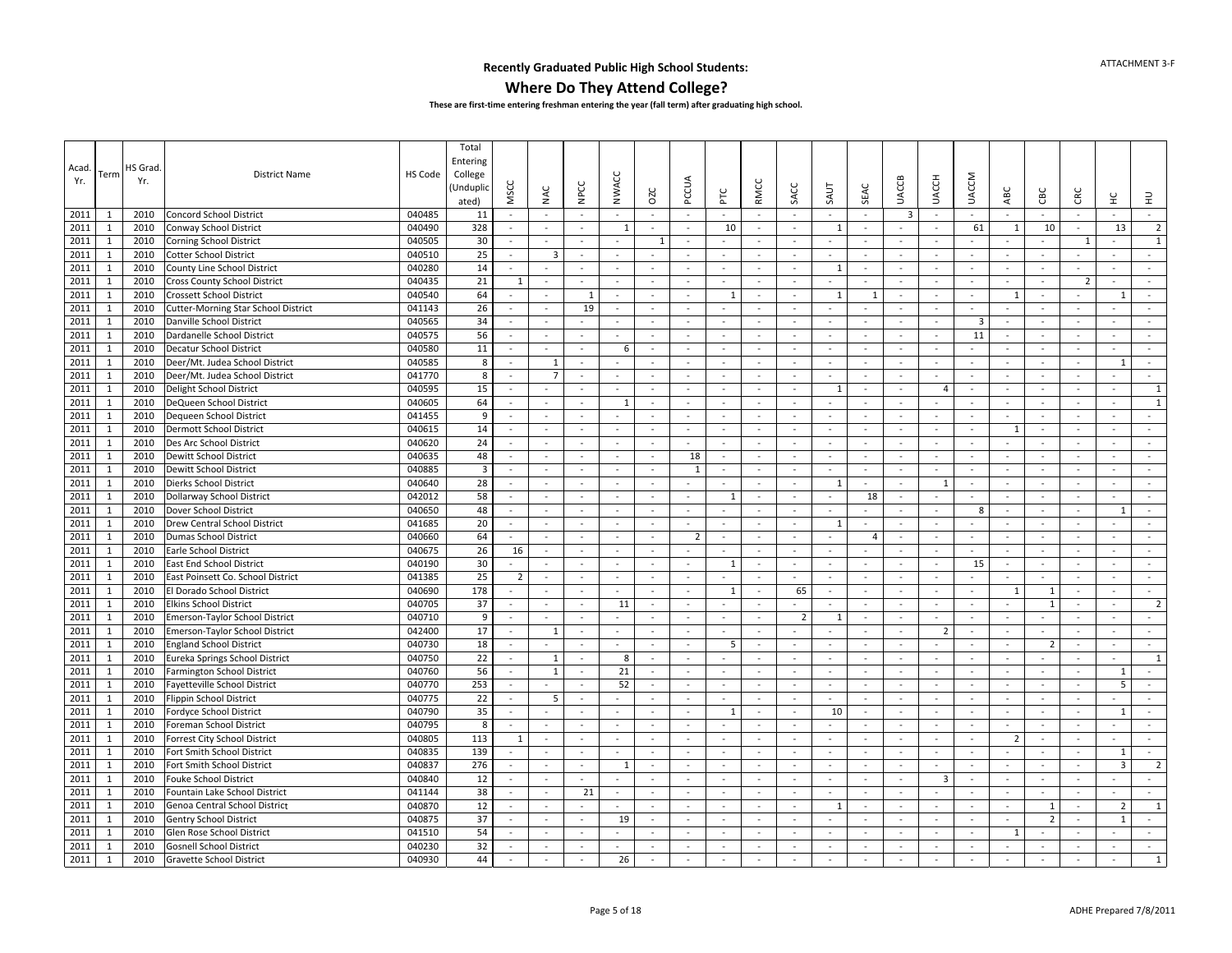#### **Where Do They Attend College?**

| Acad |              | HS Grad |                                            |         | Total<br>Entering             |                          |                          |                          |                          |                |                          |                          |                          |                         |                         |                          |                          |                         |
|------|--------------|---------|--------------------------------------------|---------|-------------------------------|--------------------------|--------------------------|--------------------------|--------------------------|----------------|--------------------------|--------------------------|--------------------------|-------------------------|-------------------------|--------------------------|--------------------------|-------------------------|
| Yr.  | Term         | Yr.     | <b>District Name</b>                       | HS Code | College<br>Unduplic)<br>ated) | <b>UBL</b>               | $\cup$                   | OBU                      | PSC                      | S              | <b>WBC</b>               | BSN                      | <b>NSL</b>               | Universities<br>4-Year  | Colleges<br>2-Year      | nstitutions<br>Private   | Nursing<br>Schools       | <b>TOTAL</b>            |
| 2011 | 1            | 2010    | <b>Concord School District</b>             | 040485  | 11                            | $\sim$                   | $\overline{2}$           | $\sim$                   | $\omega$                 | $\omega$       | $\omega$                 | $\overline{\phantom{a}}$ | $\omega$                 | $\overline{2}$          | $\overline{7}$          | $\overline{2}$           | $\overline{\phantom{a}}$ | 11                      |
| 2011 | $\mathbf{1}$ | 2010    | Conway School District                     | 040490  | 328                           | $\sim$                   | $\mathcal{L}$            | $\sim$                   | $\overline{2}$           | 3              | $\sim$                   | $\sim$                   | $\blacksquare$           | 222                     | 75                      | 31                       | $\bar{a}$                | 328                     |
| 2011 | $\mathbf{1}$ | 2010    | <b>Corning School District</b>             | 040505  | 30                            | $\sim$                   | $\sim$                   | $\bar{a}$                | $\bar{\phantom{a}}$      | $\sim$         | $\bar{a}$                | $\overline{\phantom{a}}$ | $\blacksquare$           | 9                       | 19                      | $\overline{2}$           | $\bar{a}$                | 30                      |
| 2011 | $\mathbf{1}$ | 2010    | <b>Cotter School District</b>              | 040510  | 25                            | $\bar{a}$                | $\overline{2}$           | $\sim$                   | $\sim$                   | $\sim$         | $\sim$                   | $\overline{\phantom{a}}$ | $\sim$                   | $\overline{\mathbf{3}}$ | 20                      | $\overline{2}$           | $\bar{a}$                | 25                      |
| 2011 | $\mathbf{1}$ | 2010    | County Line School District                | 040280  | 14                            | $\Box$                   | $\overline{\phantom{a}}$ | $\overline{\phantom{a}}$ | $\sim$                   | $\sim$         | $\sim$                   | $\overline{\phantom{a}}$ | $\overline{\phantom{a}}$ | 13                      | $1\,$                   | $\omega$                 | ä,                       | 14                      |
| 2011 | $\mathbf{1}$ | 2010    | Cross County School District               | 040435  | 21                            | $\blacksquare$           | $\blacksquare$           | $\blacksquare$           | $\omega$                 | $\sim$         | $\overline{\phantom{a}}$ | $\sim$                   | $\overline{\phantom{a}}$ | 6                       | 13                      | $\mathbf 2$              | $\Box$                   | 21                      |
| 2011 | $\mathbf{1}$ | 2010    | Crossett School District                   | 040540  | 64                            | $\bar{a}$                | $\sim$                   | $\overline{\phantom{a}}$ | $\sim$                   | $\mathbf{1}$   | $\bar{a}$                | ä,                       | $\bar{\phantom{a}}$      | 57                      | $\overline{\mathbf{4}}$ | $\overline{\mathbf{3}}$  | ÷,                       | 64                      |
| 2011 | $\mathbf{1}$ | 2010    | <b>Cutter-Morning Star School District</b> | 041143  | 26                            | $\sim$                   | $\sim$                   | $\sim$                   | $\mathcal{L}$            | $\mathcal{L}$  | $\mathbf{r}$             | $\omega$                 | ÷.                       | $\overline{7}$          | 19                      | $\mathbf{r}$             | $\overline{\phantom{a}}$ | 26                      |
| 2011 | $\mathbf{1}$ | 2010    | Danville School District                   | 040565  | 34                            | $\omega$                 | $\omega$                 | $\sim$                   | $\sim$                   | $\omega$       | $\omega$                 | $\omega$                 | $\omega$                 | 31                      | $\overline{4}$          | $\omega$                 | $\omega$                 | 35                      |
| 2011 | $\mathbf{1}$ | 2010    | Dardanelle School District                 | 040575  | 56                            | $\omega$                 | $\overline{\phantom{a}}$ | $\sim$                   | $\overline{\phantom{a}}$ | $\overline{2}$ | $\overline{\phantom{a}}$ | $\omega$                 | $\sim$                   | 43                      | 11                      | $\overline{2}$           | $\sim$                   | 56                      |
| 2011 | $1\,$        | 2010    | Decatur School District                    | 040580  | 11                            | $\omega$                 | $\omega$                 | $\omega$                 | $\omega$                 | $\sim$         | $\omega$                 | $\omega$                 | ä,                       | 5                       | 6                       | $\omega$                 | ä,                       | 11                      |
| 2011 | $\mathbf 1$  | 2010    | Deer/Mt. Judea School District             | 040585  | 8                             | $\bar{a}$                | $\bar{\phantom{a}}$      | ÷,                       | $\overline{\phantom{a}}$ | $\overline{2}$ | $\Box$                   | ä,                       | $\bar{\phantom{a}}$      | $\overline{4}$          | $\mathbf{1}$            | $\overline{\mathbf{3}}$  | $\overline{\phantom{a}}$ | $\,$ 8 $\,$             |
| 2011 | $\mathbf{1}$ | 2010    | Deer/Mt. Judea School District             | 041770  | 8                             | $\omega$                 | $\omega$                 | $\omega$                 | $\omega$                 | $\omega$       | $\omega$                 | $\omega$                 | ä,                       | $\mathbf{1}$            | $\overline{7}$          | $\mathbf{r}$             | ä,                       | $\bf 8$                 |
| 2011 | $\mathbf{1}$ | 2010    | Delight School District                    | 040595  | 15                            | $\bar{a}$                | $\sim$                   | $\omega$                 | $\omega$                 | $\omega$       | $\omega$                 | $\overline{\phantom{a}}$ | $\blacksquare$           | 9                       | 5                       | $\mathbf 1$              | ä,                       | 15                      |
| 2011 | $\mathbf{1}$ | 2010    | DeQueen School District                    | 040605  | 64                            | $\sim$                   | $\sim$                   | $\sim$                   | $\sim$                   | $\mathbf{1}$   | $\sim$                   | $\sim$                   | ÷.                       | 29                      | 33                      | $\overline{2}$           | $\overline{a}$           | 64                      |
| 2011 | $\mathbf{1}$ | 2010    | Dequeen School District                    | 041455  | 9                             | $\bar{a}$                | $\overline{\phantom{a}}$ | ÷,                       | ÷,                       | $\sim$         | $\bar{a}$                | $\overline{\phantom{a}}$ | L.                       | $\overline{\mathbf{3}}$ | 6                       |                          | ÷,                       | 9                       |
| 2011 | $\mathbf{1}$ | 2010    | Dermott School District                    | 040615  | 14                            | $\sim$                   | $\sim$                   | $\sim$                   | $\mathbf{1}$             | $\sim$         | $\sim$                   | $\sim$                   | $\sim$                   | 12                      | $\omega$                | $\overline{2}$           | $\sim$                   | 14                      |
| 2011 | $\mathbf{1}$ | 2010    | Des Arc School District                    | 040620  | 24                            | $\overline{\phantom{a}}$ | $\sim$                   | $\sim$                   | $\sim$                   | $\sim$         | $\blacksquare$           | $\overline{2}$           | $\sim$                   | $\,6$                   | 16                      | $\blacksquare$           | $\overline{2}$           | 24                      |
| 2011 | $\mathbf{1}$ | 2010    | Dewitt School District                     | 040635  | 48                            | $\blacksquare$           | $\blacksquare$           | $\blacksquare$           | $\omega$                 | $\omega$       | $\blacksquare$           | $\blacksquare$           | $\omega$                 | 29                      | 19                      | $\overline{\phantom{a}}$ | $\omega$                 | 48                      |
| 2011 | $\mathbf{1}$ | 2010    | Dewitt School District                     | 040885  | 3                             | $\blacksquare$           | $\sim$                   | $\sim$                   | $\sim$                   | $\sim$         | $\bar{a}$                | ä,                       | $\bar{\phantom{a}}$      | $\overline{2}$          | $\mathbf{1}$            | $\overline{\phantom{a}}$ | $\bar{a}$                | $\overline{\mathbf{3}}$ |
| 2011 | $\mathbf{1}$ | 2010    | Dierks School District                     | 040640  | 28                            | $\sim$                   | $\omega$                 | $\blacksquare$           | $\omega$                 | $\sim$         | $\bar{a}$                | $\bar{\phantom{a}}$      | ä,                       | 15                      | 13                      | $\mathbb{Z}^2$           | ä,                       | 28                      |
| 2011 | $\mathbf{1}$ | 2010    | Dollarway School District                  | 042012  | 58                            | $\sim$                   | $\sim$                   | $\sim$                   | $\sim$                   | $\sim$         | $\sim$                   | $\sim$                   | $\sim$                   | 39                      | 19                      | $\mathbf{r}$             | $\sim$                   | 58                      |
| 2011 | $\mathbf{1}$ | 2010    | Dover School District                      | 040650  | 48                            | $\sim$                   | $\overline{\phantom{a}}$ | $\omega$                 | $\overline{\phantom{a}}$ | $\sim$         | $\sim$                   | $\blacksquare$           | $\omega$                 | 39                      | 8                       | $1\,$                    | $\blacksquare$           | 48                      |
| 2011 | $\mathbf{1}$ | 2010    | Drew Central School District               | 041685  | 20                            | $\sim$                   | $\omega$                 | $\sim$                   | $\sim$                   | $\omega$       | $\sim$                   | $\sim$                   | $\blacksquare$           | 19                      | $\mathbf 1$             | $\omega$                 | $\bar{a}$                | 20                      |
| 2011 | $\mathbf 1$  | 2010    | <b>Dumas School District</b>               | 040660  | 64                            | $\bar{a}$                | $\overline{\phantom{a}}$ | ÷,                       | $\mathbf{1}$             | $\sim$         | $\blacksquare$           | $\blacksquare$           | $\overline{a}$           | 57                      | 6                       | $\mathbf{1}$             | ÷,                       | 64                      |
| 2011 | $\mathbf{1}$ | 2010    | Earle School District                      | 040675  | 26                            | $\omega$                 | $\omega$                 | L.                       | $\omega$                 | $\omega$       | $\omega$                 | $\omega$                 | $\omega$                 | 10                      | 16                      | $\omega$                 | ä,                       | 26                      |
| 2011 | $\mathbf{1}$ | 2010    | <b>East End School District</b>            | 040190  | 30                            | $\overline{\phantom{a}}$ | $\mathbf 1$              | $\omega$                 | $\omega$                 | $\omega$       | $\overline{\phantom{a}}$ | $\overline{\phantom{a}}$ | $\overline{\phantom{a}}$ | 13                      | 16                      | $1\,$                    | $\bar{\phantom{a}}$      | 30                      |
| 2011 | $\mathbf{1}$ | 2010    | East Poinsett Co. School District          | 041385  | 25                            | $\sim$                   | $\overline{\phantom{a}}$ | $\sim$                   | $\overline{\phantom{a}}$ | $\sim$         | $\sim$                   | $\overline{\phantom{a}}$ | $\sim$                   | 10                      | 15                      | $\sim$                   | ÷,                       | 25                      |
| 2011 | $\mathbf{1}$ | 2010    | El Dorado School District                  | 040690  | 178                           | $1\,$                    | ÷,                       | ÷,                       | $\omega$                 | $\mathbf{1}$   | $\sim$                   | $\bar{\phantom{a}}$      | $\blacksquare$           | 108                     | 66                      | $\overline{4}$           | $\bar{a}$                | 178                     |
| 2011 | $\mathbf{1}$ | 2010    | <b>Elkins School District</b>              | 040705  | 37                            | $\sim$                   | $1\,$                    | $\omega$                 | $\omega$                 | 3              | $\bar{a}$                | $\sim$                   | $\blacksquare$           | 19                      | 11                      | $\overline{7}$           | ÷.                       | 37                      |
| 2011 | $\mathbf{1}$ | 2010    | Emerson-Taylor School District             | 040710  | 9                             | $\omega$                 | $\mathcal{L}$            | $\omega$                 | $\sim$                   | $\sim$         | $\omega$                 | $\mathcal{L}$            | $\omega$                 | $\,6$                   | 3                       | $\omega$                 | $\overline{\phantom{a}}$ | $\overline{9}$          |
| 2011 | $\mathbf{1}$ | 2010    | Emerson-Taylor School District             | 042400  | 17                            | $\blacksquare$           | $\blacksquare$           | $\omega$                 | $\sim$                   | $\omega$       | $\omega$                 | $\overline{\phantom{a}}$ | $\blacksquare$           | 14                      | 3                       | $\overline{\phantom{a}}$ | $\overline{\phantom{a}}$ | 17                      |
| 2011 | $\mathbf{1}$ | 2010    | <b>England School District</b>             | 040730  | 18                            | $\overline{\phantom{a}}$ | $\overline{\phantom{a}}$ | $\sim$                   | $\mathbb{Z}^2$           | $\sim$         | $\Box$                   | ä,                       | $\blacksquare$           | $\overline{7}$          | 9                       | $\overline{2}$           | $\omega$                 | 18                      |
| 2011 | $\mathbf{1}$ | 2010    | Eureka Springs School District             | 040750  | 22                            |                          | $\overline{a}$           | $\omega$                 | $\omega$                 | $\mathbf{1}$   | ä,                       | $\omega$                 | ä,                       | 11                      | 9                       | $\overline{2}$           | ä,                       | 22                      |
| 2011 | $\mathbf{1}$ | 2010    | <b>Farmington School District</b>          | 040760  | 56                            | $\mathbf{1}$             | $1\,$                    | $\sim$                   | $\sim$                   | $\overline{2}$ | $\mathbf{r}$             | $\sim$                   | $\sim$                   | 29                      | 22                      | 5                        | $\sim$                   | 56                      |
| 2011 | $\mathbf{1}$ | 2010    | <b>Fayetteville School District</b>        | 040770  | 253                           | $\overline{7}$           | $\mathbf{1}$             | ÷,                       | $\sim$                   | $\mathbf{1}$   | $\sim$                   | $\overline{\phantom{a}}$ | $\omega$                 | 189                     | 52                      | 14                       | $\bar{a}$                | 255                     |
| 2011 | $\mathbf{1}$ | 2010    | Flippin School District                    | 040775  | 22                            | $\sim$                   | $\mathcal{L}$            | $\sim$                   | $\sim$                   | $\mathbf{1}$   | $\omega$                 | $\sim$                   | $\omega$                 | 13                      | 8                       | $1\,$                    | $\overline{\phantom{a}}$ | 22                      |
| 2011 | $\mathbf 1$  | 2010    | Fordyce School District                    | 040790  | 35                            | $\bar{a}$                | $\bar{\phantom{a}}$      | $\blacksquare$           | $\sim$                   | $\mathbf{1}$   | $\sim$                   | ÷,                       | L.                       | 22                      | 11                      | $\overline{2}$           | ÷,                       | 35                      |
| 2011 | $\mathbf{1}$ | 2010    | Foreman School District                    | 040795  | 8                             | ÷.                       | $\overline{a}$           | $\mathbf{r}$             | $\sim$                   | $\sim$         | $\mathbf{r}$             | $\mathbf{r}$             | ÷.                       | 6                       | $\overline{2}$          | $\sim$                   | ÷.                       | 8                       |
| 2011 | $\mathbf 1$  | 2010    | Forrest City School District               | 040805  | 113                           | $\blacksquare$           | 3                        | $\omega$                 | $1\,$                    | $\sim$         | $\blacksquare$           | $\sim$                   | $\sim$                   | 38                      | 69                      | 6                        | ä,                       | 113                     |
| 2011 | $\mathbf{1}$ | 2010    | Fort Smith School District                 | 040835  | 139                           | $\sim$                   | $\mathbf 1$              | $\omega$                 | $\sim$                   | $\mathbf 2$    | $\omega$                 | $\omega$                 | $\omega$                 | 135                     | $\blacksquare$          | $\overline{4}$           | $\sim$                   | 139                     |
| 2011 | $\mathbf{1}$ | 2010    | Fort Smith School District                 | 040837  | 276                           | $\overline{2}$           | 6                        | $\blacksquare$           | $1\,$                    | 3              | $\omega$                 | $\bar{\phantom{a}}$      | $\blacksquare$           | 258                     | $\mathbf 1$             | 17                       | $\bar{a}$                | 276                     |
| 2011 | $1\,$        | 2010    | <b>Fouke School District</b>               | 040840  | 12                            | $\bar{a}$                | $\sim$                   | ÷,                       | ÷,                       |                | $\bar{a}$                | ä,                       | ä,                       | 9                       | 3                       | $\blacksquare$           | $\overline{a}$           | 12                      |
| 2011 | $\mathbf{1}$ | 2010    | Fountain Lake School District              | 041144  | 38                            | $\omega$                 | $\omega$                 | $\sim$                   | $\omega$                 | $\omega$       | $\omega$                 | $\omega$                 | $\omega$                 | 17                      | 21                      | $\mathbf{r}$             | $\bar{a}$                | 38                      |
| 2011 | $\mathbf{1}$ | 2010    | Genoa Central School District              | 040870  | 12                            | $\overline{\phantom{a}}$ | $\blacksquare$           | $\omega$                 | $\omega$                 | $\omega$       | $\overline{\phantom{a}}$ | $\blacksquare$           | $\blacksquare$           | $\overline{7}$          | $1\,$                   | $\overline{4}$           | $\overline{\phantom{a}}$ | 12                      |
| 2011 | $\mathbf{1}$ | 2010    | Gentry School District                     | 040875  | 37                            | $\mathsf 3$              | $\overline{\phantom{a}}$ | $\sim$                   | $\sim$                   | $\sim$         | $\bar{a}$                | ä,                       | ä,                       | 11                      | 20                      | 6                        | ä,                       | 37                      |
| 2011 | $1\,$        | 2010    | Glen Rose School District                  | 041510  | 54                            | $\blacksquare$           | ÷,                       | ÷,                       | ÷,                       | $\mathbf{1}$   | $\Box$                   | $\mathbf{1}$             | L,                       | 29                      | 22                      | $\overline{2}$           | $1\,$                    | 54                      |
| 2011 | $\mathbf{1}$ | 2010    | <b>Gosnell School District</b>             | 040230  | 32                            | $\sim$                   | $\overline{2}$           | $\omega$                 | $\mathcal{L}$            | $\mathcal{L}$  | $\sim$                   | $\mathbf{r}$             | ÷.                       | $\overline{4}$          | 26                      | $\overline{2}$           | $\mathbf{r}$             | 32                      |
| 2011 | $\mathbf{1}$ | 2010    | <b>Gravette School District</b>            | 040930  | 44                            | $\mathbf{1}$             | $\overline{\phantom{a}}$ | $\omega$                 | $\sim$                   | $\sim$         | $\sim$                   | ä,                       | ÷.                       | 16                      | 26                      | $\overline{2}$           | $\sim$                   | 44                      |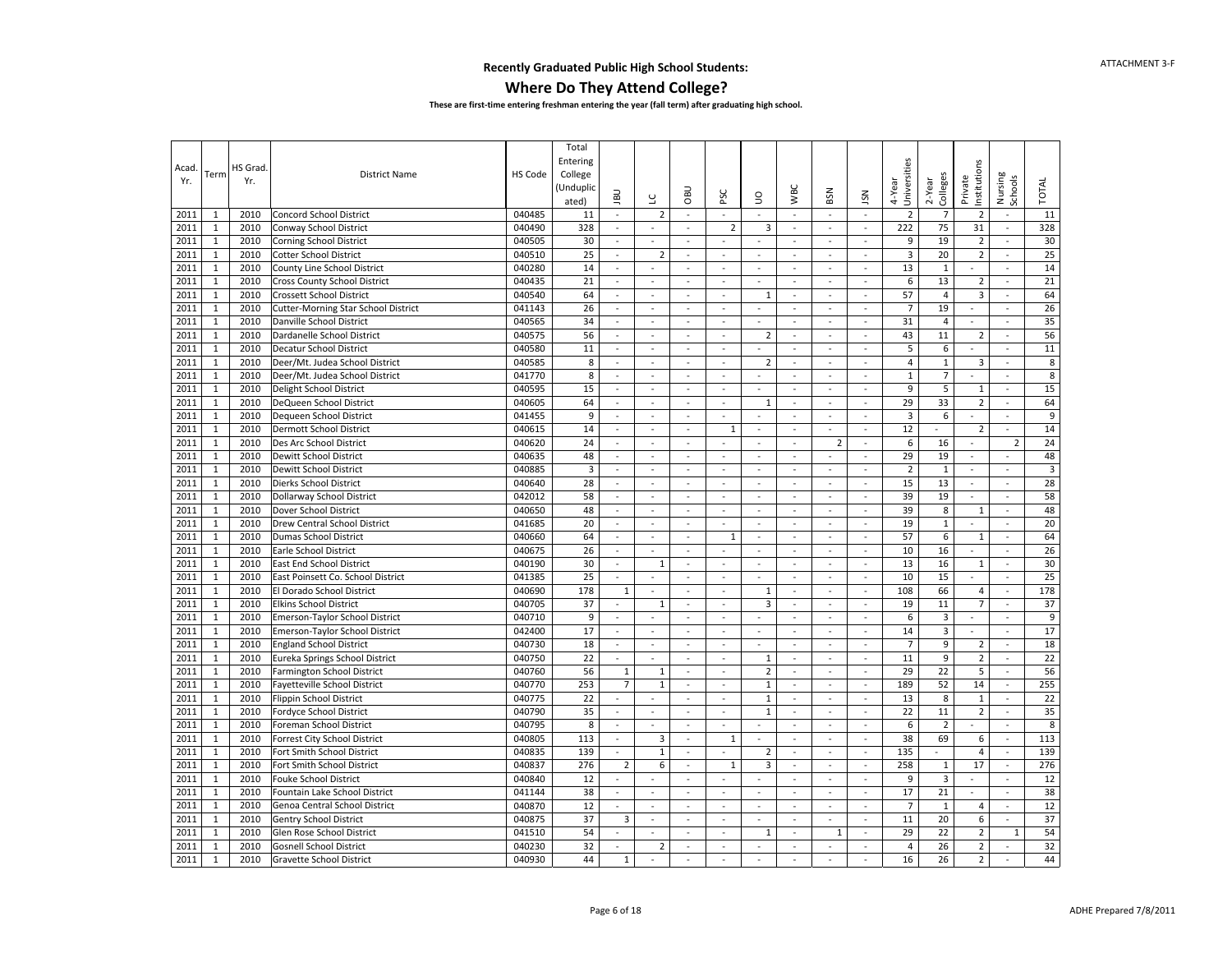### **Where Do They Attend College?**

| Acad.<br>Yr. | Term         | HS Grad<br>Yr. | <b>District Name</b>                         | HS Code | Total<br>Entering<br>College<br>Unduplic<br>ated) | ASUJ                     | <b>ATU</b>     | <b>CSH</b>              | SAUM                     | щ<br>₹                  | <b>UAFS</b>    | <b>UALR</b>              | <b>UAM</b>               | <b>UAMS</b>              | UAPB                     | Š                       | ANC                      | ASUB                     | <b>ASUMH</b>             | <b>ASUN</b>              | BRTC           | CCCUA               | COTO                     | EACC           |
|--------------|--------------|----------------|----------------------------------------------|---------|---------------------------------------------------|--------------------------|----------------|-------------------------|--------------------------|-------------------------|----------------|--------------------------|--------------------------|--------------------------|--------------------------|-------------------------|--------------------------|--------------------------|--------------------------|--------------------------|----------------|---------------------|--------------------------|----------------|
| 2011         | -1           | 2010           | Green Forest School District                 | 040940  | 25                                                | 1                        | 6              | $\sim$                  | $\sim$                   | 3                       | $\sim$         | $\sim$                   | $\sim$                   | $\sim$                   | $\sim$                   | -1                      | $\sim$                   | $\sim$                   | $\sim$                   | $\sim$                   | $\sim$         | $\sim$              | $\sim$                   | $\sim$         |
| 2011         | $\mathbf{1}$ | 2010           | Greenbrier School District                   | 040935  | 117                                               | $\overline{2}$           | $\overline{7}$ |                         | $\sim$                   | $\overline{2}$          | 1              | $\overline{\phantom{a}}$ | $\sim$                   | $\sim$                   | $\omega$                 | 49                      | $\sim$                   | $\Delta$                 | $\sim$                   | $\omega$                 | $\sim$         | $\omega$            |                          | $\omega$       |
| 2011         | 1            | 2010           | Greene Co. Tech School District              | 041950  | 122                                               | 84                       | 3              | $\sim$                  | $\sim$                   | 6                       | $\sim$         | $\overline{\phantom{a}}$ | $\sim$                   | $\sim$                   | $\blacksquare$           | $\sim$                  | 1                        | ÷.                       | $\sim$                   | $\blacksquare$           | 27             | $\sim$              | $\sim$                   | $\sim$         |
| 2011         | $\mathbf{1}$ | 2010           | <b>Greenland School District</b>             | 040945  | 30                                                |                          | $\mathbf{1}$   | $\sim$                  | $\sim$                   | 15                      | $\overline{7}$ | $\sim$                   | $\sim$                   | $\sim$                   | $\omega$                 | 1                       | $\blacksquare$           | $\sim$                   | $\sim$                   | $\mathcal{L}$            | $\sim$         | $\omega$            | $\sim$                   | $\sim$         |
| 2011         | $\mathbf{1}$ | 2010           | Greenwood School District                    | 040955  | 153                                               | 1                        | 20             | $\overline{4}$          | 1                        | 18                      | 95             | $\bar{\phantom{a}}$      | $\sim$                   | $\sim$                   | $\equiv$                 | 5                       | $\blacksquare$           | $\sim$                   | $\sim$                   | $\equiv$                 | $\sim$         | $\bar{\phantom{a}}$ | $\sim$                   | $\sim$         |
| 2011         | $\mathbf{1}$ | 2010           | <b>Gurdon School District</b>                | 040969  | 27                                                |                          | $\blacksquare$ | 17                      | $\overline{2}$           |                         |                | $\overline{\phantom{a}}$ | $\sim$                   | $\sim$                   | 1                        | $\overline{2}$          | $\blacksquare$           | $\sim$                   | $\sim$                   | $\omega$                 | $\sim$         | $\blacksquare$      | $\sim$                   | $\omega$       |
| 2011         | $\mathbf{1}$ | 2010           | Guy-Perkins School District                  | 040980  | 13                                                | $\overline{2}$           | $\mathbf{1}$   | $\sim$                  | ÷,                       | $\omega$                |                | ÷,                       | $\sim$                   | $\sim$                   | $\sim$                   | $\overline{1}$          | $\overline{\phantom{a}}$ | $\overline{2}$           | $\sim$                   | $\mathbf{1}$             | $\sim$         | $\omega$            | $\sim$                   | $\omega$       |
| 2011         | 1            | 2010           | Haas Hall Academy                            | 042762  | 10                                                | $\sim$                   |                | $\sim$                  | $\sim$                   | 5                       | 1              | $\blacksquare$           | $\sim$                   | $\sim$                   | $\sim$                   | $\sim$                  | ÷.                       | ÷.                       | $\sim$                   | $\mathbf{r}$             | $\sim$         | $\sim$              | $\sim$                   | $\sim$         |
| 2011         | $\mathbf{1}$ | 2010           | <b>Hackett School District</b>               | 040985  | 27                                                |                          | 3              | $\sim$                  | $\sim$                   | $\mathbf{1}$            | 23             | $\overline{\phantom{a}}$ | $\overline{\phantom{a}}$ | $\overline{\phantom{a}}$ | $\overline{\phantom{a}}$ | $\sim$                  | $\sim$                   | $\overline{\phantom{a}}$ |                          | $\overline{\phantom{a}}$ | $\sim$         | $\sim$              | $\overline{\phantom{a}}$ | $\sim$         |
| 2011         | $\mathbf{1}$ | 2010           | <b>Hamburg School District</b>               | 040995  | 49                                                | 6                        | 1              | 6                       | 3                        | 1                       | $\sim$         | 1                        | 24                       | $\sim$                   | $\omega$                 | $\overline{4}$          | $\sim$                   | $\sim$                   | $\sim$                   | ÷                        | $\sim$         | $\omega$            | $\sim$                   | $\sim$         |
| 2011         | 1            | 2010           | <b>Hampton School District</b>               | 041000  | 31                                                |                          |                | 3                       | $\overline{7}$           |                         |                | 1                        | $\overline{7}$           | $\sim$                   | $\blacksquare$           | 1                       | $\blacksquare$           | $\sim$                   | $\overline{\phantom{a}}$ | $\blacksquare$           | $\sim$         | $\sim$              | $\blacksquare$           | $\sim$         |
| 2011         | $\mathbf{1}$ | 2010           | Harmony Grove School District (Ouachita Co.) | 040355  | 32                                                | $\mathbf{1}$             | $\overline{4}$ | 5                       | 9                        | $\mathbf{r}$            | $\sim$         |                          | $\overline{3}$           | $\sim$                   | $\mathbf{r}$             | $\overline{1}$          | $\sim$                   | $\sim$                   | $\sim$                   | $\sim$                   | $\sim$         | $\sim$              | $\sim$                   | $\sim$         |
| 2011         | 1            | 2010           | Harmony Grove School District (Ouachita Co.) | 042305  | $\overline{\mathbf{3}}$                           | $\sim$                   |                |                         | $\mathbf{1}$             | 1                       | $\sim$         | 1                        | $\sim$                   | $\sim$                   | $\blacksquare$           | $\sim$                  | $\bar{\phantom{a}}$      | $\sim$                   | $\sim$                   | $\overline{\phantom{a}}$ | $\sim$         | $\omega$            | $\bar{\phantom{a}}$      | $\sim$         |
| 2011         | $\mathbf{1}$ | 2010           | Harmony Grove School District (Saline Co.)   | 040165  | 24                                                | 1                        | $\overline{3}$ | $\overline{3}$          | $\mathbf{1}$             | $\sim$                  | $\sim$         | 9                        | $\sim$                   | $\overline{\phantom{a}}$ | $\mathbf{1}$             | 1                       | $\sim$                   | $\sim$                   | $\sim$                   | $\sim$                   | $\sim$         | $\sim$              | 3                        | $\sim$         |
| 2011         | 1            | 2010           | Harrisburg School District                   | 041020  | 41                                                | 18                       | ÷.             |                         | $\mathbf{1}$             | 1                       | $\sim$         | $\sim$                   | $\sim$                   | $\overline{\phantom{a}}$ | ÷                        |                         | $\overline{\phantom{a}}$ | $\mathbf{1}$             | $\sim$                   | 15                       | $\sim$         | $\sim$              | ÷                        | $\overline{2}$ |
| 2011         | $\mathbf{1}$ | 2010           | Harrisburg School District                   | 042600  | 15                                                | $\overline{7}$           | ä,             |                         |                          | $\mathbf{1}$            | $\sim$         | $\overline{\phantom{a}}$ | $\sim$                   | $\sim$                   | $\omega$                 | 1                       | $\overline{\phantom{a}}$ | $\sim$                   |                          | 6                        | $\sim$         | $\omega$            | ÷                        |                |
| 2011         | 1            | 2010           | Harrison School District                     | 041025  | 115                                               | $\sim$                   | 21             | $\overline{\mathbf{3}}$ | $\mathbf{1}$             | 13                      | 6              | 1                        | $\sim$                   | $\sim$                   | $\sim$                   | 3                       | $\sim$                   | $\sim$                   | 1                        | $\sim$                   | $\sim$         | $\sim$              | $\sim$                   | $\sim$         |
| 2011         | $\mathbf{1}$ | 2010           | <b>Hartford School District</b>              | 041030  | 11                                                | $\omega$                 | $\overline{4}$ | $\sim$                  | $\sim$                   | ä,                      | $\overline{7}$ | $\equiv$                 | $\sim$                   | $\sim$                   | $\omega$                 | $\sim$                  | $\overline{\phantom{a}}$ | $\sim$                   | $\sim$                   | $\omega$                 | $\sim$         | $\blacksquare$      | $\blacksquare$           | $\omega$       |
| 2011         | $\mathbf{1}$ | 2010           | Hazen School District                        | 041055  | 28                                                | $\overline{2}$           | $\overline{2}$ | 1                       | $\sim$                   | $\overline{4}$          | $\sim$         | $\overline{2}$           | $\overline{2}$           | $\sim$                   | $\blacksquare$           | 5                       | $\blacksquare$           | $\overline{\mathbf{3}}$  | $\sim$                   | $\sim$                   | $\sim$         | $\sim$              | $\sim$                   | $\sim$         |
| 2011         | $\mathbf{1}$ | 2010           | Heber Springs School District                | 041060  | 81                                                | $\overline{3}$           | $\overline{7}$ | 1                       | 1                        | 5                       | $\omega$       | $\mathbf{1}$             | $\blacksquare$           | $\bar{a}$                | $\Box$                   | 5                       | $\sim$                   | 51                       | $\blacksquare$           | ä,                       | $\sim$         | $\blacksquare$      | $\sim$                   | $\sim$         |
| 2011         | $\mathbf{1}$ | 2010           | <b>Hector School District</b>                | 041070  | 32                                                |                          | 20             | $\sim$                  | $\sim$                   | $\overline{a}$          | $\sim$         | $\sim$                   | $\sim$                   | $\sim$                   | $\mathbf{r}$             | $\sim$                  | $\sim$                   | $\overline{a}$           | $\sim$                   | $\sim$                   | $\sim$         | $\sim$              | $\sim$                   | $\sim$         |
| 2011         | 1            | 2010           | Helena/ W.Helena School District             | 041075  | 84                                                | 5                        | $\overline{3}$ | $\sim$                  | $\sim$                   | $\mathbf{1}$            | $\sim$         | $\overline{3}$           | 6                        | $\sim$                   | 9                        | $\overline{7}$          | $\omega$                 | $\sim$                   | $\sim$                   | $\sim$                   | $\sim$         | $\omega$            | $\sim$                   | $\sim$         |
| 2011         | $\mathbf{1}$ | 2010           | Hermitage School District                    | 041100  | 20                                                | $\sim$                   | $\sim$         | 1                       | $\overline{2}$           | $\bar{\phantom{a}}$     | $\sim$         | $\overline{\phantom{a}}$ | 11                       | $\sim$                   | $\sim$                   | 1                       | $\overline{\phantom{a}}$ | $\sim$                   | $\overline{\phantom{a}}$ | $\bar{\phantom{a}}$      | $\sim$         | $\blacksquare$      | $\sim$                   | $\sim$         |
| 2011         | $\mathbf{1}$ | 2010           | <b>Highland School District</b>              | 041005  | 62                                                | 16                       | $\blacksquare$ |                         | $\sim$                   | 6                       | $\blacksquare$ | $\overline{\phantom{a}}$ |                          |                          | $\omega$                 | 6                       | $\sim$                   | $\sim$                   | $\mathbf{1}$             | $\blacksquare$           | $\mathbf{1}$   | $\blacksquare$      | $\sim$                   | $\sim$         |
| 2011         | $\mathbf{1}$ | 2010           | <b>Hillcrest School District</b>             | 042348  | $\overline{7}$                                    | $\overline{\mathbf{3}}$  | ÷,             | $\sim$                  | $\bar{a}$                |                         | $\sim$         | $\bar{\phantom{a}}$      | $\sim$                   | $\sim$                   | $\omega$                 |                         | $\overline{\phantom{a}}$ | $\sim$                   |                          | ä,                       | $\overline{2}$ | $\omega$            | $\sim$                   | $\omega$       |
| 2011         | $\mathbf{1}$ | 2010           | <b>Hope School District</b>                  | 041125  | 75                                                |                          | $\mathbf{1}$   | 5                       | 13                       | $\overline{\mathbf{3}}$ | $\sim$         | 1                        | $\sim$                   | $\sim$                   | $\omega$                 | $\overline{4}$          | $\overline{\phantom{a}}$ | $\sim$                   |                          | $\omega$                 | $\sim$         | 1                   | $\sim$                   | $\sim$         |
| 2011         | $\mathbf{1}$ | 2010           | <b>Horatio School District</b>               | 041140  | 36                                                | 1                        | $\blacksquare$ | $\sim$                  | $\overline{7}$           | $\bar{\phantom{a}}$     | $\sim$         | $\sim$                   | $\sim$                   | $\overline{\phantom{a}}$ | $\sim$                   | 4                       | $\omega$                 | $\sim$                   | $\sim$                   | $\sim$                   | $\sim$         | 22                  | $\sim$                   | $\sim$         |
| 2011         | $\mathbf{1}$ | 2010           | <b>Hot Springs School District</b>           | 041145  | 61                                                | 13                       | 5              | 7                       | $\sim$                   | 8                       | $\sim$         | 4                        | 1                        | $\sim$                   | $\sim$                   | $\overline{4}$          | $\sim$                   | $\sim$                   | $\overline{\phantom{a}}$ | $\omega$                 | $\sim$         |                     | $\sim$                   | $\sim$         |
| 2011         | 1            | 2010           | <b>Hoxie School District</b>                 | 041175  | 29                                                | 8                        | $\frac{1}{2}$  |                         | $\mathbf{1}$             |                         | $\sim$         |                          | $\sim$                   | $\sim$                   | $\omega$                 | $\sim$                  | $\sim$                   | $\sim$                   | $\sim$                   | $\overline{2}$           | 16             | $\mathbf{1}$        | ÷.                       | $\sim$         |
| 2011         | 1            | 2010           | <b>Hughes School District</b>                | 041180  | 15                                                | 6                        | ÷.             | $\sim$                  | $\sim$                   | $\sim$                  | $\sim$         | $\sim$                   | $\sim$                   | $\sim$                   | 3                        | $\sim$                  | ÷.                       | $\sim$                   | $\sim$                   | $\mathbf{r}$             | $\sim$         | $\sim$              | $\sim$                   | 1              |
| 2011         | $\mathbf{1}$ | 2010           | Huntsville School District                   | 041210  | 69                                                | $\mathbf{1}$             | 11             | $\sim$                  | $\sim$                   | 17                      | $\overline{2}$ | $\overline{\phantom{a}}$ | $\overline{\mathbf{3}}$  | $\overline{\phantom{a}}$ | $\blacksquare$           | $\overline{3}$          | $\overline{\phantom{a}}$ | $\sim$                   |                          | $\blacksquare$           |                | $\sim$              | $\blacksquare$           | $\sim$         |
| 2011         | $\mathbf{1}$ | 2010           | Huntsville School District                   | 042210  | 11                                                |                          | 3              | $\sim$                  | $\sim$                   | $\mathbf{1}$            | $\sim$         | $\sim$                   | $\sim$                   | $\sim$                   | $\omega$                 | $\sim$                  | $\omega$                 | $\sim$                   | $\sim$                   | $\mathbf{r}$             | $\sim$         | $\sim$              | $\sim$                   | $\sim$         |
| 2011         | $\mathbf{1}$ | 2010           | Izard Co. Cons. School District              | 042540  | 16                                                |                          |                | - 1                     | $\sim$                   |                         |                | $\overline{\phantom{a}}$ | $\sim$                   |                          | $\overline{\phantom{a}}$ | $\overline{2}$          | $\bar{\phantom{a}}$      | $\sim$                   |                          | $\blacksquare$           | $\sim$         | $\blacksquare$      | $\blacksquare$           | $\omega$       |
| 2011         | $\mathbf{1}$ | 2010           | Jackson Co. School District                  | 042465  | 28                                                | $\overline{4}$           | $\sim$         | $\sim$                  | $\sim$                   | $\mathbf{r}$            | $\sim$         | $\sim$                   | $\sim$                   | $\sim$                   | $\mathbf{r}$             | $\mathbf{1}$            | ÷.                       | $\sim$                   | $\sim$                   | 19                       | $\sim$         | $\sim$              | $\sim$                   | $\sim$         |
| 2011         | 1            | 2010           | Jasper School District                       | 041230  | 18                                                | $\sim$                   | ÷.             | $\sim$                  | $\sim$                   | $\mathbf{1}$            | $\sim$         | $\overline{\phantom{a}}$ | $\sim$                   | $\sim$                   | $\omega$                 | $\sim$                  | $\omega$                 | $\sim$                   |                          | $\omega$                 | $\sim$         | $\omega$            | ÷.                       | $\sim$         |
| 2011         | $\mathbf{1}$ | 2010           | Jasper School District                       | 041310  | 6                                                 | $\sim$                   | 1              | $\sim$                  | $\overline{\phantom{a}}$ | $\bar{\phantom{a}}$     | $\sim$         | $\overline{\phantom{a}}$ | $\sim$                   | $\overline{\phantom{a}}$ | $\sim$                   | $\sim$                  | $\sim$                   | $\sim$                   | $\sim$                   | $\bar{\phantom{a}}$      | $\sim$         | $\sim$              | $\sim$                   | $\sim$         |
| 2011         | $\mathbf{1}$ | 2010           | Jasper School District                       | 041875  | 5                                                 | $\sim$                   | $\overline{2}$ | $\sim$                  | $\sim$                   | $\mathbf{r}$            | $\sim$         | $\sim$                   | $\sim$                   | $\sim$                   | $\blacksquare$           | $\sim$                  | $\omega$                 | $\sim$                   | $\overline{\phantom{a}}$ | $\blacksquare$           | $\sim$         | $\sim$              | $\sim$                   | $\sim$         |
| 2011         | $\mathbf{1}$ | 2010           | Jessieville School District                  | 041235  | 33                                                | 5                        | $\overline{2}$ | 6                       | $\bar{\mathcal{L}}$      | 8                       | $\omega$       | $\overline{\phantom{a}}$ | $\bar{a}$                | $\overline{\phantom{a}}$ | $\omega$                 | $\mathbf{1}$            | $\bar{\phantom{a}}$      | $\bar{\phantom{a}}$      |                          | ÷.                       | $\sim$         |                     | ä,                       | $\omega$       |
| 2011         | $\mathbf{1}$ | 2010           | Jonesboro School District                    | 041270  | 141                                               | 95                       |                |                         | $\sim$                   | 28                      | $\sim$         | 1                        | $\overline{2}$           | $\sim$                   | $\mathbf{1}$             | $\overline{4}$          | $\sim$                   | $\sim$                   | $\sim$                   | $\mathbf{1}$             | $\overline{2}$ | $\sim$              | $\sim$                   | $\sim$         |
| 2011         | $\mathbf{1}$ | 2010           | Junction City School District                | 041285  | 28                                                |                          | $\blacksquare$ | 1                       | $\overline{7}$           | $\equiv$                | $\blacksquare$ | $\blacksquare$           | $\overline{4}$           | $\sim$                   | $\equiv$                 | 3                       | $\blacksquare$           | $\sim$                   |                          | $\equiv$                 | $\sim$         | $\blacksquare$      | $\sim$                   | $\sim$         |
| 2011         | $\mathbf{1}$ | 2010           | Kipp Charter District                        | 041089  | 9                                                 | $\sim$                   | $\sim$         | $\overline{3}$          | $\sim$                   | $\overline{2}$          | $\sim$         | $\sim$                   | $\sim$                   | $\sim$                   | $\sim$                   | $\overline{3}$          | $\sim$                   | $\sim$                   | $\sim$                   | $\sim$                   | $\sim$         | $\sim$              | $\sim$                   | $\sim$         |
| 2011         | $\mathbf{1}$ | 2010           | Kirby School District                        | 041315  | 16                                                | $\sim$                   | 1              | $\overline{4}$          | 1                        |                         | $\sim$         | $\sim$                   | $\omega$                 | $\sim$                   | $\overline{\phantom{a}}$ | $\overline{2}$          | $\omega$                 | $\sim$                   | $\sim$                   | $\omega$                 | $\sim$         | 4                   | $\sim$                   | $\sim$         |
| 2011         | $\mathbf{1}$ | 2010           | Lafayette County School District             | 042326  | 19                                                | $\sim$                   | ä,             | $\overline{4}$          | 9                        | ÷                       | $\sim$         | $\overline{\phantom{a}}$ | $\sim$                   | $\sim$                   | $\mathbf{1}$             | $\mathbf{1}$            | $\sim$                   | $\sim$                   | $\sim$                   | $\omega$                 | $\sim$         | $\sim$              | $\sim$                   | $\sim$         |
| 2011         | 1            | 2010           | Lake Hamilton School District                | 041155  | 143                                               | $\overline{7}$           | 20             | 24                      | 6                        | 17                      | $\sim$         | 3                        | 1                        | $\sim$                   | $\sim$                   | 10                      | $\sim$                   | 1                        | $\sim$                   | $\omega$                 | $\sim$         | $\omega$            | $\sim$                   | $\sim$         |
| 2011         | $\mathbf{1}$ | 2010           | Lakeside School District (Chicot Co.)        | 041345  | 39                                                | $\mathbf{1}$             | $\equiv$       | 1                       | $\overline{2}$           | $\mathbf{1}$            | $\blacksquare$ | 8                        | 13                       | $\blacksquare$           | 8                        | $\overline{\mathbf{3}}$ | $\blacksquare$           | $\sim$                   | $\sim$                   | $\blacksquare$           | $\sim$         | $\blacksquare$      | $\blacksquare$           | $\sim$         |
| 2011         | 1            | 2010           | Lakeside School District (Garland Co.)       | 041160  | 108                                               | $\overline{4}$           | $\overline{2}$ | 18                      | $\mathbf{1}$             | 20                      | $\overline{2}$ | 5                        | $\sim$                   | $\omega$                 | $\sim$                   | 14                      | $\sim$                   | $\sim$                   | $\overline{\phantom{a}}$ | $\omega$                 | $\sim$         | $\omega$            | $\sim$                   | $\sim$         |
| 2011         | 1            | 2010           | Lamar School District                        | 041350  | 52                                                |                          | 40             |                         |                          | $\mathbf{1}$            | 5              |                          | $\mathbf{1}$             | $\sim$                   | $\omega$                 | 1                       |                          | $\sim$                   |                          | $\omega$                 | $\sim$         |                     | ÷                        | $\sim$         |
| 2011         | 1            | 2010           | Lavaca School District                       | 041365  | 33                                                |                          | $\overline{7}$ |                         | ÷,                       | $\overline{4}$          | 14             |                          | $\sim$                   | $\sim$                   |                          | 4                       |                          | ÷.                       |                          | ÷                        |                |                     | ÷                        |                |
| 2011         | $\mathbf{1}$ | 2010           | Lawrence County School District              | 040215  | 10                                                | $\overline{\phantom{a}}$ |                |                         | $\sim$                   |                         |                |                          | $\sim$                   | $\sim$                   | $\blacksquare$           |                         |                          | $\sim$                   | $\sim$                   | $\blacksquare$           | $\overline{7}$ | $\sim$              | $\blacksquare$           | $\sim$         |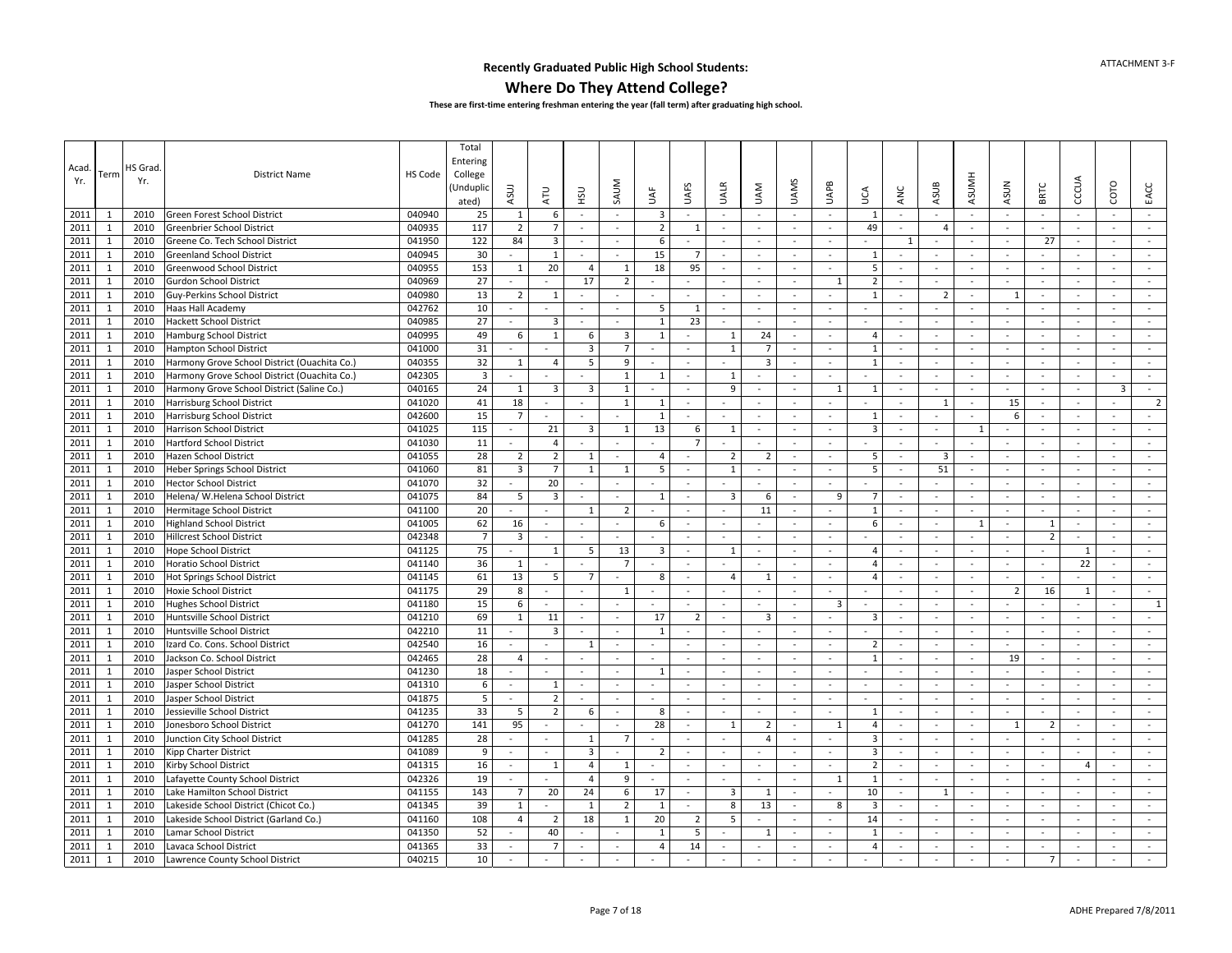### **Where Do They Attend College?**

| Acad.<br>Yr. | Term         | HS Grad<br>Yr. | <b>District Name</b>                         | HS Code | Total<br>Entering<br>College<br>Unduplic<br>ated) | MSCC                     | NAC                          | NPCC   | <b>NWACC</b>             | OZC                      | PCCUA                    | 눈                        | <b>RMCC</b>              | SACC                     | <b>SAUT</b>    | SEAC                     | <b>UACCB</b>             | <b>UACCH</b>             | <b>UACCM</b>             | ABC                      | CBC                      | CRC                      | 呈                        | $\exists$      |
|--------------|--------------|----------------|----------------------------------------------|---------|---------------------------------------------------|--------------------------|------------------------------|--------|--------------------------|--------------------------|--------------------------|--------------------------|--------------------------|--------------------------|----------------|--------------------------|--------------------------|--------------------------|--------------------------|--------------------------|--------------------------|--------------------------|--------------------------|----------------|
| 2011         | -1           | 2010           | Green Forest School District                 | 040940  | 25                                                | $\sim$                   | 11                           | $\sim$ | 3                        | $\sim$                   | $\sim$                   | $\sim$                   | $\sim$                   | $\sim$                   | $\sim$         | $\sim$                   | $\sim$                   | $\sim$                   | $\sim$                   | $\sim$                   | $\sim$                   | $\sim$                   | $\sim$                   | $\sim$         |
| 2011         | $\mathbf{1}$ | 2010           | Greenbrier School District                   | 040935  | 117                                               | $\sim$                   | $\sim$                       |        | $\mathbf{1}$             | $\omega$                 | $\sim$                   | $\overline{\phantom{a}}$ | $\sim$                   | $\sim$                   | $\omega$       | $\sim$                   | $\omega$                 | $\sim$                   | 38                       | $\omega$                 | 9                        | $\sim$                   | ÷.                       | $2^{\circ}$    |
| 2011         | $\mathbf{1}$ | 2010           | Greene Co. Tech School District              | 041950  | 122                                               | $\sim$                   | $\tilde{\phantom{a}}$        | $\sim$ |                          | $\sim$                   | $\sim$                   | $\overline{\phantom{a}}$ | $\sim$                   | $\sim$                   | $\mathbf{r}$   | $\sim$                   | $\overline{\phantom{a}}$ | $\sim$                   |                          | $\sim$                   | $\sim$                   | 1                        | $\mathbf{1}$             | $\sim$         |
| 2011         | $\mathbf{1}$ | 2010           | <b>Greenland School District</b>             | 040945  | 30                                                | $\sim$                   | $\sim$                       | $\sim$ | 6                        | $\omega$                 | $\sim$                   | $\overline{\phantom{a}}$ | $\sim$                   | $\sim$                   | $\sim$         | $\sim$                   | $\omega$                 | $\sim$                   | $\sim$                   | $\omega$                 | $\sim$                   | $\sim$                   | ÷.                       | $\sim$         |
| 2011         | $\mathbf{1}$ | 2010           | Greenwood School District                    | 040955  | 153                                               | $\blacksquare$           | $\overline{\phantom{a}}$     | $\sim$ | $\mathbf{1}$             | $\omega$                 | $\sim$                   | $\mathbf{1}$             | $\sim$                   | $\omega$                 | $\omega$       | $\sim$                   | $\bar{\phantom{a}}$      | $\sim$                   | $\sim$                   | $\omega$                 | $\sim$                   | $\blacksquare$           | $\overline{2}$           | $\mathbf{1}$   |
| 2011         | $\mathbf{1}$ | 2010           | <b>Gurdon School District</b>                | 040969  | 27                                                | $\blacksquare$           | $\blacksquare$               | $\sim$ | $\sim$                   | $\omega$                 | $\sim$                   | $\sim$                   | $\sim$                   | $\sim$                   | $\omega$       | $\sim$                   | $\blacksquare$           | $\overline{4}$           | $\overline{\phantom{a}}$ | $\sim$                   | $\sim$                   | $\omega$                 |                          | $\sim$         |
| 2011         | $\mathbf{1}$ | 2010           | Guy-Perkins School District                  | 040980  | 13                                                | $\blacksquare$           | $\sim$                       | $\sim$ | $\sim$                   | ÷                        | $\sim$                   | ÷,                       | $\sim$                   | $\sim$                   | $\sim$         | $\sim$                   | $\overline{\phantom{a}}$ | $\sim$                   | 6                        | $\omega$                 | $\sim$                   | $\omega$                 | ÷.                       | $\sim$         |
| 2011         | 1            | 2010           | Haas Hall Academy                            | 042762  | 10                                                | $\sim$                   | $\sim$                       | $\sim$ | $\overline{4}$           | $\sim$                   | $\sim$                   | $\sim$                   | $\sim$                   | $\sim$                   | $\sim$         | $\sim$                   | ÷                        | $\sim$                   |                          | $\sim$                   | $\sim$                   | $\sim$                   | $\sim$                   | $\sim$         |
| 2011         | $\mathbf{1}$ | 2010           | <b>Hackett School District</b>               | 040985  | 27                                                | $\sim$                   | $\overline{\phantom{a}}$     | $\sim$ | $\overline{\phantom{a}}$ | $\blacksquare$           | $\overline{\phantom{a}}$ | $\overline{\phantom{a}}$ | $\overline{\phantom{a}}$ | $\overline{\phantom{a}}$ | $\equiv$       | $\sim$                   | $\sim$                   | $\overline{\phantom{a}}$ |                          | $\sim$                   | $\overline{\phantom{a}}$ | $\sim$                   | $\sim$                   | $\sim$         |
| 2011         | $\mathbf{1}$ | 2010           | <b>Hamburg School District</b>               | 040995  | 49                                                | $\sim$                   | $\omega$                     | $\sim$ | $\overline{\phantom{a}}$ |                          | $\sim$                   | $\overline{\phantom{a}}$ | $\sim$                   | 1                        | $\sim$         | $\sim$                   | $\omega$                 | $\sim$                   | $\sim$                   | 1                        | $\sim$                   | $\omega$                 | 1                        | $\sim$         |
| 2011         | $\mathbf{1}$ | 2010           | <b>Hampton School District</b>               | 041000  | 31                                                | $\sim$                   | $\sim$                       | $\sim$ | $\sim$                   | $\blacksquare$           | $\sim$                   | $\sim$                   | $\sim$                   | $\overline{\mathbf{3}}$  | 8              | $\sim$                   | $\bar{a}$                | $\sim$                   | $\overline{\phantom{a}}$ | $\bar{a}$                |                          | $\sim$                   | $\blacksquare$           | $\sim$         |
| 2011         | $\mathbf{1}$ | 2010           | Harmony Grove School District (Ouachita Co.) | 040355  | 32                                                | $\sim$                   | $\sim$                       | $\sim$ | $\sim$                   | $\sim$                   | $\sim$                   | $\sim$                   | $\sim$                   | $\sim$                   | 9              | $\overline{a}$           | ÷.                       | $\sim$                   | $\sim$                   | $\sim$                   | $\sim$                   | $\sim$                   | $\sim$                   | $\sim$         |
| 2011         | 1            | 2010           | Harmony Grove School District (Ouachita Co.) | 042305  | $\overline{\mathbf{3}}$                           | $\sim$                   | $\sim$                       | $\sim$ | $\sim$                   |                          | $\sim$                   | $\bar{\phantom{a}}$      | $\sim$                   | $\sim$                   |                | $\sim$                   | $\overline{\phantom{a}}$ | $\sim$                   | $\sim$                   | $\overline{\phantom{a}}$ | $\sim$                   | $\omega$                 | $\bar{\phantom{a}}$      | $\sim$         |
| 2011         | $\mathbf{1}$ | 2010           | Harmony Grove School District (Saline Co.)   | 040165  | 24                                                | $\sim$                   | $\omega$                     | $\sim$ | $\overline{\phantom{a}}$ | $\sim$                   | $\sim$                   | $\overline{2}$           | $\sim$                   | $\overline{\phantom{a}}$ | $\omega$       | $\sim$                   | $\omega$                 | $\sim$                   | $\sim$                   | $\sim$                   | $\sim$                   | $\sim$                   | $\sim$                   | $\sim$         |
| 2011         | $\mathbf{1}$ | 2010           | Harrisburg School District                   | 041020  | 41                                                | $\sim$                   | $\omega$                     | $\sim$ | $\sim$                   | ÷                        | $\sim$                   | $\sim$                   | $\sim$                   | $\overline{\phantom{a}}$ | $\sim$         | $\sim$                   | $\bar{a}$                | $\sim$                   | $\overline{\phantom{a}}$ | ä,                       | $\sim$                   | 1                        | $\overline{1}$           | $\sim$         |
| 2011         | $\mathbf{1}$ | 2010           | Harrisburg School District                   | 042600  | 15                                                | $\sim$                   |                              | $\sim$ | $\sim$                   | $\omega$                 | $\sim$                   | ÷,                       | $\sim$                   | $\sim$                   | $\omega$       | $\sim$                   | $\overline{\phantom{a}}$ | $\sim$                   | $\sim$                   | $\sim$                   | $\sim$                   |                          |                          | $\blacksquare$ |
| 2011         | $\mathbf{1}$ | 2010           | Harrison School District                     | 041025  | 115                                               | $\sim$                   | 56                           | $\sim$ | $\sim$                   | $\sim$                   | $\sim$                   | $\sim$                   | $\sim$                   | $\sim$                   | $\sim$         | $\sim$                   | $\sim$                   | $\sim$                   | $\sim$                   | $\sim$                   | $\sim$                   | $\sim$                   | 1                        | 6              |
| 2011         | $\mathbf{1}$ | 2010           | <b>Hartford School District</b>              | 041030  | 11                                                | $\omega$                 | $\equiv$                     | $\sim$ | $\sim$                   | $\blacksquare$           | $\blacksquare$           | $\overline{\phantom{a}}$ | $\blacksquare$           | $\blacksquare$           | $\blacksquare$ | $\sim$                   | $\bar{\phantom{a}}$      | $\sim$                   | $\blacksquare$           | $\omega$                 | $\sim$                   | $\blacksquare$           | ÷.                       | $\sim$         |
| 2011         | $\mathbf{1}$ | 2010           | Hazen School District                        | 041055  | 28                                                | $\sim$                   | $\omega$                     | $\sim$ | $\sim$                   | $\blacksquare$           | 5                        | 1                        | $\sim$                   | $\sim$                   | $\omega$       | $\sim$                   | $\sim$                   | $\sim$                   | $\sim$                   | $\blacksquare$           | $\sim$                   | $\sim$                   | ÷.                       | $\mathbf{1}$   |
| 2011         | $\mathbf{1}$ | 2010           | Heber Springs School District                | 041060  | 81                                                | $\omega$                 | $\overline{\phantom{a}}$     | $\sim$ | $\sim$                   | $\frac{1}{2}$            | $\blacksquare$           | $\bar{\phantom{a}}$      | $\omega$                 | $\sim$                   | $\blacksquare$ | $\sim$                   | $\bar{\phantom{a}}$      | $\omega$                 |                          | 1                        | $\sim$                   | $\omega$                 | $\mathbf{1}$             | $\overline{3}$ |
| 2011         | $\mathbf{1}$ | 2010           | <b>Hector School District</b>                | 041070  | 32                                                | $\sim$                   | $\sim$                       | $\sim$ | $\sim$                   | $\sim$                   | $\sim$                   | $\sim$                   | $\sim$                   | $\sim$                   | $\mathbf{r}$   | $\sim$                   | $\sim$                   | $\sim$                   | 12                       | $\sim$                   | $\sim$                   | $\sim$                   |                          | $\sim$         |
| 2011         | 1            | 2010           | Helena/ W.Helena School District             | 041075  | 84                                                | $\sim$                   | $\sim$                       | $\sim$ | $\sim$                   | $\sim$                   | 47                       | $\overline{\phantom{a}}$ | $\sim$                   | $\sim$                   | $\sim$         | $\sim$                   | $\omega$                 | $\sim$                   | $\sim$                   | $\overline{2}$           | $\sim$                   | $\sim$                   | 1                        | $\sim$         |
| 2011         | $\mathbf{1}$ | 2010           | Hermitage School District                    | 041100  | 20                                                | $\sim$                   | $\sim$                       | $\sim$ | $\overline{\phantom{a}}$ | $\blacksquare$           | $\sim$                   | $\overline{\phantom{a}}$ | $\sim$                   | $\overline{4}$           | 1              | $\sim$                   | $\overline{\phantom{a}}$ | $\sim$                   | $\sim$                   | $\bar{\phantom{a}}$      | $\sim$                   | $\overline{\phantom{a}}$ | $\sim$                   | $\sim$         |
| 2011         | $\mathbf{1}$ | 2010           | <b>Highland School District</b>              | 041005  | 62                                                | $\sim$                   | $\sim$                       | $\sim$ | $\sim$                   | 12                       | $\blacksquare$           | $\sim$                   | $\sim$                   | $\overline{\phantom{a}}$ | $\sim$         | $\sim$                   | 17                       | $\sim$                   | $\sim$                   | $\sim$                   | $\sim$                   | $\sim$                   | $\blacksquare$           | $\sim$         |
| 2011         | $\mathbf{1}$ | 2010           | <b>Hillcrest School District</b>             | 042348  | $\overline{7}$                                    | $\omega$                 | $\overline{\phantom{a}}$     | $\sim$ | $\sim$                   | $\bar{\phantom{a}}$      | $\sim$                   | $\bar{\phantom{a}}$      | $\sim$                   | $\sim$                   | $\blacksquare$ | $\sim$                   | $\bar{\phantom{a}}$      | $\sim$                   | $\sim$                   | $\omega$                 | $\sim$                   | $\mathbf{1}$             | $\sim$                   | $\sim$         |
| 2011         | $\mathbf{1}$ | 2010           | Hope School District                         | 041125  | 75                                                | $\sim$                   | $\sim$                       | $\sim$ | $\sim$                   | $\omega$                 | $\sim$                   | 1                        | $\sim$                   | $\sim$                   | $\mathbf{1}$   | $\sim$                   | $\overline{\phantom{a}}$ | 36                       | $\sim$                   | $\overline{4}$           | $\overline{2}$           |                          | $\sim$                   | $\sim$         |
| 2011         | $\mathbf{1}$ | 2010           | <b>Horatio School District</b>               | 041140  | 36                                                | $\sim$                   | $\blacksquare$               | $\sim$ | $\overline{\phantom{a}}$ | $\omega$                 | $\sim$                   | $\sim$                   | $\sim$                   | $\overline{\phantom{a}}$ | $\omega$       | $\sim$                   | $\omega$                 | $\sim$                   | $\sim$                   | $\sim$                   | $\mathbf{1}$             | $\omega$                 | $\sim$                   | $\sim$         |
| 2011         | $\mathbf{1}$ | 2010           | <b>Hot Springs School District</b>           | 041145  | 61                                                | $\sim$                   | $\sim$                       | 19     | $\sim$                   | $\sim$                   | $\sim$                   | 1                        | $\sim$                   | $\sim$                   |                | $\overline{\phantom{a}}$ | $\sim$                   | $\sim$                   | $\overline{\phantom{a}}$ | $\overline{\phantom{a}}$ | $\sim$                   | $\sim$                   | 1                        | $\sim$         |
| 2011         | $\mathbf{1}$ | 2010           | <b>Hoxie School District</b>                 | 041175  | 29                                                | $\sim$                   | $\qquad \qquad \blacksquare$ |        | $\sim$                   | $\omega$                 | $\sim$                   |                          | $\sim$                   | $\sim$                   | $\omega$       | $\sim$                   | $\mathbf{1}$             | $\sim$                   | $\sim$                   | $\sim$                   | $\sim$                   |                          | $\blacksquare$           |                |
| 2011         | 1            | 2010           | <b>Hughes School District</b>                | 041180  | 15                                                | -5                       | $\sim$                       | $\sim$ | $\sim$                   | $\sim$                   | $\sim$                   | $\sim$                   | $\sim$                   | $\sim$                   | $\sim$         | $\sim$                   | ÷                        | $\sim$                   | $\sim$                   | $\sim$                   | $\sim$                   | $\sim$                   | $\sim$                   | $\sim$         |
| 2011         | $\mathbf{1}$ | 2010           | Huntsville School District                   | 041210  | 69                                                | $\overline{\phantom{a}}$ | 10                           | $\sim$ | 21                       | $\blacksquare$           | $\sim$                   | $\overline{\phantom{a}}$ | $\sim$                   | $\sim$                   | $\sim$         | $\sim$                   | $\overline{\phantom{a}}$ | $\sim$                   |                          | $\sim$                   | $\sim$                   | $\sim$                   | $\sim$                   | $\sim$         |
| 2011         | $\mathbf{1}$ | 2010           | Huntsville School District                   | 042210  | 11                                                | $\sim$                   | $\mathbf{1}$                 | $\sim$ | 6                        | $\sim$                   | $\sim$                   | $\overline{\phantom{a}}$ | $\sim$                   | $\overline{\phantom{a}}$ | $\omega$       | $\sim$                   | $\omega$                 | $\sim$                   | $\sim$                   | $\sim$                   | $\sim$                   | $\sim$                   | $\sim$                   | $\sim$         |
| 2011         | $\mathbf{1}$ | 2010           | Izard Co. Cons. School District              | 042540  | 16                                                | $\blacksquare$           |                              | $\sim$ |                          | 13                       | $\omega$                 | $\overline{\phantom{a}}$ | $\blacksquare$           |                          |                | $\sim$                   | $\bar{\phantom{a}}$      | $\sim$                   |                          | $\frac{1}{2}$            | $\sim$                   | $\blacksquare$           | $\blacksquare$           | $\omega$       |
| 2011         | $\mathbf{1}$ | 2010           | Jackson Co. School District                  | 042465  | 28                                                | $\sim$                   | ÷.                           | $\sim$ | $\sim$                   | $\mathbf{r}$             | $\sim$                   | $\sim$                   | $\sim$                   | $\sim$                   | $\mathbf{r}$   | $\sim$                   | $\overline{2}$           | $\sim$                   | $\sim$                   | $\sim$                   | $\sim$                   | $\sim$                   | $\sim$                   | $\sim$         |
| 2011         | 1            | 2010           | Jasper School District                       | 041230  | 18                                                | $\sim$                   | 16                           | $\sim$ | $\sim$                   | $\omega$                 | $\sim$                   | $\overline{\phantom{a}}$ | $\sim$                   | $\sim$                   | $\omega$       | $\sim$                   | $\omega$                 | $\sim$                   |                          | $\sim$                   | $\sim$                   | $\omega$                 | $\sim$                   | $\sim$         |
| 2011         | $\mathbf{1}$ | 2010           | Jasper School District                       | 041310  | 6                                                 | $\blacksquare$           | $\overline{4}$               | $\sim$ | $\overline{\phantom{a}}$ | $\blacksquare$           | $\sim$                   | $\overline{\phantom{a}}$ | $\sim$                   | $\overline{\phantom{a}}$ | $\sim$         | $\sim$                   | $\bar{a}$                | $\sim$                   | $\sim$                   | $\overline{\phantom{a}}$ | $\sim$                   | $\sim$                   | $\sim$                   | $\sim$         |
| 2011         | $\mathbf{1}$ | 2010           | Jasper School District                       | 041875  | 5                                                 | $\sim$                   | $\blacksquare$               |        | $\sim$                   | $\sim$                   | $\sim$                   | $\sim$                   | $\sim$                   | $\sim$                   | $\omega$       | $\sim$                   | $\bar{a}$                | $\sim$                   | $\sim$                   | $\blacksquare$           | $\sim$                   | $\sim$                   | $\sim$                   | $\sim$         |
| 2011         | $\mathbf{1}$ | 2010           | Jessieville School District                  | 041235  | 33                                                | $\omega$                 | $\qquad \qquad \blacksquare$ | 10     | ÷,                       | $\overline{\phantom{a}}$ | $\sim$                   | $\overline{\phantom{a}}$ | $\sim$                   | $\overline{\phantom{a}}$ | $\Box$         | $\sim$                   | $\bar{\phantom{a}}$      | $\bar{\phantom{a}}$      |                          | ä,                       | $\sim$                   |                          | $\blacksquare$           | $\mathbf{1}$   |
| 2011         | $\mathbf{1}$ | 2010           | Jonesboro School District                    | 041270  | 141                                               | $\sim$                   | $\sim$                       | $\sim$ | ÷.                       | $\sim$                   | $\sim$                   | $\sim$                   | $\sim$                   | $\sim$                   | $\sim$         | $\sim$                   | ÷.                       | $\sim$                   | $\sim$                   | $\sim$                   | $\mathbf{1}$             | $\mathbf{1}$             | $\overline{3}$           | $\sim$         |
| 2011         | $\mathbf{1}$ | 2010           | Junction City School District                | 041285  | 28                                                | $\blacksquare$           | $\blacksquare$               | $\sim$ | $\sim$                   | $\blacksquare$           | $\blacksquare$           | $\overline{\phantom{a}}$ | $\blacksquare$           | 11                       | $\blacksquare$ | $\sim$                   | $\blacksquare$           | $\sim$                   | $\blacksquare$           | $\overline{2}$           | $\sim$                   | $\blacksquare$           | $\bar{\phantom{a}}$      | $\sim$         |
| 2011         | $\mathbf{1}$ | 2010           | Kipp Charter District                        | 041089  | 9                                                 | $\sim$                   | $\sim$                       | $\sim$ | $\sim$                   | $\sim$                   | $\sim$                   | $\sim$                   | $\sim$                   | $\sim$                   | $\overline{a}$ | $\sim$                   | $\sim$                   | $\sim$                   | $\sim$                   | $\sim$                   | $\sim$                   | $\sim$                   | $\mathbf{1}$             | $\sim$         |
| 2011         | $\mathbf{1}$ | 2010           | Kirby School District                        | 041315  | 16                                                | $\sim$                   | 1                            | 3      | $\sim$                   | $\omega$                 | $\sim$                   | $\sim$                   | $\sim$                   | $\overline{\phantom{a}}$ | $\blacksquare$ | $\sim$                   | $\bar{a}$                | $\sim$                   | $\sim$                   | $\omega$                 | $\sim$                   | $\sim$                   | $\sim$                   | $\sim$         |
| 2011         | $\mathbf{1}$ | 2010           | Lafayette County School District             | 042326  | 19                                                | $\sim$                   | ä,                           |        | $\sim$                   | $\sim$                   | $\sim$                   | $\overline{\phantom{a}}$ | $\sim$                   | $\sim$                   | $\sim$         | $\sim$                   | $\omega$                 | $\overline{4}$           | $\sim$                   | $\blacksquare$           | $\sim$                   | $\sim$                   | $\overline{\phantom{a}}$ | $\sim$         |
| 2011         | 1            | 2010           | Lake Hamilton School District                | 041155  | 143                                               | $\sim$                   | $\omega$                     | 49     | $\sim$                   | $\sim$                   | $\sim$                   | $\overline{\phantom{a}}$ | $\sim$                   | $\sim$                   | $\sim$         | $\sim$                   | $\overline{\phantom{a}}$ | $\sim$                   | $\sim$                   | 1                        | 1                        | $\sim$                   | $\overline{2}$           | $\mathbf{1}$   |
| 2011         | $\mathbf{1}$ | 2010           | Lakeside School District (Chicot Co.)        | 041345  | 39                                                | $\sim$                   | $\overline{\phantom{a}}$     | $\sim$ | $\overline{\phantom{a}}$ | $\blacksquare$           | $\overline{\phantom{a}}$ | $\overline{\phantom{a}}$ | $\sim$                   | $\blacksquare$           | $\blacksquare$ | $\sim$                   | $\overline{\phantom{a}}$ | $\sim$                   | $\sim$                   | $\overline{2}$           | $\sim$                   | $\blacksquare$           | $\bar{\phantom{a}}$      | $\sim$         |
| 2011         | $\mathbf{1}$ | 2010           | Lakeside School District (Garland Co.)       | 041160  | 108                                               | $\sim$                   | $\blacksquare$               | 34     | $\sim$                   | $\blacksquare$           | $\sim$                   | $\overline{\phantom{a}}$ | $\sim$                   | $\overline{\phantom{a}}$ | $\sim$         | $\sim$                   | $\blacksquare$           | $\sim$                   | $\mathbf{1}$             | 1                        | $\overline{2}$           | $\sim$                   | 3                        | 1              |
| 2011         | $\mathbf{1}$ | 2010           | Lamar School District                        | 041350  | 52                                                | $\sim$                   | $\frac{1}{2}$                |        | ÷,                       | $\omega$                 | $\sim$                   | $\sim$                   | $\sim$                   | $\sim$                   | $\omega$       | $\sim$                   |                          | $\sim$                   | $\overline{2}$           |                          |                          | $\sim$                   |                          |                |
| 2011         | 1            | 2010           | Lavaca School District                       | 041365  | 33                                                | $\sim$                   |                              |        | $\overline{\phantom{a}}$ | ÷                        | $\sim$                   |                          | $\sim$                   | $\overline{\phantom{a}}$ | $\sim$         | $\sim$                   |                          | ÷.                       |                          |                          | 3                        |                          | 1                        |                |
| 2011         | $\mathbf{1}$ | 2010           | Lawrence County School District              | 040215  | 10                                                | $\sim$                   | $\blacksquare$               | $\sim$ | $\sim$                   | $\blacksquare$           | $\sim$                   | $\sim$                   | $\sim$                   | $\overline{\phantom{a}}$ | $\blacksquare$ | $\sim$                   | $\overline{2}$           | $\sim$                   | $\mathbf{1}$             | $\bar{a}$                | $\sim$                   | $\sim$                   | $\blacksquare$           | $\sim$         |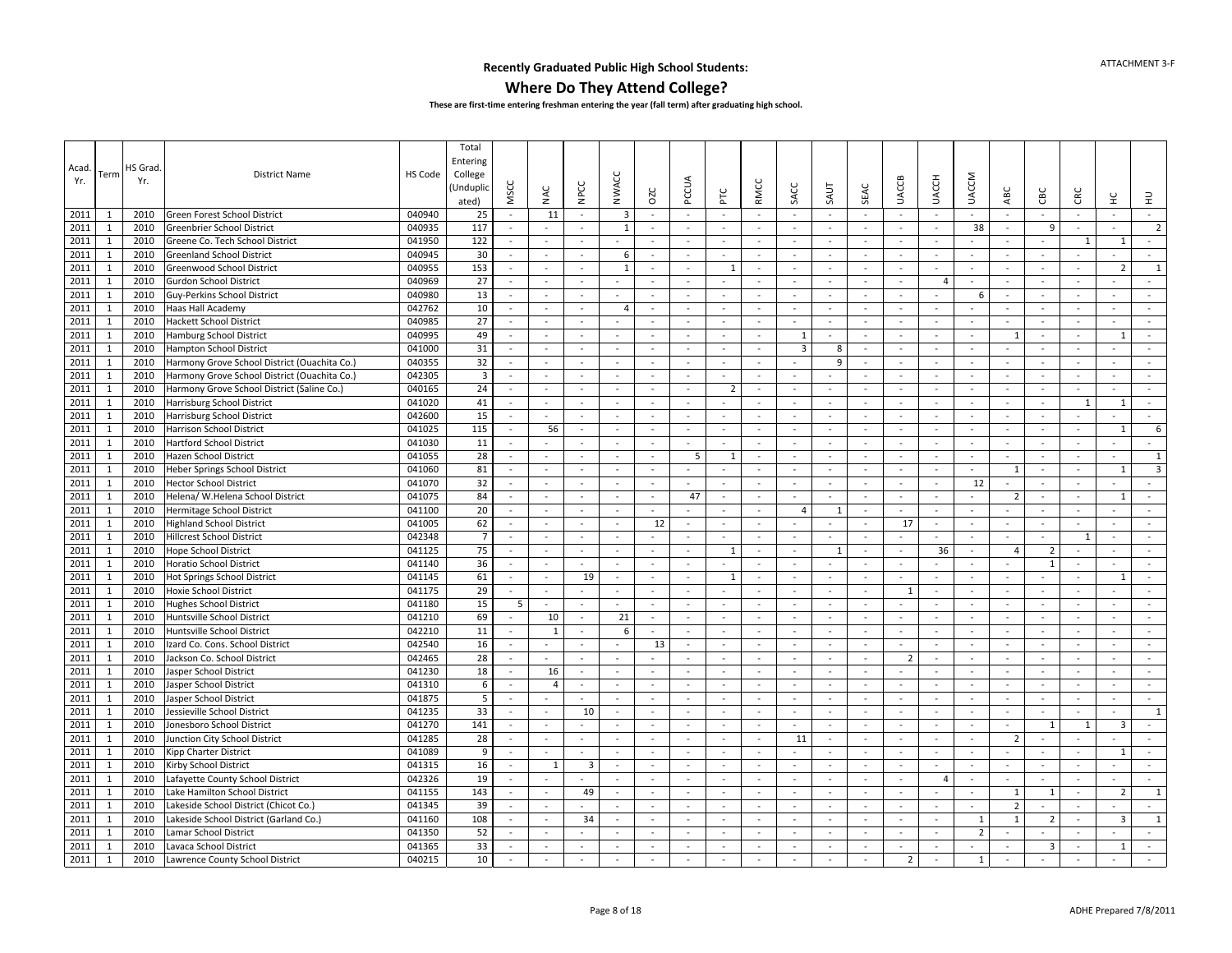### **Where Do They Attend College?**

| Acad.<br>Yr. | Term         | HS Grad<br>Yr. | <b>District Name</b>                         | HS Code | Total<br>Entering<br>College<br>(Unduplic<br>ated) | BU                          | ں                        | <b>DBO</b>               | PSC                      | $\mathsf{S}$             | <b>WBC</b>               | BSN                      | <b>NSL</b>               | Universities<br>4-Year | Colleges<br>$2 - Y$ ear | nstitutions<br>Private   | Nursing<br>Schools       | <b>TOTAL</b>     |
|--------------|--------------|----------------|----------------------------------------------|---------|----------------------------------------------------|-----------------------------|--------------------------|--------------------------|--------------------------|--------------------------|--------------------------|--------------------------|--------------------------|------------------------|-------------------------|--------------------------|--------------------------|------------------|
| 2011         | 1            | 2010           | Green Forest School District                 | 040940  | 25                                                 | $\sim$                      | $\Box$                   | $\blacksquare$           | $\omega$                 | ÷.                       | ÷.                       | $\Box$                   | $\overline{\phantom{a}}$ | 11                     | 14                      | $\overline{\phantom{a}}$ | $\blacksquare$           | 25               |
| 2011         | $\mathbf{1}$ | 2010           | Greenbrier School District                   | 040935  | 117                                                | $\sim$                      | $1\,$                    | $\sim$                   | $\sim$                   | ÷.                       | $\mathbf{r}$             | 1                        | $\overline{\phantom{a}}$ | 61                     | 43                      | 12                       | $\mathbf{1}$             | 117              |
| 2011         | $\mathbf{1}$ | 2010           | Greene Co. Tech School District              | 041950  | 122                                                | $\bar{\phantom{a}}$         | $1\,$                    | $\omega$                 | $\omega$                 | $\sim$                   | $\overline{\phantom{a}}$ | $\omega$                 | $\blacksquare$           | 93                     | 28                      | $\overline{\mathbf{3}}$  | $\frac{1}{2}$            | 124              |
| 2011         | $\mathbf{1}$ | 2010           | <b>Greenland School District</b>             | 040945  | 30                                                 | $\sim$                      | $\sim$                   | $\sim$                   | $\omega$                 | $\omega$                 | $\sim$                   | $\sim$                   | $\sim$                   | 24                     | 6                       | $\mathbf{r}$             | $\sim$                   | 30               |
| 2011         | $\mathbf 1$  | 2010           | Greenwood School District                    | 040955  | 153                                                | $\overline{2}$              | $\mathbf{1}$             | $\overline{\phantom{a}}$ | $\sim$                   | 1                        | $\overline{\phantom{a}}$ | $\omega$                 | $\omega$                 | 144                    | $\overline{2}$          | $\overline{7}$           | $\overline{\phantom{a}}$ | 153              |
| 2011         | $\mathbf{1}$ | 2010           | <b>Gurdon School District</b>                | 040969  | 27                                                 | $\sim$                      | $\sim$                   | $\sim$                   | 1                        | $\sim$                   | $\omega$                 | $\omega$                 | $\omega$                 | 22                     | $\overline{4}$          | $\mathbf{1}$             | $\sim$                   | 27               |
| 2011         | $\mathbf{1}$ | 2010           | Guy-Perkins School District                  | 040980  | 13                                                 | $\omega$                    | $\overline{\phantom{a}}$ | ÷,                       | $\sim$                   | $\sim$                   | $\overline{\phantom{a}}$ | $\sim$                   | ÷,                       | $\overline{4}$         | 9                       | $\overline{\phantom{a}}$ | $\overline{\phantom{a}}$ | 13               |
| 2011         | $\mathbf{1}$ | 2010           | Haas Hall Academy                            | 042762  | 10                                                 | $\omega$                    | $\omega$                 | $\sim$                   | $\omega$                 | $\omega$                 | $\omega$                 | $\omega$                 | $\omega$                 | 6                      | $\overline{4}$          | ä,                       | $\sim$                   | 10               |
| 2011         | $\mathbf 1$  | 2010           | Hackett School District                      | 040985  | 27                                                 | $\overline{\phantom{a}}$    | $\overline{\phantom{a}}$ | $\omega$                 | $\sim$                   | $\sim$                   | $\overline{\phantom{a}}$ | $\Box$                   | $\overline{\phantom{a}}$ | 27                     | $\omega$                | $\overline{\phantom{a}}$ | $\mathbb{Z}$             | 27               |
| 2011         | $\mathbf{1}$ | 2010           | Hamburg School District                      | 040995  | 49                                                 | $\blacksquare$              | $\omega$                 | $\sim$                   | $\sim$                   | $\sim$                   | $\omega$                 | $\omega$                 | $\sim$                   | 46                     | $\mathbf{1}$            | $\overline{2}$           | $\sim$                   | 49               |
| 2011         | $\mathbf{1}$ | 2010           | <b>Hampton School District</b>               | 041000  | 31                                                 | $\mathbf{r}$                | $\mathbf{1}$             | $\blacksquare$           | $\sim$                   | ÷.                       | $\bar{\phantom{a}}$      | $\sim$                   | $\sim$                   | 19                     | 11                      | $\mathbf{1}$             | $\overline{a}$           | 31               |
| 2011         | $\mathbf{1}$ | 2010           | Harmony Grove School District (Ouachita Co.) | 040355  | 32                                                 | $\omega$                    | $\sim$                   | $\omega$                 | $\mathcal{L}$            | $\sim$                   | $\omega$                 | $\mathbf{r}$             | ÷.                       | 23                     | 9                       | $\overline{\phantom{a}}$ | $\sim$                   | 32               |
| 2011         | $\mathbf{1}$ | 2010           | Harmony Grove School District (Ouachita Co.) | 042305  | $\mathsf 3$                                        | $\sim$                      | $\omega$                 | $\sim$                   | $\sim$                   | $\omega$                 | $\sim$                   | $\sim$                   | $\sim$                   | $\overline{3}$         | $\sim$                  | $\sim$                   | $\sim$                   | $\overline{3}$   |
| 2011         | $\mathbf{1}$ | 2010           | Harmony Grove School District (Saline Co.)   | 040165  | 24                                                 | $\overline{\phantom{a}}$    | $\overline{\phantom{a}}$ | $\sim$                   | $\overline{\phantom{a}}$ | $\omega$                 | $\overline{\phantom{a}}$ | $\omega$                 | $\omega$                 | 19                     | 5                       | $\omega$                 | $\overline{\phantom{a}}$ | 24               |
| 2011         | $\mathbf{1}$ | 2010           | Harrisburg School District                   | 041020  | 41                                                 | $\omega$                    | $\mathbf{1}$             | $\omega$                 | $\omega$                 | $\sim$                   | $\omega$                 | $\blacksquare$           | $\overline{\phantom{a}}$ | 20                     | 18                      | 3                        | $\overline{\phantom{a}}$ | 41               |
| 2011         | $\mathbf{1}$ | 2010           | Harrisburg School District                   | 042600  | 15                                                 | $\omega$                    | L,                       | $\sim$                   | $\omega$                 | $\sim$                   | $\overline{\phantom{a}}$ | $\omega$                 | $\overline{\phantom{a}}$ | 9                      | 6                       | $\overline{\phantom{a}}$ | ä,                       | 15               |
| 2011         | $\mathbf{1}$ | 2010           | Harrison School District                     | 041025  | 115                                                | $\omega$                    | $\overline{2}$           | $\omega$                 | $\omega$                 | $\mathbf{1}$             | $\omega$                 | $\omega$                 | L.                       | 48                     | 57                      | 10                       | $\sim$                   | 115              |
| 2011         | $\mathbf 1$  | 2010           | <b>Hartford School District</b>              | 041030  | 11                                                 | $\overline{\phantom{a}}$    | $\Box$                   | $\blacksquare$           | $\overline{\phantom{a}}$ | $\blacksquare$           | $\overline{\phantom{a}}$ | $\overline{\phantom{a}}$ | $\overline{\phantom{a}}$ | 11                     | $\bar{a}$               | ÷.                       | $\sim$                   | 11               |
| 2011         | $\mathbf{1}$ | 2010           | Hazen School District                        | 041055  | 28                                                 | $\bar{\phantom{a}}$         | ÷,                       | $\omega$                 | $\omega$                 | $\overline{\phantom{a}}$ | $\overline{\phantom{a}}$ | $\mathbb{Z}^2$           | $\overline{\phantom{a}}$ | 18                     | 9                       | $\mathbf{1}$             | $\mathbb{Z}$             | 28               |
| 2011         | $\mathbf 1$  | 2010           | Heber Springs School District                | 041060  | 81                                                 | $\mathbf 1$                 | $\mathbf{1}$             | $\sim$                   | $\omega$                 | $\sim$                   | ä,                       | $\frac{1}{2}$            | ÷,                       | 23                     | 51                      | $\overline{7}$           | $\overline{\phantom{a}}$ | 81               |
| 2011         | $\mathbf{1}$ | 2010           | <b>Hector School District</b>                | 041070  | 32                                                 | $\mathbf{r}$                | $\sim$                   | $\sim$                   | $\mathcal{L}$            | $\sim$                   | $\omega$                 | $\omega$                 | $\sim$                   | 20                     | 12                      | $\overline{\phantom{a}}$ | $\overline{a}$           | 32               |
| 2011         | $\mathbf{1}$ | 2010           | Helena/ W.Helena School District             | 041075  | 84                                                 | $\sim$                      | $\omega$                 | $\sim$                   | 1                        | $\omega$                 | $\omega$                 | $\omega$                 | $\omega$                 | 34                     | 47                      | $\overline{4}$           | $\overline{\phantom{a}}$ | 85               |
| 2011         | $\mathbf{1}$ | 2010           | Hermitage School District                    | 041100  | 20                                                 | $\sim$                      | $\sim$                   | $\sim$                   | $\overline{\phantom{a}}$ | $\sim$                   | $\omega$                 | $\omega$                 | $\omega$                 | 15                     | 5                       | $\blacksquare$           | $\sim$                   | 20               |
| 2011         | $\mathbf{1}$ | 2010           | <b>Highland School District</b>              | 041005  | 62                                                 | $\sim$                      | 3                        | $\blacksquare$           | $\omega$                 | $\omega$                 | $\blacksquare$           | $\blacksquare$           | $\sim$                   | 28                     | 31                      | 3                        | $\overline{\phantom{a}}$ | 62               |
| 2011         | $\mathbf{1}$ | 2010           | <b>Hillcrest School District</b>             | 042348  | $\overline{7}$                                     | $\mathbf{r}$                | $1\,$                    | $\sim$                   | $\sim$                   | $\overline{a}$           | $\mathbb{L}$             | $\sim$                   | ÷,                       | 3                      | $\overline{2}$          | $\overline{2}$           | $\overline{a}$           | $\overline{7}$   |
| 2011         | $\mathbf{1}$ | 2010           | <b>Hope School District</b>                  | 041125  | 75                                                 | $\sim$                      | $\sim$                   | $\sim$                   | 3                        | $\overline{\phantom{a}}$ | $\blacksquare$           | $\blacksquare$           | $\sim$                   | 27                     | 39                      | 9                        | $\sim$                   | 75               |
| 2011         | $\mathbf{1}$ | 2010           | Horatio School District                      | 041140  | 36                                                 | $\blacksquare$              | $\overline{\phantom{a}}$ | $\sim$                   | $\blacksquare$           | 1                        | $\blacksquare$           | $\blacksquare$           | $\blacksquare$           | 12                     | 22                      | $\overline{2}$           | $\overline{\phantom{a}}$ | 36               |
| 2011         | $\mathbf{1}$ | 2010           | Hot Springs School District                  | 041145  | 61                                                 | $\blacksquare$              | $\blacksquare$           | $\blacksquare$           | $\overline{\phantom{a}}$ | $\overline{\phantom{a}}$ | $\overline{\phantom{a}}$ | $\omega$                 | $\overline{\phantom{a}}$ | 42                     | 20                      | $\mathbf{1}$             | $\sim$                   | 63               |
| 2011         | $\mathbf{1}$ | 2010           | <b>Hoxie School District</b>                 | 041175  | 29                                                 | $\mathcal{L}^{\mathcal{L}}$ | $\omega$                 | $\omega$                 | $\omega$                 | $\overline{\phantom{a}}$ | L.                       | $\omega$                 | $\omega$                 | 9                      | 20                      | $\overline{a}$           | $\overline{a}$           | 29               |
| 2011         | $\mathbf{1}$ | 2010           | <b>Hughes School District</b>                | 041180  | 15                                                 | $\sim$                      | $\sim$                   | $\sim$                   | $\sim$                   | $\mathbf{r}$             | $\omega$                 | $\sim$                   | $\sim$                   | 9                      | 6                       | $\mathbf{r}$             | $\sim$                   | 15               |
| 2011         | $\mathbf{1}$ | 2010           | Huntsville School District                   | 041210  | 69                                                 | $\mathbf 1$                 | $\bar{a}$                | $\overline{\phantom{a}}$ | $\overline{\phantom{a}}$ | $\sim$                   | $\overline{\phantom{a}}$ | $\sim$                   | $\blacksquare$           | 37                     | 31                      | $\mathbf{1}$             | $\bar{a}$                | 69               |
| 2011         | $\mathbf{1}$ | 2010           | Huntsville School District                   | 042210  | 11                                                 | $\omega$                    | $\omega$                 | $\omega$                 | $\omega$                 | $\omega$                 | $\omega$                 | $\sim$                   | $\overline{\phantom{a}}$ | 4                      | $\overline{7}$          | $\bar{a}$                | $\sim$                   | 11               |
| 2011         | $\mathbf{1}$ | 2010           | Izard Co. Cons. School District              | 042540  | 16                                                 | $\Box$                      | $\overline{a}$           | $\sim$                   | $\omega$                 | ÷.                       | $\omega$                 | $\sim$                   | ÷,                       | 3                      | 13                      | $\bar{a}$                | $\overline{\phantom{a}}$ | 16               |
| 2011         | $\mathbf{1}$ | 2010           | Jackson Co. School District                  | 042465  | 28                                                 | $\omega$                    | $\overline{2}$           | $\omega$                 | $\omega$                 | $\sim$                   | $\omega$                 | $\omega$                 | $\overline{a}$           | 5                      | 21                      | $\overline{2}$           | $\overline{a}$           | 28               |
| 2011         | $\mathbf 1$  | 2010           | Jasper School District                       | 041230  | 18                                                 | $\overline{\phantom{a}}$    | $\overline{\phantom{a}}$ | $\blacksquare$           | $\omega$                 | 1                        | $\overline{\phantom{a}}$ | $\bar{\phantom{a}}$      | $\overline{\phantom{a}}$ | $\mathbf 1$            | 16                      | $\mathbf 1$              | $\mathbb{Z}$             | 18               |
| 2011         | $\mathbf{1}$ | 2010           | Jasper School District                       | 041310  | 6                                                  | $\sim$                      | $\sim$                   | $\sim$                   | $\sim$                   | $\mathbf{1}$             | $\overline{\phantom{a}}$ | $\omega$                 | $\sim$                   | $\mathbf{1}$           | $\overline{4}$          | $1\,$                    | $\sim$                   | $\boldsymbol{6}$ |
| 2011         | $\mathbf{1}$ | 2010           | Jasper School District                       | 041875  | 5                                                  | ä,                          | $\overline{\phantom{a}}$ | $\sim$                   | $\omega$                 | $\overline{3}$           | $\omega$                 | $\omega$                 | $\omega$                 | $\overline{2}$         |                         | 3                        | $\sim$                   | 5                |
| 2011         | $\mathbf{1}$ | 2010           | Jessieville School District                  | 041235  | 33                                                 | $\omega$                    | $\overline{\phantom{a}}$ | $\mathcal{L}$            | $\mathcal{L}$            |                          | $\omega$                 | $\sim$                   | ÷.                       | 22                     | 10                      | $\mathbf{1}$             | $\sim$                   | 33               |
| 2011         | $\mathbf{1}$ | 2010           | Jonesboro School District                    | 041270  | 141                                                | $\sim$                      | $\mathbf{1}$             | $\sim$                   | $\sim$                   | $\mathbf{1}$             | $\sim$                   | $\sim$                   | $\sim$                   | 131                    | 3                       | $\overline{7}$           | $\sim$                   | 141              |
| 2011         | $\mathbf{1}$ | 2010           | Junction City School District                | 041285  | 28                                                 | $\omega$                    | $\sim$                   | $\sim$                   | $\overline{\phantom{a}}$ | $\sim$                   | $\omega$                 | $\omega$                 | $\omega$                 | 15                     | 11                      | $\overline{2}$           | $\sim$                   | 28               |
| 2011         | $\mathbf{1}$ | 2010           | Kipp Charter District                        | 041089  | 9                                                  | $\omega$                    | $\omega$                 | $\omega$                 | $\omega$                 | $\sim$                   | $\overline{\phantom{a}}$ | $\blacksquare$           | $\omega$                 | 8                      | $\sim$                  | $\mathbf{1}$             | $\blacksquare$           | 9                |
| 2011         | $\mathbf{1}$ | 2010           | Kirby School District                        | 041315  | 16                                                 | $\overline{\phantom{a}}$    | $\blacksquare$           | $\sim$                   | $\sim$                   | $\sim$                   | $\overline{\phantom{a}}$ | $\blacksquare$           | ÷,                       | 8                      | 8                       | ä,                       | $\overline{\phantom{a}}$ | 16               |
| 2011         | $\mathbf{1}$ | 2010           | Lafayette County School District             | 042326  | 19                                                 | $\sim$                      | $\overline{\phantom{a}}$ | $\sim$                   | $\sim$                   | ÷.                       | $\omega$                 | $\sim$                   | $\omega$                 | 15                     | $\overline{4}$          | $\mathbf{r}$             | $\sim$                   | 19               |
| 2011         | $\mathbf{1}$ | 2010           | Lake Hamilton School District                | 041155  | 143                                                | $\mathbf{1}$                | $\mathbf{1}$             | $\blacksquare$           | $\overline{\phantom{a}}$ | $\sim$                   | $\overline{\phantom{a}}$ | $\sim$                   | $\overline{\phantom{a}}$ | 88                     | 50                      | $\overline{7}$           | $\overline{\phantom{a}}$ | 145              |
| 2011         | $\mathbf{1}$ | 2010           | Lakeside School District (Chicot Co.)        | 041345  | 39                                                 | $\blacksquare$              | $\blacksquare$           | $\sim$                   | $\sim$                   | $\omega$                 | $\omega$                 | $\omega$                 | $\blacksquare$           | 37                     | $\sim$                  | $\mathbf 2$              | $\sim$                   | 39               |
| 2011         | $\mathbf 1$  | 2010           | Lakeside School District (Garland Co.)       | 041160  | 108                                                | $\overline{\phantom{a}}$    | ÷,                       | $\sim$                   | $\sim$                   | ÷.                       | ÷,                       | $\sim$                   | ÷,                       | 66                     | 35                      | $\overline{7}$           | ÷,                       | 108              |
| 2011         | $\mathbf{1}$ | 2010           | Lamar School District                        | 041350  | 52                                                 | $\mathcal{L}^{\mathcal{L}}$ | $\omega$                 | $\mathcal{L}$            | $\omega$                 | $\overline{2}$           | $\omega$                 | $\omega$                 | $\omega$                 | 48                     | $\overline{2}$          | $\overline{2}$           | $\sim$                   | 52               |
| 2011         | $\mathbf{1}$ | 2010           | Lavaca School District                       | 041365  | 33                                                 | $\omega$                    | $\omega$                 | $\sim$                   | $\omega$                 | $\omega$                 | $\omega$                 | $\omega$                 | $\omega$                 | 29                     | $\sim$                  | $\overline{4}$           | $\sim$                   | 33               |
| 2011         | $\mathbf{1}$ | 2010           | Lawrence County School District              | 040215  | 10                                                 | $\sim$                      | $\sim$                   | $\sim$                   | $\sim$                   | $\sim$                   | $\sim$                   | $\sim$                   | $\sim$                   | $\sim$                 | 10                      | $\sim$                   | $\sim$                   | 10               |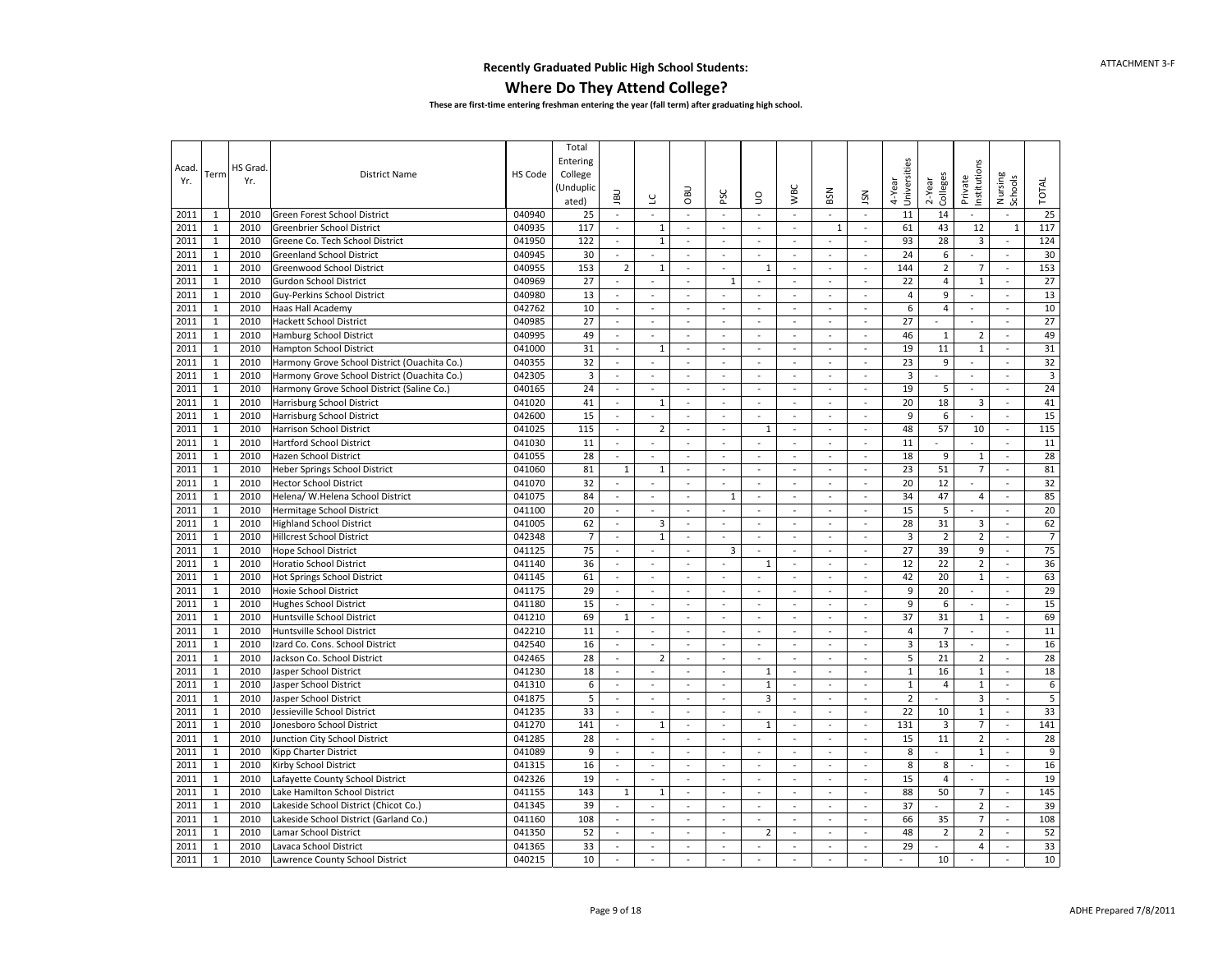### **Where Do They Attend College?**

| Acad.<br>Yr. | Term         | HS Grad<br>Yr. | <b>District Name</b>                  | HS Code | Total<br>Entering<br>College<br>Unduplic<br>ated) | ASUJ                     | <b>ATU</b>               | <b>USH</b>     | SAUM                     | щ<br>S                   | <b>UAFS</b>              | <b>UALR</b>              | <b>NAU</b>     | <b>UAMS</b>              | UAPB                     | Š                       | ANC                      | ASUB                     | <b>ASUMH</b>             | <b>ASUN</b>              | <b>BRTC</b>              | CCCUA                    | COTO                     | EACC     |
|--------------|--------------|----------------|---------------------------------------|---------|---------------------------------------------------|--------------------------|--------------------------|----------------|--------------------------|--------------------------|--------------------------|--------------------------|----------------|--------------------------|--------------------------|-------------------------|--------------------------|--------------------------|--------------------------|--------------------------|--------------------------|--------------------------|--------------------------|----------|
| 2011         | -1           | 2010           | Lawrence County School District       | 042575  | 23                                                | 3                        | 2                        | $\sim$         | $\sim$                   | 1                        | $\sim$                   | $\overline{\phantom{a}}$ | $\sim$         | $\sim$                   | $\sim$                   | $\overline{2}$          | $\sim$                   | $\sim$                   | $\sim$                   | 1                        | 12                       | $\sim$                   | $\sim$                   | $\sim$   |
| 2011         | $\mathbf{1}$ | 2010           | Lead Hill School District             | 041375  | 16                                                | $\sim$                   | $\overline{2}$           |                | $\sim$                   | $\omega$                 | 1                        | $\sim$                   | $\sim$         | $\sim$                   | $\omega$                 |                         | $\overline{\phantom{a}}$ | $\sim$                   |                          | $\omega$                 | $\sim$                   | $\omega$                 | $\sim$                   | $\omega$ |
| 2011         | $\mathbf{1}$ | 2010           | Lee County School District            | 041550  | 53                                                | $\overline{3}$           |                          | $\overline{1}$ | $\sim$                   | $\mathbf{1}$             | $\sim$                   | $\overline{7}$           | $\sim$         | $\sim$                   | $\overline{7}$           | $\overline{4}$          | $\overline{\phantom{a}}$ | $\sim$                   | $\sim$                   | $\omega$                 | $\sim$                   | $\sim$                   | $\sim$                   | 20       |
| 2011         | $\mathbf{1}$ | 2010           | Lincoln School District               | 041405  | 22                                                | $\sim$                   | $\overline{2}$           | $\sim$         | $\mathbf{1}$             | $\bf 8$                  | $\overline{2}$           | $\sim$                   | $\sim$         | $\sim$                   | $\blacksquare$           | $\sim$                  | $\bar{\phantom{a}}$      | $\sim$                   | $\sim$                   | $\sim$                   | $\sim$                   | $\omega$                 | $\sim$                   | $\sim$   |
| 2011         | $\mathbf{1}$ | 2010           | Lisa Academy                          | 041486  | 13                                                | $\overline{\phantom{a}}$ |                          |                | $\sim$                   | $\mathbf{1}$             | $\overline{\phantom{a}}$ | $\overline{7}$           | $\blacksquare$ | $\overline{\phantom{a}}$ | $\blacksquare$           | $\overline{2}$          | $\overline{\phantom{a}}$ | $\sim$                   | $\overline{\phantom{a}}$ | $\overline{\phantom{a}}$ | $\sim$                   | $\blacksquare$           | $\overline{\phantom{a}}$ | $\sim$   |
| 2011         | $\mathbf{1}$ | 2010           | Little Rock School District           | 041422  | 310                                               | 10                       | 5                        | 8              | 1                        | 98                       | $\sim$                   | 33                       | $\overline{2}$ | $\sim$                   | 18                       | 55                      | $\omega$                 | $\sim$                   | $\sim$                   | $\omega$                 | $\sim$                   | $\sim$                   | $\sim$                   | $\sim$   |
| 2011         | $\mathbf{1}$ | 2010           | Little Rock School District           | 041423  | 129                                               | 8                        | $\overline{3}$           | 10             | $\mathbf{1}$             | 9                        | $\sim$                   | 13                       |                | $\sim$                   | 8                        | $\overline{7}$          | $\sim$                   | $\overline{2}$           | $\sim$                   | $\omega$                 | $\sim$                   | $\sim$                   | $\sim$                   | $\sim$   |
| 2011         | 1            | 2010           | Little Rock School District           | 041429  | 94                                                | 11                       | $\overline{2}$           | 5              |                          | 3                        | $\sim$                   | 9                        | $\overline{4}$ | $\sim$                   | 8                        | 15                      | $\sim$                   |                          | $\sim$                   | $\sim$                   | $\sim$                   | $\sim$                   | $\sim$                   | $\sim$   |
| 2011         | $\mathbf{1}$ | 2010           | Little Rock School District           | 041443  | 176                                               | 20                       | $\overline{4}$           | 11             | $\mathbf{1}$             | 22                       | 1                        | 45                       | $\mathbf{1}$   | $\overline{\phantom{a}}$ | 13                       | 24                      | $\blacksquare$           | $\overline{2}$           | $\overline{\phantom{a}}$ | $\overline{\phantom{a}}$ | $\overline{\phantom{a}}$ | $\sim$                   | $\overline{\phantom{a}}$ | $\sim$   |
| 2011         | $\mathbf{1}$ | 2010           | Little Rock School District           | 041485  | 47                                                | $\mathbf{1}$             | $\overline{2}$           | $\overline{4}$ | $\mathbf{1}$             | $\mathbf{1}$             | $\overline{\phantom{a}}$ | $\overline{\mathbf{3}}$  | $\mathbf{1}$   | $\sim$                   | 5                        | $\overline{\mathbf{3}}$ | $\sim$                   | $\blacksquare$           | $\sim$                   | $\omega$                 | $\sim$                   | $\sim$                   | $\sim$                   | $\sim$   |
| 2011         | $\mathbf{1}$ | 2010           | Lonoke School District                | 041470  | 59                                                | $\overline{7}$           | 6                        | $\sim$         |                          | 5                        | $\sim$                   | $\overline{2}$           | $\overline{2}$ | $\sim$                   | $\overline{\phantom{a}}$ | 9                       | $\sim$                   | 19                       | $\sim$                   | $\overline{\phantom{a}}$ | $\sim$                   | $\omega$                 | $\sim$                   | $\sim$   |
| 2011         | $\mathbf{1}$ | 2010           | Magazine School District              | 041490  | 17                                                |                          | 9                        | $\sim$         |                          | L.                       | $\overline{7}$           | ÷                        |                |                          | $\overline{a}$           | $\sim$                  | ÷                        | $\sim$                   |                          | $\mathbf{r}$             | $\overline{a}$           | $\overline{a}$           | $\mathbf{r}$             | $\sim$   |
| 2011         | 1            | 2010           | Magnet Cove School District           | 041520  | 35                                                | 2                        | $\mathbf{1}$             | 14             | 1                        | 3                        | $\sim$                   | $\sim$                   | $\sim$         | $\sim$                   | $\sim$                   | 1                       | $\sim$                   | $\sim$                   | $\sim$                   | $\sim$                   | $\sim$                   | $\sim$                   | 12                       | $\sim$   |
| 2011         | $\mathbf{1}$ | 2010           | Magnolia School District              | 041500  | 117                                               | $\overline{2}$           | 8                        | $\overline{4}$ | 74                       | $\mathbf{1}$             | $\overline{\phantom{a}}$ | $\overline{4}$           | $\mathbf{1}$   | $\sim$                   | 3                        | $\overline{\mathbf{3}}$ | $\sim$                   | $\sim$                   | $\sim$                   | $\sim$                   | $\sim$                   | $\omega$                 | $\blacksquare$           | $\sim$   |
| 2011         | $\mathbf{1}$ | 2010           | Malvern School District               | 041527  | 84                                                | $\overline{2}$           | $\overline{4}$           | 13             | $\overline{2}$           | 1                        | $\sim$                   | 7                        | 1              | $\sim$                   | 5                        | $\overline{7}$          | $\sim$                   | 1                        | $\sim$                   | $\blacksquare$           | $\sim$                   | $\sim$                   | 26                       | $\sim$   |
| 2011         | $\mathbf{1}$ | 2010           | Mammoth Spring School District        | 041530  | 16                                                | $\overline{4}$           | $\overline{2}$           | $\mathbf{1}$   | ÷,                       | ÷.                       | $\sim$                   | $\mathbf{1}$             |                |                          | $\blacksquare$           |                         | $\bar{\phantom{a}}$      | $\bar{\phantom{a}}$      | $\mathbf{1}$             | $\overline{2}$           | $\mathbf{1}$             | ÷,                       | ä,                       |          |
| 2011         | $\mathbf{1}$ | 2010           | Manila School District                | 041535  | 49                                                | 10                       |                          | $\sim$         | $\sim$                   | $\overline{2}$           | $\sim$                   | $\sim$                   | $\sim$         | $\sim$                   | $\sim$                   | 1                       | 32                       | $\sim$                   | $\sim$                   | $\overline{\phantom{a}}$ | $\sim$                   | $\omega$                 | $\sim$                   | $\sim$   |
| 2011         | $\mathbf{1}$ | 2010           | Mansfield School District             | 041540  | 31                                                | 1                        | $\overline{3}$           | 1              | $\sim$                   | $\overline{3}$           | 23                       | $\sim$                   | $\sim$         | $\sim$                   | $\omega$                 | $\sim$                  | ÷.                       | $\sim$                   | $\sim$                   | $\omega$                 | $\sim$                   | $\omega$                 | $\sim$                   | $\sim$   |
| 2011         | $\mathbf{1}$ | 2010           | <b>Marion School District</b>         | 041560  | 156                                               | 27                       | $\mathbf{1}$             | 6              | $\overline{\phantom{a}}$ | 12                       | $\overline{3}$           | 1                        | $\overline{2}$ | $\sim$                   | 5                        | 24                      | $\sim$                   | $\sim$                   | $\sim$                   | $\sim$                   | $\sim$                   | $\sim$                   | $\sim$                   | $\sim$   |
| 2011         | $\mathbf{1}$ | 2010           | Marked Tree School District           | 041570  | 14                                                | 8                        | ä,                       |                | $\mathbf{1}$             | $\omega$                 | $\sim$                   | $\overline{\phantom{a}}$ | $\sim$         | $\sim$                   | $\omega$                 | 1                       | $\omega$                 | $\sim$                   | $\sim$                   | $\overline{2}$           | $\sim$                   | $\omega$                 | $\sim$                   | $\sim$   |
| 2011         | $\mathbf{1}$ | 2010           | Marmaduke School District             | 041575  | 24                                                | 9                        | $\sim$                   | $\sim$         | $\overline{a}$           | $\sim$                   | $\sim$                   | $\overline{\phantom{a}}$ | $\sim$         | $\sim$                   | $\sim$                   | 1                       | $\sim$                   | $\overline{3}$           | $\sim$                   | $\overline{\phantom{a}}$ | 8                        | $\sim$                   | $\sim$                   | $\sim$   |
| 2011         | $\mathbf{1}$ | 2010           | Marvell School District               | 041585  | 17                                                | $\overline{2}$           | $\sim$                   | $\sim$         | $\sim$                   | 1                        | $\sim$                   | 1                        | $\sim$         | $\sim$                   | $\overline{2}$           | $\overline{\mathbf{3}}$ | $\sim$                   | $\sim$                   | $\sim$                   | $\blacksquare$           | $\sim$                   | $\sim$                   | $\sim$                   | $\sim$   |
| 2011         | $\mathbf{1}$ | 2010           | Mayflower School District             | 041595  | 30                                                | $\mathbf{1}$             | $\overline{4}$           | $\overline{2}$ | $\overline{\phantom{a}}$ | $\overline{\phantom{a}}$ | $\overline{\phantom{a}}$ | 1                        | 1              | $\overline{\phantom{a}}$ | $\blacksquare$           | $\overline{\mathbf{3}}$ | $\overline{\phantom{a}}$ | $\overline{4}$           | $\overline{\phantom{a}}$ | $\overline{\phantom{a}}$ | $\sim$                   | $\overline{\phantom{a}}$ | $\overline{\phantom{a}}$ | $\sim$   |
| 2011         | $\mathbf{1}$ | 2010           | <b>Maynard School District</b>        | 041600  | 16                                                | 1                        | $\sim$                   | $\sim$         | $\mathbf{r}$             | $\sim$                   | $\sim$                   | $\sim$                   | $\sim$         | $\sim$                   | $\omega$ .               | $\sim$                  | $\omega$                 | $\sim$                   | $\sim$                   | $\sim$                   | 14                       | $\sim$                   | $\sim$                   | $\sim$   |
| 2011         | $\mathbf{1}$ | 2010           | <b>Mccrory School District</b>        | 041610  | 27                                                | 5                        | 4                        | $\sim$         | $\sim$                   | $\omega$                 | $\sim$                   | $\sim$                   | $\sim$         | $\sim$                   | $\sim$                   | $\overline{3}$          | $\overline{\phantom{a}}$ | 1                        | $\sim$                   | 10                       | $\sim$                   | $\sim$                   | $\sim$                   | $\sim$   |
| 2011         | 1            | 2010           | McGehee School District               | 041620  | 45                                                | 5                        |                          | 1              | $\mathbf{1}$             | $\overline{2}$           | $\sim$                   | $\sim$                   | 26             | $\sim$                   | $\overline{2}$           | 6                       | $\sim$                   | ÷.                       | $\sim$                   | ÷                        | $\sim$                   | $\sim$                   | $\sim$                   | $\sim$   |
| 2011         | $\mathbf{1}$ | 2010           | Melbourne School District (Izard Co.) | 041645  | 45                                                | 5                        | $\mathbf{1}$             | $\sim$         | $\sim$                   | $\sim$                   | $\sim$                   | $\tilde{\phantom{a}}$    | $\overline{2}$ | $\sim$                   | $\equiv$                 | 6                       | $\sim$                   | $\sim$                   | $\sim$                   | $\sim$                   | $\sim$                   | $\blacksquare$           | $\blacksquare$           | $\sim$   |
| 2011         | $\mathbf{1}$ | 2010           | Mena School District                  | 041655  | 88                                                | 5                        | 11                       | $\sim$         | 10                       | $\overline{7}$           | 9                        | $\sim$                   | $\sim$         | $\sim$                   | $\sim$                   | 5                       | $\sim$                   | $\sim$                   | $\sim$                   | $\blacksquare$           | $\sim$                   | $\sim$                   | $\sim$                   | $\sim$   |
| 2011         | $\mathbf{1}$ | 2010           | Midland School District               | 042060  | 19                                                |                          |                          | $\sim$         |                          | $\omega$                 |                          | $\overline{\phantom{a}}$ | $\blacksquare$ | $\bar{a}$                | $\omega$                 | $\mathbf{1}$            | $\omega$                 | 1                        | $\mathbb{Z}$             | ÷.                       | $\sim$                   | $\blacksquare$           | $\sim$                   | $\omega$ |
| 2011         | $\mathbf{1}$ | 2010           | Mineral Springs School District       | 041670  | 15                                                | $\sim$                   | $\overline{3}$           | $\overline{3}$ | $\overline{2}$           | $\sim$                   | $\sim$                   | $\sim$                   | $\sim$         | $\sim$                   | $\sim$                   | $\sim$                  | $\sim$                   | $\sim$                   | $\sim$                   | $\sim$                   | $\sim$                   | $\overline{7}$           | $\sim$                   | $\sim$   |
| 2011         | 1            | 2010           | Mineral Springs School District       | 042220  | $\overline{3}$                                    | $\sim$                   | $\blacksquare$           | $\overline{2}$ | $\sim$                   | $\omega$                 | $\sim$                   | $\omega$                 | $\sim$         | $\sim$                   | $\omega$                 | $\sim$                  | $\omega$                 | $\sim$                   | $\sim$                   | $\sim$                   | $\sim$                   | $\omega$                 | $\sim$                   | $\sim$   |
| 2011         | $\mathbf{1}$ | 2010           | Monticello School District            | 041695  | 76                                                | $\overline{\mathbf{3}}$  | $\overline{\phantom{a}}$ | 6              | $\overline{4}$           | 8                        | $\overline{\phantom{a}}$ | 1                        | 40             | $\sim$                   | 6                        | 4                       | $\sim$                   | $\sim$                   | $\sim$                   | $\sim$                   | $\sim$                   | $\sim$                   | $\sim$                   | $\sim$   |
| 2011         | $\mathbf{1}$ | 2010           | Mount Ida School District             | 041765  | 24                                                | $\sim$                   | $\overline{2}$           | 1              | $\mathbf{1}$             | $\overline{2}$           | 1                        | $\sim$                   | $\sim$         | $\overline{\phantom{a}}$ | $\sim$                   | 5                       | $\sim$                   | $\sim$                   | $\sim$                   | $\omega$                 | $\sim$                   | $\omega$                 | $\sim$                   | $\omega$ |
| 2011         | $\mathbf{1}$ | 2010           | Mountain Home School District         | 041740  | 135                                               | $\overline{\mathbf{3}}$  | 8                        | 1              |                          | 30                       | $\sim$                   | 1                        | $\sim$         | $\sim$                   | $\omega$                 | 5                       | $\overline{\phantom{a}}$ | $\sim$                   | 76                       | $\blacksquare$           | $\sim$                   | $\omega$                 | ÷                        | $\sim$   |
| 2011         | $\mathbf{1}$ | 2010           | Mountain Pine School District         | 041745  | 21                                                | $\sim$                   | $\mathbf{1}$             | 5              | 3                        | 1                        | $\sim$                   | $\sim$                   | $\sim$         | $\sim$                   | $\bar{a}$                | $\sim$                  | $\sim$                   | $\sim$                   |                          | $\sim$                   | $\sim$                   | $\omega$                 | $\sim$                   | $\sim$   |
| 2011         | 1            | 2010           | Mountain View School District         | 041750  | 48                                                | $\sim$                   | 10                       |                |                          | 5                        | $\sim$                   | ÷,                       | 1              | $\sim$                   |                          | 1                       | ÷,                       | ÷.                       | 1                        |                          | $\sim$                   |                          |                          | $\sim$   |
| 2011         | $\mathbf{1}$ | 2010           | Mountain View School District         | 042190  | 10                                                | $\sim$                   | $\sim$                   | $\sim$         | $\sim$                   | $\mathbf{1}$             | 1                        | $\sim$                   | $\sim$         | $\sim$                   | $\sim$                   | $\sim$                  | $\sim$                   | $\sim$                   | $\sim$                   | $\sim$                   | $\sim$                   | $\sim$                   | $\sim$                   | $\sim$   |
| 2011         | $\mathbf{1}$ | 2010           | Mountain View School District         | 042440  | 8                                                 | $\overline{\phantom{a}}$ |                          | $\sim$         |                          |                          |                          | ÷,                       | $\sim$         |                          |                          |                         | $\overline{\phantom{a}}$ | $\overline{\phantom{a}}$ |                          | $\omega$                 |                          | $\sim$                   | $\sim$                   | $\sim$   |
| 2011         | $\mathbf{1}$ | 2010           | Mountainburg School District          | 041735  | 18                                                | $\sim$                   | $\overline{3}$           | $\sim$         | $\sim$                   | $\overline{2}$           | 12                       | $\sim$                   | $\sim$         | $\sim$                   | $\sim$                   | $\sim$                  | $\sim$                   | $\sim$                   | $\sim$                   | $\sim$                   | $\sim$                   | $\sim$                   | $\sim$                   | $\sim$   |
| 2011         | $\mathbf{1}$ | 2010           | Mt. Vernon/Enola School District      | 041780  | 14                                                | $\blacksquare$           | $\mathbf{1}$             | $\sim$         | $\sim$                   | $\overline{2}$           | $\sim$                   | $\overline{\phantom{a}}$ | $\sim$         | $\sim$                   | $\sim$                   | $\overline{1}$          | $\blacksquare$           | 6                        | $\sim$                   | $\sim$                   | $\sim$                   | $\blacksquare$           | $\sim$                   | $\sim$   |
| 2011         | $\mathbf{1}$ | 2010           | Mulberry School District              | 041785  | 9                                                 | $\blacksquare$           | $\overline{2}$           | $\sim$         | $\sim$                   | ÷.                       | 6                        | $\overline{\phantom{a}}$ | $\sim$         | $\omega$                 | $\sim$                   | $\sim$                  | $\overline{\phantom{a}}$ | $\sim$                   | $\sim$                   | $\omega$                 | $\sim$                   | $\omega$                 | $\sim$                   | $\sim$   |
| 2011         | $\mathbf{1}$ | 2010           | Murfreesboro School District          | 041800  | 21                                                | $\sim$                   | 3                        | $\overline{3}$ | $\overline{2}$           |                          | $\sim$                   | $\sim$                   | $\sim$         | $\sim$                   | $\mathbf{r}$             | $\overline{2}$          | ÷                        | $\sim$                   | $\sim$                   | $\blacksquare$           | $\sim$                   | 10                       | $\sim$                   | $\sim$   |
| 2011         | $\mathbf{1}$ | 2010           | N. Little Rock School District        | 041860  | 291                                               | 18                       | 8                        | 14             | $\overline{4}$           | 39                       | $\sim$                   | 32                       | $\sim$         | $\sim$                   | 9                        | 66                      | $\sim$                   | $\sim$                   |                          | $\blacksquare$           | $\sim$                   |                          | $\blacksquare$           | $\sim$   |
| 2011         | 1            | 2010           | N. Little Rock School District        | 041867  | 5                                                 | $\sim$                   | ÷.                       | $\sim$         | $\sim$                   | ÷                        | $\sim$                   | ÷.                       | $\sim$         | $\sim$                   | $\overline{4}$           | $\sim$                  | $\sim$                   | $\sim$                   | $\sim$                   | $\sim$                   | $\sim$                   | $\sim$                   | $\sim$                   | $\sim$   |
| 2011         | 1            | 2010           | N. Little Rock School District        | 041967  | $\overline{2}$                                    |                          | $\blacksquare$           | $\sim$         | $\sim$                   | $\bar{\phantom{a}}$      | $\overline{\phantom{a}}$ | $\sim$                   | $\sim$         | $\sim$                   | $\sim$                   | 1                       | $\sim$                   | $\sim$                   | $\sim$                   | $\sim$                   | $\overline{\phantom{a}}$ | $\sim$                   | $\sim$                   | $\sim$   |
| 2011         | $\mathbf{1}$ | 2010           | Nashville School District             | 041810  | 76                                                | $\overline{\mathbf{3}}$  | 10                       | 15             | 6                        | 5                        | $\sim$                   | $\overline{\phantom{a}}$ | $\sim$         | $\sim$                   | $\mathbf{1}$             | 6                       | $\sim$                   | $\sim$                   | $\sim$                   | $\omega$                 | $\sim$                   | 24                       | $\sim$                   | $\sim$   |
| 2011         | $\mathbf{1}$ | 2010           | Nemo Vista School District            | 040415  | 21                                                | $\mathbf{1}$             | 3                        |                |                          |                          | $\sim$                   | ÷,                       | $\sim$         | $\sim$                   | $\omega$                 | 3                       | $\sim$                   | $\sim$                   | $\sim$                   | $\omega$                 | $\sim$                   |                          | $\sim$                   | $\sim$   |
| 2011         | $\mathbf{1}$ | 2010           | Nettleton School District             | 041815  | 84                                                | 61                       | $\mathbf{1}$             | $\sim$         | $\sim$                   | 8                        | $\sim$                   | $\sim$                   | $\overline{1}$ | $\sim$                   | $\mathbf{1}$             | 3                       | ÷.                       | $\overline{1}$           | $\sim$                   | $\overline{3}$           | $\sim$                   | $\sim$                   | $\sim$                   | $\sim$   |
| 2011         | $\mathbf{1}$ | 2010           | Nevada School District                | 042183  | 16                                                | $\sim$                   | ÷.                       | $\overline{4}$ | $\overline{4}$           | $\omega$                 | $\sim$                   | $\sim$                   | $\mathbf{1}$   | $\omega$                 | $\mathbf{1}$             | $\mathbf{1}$            | $\sim$                   | $\sim$                   | $\sim$                   | $\omega$                 | $\sim$                   | $\sim$                   | $\sim$                   | $\sim$   |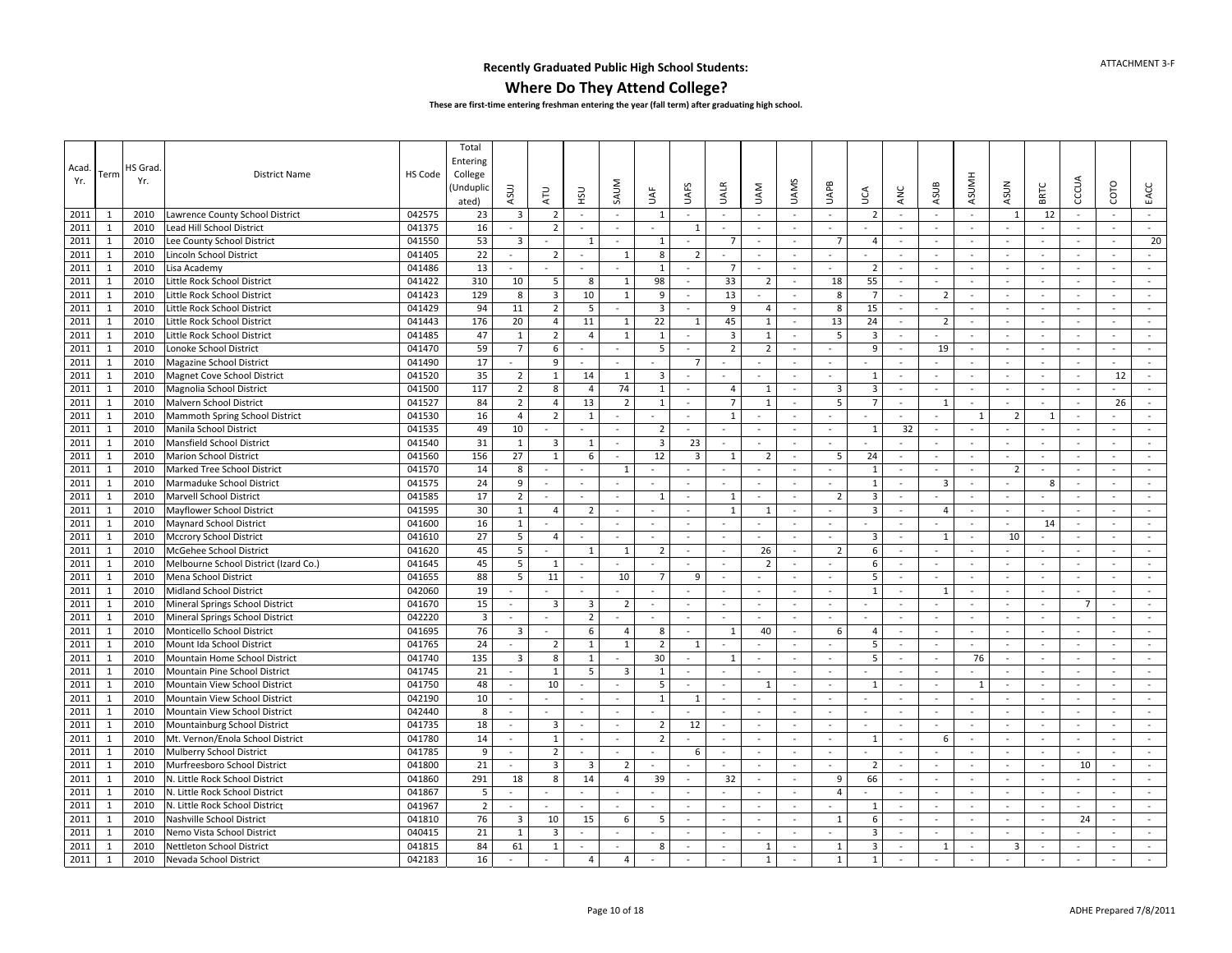### **Where Do They Attend College?**

| Acad<br>Yr.  | Term                         | HS Grad<br>Yr. | <b>District Name</b>                                          | HS Code          | Total<br>Entering<br>College<br>Unduplio)<br>ated) | MSCC                     | NAC                            | <b>NPCC</b>      | <b>NWACC</b>             | OZC                 | PCCUA              | PLC                      | RMCC           | SACC                     | SAUT                     | SEAC             | <b>UACCB</b>                 | <b>UACCH</b>       | <b>UACCM</b>             | ABC                      | CВC                      | CRC                            | ¥                       | 로                        |
|--------------|------------------------------|----------------|---------------------------------------------------------------|------------------|----------------------------------------------------|--------------------------|--------------------------------|------------------|--------------------------|---------------------|--------------------|--------------------------|----------------|--------------------------|--------------------------|------------------|------------------------------|--------------------|--------------------------|--------------------------|--------------------------|--------------------------------|-------------------------|--------------------------|
| 2011         | -1                           | 2010           | Lawrence County School District                               | 042575           | 23                                                 | $\sim$                   |                                |                  |                          |                     | $\omega$           | $\overline{\phantom{a}}$ |                | ÷.                       |                          | $\sim$           | $\sim$                       |                    | $\sim$                   | $\sim$                   | $\sim$                   | 1                              | $\sim$                  | $\sim$                   |
| 2011         | 1                            | 2010           | Lead Hill School District                                     | 041375           | 16                                                 | $\sim$                   | 13                             | $\sim$           | $\sim$                   | $\sim$              | $\sim$             | $\sim$                   | $\sim$         | $\sim$                   | $\sim$                   | $\sim$           | $\omega$                     | $\sim$             | $\sim$                   | $\sim$                   | $\sim$                   | $\sim$                         | $\sim$                  | $\sim$                   |
| 2011         | 1                            | 2010           | Lee County School District                                    | 041550           | 53                                                 | $\overline{2}$           |                                |                  |                          | $\sim$              | 4                  | $\sim$                   | $\sim$         | $\sim$                   | $\blacksquare$           | 1                | $\blacksquare$               | $\sim$             | $\sim$                   | 3                        | $\sim$                   |                                | $\sim$                  | $\omega$                 |
| 2011         | 1                            | 2010           | Lincoln School District                                       | 041405           | 22                                                 | $\sim$                   | $\sim$                         | $\sim$           | 9                        | $\sim$              | $\sim$             | ÷.                       | $\sim$         | $\sim$                   | $\sim$                   | $\sim$           | $\sim$                       | $\sim$             | $\sim$                   | $\sim$                   | $\sim$                   | ÷.                             | $\sim$                  | $\sim$                   |
| 2011         | $\mathbf{1}$                 | 2010           | Lisa Academy                                                  | 041486           | 13                                                 | $\omega$                 | $\overline{\phantom{a}}$       | $\sim$           | $\omega$                 | $\sim$              | $\sim$             | $\overline{\phantom{a}}$ | $\sim$         | $\sim$                   | $\omega$                 | $\sim$           | $\blacksquare$               | $\sim$             | $\sim$                   | $\sim$                   | $\sim$                   | $\sim$                         | $\overline{\mathbf{3}}$ | $\sim$                   |
| 2011         | $\mathbf{1}$                 | 2010           | Little Rock School District                                   | 041422           | 310                                                | $\sim$                   | $\sim$                         | $\sim$           | $\sim$                   | $\sim$              | $\sim$             | 49                       | $\sim$         | $\sim$                   | $\sim$                   | $\sim$           | $\sim$                       | $\sim$             | $\sim$                   | 8                        | $\mathbf{1}$             | $\sim$                         | 12                      | $\overline{2}$           |
| 2011         | $\mathbf{1}$                 | 2010           | Little Rock School District                                   | 041423           | 129                                                | $\blacksquare$           |                                | $\sim$           |                          | $\sim$              | $\sim$             | 30                       | $\sim$         | $\sim$                   | $\overline{\phantom{a}}$ | 1                | $\sim$                       | $\sim$             | $\sim$                   | 30                       |                          | ÷,                             |                         | $\,1\,$                  |
| 2011         | $\mathbf{1}$                 | 2010           | Little Rock School District                                   | 041429           | 94                                                 | $\sim$                   | $\sim$                         | $\sim$           | $\sim$                   | $\sim$              | $\sim$             | 29                       | $\sim$         | $\sim$                   | $\sim$                   | $\sim$           | $\sim$                       | $\sim$             | $\sim$                   | 5                        | 1                        | $\sim$                         | $\overline{1}$          | $\sim$                   |
| 2011         | 1                            | 2010           | Little Rock School District                                   | 041443           | 176                                                | $\sim$                   | $\sim$                         | $\sim$           | $\sim$                   | $\sim$              | $\sim$             | 23                       | $\sim$         | $\sim$                   | $\sim$                   | $\sim$           | $\omega$                     | $\sim$             | $\sim$                   | $\overline{2}$           | $\sim$                   | $\sim$                         | $\Delta$                | $\sim$                   |
| 2011         | 1                            | 2010           | Little Rock School District                                   | 041485           | 47                                                 | $\sim$                   | $\sim$                         | $\sim$           | $\sim$                   | $\sim$              | $\sim$             | 9                        | $\sim$         | $\sim$                   | $\sim$                   | $\sim$           | $\blacksquare$               | $\sim$             | $\sim$                   | 15                       | $\sim$                   | $\sim$                         | $\sim$                  | $\sim$                   |
| 2011         | $\mathbf{1}$                 | 2010           | Lonoke School District                                        | 041470           | 59                                                 | $\omega$                 | $\sim$                         | $\omega$         | $\mathbf{1}$             | $\omega$            | $\sim$             | 6                        | $\omega$       | $\sim$                   | $\sim$                   | $\sim$           | $\sim$                       | $\sim$             | $\sim$                   | ÷,                       | $\mathbf{1}$             | $\mathcal{L}$                  | $\sim$                  | $\mathbf{1}$             |
| 2011         | $\mathbf{1}$                 | 2010           | Magazine School District                                      | 041490           | 17                                                 | $\omega$                 |                                |                  |                          |                     | $\omega$           |                          |                | $\overline{\phantom{a}}$ |                          | $\sim$           | $\qquad \qquad \blacksquare$ | $\sim$             | $\sim$                   |                          |                          | $\overline{a}$                 |                         | $\omega$                 |
| 2011         | $\mathbf{1}$                 | 2010           | Magnet Cove School District                                   | 041520           | 35                                                 | $\sim$                   | $\sim$                         | $\overline{1}$   | $\sim$                   | $\sim$              | $\sim$             | ÷.                       | $\sim$         | $\sim$                   | $\sim$                   | $\sim$           | $\sim$                       | $\sim$             | $\sim$                   | $\sim$                   | $\sim$                   | ÷.                             | $\sim$                  | $\sim$                   |
| 2011         | $\mathbf{1}$                 | 2010           | Magnolia School District                                      | 041500           | 117                                                | $\omega$                 |                                | $\sim$           |                          | $\sim$              | $\omega$           |                          | $\sim$         | $\overline{2}$           | $\overline{7}$           | $\sim$           | $\sim$                       | 5                  | $\sim$                   | 1                        | $\sim$                   | $\overline{\phantom{a}}$       | $\sim$                  | $\sim$                   |
| 2011         | $\mathbf{1}$                 | 2010           | Malvern School District                                       | 041527           | 84                                                 | $\sim$                   | $\sim$                         | $\sim$           | $\sim$                   | $\sim$              | $\sim$             | $\sim$                   | $\sim$         | $\sim$                   | $\sim$                   | $\sim$           | $\sim$                       | $\mathbf{1}$       | $\sim$                   | 8                        | $\overline{\mathbf{3}}$  | $\sim$                         | $\sim$                  | $\sim$                   |
| 2011         | $\mathbf{1}$                 | 2010           | Mammoth Spring School District                                | 041530           | 16                                                 | $\blacksquare$           | $\overline{\phantom{a}}$       | $\sim$           | ä,                       | $\overline{4}$      | $\sim$             | $\overline{\phantom{a}}$ | $\sim$         | ÷,                       | $\omega$                 | $\sim$           | ÷,                           |                    | $\bar{a}$                |                          |                          | $\overline{\phantom{a}}$       | $\sim$                  | $\sim$                   |
| 2011         | 1                            | 2010           | Manila School District                                        | 041535           | 49                                                 | $\sim$                   | $\sim$                         | $\sim$           | $\sim$                   | $\sim$              | $\sim$             | $\sim$                   | $\sim$         | $\sim$                   | $\sim$                   | $\sim$           | $\sim$                       | $\sim$             | $\sim$                   | $\sim$                   | $\sim$                   | $\overline{4}$                 | $\sim$                  | $\sim$                   |
| 2011         | $\mathbf{1}$                 | 2010           | Mansfield School District                                     | 041540           | 31                                                 | $\blacksquare$           | $\sim$                         | $\sim$           | $\sim$                   |                     | $\sim$             | $\sim$                   | $\sim$         | $\sim$                   |                          | $\sim$           | $\sim$                       | $\sim$             | $\sim$                   | $\sim$                   | $\sim$                   |                                | $\sim$                  | $\sim$                   |
| 2011         | $\mathbf{1}$                 | 2010           | <b>Marion School District</b>                                 | 041560           | 156                                                | 72                       | $\tilde{\phantom{a}}$          | $\sim$           | $\overline{\phantom{a}}$ | $\sim$              | $\sim$             | $\overline{\phantom{a}}$ | $\sim$         | $\sim$                   | $\omega$                 | $\sim$           | $\blacksquare$               | $\sim$             | $\sim$                   | $\omega$                 | $\blacksquare$           | $\sim$                         | $\sim$                  | $\mathbf{1}$             |
| 2011         | 1                            | 2010           | Marked Tree School District                                   | 041570           | 14                                                 | $\overline{2}$           | $\sim$                         | $\sim$           | $\overline{\phantom{a}}$ | $\sim$              | $\sim$             | $\overline{\phantom{a}}$ | $\sim$         | $\sim$                   | $\sim$                   | $\sim$           | $\blacksquare$               | $\sim$             | $\overline{\phantom{a}}$ | $\sim$                   | $\sim$                   | $\sim$                         | $\sim$                  | $\sim$                   |
| 2011         | $\mathbf{1}$                 | 2010           | Marmaduke School District                                     | 041575           | 24                                                 |                          |                                | $\sim$           | $\sim$                   | $\sim$              | $\sim$             | $\overline{\phantom{a}}$ | $\sim$         | ÷.                       | $\sim$                   | $\sim$           | ä,                           | $\sim$             | $\sim$                   | $\omega$                 | $\sim$                   | 3                              | $\sim$                  | $\blacksquare$           |
| 2011         | 1                            | 2010           | Marvell School District                                       | 041585           | 17                                                 | $\sim$                   | $\sim$                         | $\sim$           | $\sim$                   | $\sim$              | 8                  | ÷.                       | $\sim$         | $\sim$                   | $\sim$                   | $\sim$           | $\sim$                       | $\sim$             | $\sim$                   | $\sim$                   | $\sim$                   | ÷.                             | $\sim$                  | $\sim$                   |
| 2011         | 1                            | 2010           | Mayflower School District                                     | 041595           | 30                                                 | $\sim$                   | $\sim$                         | $\sim$           | $\sim$                   |                     | $\sim$             | 1                        | $\sim$         | $\sim$                   |                          | $\sim$           | $\sim$                       | $\sim$             | 8                        | $\sim$                   | $\overline{2}$           | $\overline{\phantom{a}}$       | -1                      | $\sim$                   |
| 2011         | $\mathbf{1}$                 | 2010           | <b>Maynard School District</b>                                | 041600           | 16                                                 | $\omega$                 | $\sim$                         | $\sim$           | $\sim$                   | $\sim$              | $\sim$             | $\omega$                 | $\sim$         | $\sim$                   | $\sim$                   | $\sim$           | $\blacksquare$               | $\sim$             | $\sim$                   | $\blacksquare$           | $\sim$                   | $\sim$                         | $\sim$                  | $\sim$                   |
| 2011         | $\mathbf{1}$                 | 2010           | <b>Mccrory School District</b>                                | 041610           | 27                                                 | $\sim$                   |                                | $\sim$           |                          | $\sim$              | $\blacksquare$     |                          | ÷.             | $\sim$                   |                          | $\sim$           | $\mathbf{1}$                 | $\sim$             |                          | $\sim$                   | 1                        | $\sim$                         | $\mathbf{1}$            | $\sim$                   |
| 2011         | $\mathbf{1}$                 | 2010           | McGehee School District                                       | 041620           | 45                                                 | $\omega$                 | $\sim$                         | $\sim$           | $\sim$                   | $\sim$              | $\sim$             | $\sim$                   | $\sim$         | $\sim$                   | $\sim$                   | 1                | ÷.                           | $\sim$             | $\sim$                   | $\sim$                   | $\sim$                   | $\sim$                         | $\sim$                  | $\sim$                   |
| 2011         | $\mathbf{1}$                 | 2010           | Melbourne School District (Izard Co.)                         | 041645           | 45                                                 | $\sim$                   | $\mathbf{1}$                   | $\omega$         | $\omega$                 | 19                  | $\sim$             | $\overline{\phantom{a}}$ | $\sim$         | $\sim$                   | $\sim$                   | $\sim$           | 6                            | $\sim$             | 1                        | $\blacksquare$           | $\sim$                   | $\mathbf{1}$                   | $\sim$                  | $\sim$                   |
| 2011         | $\mathbf{1}$                 | 2010           | Mena School District                                          | 041655           | 88                                                 | $\sim$                   | $\mathbf{1}$                   | $\sim$           | $\sim$                   | $\sim$              | $\sim$             | $\sim$                   | 35             | $\sim$                   | $\sim$                   | $\sim$           | $\sim$                       | $\sim$             | $\sim$                   | $\sim$                   | $\overline{2}$           | $\overline{\phantom{a}}$       | $\sim$                  | $\sim$                   |
| 2011         | 1                            | 2010           | <b>Midland School District</b>                                | 042060           | 19                                                 | $\omega$                 |                                | $\sim$           | $\overline{\phantom{a}}$ | $\sim$              | $\sim$             | $\overline{\phantom{a}}$ |                | $\sim$                   | $\omega$                 | $\sim$           | 14                           | $\sim$             | $\omega$                 | $\sim$                   |                          | $\overline{\phantom{a}}$       | $\sim$                  | $\mathbf{1}$             |
| 2011         | 1                            | 2010           | Mineral Springs School District                               | 041670           | 15                                                 | $\sim$                   | $\sim$                         | $\sim$           | $\sim$                   | $\sim$              | $\sim$             | $\sim$                   | $\sim$         | $\sim$                   | $\sim$                   | $\sim$           | $\tilde{\phantom{a}}$        | $\sim$             | $\sim$                   | $\sim$                   | $\sim$                   | $\sim$                         | $\sim$                  | $\sim$                   |
| 2011         | $\mathbf{1}$                 | 2010           | Mineral Springs School District                               | 042220           | $\overline{\mathbf{3}}$                            | $\sim$                   | $\sim$                         | $\sim$           | $\sim$                   | $\sim$              | $\sim$             | $\sim$                   | $\sim$         | $\sim$                   | $\sim$                   | $\sim$           | $\omega$                     | $\mathbf{1}$       | $\sim$                   | $\sim$                   | $\sim$                   | $\sim$                         | $\sim$                  | $\sim$                   |
| 2011         | $\mathbf{1}$                 | 2010           | Monticello School District                                    | 041695           | 76                                                 | $\overline{\phantom{a}}$ | $\overline{\phantom{a}}$       | $\sim$           | $\blacksquare$           | $\sim$              | $\sim$             | $\overline{\phantom{a}}$ | $\sim$         | $\blacksquare$           | $\overline{2}$           | $\sim$           | $\blacksquare$               | $\mathbf{1}$       | $\sim$                   | $\sim$                   | $\overline{\phantom{a}}$ | $\overline{\phantom{a}}$       | $\sim$                  | $\mathbf{1}$             |
| 2011         | $\mathbf{1}$                 | 2010           | Mount Ida School District                                     | 041765           | 24                                                 | $\sim$<br>÷              | $\mathbf{1}$<br>$\overline{2}$ | - 5              | $\omega$                 | $\sim$<br>$\sim$    | $\sim$<br>$\sim$   | $\sim$                   | $\overline{4}$ | $\sim$<br>$\sim$         | $\omega$<br>÷            | $\sim$<br>$\sim$ | $\omega$                     | $\sim$<br>in 1919. | $\overline{2}$<br>÷.     | $\blacksquare$<br>$\sim$ | $\sim$<br>$\sim$         | $\omega$                       | $\sim$<br>3             | $\sim$                   |
| 2011         | 1                            | 2010           | Mountain Home School District                                 | 041740           | 135<br>21                                          | $\sim$                   | $\sim$                         |                  | 1<br>$\sim$              | $\sim$              | $\sim$             | $\sim$<br>$\sim$         | $\sim$         | $\sim$                   | $\sim$                   | $\sim$           | $\omega$<br>$\sim$           | $\sim$             | $\sim$                   | $\sim$                   | $\sim$                   | $\overline{\phantom{a}}$<br>÷. | $\sim$                  | $\overline{2}$<br>$\sim$ |
| 2011         | 1                            | 2010           | Mountain Pine School District                                 | 041745           |                                                    |                          |                                | 11               |                          |                     |                    |                          |                |                          |                          |                  |                              |                    |                          |                          |                          |                                |                         |                          |
| 2011         | $\mathbf{1}$<br>$\mathbf{1}$ | 2010           | Mountain View School District                                 | 041750           | 48                                                 | $\omega$                 |                                | $\sim$<br>$\sim$ | 1                        | 22                  | $\sim$             | ÷,                       | $\sim$         | $\sim$<br>$\sim$         | $\sim$                   | $\sim$           | $\overline{2}$               | $\sim$<br>$\sim$   | $\mathbf{1}$             |                          | $\sim$                   | $\sim$                         | $\sim$                  | $\mathbf{1}$<br>$\sim$   |
| 2011<br>2011 | $\mathbf{1}$                 | 2010<br>2010   | Mountain View School District                                 | 042190<br>042440 | 10<br>8                                            | $\sim$<br>ä,             | $\sim$<br>$\overline{2}$       | $\sim$           | $\sim$                   | $\overline{7}$<br>6 | $\sim$<br>$\omega$ | $\sim$<br>÷,             | $\sim$         |                          |                          | $\sim$<br>$\sim$ | $\sim$<br>÷,                 |                    | $\mathbf{1}$             | $\sim$                   | $\sim$                   | $\sim$<br>÷,                   |                         | $\mathcal{L}$            |
| 2011         | $\mathbf{1}$                 | 2010           | Mountain View School District<br>Mountainburg School District | 041735           | 18                                                 | $\sim$                   |                                | $\sim$           | $\sim$                   |                     | $\sim$             | ÷.                       | $\sim$         | $\sim$                   | $\sim$                   | $\sim$           | $\sim$                       | $\sim$             | ÷.                       | $\sim$                   | $\sim$                   | $\sim$                         | $\sim$                  | $\sim$                   |
| 2011         | $\mathbf{1}$                 | 2010           |                                                               | 041780           | 14                                                 | $\sim$                   | $\sim$                         | $\sim$           | $\sim$                   | $\sim$              | $\sim$             | $\sim$                   | $\sim$         | $\sim$                   | $\sim$                   | $\sim$           | $\blacksquare$               | $\sim$             | $\overline{2}$           | $\sim$                   | $\overline{2}$           | $\sim$                         | $\sim$                  | $\sim$                   |
| 2011         | $\mathbf{1}$                 | 2010           | Mt. Vernon/Enola School District<br>Mulberry School District  | 041785           | 9                                                  | $\sim$                   | $\sim$                         | $\sim$           | $\sim$                   | $\sim$              | $\sim$             | $\overline{\phantom{a}}$ | $\sim$         | $\sim$                   | $\sim$                   | $\sim$           | $\omega$                     | $\sim$             | $\sim$                   | $\sim$                   | $\sim$                   | $\sim$                         | $\sim$                  | $\mathbf{1}$             |
| 2011         | $\mathbf{1}$                 | 2010           | Murfreesboro School District                                  | 041800           | 21                                                 | $\omega$                 | $\sim$                         | $\sim$           | $\sim$                   | $\sim$              | $\sim$             | ÷                        | $\sim$         | $\sim$                   | $\sim$                   | $\sim$           | $\sim$                       | 1                  | $\sim$                   | $\sim$                   | $\sim$                   | $\sim$                         | $\sim$                  | $\mathbf{1}$             |
| 2011         | $\mathbf{1}$                 | 2010           | N. Little Rock School District                                | 041860           | 291                                                | $\sim$                   | $\mathbf{1}$                   | $\sim$           | $\sim$                   |                     | $\sim$             | 82                       | $\sim$         | $\sim$                   |                          | $\sim$           | $\blacksquare$               |                    | $\sim$                   | 5                        | $\sim$                   | ÷,                             | $\overline{7}$          | $\overline{3}$           |
| 2011         | $\mathbf{1}$                 | 2010           | N. Little Rock School District                                | 041867           | 5                                                  | $\sim$                   | ÷.                             | $\sim$           | $\sim$                   | $\sim$              | $\sim$             | ÷.                       | $\sim$         | $\sim$                   | $\sim$                   | $\sim$           | $\sim$                       | $\sim$             | $\sim$                   | $\sim$                   | $\sim$                   | $\sim$                         | 1                       | $\sim$                   |
| 2011         | $\mathbf{1}$                 | 2010           | N. Little Rock School District                                | 041967           | $\overline{2}$                                     | $\blacksquare$           | $\overline{\phantom{a}}$       | $\sim$           | $\sim$                   | $\sim$              | $\sim$             | $\overline{\phantom{a}}$ | $\sim$         | $\sim$                   | $\omega$                 | $\sim$           | $\blacksquare$               | $\sim$             | $\sim$                   | $\omega$                 | $\blacksquare$           | $\sim$                         | $\omega$                | $\sim$                   |
| 2011         | $\mathbf{1}$                 | 2010           | Nashville School District                                     | 041810           | 76                                                 | $\sim$                   | $\overline{2}$                 | $\sim$           | $\sim$                   | $\sim$              | $\sim$             | $\sim$                   | $\sim$         | $\sim$                   | $\sim$                   | $\sim$           | $\sim$                       | $\overline{2}$     | $\sim$                   | $\sim$                   | $\sim$                   | $\sim$                         | $\sim$                  | $\mathbf{1}$             |
| 2011         | $\mathbf{1}$                 | 2010           | Nemo Vista School District                                    | 040415           | 21                                                 | ÷                        |                                | $\sim$           | ÷,                       | $\sim$              | $\blacksquare$     | 1                        | $\sim$         | $\bar{a}$                | $\sim$                   | $\sim$           | ä,                           |                    | 12                       | $\sim$                   | $\sim$                   | $\bar{\phantom{a}}$            | $\overline{a}$          | $\omega$                 |
| 2011         | 1                            | 2010           | Nettleton School District                                     | 041815           | 84                                                 | $\sim$                   | $\sim$                         | $\sim$           | $\sim$                   | $\sim$              | $\sim$             |                          | $\sim$         | $\sim$                   | $\sim$                   | $\sim$           | $\sim$                       | $\sim$             | $\sim$                   | $\sim$                   | 1                        | $\sim$                         | $\overline{1}$          | $\sim$                   |
| 2011         | 1                            | 2010           | Nevada School District                                        | 042183           | 16                                                 | $\sim$                   | $\overline{\phantom{a}}$       | $\sim$           | $\sim$                   | $\sim$              | $\sim$             | $\overline{\phantom{a}}$ | $\sim$         | $\sim$                   | $\mathbf{1}$             | $\sim$           | $\omega$                     | $\overline{3}$     | $\sim$                   | $\sim$                   | 1                        | $\sim$                         | $\sim$                  | $\sim$                   |
|              |                              |                |                                                               |                  |                                                    |                          |                                |                  |                          |                     |                    |                          |                |                          |                          |                  |                              |                    |                          |                          |                          |                                |                         |                          |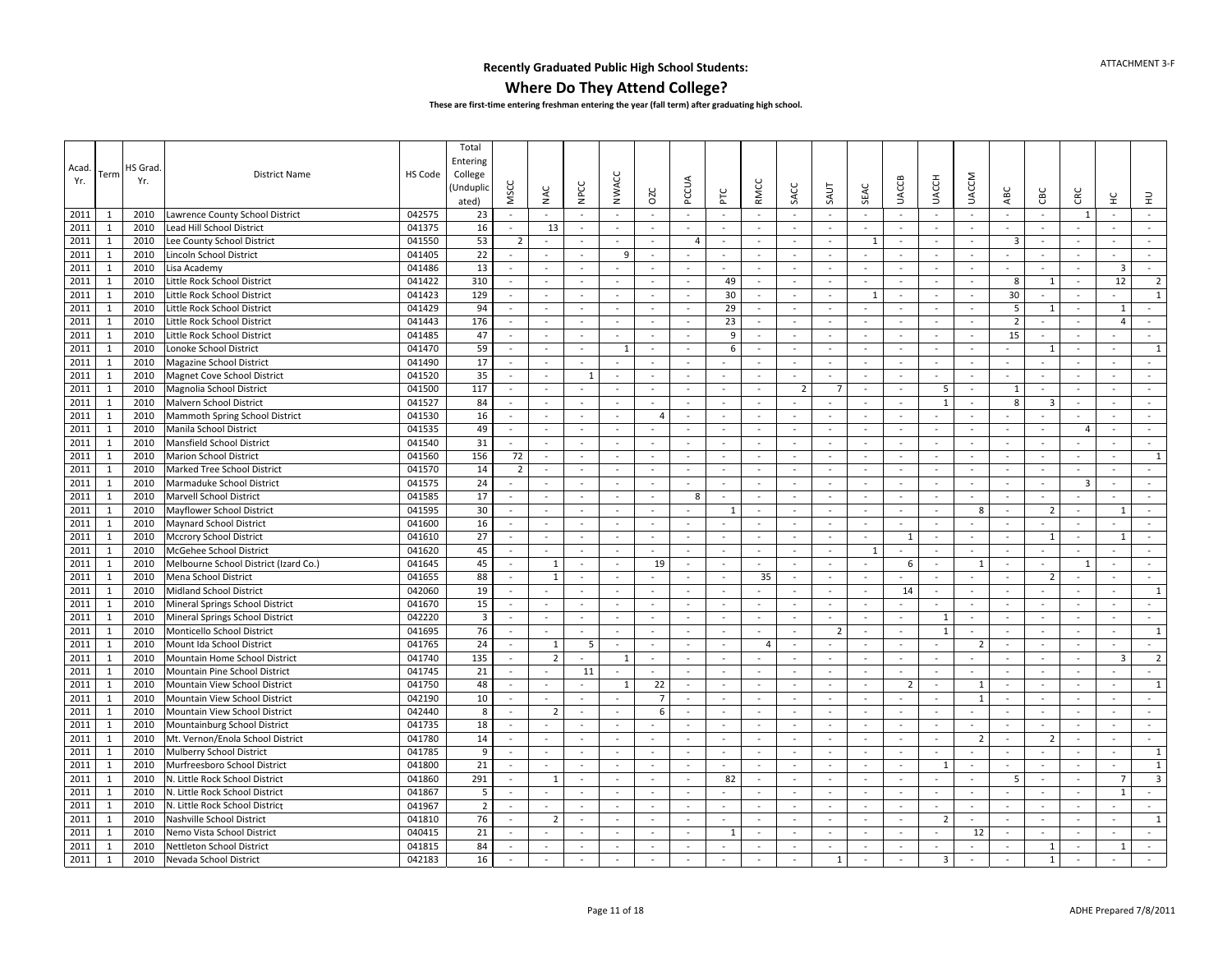#### **Where Do They Attend College?**

| Entering<br>Jniversities<br>nstitutions<br>HS Grad.<br>Acad<br>HS Code<br><b>District Name</b><br>College<br>Term<br>Nursing<br>Colleges<br>Schools<br>Private<br>Yr.<br>Yr.<br>2-Year<br><b>TOTAL</b><br>4-Year<br><b>WBC</b><br><b>Unduplic</b><br><b>UBO</b><br>BSN<br><b>UBL</b><br>PSC<br>SN<br>9<br>ں<br>ated)<br>23<br>2011<br>Lawrence County School District<br>042575<br>23<br>$1\,$<br>$\sim$<br>$\omega$<br>$\omega$<br>$\Box$<br>$\omega$<br>8<br>13<br>$\overline{2}$<br>1<br>2010<br>$\overline{\phantom{a}}$<br>$\sim$<br>$\blacksquare$<br>$\mathbf{1}$<br>2010<br>041375<br>16<br>13<br>16<br>2011<br>Lead Hill School District<br>3<br>$\blacksquare$<br>$\sim$<br>$\sim$<br>$\sim$<br>$\sim$<br>÷<br>$\sim$<br>$\blacksquare$<br>$\overline{\phantom{a}}$<br>$\sim$<br>23<br>27<br>53<br>2011<br>$\mathbf{1}$<br>2010<br>Lee County School District<br>53<br>$\overline{3}$<br>041550<br>$\overline{\phantom{a}}$<br>$\blacksquare$<br>$\sim$<br>$\omega$<br>$\blacksquare$<br>$\sim$<br>$\sim$<br>$\sim$<br>22<br>2010<br>22<br>13<br>9<br>2011<br>$\mathbf{1}$<br>Lincoln School District<br>041405<br>$\omega$<br>$\omega$<br>$\omega$<br>÷.<br>$\sim$<br>$\omega$<br>$\omega$<br>$\omega$<br>$\sim$<br>$\sim$<br>13<br>13<br>10<br>$\overline{3}$<br>2011<br>$\mathbf{1}$<br>2010<br>041486<br>Lisa Academy<br>$\omega$<br>÷,<br>$\overline{\phantom{a}}$<br>÷.<br>$\sim$<br>$\omega$<br>$\sim$<br>$\omega$<br>$\omega$<br>$\omega$<br>310<br>$\overline{2}$<br>310<br>2011<br>$\mathbf{1}$<br>2010<br>Little Rock School District<br>041422<br>3<br>$\overline{2}$<br>230<br>49<br>31<br>1<br>$\omega$<br>$\blacksquare$<br>$\overline{\phantom{a}}$<br>$\omega$<br>$\sim$<br>$\mathbf{1}$<br>129<br>5<br>59<br>33<br>129<br>2010<br>041423<br>36<br>2011<br>Little Rock School District<br>$\omega$<br>$\overline{\phantom{a}}$<br>1<br>$\sim$<br>$\sim$<br>$\overline{\phantom{a}}$<br>$\overline{\phantom{a}}$<br>1<br>2011<br>$1\,$<br>2010<br>Little Rock School District<br>041429<br>94<br>$\mathbf 1$<br>57<br>29<br>8<br>94<br>$\sim$<br>$\overline{a}$<br>$\sim$<br>$\sim$<br>$\omega$<br>$\sim$<br>$\sim$<br>$\sim$<br>176<br>25<br>8<br>176<br>2011<br>$\mathbf{1}$<br>2010<br>142<br>Little Rock School District<br>041443<br>$\overline{2}$<br>$\omega$<br>$\omega$<br>$\omega$<br>$\omega$<br>$\mathbf{1}$<br>$\sim$<br>$\blacksquare$<br>1<br>$\mathbf{1}$<br>2010<br>47<br>$\overline{2}$<br>21<br>9<br>17<br>47<br>2011<br>Little Rock School District<br>041485<br>$\omega$<br>$\omega$<br>$\overline{\phantom{a}}$<br>$\overline{\phantom{a}}$<br>$\sim$<br>$\blacksquare$<br>$\omega$<br>$\sim$<br>2011<br>$\mathbf{1}$<br>2010<br>59<br>31<br>26<br>$\mathbf 2$<br>59<br>Lonoke School District<br>041470<br>$\sim$<br>$\omega$<br>$\omega$<br>$\sim$<br>$\sim$<br>$\sim$<br>$\mathbb{Z}^2$<br>$\sim$<br>$\sim$<br>$\mathbf{1}$<br>17<br>$\mathbf{1}$<br>17<br>2011<br>2010<br>Magazine School District<br>041490<br>$\mathbf{1}$<br>16<br>$\omega$<br>$\bar{a}$<br>$\overline{\phantom{a}}$<br>÷,<br>$\overline{\phantom{a}}$<br>$\bar{\phantom{a}}$<br>÷.<br>$\sim$<br>$\sim$<br>2011<br>35<br>22<br>13<br>35<br>$\mathbf{1}$<br>2010<br>Magnet Cove School District<br>041520<br>$\mathcal{L}$<br>$\omega$<br>$\sim$<br>$\sim$<br>$\sim$<br>$\bar{a}$<br>$\sim$<br>$\sim$<br>$\sim$<br>$\sim$<br>117<br>117<br>$\overline{2}$<br>100<br>14<br>2011<br>$\mathbf{1}$<br>2010<br>3<br>Magnolia School District<br>041500<br>$\sim$<br>$\omega$<br>$\blacksquare$<br>$\omega$<br>$\omega$<br>$\sim$<br>$\overline{\phantom{a}}$<br>$\sim$<br>$\mathbf{1}$<br>2011<br>2010<br>Malvern School District<br>041527<br>84<br>$\mathbf{1}$<br>$\overline{2}$<br>42<br>28<br>12<br>$\overline{2}$<br>84<br>$\sim$<br>$\sim$<br>$\sim$<br>$\omega$<br>$\sim$<br>$\sim$<br>8<br>2011<br>$\mathbf{1}$<br>16<br>8<br>16<br>2010<br>Mammoth Spring School District<br>041530<br>$\omega$<br>$\overline{\phantom{a}}$<br>$\overline{\phantom{a}}$<br>$\sim$<br>$\sim$<br>$\omega$<br>$\overline{\phantom{a}}$<br>$\sim$<br>49<br>32<br>49<br>2011<br>$\mathbf{1}$<br>2010<br>Manila School District<br>041535<br>$\sim$<br>$\mathcal{L}$<br>$\omega$<br>13<br>$\overline{4}$<br>$\sim$<br>$\omega$<br>$\mathbf{r}$<br>÷.<br>$\sim$<br>$\sim$<br>31<br>31<br>2011<br>2010<br>041540<br>31<br>$\mathbf{1}$<br>Mansfield School District<br>$\sim$<br>$\bar{a}$<br>$\overline{\phantom{a}}$<br>$\blacksquare$<br>$\sim$<br>$\sim$<br>$\sim$<br>÷.<br>$\sim$<br>$\sim$<br>2011<br>2010<br>041560<br>156<br>81<br>72<br>3<br>156<br>$\mathbf{1}$<br><b>Marion School District</b><br>$\mathbf{1}$<br>1<br>$\overline{\phantom{a}}$<br>$\overline{\phantom{a}}$<br>$\blacksquare$<br>$\blacksquare$<br>$\blacksquare$<br>$\blacksquare$<br>$\blacksquare$<br>$1\,$<br>10<br>2011<br>2010<br>Marked Tree School District<br>041570<br>14<br>4<br>14<br>$\overline{\phantom{a}}$<br>$\sim$<br>$\bar{a}$<br>$\sim$<br>$\sim$<br>$\blacksquare$<br>$\sim$<br>$\sim$<br>$\sim$<br>$\sim$<br>2011<br>$\mathbf{1}$<br>2010<br>24<br>$\mathbf{1}$<br>10<br>11<br>25<br>Marmaduke School District<br>041575<br>$\omega$<br>$\omega$<br>$\omega$<br>$\omega$<br>$\omega$<br>$\overline{4}$<br>$\omega$<br>$\sim$<br>$\sim$<br>17<br>9<br>8<br>17<br>2011<br>$\mathbf{1}$<br>2010<br>Marvell School District<br>041585<br>$\omega$<br>$\omega$<br>$\omega$<br>$\omega$<br>$\sim$<br>$\sim$<br>$\sim$<br>$\omega$<br>$\sim$<br>$\sim$<br>30<br>$\overline{3}$<br>12<br>13<br>31<br>2011<br>$\mathbf{1}$<br>2010<br>Mayflower School District<br>041595<br>6<br>$\tilde{\phantom{a}}$<br>$\overline{\phantom{a}}$<br>$\blacksquare$<br>$\overline{\phantom{a}}$<br>$\sim$<br>$\sim$<br>$\sim$<br>$\sim$<br>16<br>16<br>2011<br>$\mathbf{1}$<br>2010<br>Maynard School District<br>041600<br>$1\,$<br>$\mathbf{1}$<br>14<br>$\mathbf{1}$<br>$\omega$<br>$\omega$<br>$\sim$<br>$\omega$<br>$\blacksquare$<br>$\sim$<br>$\sim$<br>$\sim$<br>$\mathbf{1}$<br>27<br>$\mathbf 1$<br>12<br>$\overline{\mathbf{3}}$<br>27<br>2011<br>2010<br>Mccrory School District<br>041610<br>$\overline{a}$<br>$\overline{a}$<br>12<br>$\sim$<br>$\overline{a}$<br>$\sim$<br>ä,<br>$\sim$<br>$\sim$<br>45<br>2011<br>$\mathbf{1}$<br>2010<br>041620<br>45<br>43<br>$\mathbf{1}$<br>$\mathbf 1$<br>McGehee School District<br>$\omega$<br>$\overline{a}$<br>$\mathbf{1}$<br>$\sim$<br>$\omega$<br>$\sim$<br>$\omega$<br>$\mathbf{r}$<br>45<br>45<br>3<br>14<br>27<br>$\overline{4}$<br>2011<br>$\mathbf{1}$<br>2010<br>Melbourne School District (Izard Co.)<br>041645<br>$\overline{\phantom{a}}$<br>$\bar{z}$<br>$\overline{\phantom{a}}$<br>$\bar{z}$<br>$\overline{\phantom{a}}$<br>$\omega$<br>$\bar{z}$<br>$\tilde{\phantom{a}}$<br>$\mathbf{1}$<br>2010<br>88<br>47<br>36<br>5<br>88<br>2011<br>Mena School District<br>041655<br>$\mathbf{1}$<br>$\overline{2}$<br>$\overline{\phantom{a}}$<br>$\blacksquare$<br>$\sim$<br>$\overline{\phantom{a}}$<br>$\sim$<br>$\overline{\phantom{a}}$<br>$\sim$<br>21<br>2011<br>$1\,$<br>2010<br>19<br>$\mathbf{1}$<br>15<br>5<br><b>Midland School District</b><br>042060<br>$\overline{4}$<br>$\overline{\phantom{a}}$<br>÷,<br>$\sim$<br>$\sim$<br>$\sim$<br>$\bar{\phantom{a}}$<br>$\sim$<br>$\sim$<br>15<br>8<br>$\overline{7}$<br>15<br>2011<br>$\mathbf{1}$<br>2010<br>Mineral Springs School District<br>041670<br>$\omega$<br>$\mathcal{L}$<br>$\omega$<br>$\sim$<br>$\omega$<br>$\omega$<br>$\sim$<br>$\omega$<br>$\sim$<br>$\sim$<br>$\overline{3}$<br>$\overline{2}$<br>$\mathbf 1$<br>$\overline{3}$<br>$\mathbf{1}$<br>2011<br>2010<br>Mineral Springs School District<br>042220<br>$\omega$<br>$\sim$<br>$\sim$<br>$\omega$<br>$\sim$<br>$\sim$<br>$\sim$<br>$\sim$<br>$\omega$<br>$\sim$<br>2011<br>76<br>$\overline{3}$<br>76<br>$\mathbf{1}$<br>2010<br>Monticello School District<br>041695<br>72<br>$\mathbf{1}$<br>$\omega$<br>$\overline{\phantom{a}}$<br>$\overline{\phantom{a}}$<br>$\blacksquare$<br>$\overline{\phantom{a}}$<br>$\overline{\phantom{a}}$<br>$\overline{\phantom{a}}$<br>$\blacksquare$<br>$\sim$<br>24<br>$\mathbf{1}$<br>24<br>12<br>12<br>2011<br>2010<br>041765<br>Mount Ida School District<br>$\omega$<br>$\overline{\phantom{a}}$<br>$\sim$<br>$\sim$<br>$\omega$<br>$\bar{\phantom{a}}$<br>÷,<br>$\sim$<br>$\sim$<br>$\overline{\phantom{a}}$<br>135<br>79<br>135<br>2011<br>$\mathbf{1}$<br>2010<br>Mountain Home School District<br>041740<br>$\overline{2}$<br>48<br>8<br>$\sim$<br>$1\,$<br>à,<br>$\mathbf{r}$<br>$\sim$<br>$\omega$<br>$\sim$<br>$\sim$<br>21<br>2010<br>21<br>10<br>11<br>2011<br>$\mathbf{1}$<br>Mountain Pine School District<br>041745<br>$\sim$<br>$\bar{a}$<br>$\overline{\phantom{a}}$<br>$\sim$<br>$\sim$<br>$\sim$<br>$\sim$<br>$\sim$<br>$\blacksquare$<br>$\sim$<br>27<br>$1\,$<br>2010<br>3<br>17<br>48<br>2011<br>Mountain View School District<br>041750<br>48<br>$\overline{4}$<br>÷,<br>$\omega$<br>$\blacksquare$<br>$\blacksquare$<br>$\sim$<br>$\blacksquare$<br>$\sim$<br>$\sim$<br>2011<br>$\mathbf{1}$<br>10<br>$\overline{2}$<br>8<br>10<br>2010<br>Mountain View School District<br>042190<br>$\omega$<br>$\omega$<br>$\omega$<br>$\omega$<br>$\omega$<br>$\omega$<br>$\sim$<br>$\overline{\phantom{a}}$<br>$\sim$<br>$\sim$<br>$1\,$<br>8<br>8<br>8<br>2011<br>2010<br>Mountain View School District<br>042440<br>$\sim$<br>÷,<br>à,<br>÷,<br>$\overline{\phantom{a}}$<br>÷,<br>$\sim$<br>$\sim$<br>$\bar{\phantom{a}}$<br>18<br>17<br>18<br>2011<br>$\mathbf{1}$<br>2010<br>Mountainburg School District<br>041735<br>$\mathbf{1}$<br>$\mathcal{L}$<br>$\sim$<br>$\omega$<br>$\omega$<br>$\mathbf{1}$<br>$\omega$<br>$\sim$<br>$\sim$<br>$\sim$<br>$\overline{\phantom{a}}$<br>14<br>$\overline{4}$<br>8<br>$\overline{2}$<br>14<br>2011<br>$\mathbf{1}$<br>2010<br>Mt. Vernon/Enola School District<br>041780<br>$\sim$<br>$\sim$<br>$\overline{\phantom{a}}$<br>$\omega$<br>$\sim$<br>$\omega$<br>$\sim$<br>$\omega$<br>$\omega$<br>$\mathbf{1}$<br>9<br>9<br>2011<br>2010<br>Mulberry School District<br>041785<br>8<br>$\mathbf{1}$<br>$\sim$<br>$\sim$<br>$\sim$<br>$\sim$<br>$\sim$<br>$\sim$<br>$\sim$<br>$\sim$<br>$\sim$<br>$\sim$<br>22<br>2011<br>$\mathbf{1}$<br>2010<br>21<br>10<br>11<br>$\mathbf{1}$<br>Murfreesboro School District<br>041800<br>$\overline{\phantom{a}}$<br>÷,<br>$\sim$<br>$\omega$<br>$\blacksquare$<br>$\sim$<br>$\sim$<br>$\sim$<br>291<br>2011<br>$1\,$<br>2010<br>041860<br>291<br>$\overline{2}$<br>190<br>83<br>18<br>N. Little Rock School District<br>$\omega$<br>ä,<br>$\omega$<br>$\mathbf{1}$<br>$\sim$<br>$\omega$<br>$\omega$<br>$\sim$<br>5<br>2010<br>$\mathbf 1$<br>5<br>2011<br>$\mathbf{1}$<br>N. Little Rock School District<br>041867<br>$\overline{4}$<br>$\sim$<br>$\bar{a}$<br>$\sim$<br>$\bar{a}$<br>$\sim$<br>$\sim$<br>$\sim$<br>$\sim$<br>$\sim$<br>$\sim$<br>$\overline{2}$<br>2011<br>$\mathbf{1}$<br>2010<br>041967<br>$\mathbf 2$<br>$\mathbf 1$<br>N. Little Rock School District<br>$\mathbf 1$<br>$\mathbf{1}$<br>$\omega$<br>$\overline{\phantom{a}}$<br>$\blacksquare$<br>$\overline{\phantom{a}}$<br>$\overline{\phantom{a}}$<br>$\overline{\phantom{a}}$<br>$\overline{\phantom{a}}$<br>$\blacksquare$<br>$\blacksquare$<br>$\mathbf{1}$<br>76<br>28<br>3<br>77<br>2011<br>2010<br>Nashville School District<br>041810<br>$\overline{2}$<br>46<br>$\sim$<br>$\sim$<br>$\overline{\phantom{a}}$<br>$\sim$<br>$\sim$<br>$\sim$<br>$\sim$<br>$\overline{\phantom{a}}$<br>2011<br>2010<br>21<br>$\overline{7}$<br>13<br>$\mathbf 1$<br>21<br>$\mathbf{1}$<br>Nemo Vista School District<br>040415<br>$\mathbf{1}$<br>$\sim$<br>$\overline{\phantom{a}}$<br>÷,<br>$\sim$<br>$\sim$<br>$\blacksquare$<br>$\sim$<br>$\sim$<br>5<br>84<br>84<br>3<br>75<br>$\overline{4}$<br>2011<br>$\mathbf{1}$<br>2010<br>Nettleton School District<br>041815<br>$\sim$<br>$\sim$<br>$\sim$<br>$\sim$<br>$\sim$<br>$\sim$<br>$\sim$<br>$\sim$<br>2011<br>2010<br>16<br>11<br>$\overline{4}$<br>$\mathbf{1}$<br>16<br>$\mathbf{1}$<br>Nevada School District<br>042183<br>$\omega$<br>$\sim$<br>÷,<br>$\sim$<br>$\overline{\phantom{a}}$<br>$\sim$<br>$\sim$<br>$\sim$<br>$\sim$ |  |  | Total |  |  |  |  |  |  |  |
|----------------------------------------------------------------------------------------------------------------------------------------------------------------------------------------------------------------------------------------------------------------------------------------------------------------------------------------------------------------------------------------------------------------------------------------------------------------------------------------------------------------------------------------------------------------------------------------------------------------------------------------------------------------------------------------------------------------------------------------------------------------------------------------------------------------------------------------------------------------------------------------------------------------------------------------------------------------------------------------------------------------------------------------------------------------------------------------------------------------------------------------------------------------------------------------------------------------------------------------------------------------------------------------------------------------------------------------------------------------------------------------------------------------------------------------------------------------------------------------------------------------------------------------------------------------------------------------------------------------------------------------------------------------------------------------------------------------------------------------------------------------------------------------------------------------------------------------------------------------------------------------------------------------------------------------------------------------------------------------------------------------------------------------------------------------------------------------------------------------------------------------------------------------------------------------------------------------------------------------------------------------------------------------------------------------------------------------------------------------------------------------------------------------------------------------------------------------------------------------------------------------------------------------------------------------------------------------------------------------------------------------------------------------------------------------------------------------------------------------------------------------------------------------------------------------------------------------------------------------------------------------------------------------------------------------------------------------------------------------------------------------------------------------------------------------------------------------------------------------------------------------------------------------------------------------------------------------------------------------------------------------------------------------------------------------------------------------------------------------------------------------------------------------------------------------------------------------------------------------------------------------------------------------------------------------------------------------------------------------------------------------------------------------------------------------------------------------------------------------------------------------------------------------------------------------------------------------------------------------------------------------------------------------------------------------------------------------------------------------------------------------------------------------------------------------------------------------------------------------------------------------------------------------------------------------------------------------------------------------------------------------------------------------------------------------------------------------------------------------------------------------------------------------------------------------------------------------------------------------------------------------------------------------------------------------------------------------------------------------------------------------------------------------------------------------------------------------------------------------------------------------------------------------------------------------------------------------------------------------------------------------------------------------------------------------------------------------------------------------------------------------------------------------------------------------------------------------------------------------------------------------------------------------------------------------------------------------------------------------------------------------------------------------------------------------------------------------------------------------------------------------------------------------------------------------------------------------------------------------------------------------------------------------------------------------------------------------------------------------------------------------------------------------------------------------------------------------------------------------------------------------------------------------------------------------------------------------------------------------------------------------------------------------------------------------------------------------------------------------------------------------------------------------------------------------------------------------------------------------------------------------------------------------------------------------------------------------------------------------------------------------------------------------------------------------------------------------------------------------------------------------------------------------------------------------------------------------------------------------------------------------------------------------------------------------------------------------------------------------------------------------------------------------------------------------------------------------------------------------------------------------------------------------------------------------------------------------------------------------------------------------------------------------------------------------------------------------------------------------------------------------------------------------------------------------------------------------------------------------------------------------------------------------------------------------------------------------------------------------------------------------------------------------------------------------------------------------------------------------------------------------------------------------------------------------------------------------------------------------------------------------------------------------------------------------------------------------------------------------------------------------------------------------------------------------------------------------------------------------------------------------------------------------------------------------------------------------------------------------------------------------------------------------------------------------------------------------------------------------------------------------------------------------------------------------------------------------------------------------------------------------------------------------------------------------------------------------------------------------------------------------------------------------------------------------------------------------------------------------------------------------------------------------------------------------------------------------------------------------------------------------------------------------------------------------------------------------------------------------------------------------------------------------------------------------------------------------------------------------------------------------------------------------------------------------------------------------------------------------------------------------------------------------------------------------------------------------------------------------------------------------------------------------------------------------------------------------------------------------------------------------------------------------------------------------------------------------------------------------------------------------------------------------------------------------------------------------------------------------------------------------------------------------------------------------------------------------------------------------------------------------------------------------------------------------------------------------------------------------------------------------------------------------------------------------------------------------------------------------------------------------------------------------------------------------------------------------------------------------------------------------------------------------------------------------------------------------------------------------------------------------------------------------------------------------------------------------------------------------------------------------------------------------------------------------------------------------------------------------------------------------------------------------------------------------------------------------------------------------------------------------------------------------------------------------------------------------------------------------------------------------------------------------------------------------------------------------------------------------------------------------------------------------------------------------------------------------------------------------------------------------------------------------------------------------------------------------------------------------------------------------------------------------------------------------------------------------------------------------------------------------------------------------------------------------------------------------------------------------------------------------------------------------------------------------------------------------------------------------------------------------------------------------------------------------------------------------------------------------------------------------------------------------------------------------------------------------------------------------------------------------------------------------------------------------------------------------------------------------------------------------------------------------------------------------------------------------------------------------------------------------------------------------------------------------------------------------------------------------------------------------------------------------------------------------------------------------------------------------------------------------------------------------------------------------------------------------------------------------------------------------------------------------------------|--|--|-------|--|--|--|--|--|--|--|
|                                                                                                                                                                                                                                                                                                                                                                                                                                                                                                                                                                                                                                                                                                                                                                                                                                                                                                                                                                                                                                                                                                                                                                                                                                                                                                                                                                                                                                                                                                                                                                                                                                                                                                                                                                                                                                                                                                                                                                                                                                                                                                                                                                                                                                                                                                                                                                                                                                                                                                                                                                                                                                                                                                                                                                                                                                                                                                                                                                                                                                                                                                                                                                                                                                                                                                                                                                                                                                                                                                                                                                                                                                                                                                                                                                                                                                                                                                                                                                                                                                                                                                                                                                                                                                                                                                                                                                                                                                                                                                                                                                                                                                                                                                                                                                                                                                                                                                                                                                                                                                                                                                                                                                                                                                                                                                                                                                                                                                                                                                                                                                                                                                                                                                                                                                                                                                                                                                                                                                                                                                                                                                                                                                                                                                                                                                                                                                                                                                                                                                                                                                                                                                                                                                                                                                                                                                                                                                                                                                                                                                                                                                                                                                                                                                                                                                                                                                                                                                                                                                                                                                                                                                                                                                                                                                                                                                                                                                                                                                                                                                                                                                                                                                                                                                                                                                                                                                                                                                                                                                                                                                                                                                                                                                                                                                                                                                                                                                                                                                                                                                                                                                                                                                                                                                                                                                                                                                                                                                                                                                                                                                                                                                                                                                                                                                                                                                                                                                                                                                                                                                                                                                                                                                                                                                                                                                                                                                                                                                                                                                                                                                                                                                                                                                                                                                                                                                                                                                                                                                                                                                                                                                                                                                                                                                                                                                                                                                                                                                                                                                                                                                                                                                                                                                                                                                                                                                                                                                                                                                                                                                                                                                                                                                            |  |  |       |  |  |  |  |  |  |  |
|                                                                                                                                                                                                                                                                                                                                                                                                                                                                                                                                                                                                                                                                                                                                                                                                                                                                                                                                                                                                                                                                                                                                                                                                                                                                                                                                                                                                                                                                                                                                                                                                                                                                                                                                                                                                                                                                                                                                                                                                                                                                                                                                                                                                                                                                                                                                                                                                                                                                                                                                                                                                                                                                                                                                                                                                                                                                                                                                                                                                                                                                                                                                                                                                                                                                                                                                                                                                                                                                                                                                                                                                                                                                                                                                                                                                                                                                                                                                                                                                                                                                                                                                                                                                                                                                                                                                                                                                                                                                                                                                                                                                                                                                                                                                                                                                                                                                                                                                                                                                                                                                                                                                                                                                                                                                                                                                                                                                                                                                                                                                                                                                                                                                                                                                                                                                                                                                                                                                                                                                                                                                                                                                                                                                                                                                                                                                                                                                                                                                                                                                                                                                                                                                                                                                                                                                                                                                                                                                                                                                                                                                                                                                                                                                                                                                                                                                                                                                                                                                                                                                                                                                                                                                                                                                                                                                                                                                                                                                                                                                                                                                                                                                                                                                                                                                                                                                                                                                                                                                                                                                                                                                                                                                                                                                                                                                                                                                                                                                                                                                                                                                                                                                                                                                                                                                                                                                                                                                                                                                                                                                                                                                                                                                                                                                                                                                                                                                                                                                                                                                                                                                                                                                                                                                                                                                                                                                                                                                                                                                                                                                                                                                                                                                                                                                                                                                                                                                                                                                                                                                                                                                                                                                                                                                                                                                                                                                                                                                                                                                                                                                                                                                                                                                                                                                                                                                                                                                                                                                                                                                                                                                                                                                                                            |  |  |       |  |  |  |  |  |  |  |
|                                                                                                                                                                                                                                                                                                                                                                                                                                                                                                                                                                                                                                                                                                                                                                                                                                                                                                                                                                                                                                                                                                                                                                                                                                                                                                                                                                                                                                                                                                                                                                                                                                                                                                                                                                                                                                                                                                                                                                                                                                                                                                                                                                                                                                                                                                                                                                                                                                                                                                                                                                                                                                                                                                                                                                                                                                                                                                                                                                                                                                                                                                                                                                                                                                                                                                                                                                                                                                                                                                                                                                                                                                                                                                                                                                                                                                                                                                                                                                                                                                                                                                                                                                                                                                                                                                                                                                                                                                                                                                                                                                                                                                                                                                                                                                                                                                                                                                                                                                                                                                                                                                                                                                                                                                                                                                                                                                                                                                                                                                                                                                                                                                                                                                                                                                                                                                                                                                                                                                                                                                                                                                                                                                                                                                                                                                                                                                                                                                                                                                                                                                                                                                                                                                                                                                                                                                                                                                                                                                                                                                                                                                                                                                                                                                                                                                                                                                                                                                                                                                                                                                                                                                                                                                                                                                                                                                                                                                                                                                                                                                                                                                                                                                                                                                                                                                                                                                                                                                                                                                                                                                                                                                                                                                                                                                                                                                                                                                                                                                                                                                                                                                                                                                                                                                                                                                                                                                                                                                                                                                                                                                                                                                                                                                                                                                                                                                                                                                                                                                                                                                                                                                                                                                                                                                                                                                                                                                                                                                                                                                                                                                                                                                                                                                                                                                                                                                                                                                                                                                                                                                                                                                                                                                                                                                                                                                                                                                                                                                                                                                                                                                                                                                                                                                                                                                                                                                                                                                                                                                                                                                                                                                                                                                            |  |  |       |  |  |  |  |  |  |  |
|                                                                                                                                                                                                                                                                                                                                                                                                                                                                                                                                                                                                                                                                                                                                                                                                                                                                                                                                                                                                                                                                                                                                                                                                                                                                                                                                                                                                                                                                                                                                                                                                                                                                                                                                                                                                                                                                                                                                                                                                                                                                                                                                                                                                                                                                                                                                                                                                                                                                                                                                                                                                                                                                                                                                                                                                                                                                                                                                                                                                                                                                                                                                                                                                                                                                                                                                                                                                                                                                                                                                                                                                                                                                                                                                                                                                                                                                                                                                                                                                                                                                                                                                                                                                                                                                                                                                                                                                                                                                                                                                                                                                                                                                                                                                                                                                                                                                                                                                                                                                                                                                                                                                                                                                                                                                                                                                                                                                                                                                                                                                                                                                                                                                                                                                                                                                                                                                                                                                                                                                                                                                                                                                                                                                                                                                                                                                                                                                                                                                                                                                                                                                                                                                                                                                                                                                                                                                                                                                                                                                                                                                                                                                                                                                                                                                                                                                                                                                                                                                                                                                                                                                                                                                                                                                                                                                                                                                                                                                                                                                                                                                                                                                                                                                                                                                                                                                                                                                                                                                                                                                                                                                                                                                                                                                                                                                                                                                                                                                                                                                                                                                                                                                                                                                                                                                                                                                                                                                                                                                                                                                                                                                                                                                                                                                                                                                                                                                                                                                                                                                                                                                                                                                                                                                                                                                                                                                                                                                                                                                                                                                                                                                                                                                                                                                                                                                                                                                                                                                                                                                                                                                                                                                                                                                                                                                                                                                                                                                                                                                                                                                                                                                                                                                                                                                                                                                                                                                                                                                                                                                                                                                                                                                                                            |  |  |       |  |  |  |  |  |  |  |
|                                                                                                                                                                                                                                                                                                                                                                                                                                                                                                                                                                                                                                                                                                                                                                                                                                                                                                                                                                                                                                                                                                                                                                                                                                                                                                                                                                                                                                                                                                                                                                                                                                                                                                                                                                                                                                                                                                                                                                                                                                                                                                                                                                                                                                                                                                                                                                                                                                                                                                                                                                                                                                                                                                                                                                                                                                                                                                                                                                                                                                                                                                                                                                                                                                                                                                                                                                                                                                                                                                                                                                                                                                                                                                                                                                                                                                                                                                                                                                                                                                                                                                                                                                                                                                                                                                                                                                                                                                                                                                                                                                                                                                                                                                                                                                                                                                                                                                                                                                                                                                                                                                                                                                                                                                                                                                                                                                                                                                                                                                                                                                                                                                                                                                                                                                                                                                                                                                                                                                                                                                                                                                                                                                                                                                                                                                                                                                                                                                                                                                                                                                                                                                                                                                                                                                                                                                                                                                                                                                                                                                                                                                                                                                                                                                                                                                                                                                                                                                                                                                                                                                                                                                                                                                                                                                                                                                                                                                                                                                                                                                                                                                                                                                                                                                                                                                                                                                                                                                                                                                                                                                                                                                                                                                                                                                                                                                                                                                                                                                                                                                                                                                                                                                                                                                                                                                                                                                                                                                                                                                                                                                                                                                                                                                                                                                                                                                                                                                                                                                                                                                                                                                                                                                                                                                                                                                                                                                                                                                                                                                                                                                                                                                                                                                                                                                                                                                                                                                                                                                                                                                                                                                                                                                                                                                                                                                                                                                                                                                                                                                                                                                                                                                                                                                                                                                                                                                                                                                                                                                                                                                                                                                                                                                            |  |  |       |  |  |  |  |  |  |  |
|                                                                                                                                                                                                                                                                                                                                                                                                                                                                                                                                                                                                                                                                                                                                                                                                                                                                                                                                                                                                                                                                                                                                                                                                                                                                                                                                                                                                                                                                                                                                                                                                                                                                                                                                                                                                                                                                                                                                                                                                                                                                                                                                                                                                                                                                                                                                                                                                                                                                                                                                                                                                                                                                                                                                                                                                                                                                                                                                                                                                                                                                                                                                                                                                                                                                                                                                                                                                                                                                                                                                                                                                                                                                                                                                                                                                                                                                                                                                                                                                                                                                                                                                                                                                                                                                                                                                                                                                                                                                                                                                                                                                                                                                                                                                                                                                                                                                                                                                                                                                                                                                                                                                                                                                                                                                                                                                                                                                                                                                                                                                                                                                                                                                                                                                                                                                                                                                                                                                                                                                                                                                                                                                                                                                                                                                                                                                                                                                                                                                                                                                                                                                                                                                                                                                                                                                                                                                                                                                                                                                                                                                                                                                                                                                                                                                                                                                                                                                                                                                                                                                                                                                                                                                                                                                                                                                                                                                                                                                                                                                                                                                                                                                                                                                                                                                                                                                                                                                                                                                                                                                                                                                                                                                                                                                                                                                                                                                                                                                                                                                                                                                                                                                                                                                                                                                                                                                                                                                                                                                                                                                                                                                                                                                                                                                                                                                                                                                                                                                                                                                                                                                                                                                                                                                                                                                                                                                                                                                                                                                                                                                                                                                                                                                                                                                                                                                                                                                                                                                                                                                                                                                                                                                                                                                                                                                                                                                                                                                                                                                                                                                                                                                                                                                                                                                                                                                                                                                                                                                                                                                                                                                                                                                                                            |  |  |       |  |  |  |  |  |  |  |
|                                                                                                                                                                                                                                                                                                                                                                                                                                                                                                                                                                                                                                                                                                                                                                                                                                                                                                                                                                                                                                                                                                                                                                                                                                                                                                                                                                                                                                                                                                                                                                                                                                                                                                                                                                                                                                                                                                                                                                                                                                                                                                                                                                                                                                                                                                                                                                                                                                                                                                                                                                                                                                                                                                                                                                                                                                                                                                                                                                                                                                                                                                                                                                                                                                                                                                                                                                                                                                                                                                                                                                                                                                                                                                                                                                                                                                                                                                                                                                                                                                                                                                                                                                                                                                                                                                                                                                                                                                                                                                                                                                                                                                                                                                                                                                                                                                                                                                                                                                                                                                                                                                                                                                                                                                                                                                                                                                                                                                                                                                                                                                                                                                                                                                                                                                                                                                                                                                                                                                                                                                                                                                                                                                                                                                                                                                                                                                                                                                                                                                                                                                                                                                                                                                                                                                                                                                                                                                                                                                                                                                                                                                                                                                                                                                                                                                                                                                                                                                                                                                                                                                                                                                                                                                                                                                                                                                                                                                                                                                                                                                                                                                                                                                                                                                                                                                                                                                                                                                                                                                                                                                                                                                                                                                                                                                                                                                                                                                                                                                                                                                                                                                                                                                                                                                                                                                                                                                                                                                                                                                                                                                                                                                                                                                                                                                                                                                                                                                                                                                                                                                                                                                                                                                                                                                                                                                                                                                                                                                                                                                                                                                                                                                                                                                                                                                                                                                                                                                                                                                                                                                                                                                                                                                                                                                                                                                                                                                                                                                                                                                                                                                                                                                                                                                                                                                                                                                                                                                                                                                                                                                                                                                                                                                            |  |  |       |  |  |  |  |  |  |  |
|                                                                                                                                                                                                                                                                                                                                                                                                                                                                                                                                                                                                                                                                                                                                                                                                                                                                                                                                                                                                                                                                                                                                                                                                                                                                                                                                                                                                                                                                                                                                                                                                                                                                                                                                                                                                                                                                                                                                                                                                                                                                                                                                                                                                                                                                                                                                                                                                                                                                                                                                                                                                                                                                                                                                                                                                                                                                                                                                                                                                                                                                                                                                                                                                                                                                                                                                                                                                                                                                                                                                                                                                                                                                                                                                                                                                                                                                                                                                                                                                                                                                                                                                                                                                                                                                                                                                                                                                                                                                                                                                                                                                                                                                                                                                                                                                                                                                                                                                                                                                                                                                                                                                                                                                                                                                                                                                                                                                                                                                                                                                                                                                                                                                                                                                                                                                                                                                                                                                                                                                                                                                                                                                                                                                                                                                                                                                                                                                                                                                                                                                                                                                                                                                                                                                                                                                                                                                                                                                                                                                                                                                                                                                                                                                                                                                                                                                                                                                                                                                                                                                                                                                                                                                                                                                                                                                                                                                                                                                                                                                                                                                                                                                                                                                                                                                                                                                                                                                                                                                                                                                                                                                                                                                                                                                                                                                                                                                                                                                                                                                                                                                                                                                                                                                                                                                                                                                                                                                                                                                                                                                                                                                                                                                                                                                                                                                                                                                                                                                                                                                                                                                                                                                                                                                                                                                                                                                                                                                                                                                                                                                                                                                                                                                                                                                                                                                                                                                                                                                                                                                                                                                                                                                                                                                                                                                                                                                                                                                                                                                                                                                                                                                                                                                                                                                                                                                                                                                                                                                                                                                                                                                                                                                                                            |  |  |       |  |  |  |  |  |  |  |
|                                                                                                                                                                                                                                                                                                                                                                                                                                                                                                                                                                                                                                                                                                                                                                                                                                                                                                                                                                                                                                                                                                                                                                                                                                                                                                                                                                                                                                                                                                                                                                                                                                                                                                                                                                                                                                                                                                                                                                                                                                                                                                                                                                                                                                                                                                                                                                                                                                                                                                                                                                                                                                                                                                                                                                                                                                                                                                                                                                                                                                                                                                                                                                                                                                                                                                                                                                                                                                                                                                                                                                                                                                                                                                                                                                                                                                                                                                                                                                                                                                                                                                                                                                                                                                                                                                                                                                                                                                                                                                                                                                                                                                                                                                                                                                                                                                                                                                                                                                                                                                                                                                                                                                                                                                                                                                                                                                                                                                                                                                                                                                                                                                                                                                                                                                                                                                                                                                                                                                                                                                                                                                                                                                                                                                                                                                                                                                                                                                                                                                                                                                                                                                                                                                                                                                                                                                                                                                                                                                                                                                                                                                                                                                                                                                                                                                                                                                                                                                                                                                                                                                                                                                                                                                                                                                                                                                                                                                                                                                                                                                                                                                                                                                                                                                                                                                                                                                                                                                                                                                                                                                                                                                                                                                                                                                                                                                                                                                                                                                                                                                                                                                                                                                                                                                                                                                                                                                                                                                                                                                                                                                                                                                                                                                                                                                                                                                                                                                                                                                                                                                                                                                                                                                                                                                                                                                                                                                                                                                                                                                                                                                                                                                                                                                                                                                                                                                                                                                                                                                                                                                                                                                                                                                                                                                                                                                                                                                                                                                                                                                                                                                                                                                                                                                                                                                                                                                                                                                                                                                                                                                                                                                                                                                            |  |  |       |  |  |  |  |  |  |  |
|                                                                                                                                                                                                                                                                                                                                                                                                                                                                                                                                                                                                                                                                                                                                                                                                                                                                                                                                                                                                                                                                                                                                                                                                                                                                                                                                                                                                                                                                                                                                                                                                                                                                                                                                                                                                                                                                                                                                                                                                                                                                                                                                                                                                                                                                                                                                                                                                                                                                                                                                                                                                                                                                                                                                                                                                                                                                                                                                                                                                                                                                                                                                                                                                                                                                                                                                                                                                                                                                                                                                                                                                                                                                                                                                                                                                                                                                                                                                                                                                                                                                                                                                                                                                                                                                                                                                                                                                                                                                                                                                                                                                                                                                                                                                                                                                                                                                                                                                                                                                                                                                                                                                                                                                                                                                                                                                                                                                                                                                                                                                                                                                                                                                                                                                                                                                                                                                                                                                                                                                                                                                                                                                                                                                                                                                                                                                                                                                                                                                                                                                                                                                                                                                                                                                                                                                                                                                                                                                                                                                                                                                                                                                                                                                                                                                                                                                                                                                                                                                                                                                                                                                                                                                                                                                                                                                                                                                                                                                                                                                                                                                                                                                                                                                                                                                                                                                                                                                                                                                                                                                                                                                                                                                                                                                                                                                                                                                                                                                                                                                                                                                                                                                                                                                                                                                                                                                                                                                                                                                                                                                                                                                                                                                                                                                                                                                                                                                                                                                                                                                                                                                                                                                                                                                                                                                                                                                                                                                                                                                                                                                                                                                                                                                                                                                                                                                                                                                                                                                                                                                                                                                                                                                                                                                                                                                                                                                                                                                                                                                                                                                                                                                                                                                                                                                                                                                                                                                                                                                                                                                                                                                                                                                                                            |  |  |       |  |  |  |  |  |  |  |
|                                                                                                                                                                                                                                                                                                                                                                                                                                                                                                                                                                                                                                                                                                                                                                                                                                                                                                                                                                                                                                                                                                                                                                                                                                                                                                                                                                                                                                                                                                                                                                                                                                                                                                                                                                                                                                                                                                                                                                                                                                                                                                                                                                                                                                                                                                                                                                                                                                                                                                                                                                                                                                                                                                                                                                                                                                                                                                                                                                                                                                                                                                                                                                                                                                                                                                                                                                                                                                                                                                                                                                                                                                                                                                                                                                                                                                                                                                                                                                                                                                                                                                                                                                                                                                                                                                                                                                                                                                                                                                                                                                                                                                                                                                                                                                                                                                                                                                                                                                                                                                                                                                                                                                                                                                                                                                                                                                                                                                                                                                                                                                                                                                                                                                                                                                                                                                                                                                                                                                                                                                                                                                                                                                                                                                                                                                                                                                                                                                                                                                                                                                                                                                                                                                                                                                                                                                                                                                                                                                                                                                                                                                                                                                                                                                                                                                                                                                                                                                                                                                                                                                                                                                                                                                                                                                                                                                                                                                                                                                                                                                                                                                                                                                                                                                                                                                                                                                                                                                                                                                                                                                                                                                                                                                                                                                                                                                                                                                                                                                                                                                                                                                                                                                                                                                                                                                                                                                                                                                                                                                                                                                                                                                                                                                                                                                                                                                                                                                                                                                                                                                                                                                                                                                                                                                                                                                                                                                                                                                                                                                                                                                                                                                                                                                                                                                                                                                                                                                                                                                                                                                                                                                                                                                                                                                                                                                                                                                                                                                                                                                                                                                                                                                                                                                                                                                                                                                                                                                                                                                                                                                                                                                                                                                            |  |  |       |  |  |  |  |  |  |  |
|                                                                                                                                                                                                                                                                                                                                                                                                                                                                                                                                                                                                                                                                                                                                                                                                                                                                                                                                                                                                                                                                                                                                                                                                                                                                                                                                                                                                                                                                                                                                                                                                                                                                                                                                                                                                                                                                                                                                                                                                                                                                                                                                                                                                                                                                                                                                                                                                                                                                                                                                                                                                                                                                                                                                                                                                                                                                                                                                                                                                                                                                                                                                                                                                                                                                                                                                                                                                                                                                                                                                                                                                                                                                                                                                                                                                                                                                                                                                                                                                                                                                                                                                                                                                                                                                                                                                                                                                                                                                                                                                                                                                                                                                                                                                                                                                                                                                                                                                                                                                                                                                                                                                                                                                                                                                                                                                                                                                                                                                                                                                                                                                                                                                                                                                                                                                                                                                                                                                                                                                                                                                                                                                                                                                                                                                                                                                                                                                                                                                                                                                                                                                                                                                                                                                                                                                                                                                                                                                                                                                                                                                                                                                                                                                                                                                                                                                                                                                                                                                                                                                                                                                                                                                                                                                                                                                                                                                                                                                                                                                                                                                                                                                                                                                                                                                                                                                                                                                                                                                                                                                                                                                                                                                                                                                                                                                                                                                                                                                                                                                                                                                                                                                                                                                                                                                                                                                                                                                                                                                                                                                                                                                                                                                                                                                                                                                                                                                                                                                                                                                                                                                                                                                                                                                                                                                                                                                                                                                                                                                                                                                                                                                                                                                                                                                                                                                                                                                                                                                                                                                                                                                                                                                                                                                                                                                                                                                                                                                                                                                                                                                                                                                                                                                                                                                                                                                                                                                                                                                                                                                                                                                                                                                                                            |  |  |       |  |  |  |  |  |  |  |
|                                                                                                                                                                                                                                                                                                                                                                                                                                                                                                                                                                                                                                                                                                                                                                                                                                                                                                                                                                                                                                                                                                                                                                                                                                                                                                                                                                                                                                                                                                                                                                                                                                                                                                                                                                                                                                                                                                                                                                                                                                                                                                                                                                                                                                                                                                                                                                                                                                                                                                                                                                                                                                                                                                                                                                                                                                                                                                                                                                                                                                                                                                                                                                                                                                                                                                                                                                                                                                                                                                                                                                                                                                                                                                                                                                                                                                                                                                                                                                                                                                                                                                                                                                                                                                                                                                                                                                                                                                                                                                                                                                                                                                                                                                                                                                                                                                                                                                                                                                                                                                                                                                                                                                                                                                                                                                                                                                                                                                                                                                                                                                                                                                                                                                                                                                                                                                                                                                                                                                                                                                                                                                                                                                                                                                                                                                                                                                                                                                                                                                                                                                                                                                                                                                                                                                                                                                                                                                                                                                                                                                                                                                                                                                                                                                                                                                                                                                                                                                                                                                                                                                                                                                                                                                                                                                                                                                                                                                                                                                                                                                                                                                                                                                                                                                                                                                                                                                                                                                                                                                                                                                                                                                                                                                                                                                                                                                                                                                                                                                                                                                                                                                                                                                                                                                                                                                                                                                                                                                                                                                                                                                                                                                                                                                                                                                                                                                                                                                                                                                                                                                                                                                                                                                                                                                                                                                                                                                                                                                                                                                                                                                                                                                                                                                                                                                                                                                                                                                                                                                                                                                                                                                                                                                                                                                                                                                                                                                                                                                                                                                                                                                                                                                                                                                                                                                                                                                                                                                                                                                                                                                                                                                                                                                            |  |  |       |  |  |  |  |  |  |  |
|                                                                                                                                                                                                                                                                                                                                                                                                                                                                                                                                                                                                                                                                                                                                                                                                                                                                                                                                                                                                                                                                                                                                                                                                                                                                                                                                                                                                                                                                                                                                                                                                                                                                                                                                                                                                                                                                                                                                                                                                                                                                                                                                                                                                                                                                                                                                                                                                                                                                                                                                                                                                                                                                                                                                                                                                                                                                                                                                                                                                                                                                                                                                                                                                                                                                                                                                                                                                                                                                                                                                                                                                                                                                                                                                                                                                                                                                                                                                                                                                                                                                                                                                                                                                                                                                                                                                                                                                                                                                                                                                                                                                                                                                                                                                                                                                                                                                                                                                                                                                                                                                                                                                                                                                                                                                                                                                                                                                                                                                                                                                                                                                                                                                                                                                                                                                                                                                                                                                                                                                                                                                                                                                                                                                                                                                                                                                                                                                                                                                                                                                                                                                                                                                                                                                                                                                                                                                                                                                                                                                                                                                                                                                                                                                                                                                                                                                                                                                                                                                                                                                                                                                                                                                                                                                                                                                                                                                                                                                                                                                                                                                                                                                                                                                                                                                                                                                                                                                                                                                                                                                                                                                                                                                                                                                                                                                                                                                                                                                                                                                                                                                                                                                                                                                                                                                                                                                                                                                                                                                                                                                                                                                                                                                                                                                                                                                                                                                                                                                                                                                                                                                                                                                                                                                                                                                                                                                                                                                                                                                                                                                                                                                                                                                                                                                                                                                                                                                                                                                                                                                                                                                                                                                                                                                                                                                                                                                                                                                                                                                                                                                                                                                                                                                                                                                                                                                                                                                                                                                                                                                                                                                                                                                                                            |  |  |       |  |  |  |  |  |  |  |
|                                                                                                                                                                                                                                                                                                                                                                                                                                                                                                                                                                                                                                                                                                                                                                                                                                                                                                                                                                                                                                                                                                                                                                                                                                                                                                                                                                                                                                                                                                                                                                                                                                                                                                                                                                                                                                                                                                                                                                                                                                                                                                                                                                                                                                                                                                                                                                                                                                                                                                                                                                                                                                                                                                                                                                                                                                                                                                                                                                                                                                                                                                                                                                                                                                                                                                                                                                                                                                                                                                                                                                                                                                                                                                                                                                                                                                                                                                                                                                                                                                                                                                                                                                                                                                                                                                                                                                                                                                                                                                                                                                                                                                                                                                                                                                                                                                                                                                                                                                                                                                                                                                                                                                                                                                                                                                                                                                                                                                                                                                                                                                                                                                                                                                                                                                                                                                                                                                                                                                                                                                                                                                                                                                                                                                                                                                                                                                                                                                                                                                                                                                                                                                                                                                                                                                                                                                                                                                                                                                                                                                                                                                                                                                                                                                                                                                                                                                                                                                                                                                                                                                                                                                                                                                                                                                                                                                                                                                                                                                                                                                                                                                                                                                                                                                                                                                                                                                                                                                                                                                                                                                                                                                                                                                                                                                                                                                                                                                                                                                                                                                                                                                                                                                                                                                                                                                                                                                                                                                                                                                                                                                                                                                                                                                                                                                                                                                                                                                                                                                                                                                                                                                                                                                                                                                                                                                                                                                                                                                                                                                                                                                                                                                                                                                                                                                                                                                                                                                                                                                                                                                                                                                                                                                                                                                                                                                                                                                                                                                                                                                                                                                                                                                                                                                                                                                                                                                                                                                                                                                                                                                                                                                                                                                            |  |  |       |  |  |  |  |  |  |  |
|                                                                                                                                                                                                                                                                                                                                                                                                                                                                                                                                                                                                                                                                                                                                                                                                                                                                                                                                                                                                                                                                                                                                                                                                                                                                                                                                                                                                                                                                                                                                                                                                                                                                                                                                                                                                                                                                                                                                                                                                                                                                                                                                                                                                                                                                                                                                                                                                                                                                                                                                                                                                                                                                                                                                                                                                                                                                                                                                                                                                                                                                                                                                                                                                                                                                                                                                                                                                                                                                                                                                                                                                                                                                                                                                                                                                                                                                                                                                                                                                                                                                                                                                                                                                                                                                                                                                                                                                                                                                                                                                                                                                                                                                                                                                                                                                                                                                                                                                                                                                                                                                                                                                                                                                                                                                                                                                                                                                                                                                                                                                                                                                                                                                                                                                                                                                                                                                                                                                                                                                                                                                                                                                                                                                                                                                                                                                                                                                                                                                                                                                                                                                                                                                                                                                                                                                                                                                                                                                                                                                                                                                                                                                                                                                                                                                                                                                                                                                                                                                                                                                                                                                                                                                                                                                                                                                                                                                                                                                                                                                                                                                                                                                                                                                                                                                                                                                                                                                                                                                                                                                                                                                                                                                                                                                                                                                                                                                                                                                                                                                                                                                                                                                                                                                                                                                                                                                                                                                                                                                                                                                                                                                                                                                                                                                                                                                                                                                                                                                                                                                                                                                                                                                                                                                                                                                                                                                                                                                                                                                                                                                                                                                                                                                                                                                                                                                                                                                                                                                                                                                                                                                                                                                                                                                                                                                                                                                                                                                                                                                                                                                                                                                                                                                                                                                                                                                                                                                                                                                                                                                                                                                                                                                                                            |  |  |       |  |  |  |  |  |  |  |
|                                                                                                                                                                                                                                                                                                                                                                                                                                                                                                                                                                                                                                                                                                                                                                                                                                                                                                                                                                                                                                                                                                                                                                                                                                                                                                                                                                                                                                                                                                                                                                                                                                                                                                                                                                                                                                                                                                                                                                                                                                                                                                                                                                                                                                                                                                                                                                                                                                                                                                                                                                                                                                                                                                                                                                                                                                                                                                                                                                                                                                                                                                                                                                                                                                                                                                                                                                                                                                                                                                                                                                                                                                                                                                                                                                                                                                                                                                                                                                                                                                                                                                                                                                                                                                                                                                                                                                                                                                                                                                                                                                                                                                                                                                                                                                                                                                                                                                                                                                                                                                                                                                                                                                                                                                                                                                                                                                                                                                                                                                                                                                                                                                                                                                                                                                                                                                                                                                                                                                                                                                                                                                                                                                                                                                                                                                                                                                                                                                                                                                                                                                                                                                                                                                                                                                                                                                                                                                                                                                                                                                                                                                                                                                                                                                                                                                                                                                                                                                                                                                                                                                                                                                                                                                                                                                                                                                                                                                                                                                                                                                                                                                                                                                                                                                                                                                                                                                                                                                                                                                                                                                                                                                                                                                                                                                                                                                                                                                                                                                                                                                                                                                                                                                                                                                                                                                                                                                                                                                                                                                                                                                                                                                                                                                                                                                                                                                                                                                                                                                                                                                                                                                                                                                                                                                                                                                                                                                                                                                                                                                                                                                                                                                                                                                                                                                                                                                                                                                                                                                                                                                                                                                                                                                                                                                                                                                                                                                                                                                                                                                                                                                                                                                                                                                                                                                                                                                                                                                                                                                                                                                                                                                                                                                            |  |  |       |  |  |  |  |  |  |  |
|                                                                                                                                                                                                                                                                                                                                                                                                                                                                                                                                                                                                                                                                                                                                                                                                                                                                                                                                                                                                                                                                                                                                                                                                                                                                                                                                                                                                                                                                                                                                                                                                                                                                                                                                                                                                                                                                                                                                                                                                                                                                                                                                                                                                                                                                                                                                                                                                                                                                                                                                                                                                                                                                                                                                                                                                                                                                                                                                                                                                                                                                                                                                                                                                                                                                                                                                                                                                                                                                                                                                                                                                                                                                                                                                                                                                                                                                                                                                                                                                                                                                                                                                                                                                                                                                                                                                                                                                                                                                                                                                                                                                                                                                                                                                                                                                                                                                                                                                                                                                                                                                                                                                                                                                                                                                                                                                                                                                                                                                                                                                                                                                                                                                                                                                                                                                                                                                                                                                                                                                                                                                                                                                                                                                                                                                                                                                                                                                                                                                                                                                                                                                                                                                                                                                                                                                                                                                                                                                                                                                                                                                                                                                                                                                                                                                                                                                                                                                                                                                                                                                                                                                                                                                                                                                                                                                                                                                                                                                                                                                                                                                                                                                                                                                                                                                                                                                                                                                                                                                                                                                                                                                                                                                                                                                                                                                                                                                                                                                                                                                                                                                                                                                                                                                                                                                                                                                                                                                                                                                                                                                                                                                                                                                                                                                                                                                                                                                                                                                                                                                                                                                                                                                                                                                                                                                                                                                                                                                                                                                                                                                                                                                                                                                                                                                                                                                                                                                                                                                                                                                                                                                                                                                                                                                                                                                                                                                                                                                                                                                                                                                                                                                                                                                                                                                                                                                                                                                                                                                                                                                                                                                                                                                                                            |  |  |       |  |  |  |  |  |  |  |
|                                                                                                                                                                                                                                                                                                                                                                                                                                                                                                                                                                                                                                                                                                                                                                                                                                                                                                                                                                                                                                                                                                                                                                                                                                                                                                                                                                                                                                                                                                                                                                                                                                                                                                                                                                                                                                                                                                                                                                                                                                                                                                                                                                                                                                                                                                                                                                                                                                                                                                                                                                                                                                                                                                                                                                                                                                                                                                                                                                                                                                                                                                                                                                                                                                                                                                                                                                                                                                                                                                                                                                                                                                                                                                                                                                                                                                                                                                                                                                                                                                                                                                                                                                                                                                                                                                                                                                                                                                                                                                                                                                                                                                                                                                                                                                                                                                                                                                                                                                                                                                                                                                                                                                                                                                                                                                                                                                                                                                                                                                                                                                                                                                                                                                                                                                                                                                                                                                                                                                                                                                                                                                                                                                                                                                                                                                                                                                                                                                                                                                                                                                                                                                                                                                                                                                                                                                                                                                                                                                                                                                                                                                                                                                                                                                                                                                                                                                                                                                                                                                                                                                                                                                                                                                                                                                                                                                                                                                                                                                                                                                                                                                                                                                                                                                                                                                                                                                                                                                                                                                                                                                                                                                                                                                                                                                                                                                                                                                                                                                                                                                                                                                                                                                                                                                                                                                                                                                                                                                                                                                                                                                                                                                                                                                                                                                                                                                                                                                                                                                                                                                                                                                                                                                                                                                                                                                                                                                                                                                                                                                                                                                                                                                                                                                                                                                                                                                                                                                                                                                                                                                                                                                                                                                                                                                                                                                                                                                                                                                                                                                                                                                                                                                                                                                                                                                                                                                                                                                                                                                                                                                                                                                                                                                            |  |  |       |  |  |  |  |  |  |  |
|                                                                                                                                                                                                                                                                                                                                                                                                                                                                                                                                                                                                                                                                                                                                                                                                                                                                                                                                                                                                                                                                                                                                                                                                                                                                                                                                                                                                                                                                                                                                                                                                                                                                                                                                                                                                                                                                                                                                                                                                                                                                                                                                                                                                                                                                                                                                                                                                                                                                                                                                                                                                                                                                                                                                                                                                                                                                                                                                                                                                                                                                                                                                                                                                                                                                                                                                                                                                                                                                                                                                                                                                                                                                                                                                                                                                                                                                                                                                                                                                                                                                                                                                                                                                                                                                                                                                                                                                                                                                                                                                                                                                                                                                                                                                                                                                                                                                                                                                                                                                                                                                                                                                                                                                                                                                                                                                                                                                                                                                                                                                                                                                                                                                                                                                                                                                                                                                                                                                                                                                                                                                                                                                                                                                                                                                                                                                                                                                                                                                                                                                                                                                                                                                                                                                                                                                                                                                                                                                                                                                                                                                                                                                                                                                                                                                                                                                                                                                                                                                                                                                                                                                                                                                                                                                                                                                                                                                                                                                                                                                                                                                                                                                                                                                                                                                                                                                                                                                                                                                                                                                                                                                                                                                                                                                                                                                                                                                                                                                                                                                                                                                                                                                                                                                                                                                                                                                                                                                                                                                                                                                                                                                                                                                                                                                                                                                                                                                                                                                                                                                                                                                                                                                                                                                                                                                                                                                                                                                                                                                                                                                                                                                                                                                                                                                                                                                                                                                                                                                                                                                                                                                                                                                                                                                                                                                                                                                                                                                                                                                                                                                                                                                                                                                                                                                                                                                                                                                                                                                                                                                                                                                                                                                                                            |  |  |       |  |  |  |  |  |  |  |
|                                                                                                                                                                                                                                                                                                                                                                                                                                                                                                                                                                                                                                                                                                                                                                                                                                                                                                                                                                                                                                                                                                                                                                                                                                                                                                                                                                                                                                                                                                                                                                                                                                                                                                                                                                                                                                                                                                                                                                                                                                                                                                                                                                                                                                                                                                                                                                                                                                                                                                                                                                                                                                                                                                                                                                                                                                                                                                                                                                                                                                                                                                                                                                                                                                                                                                                                                                                                                                                                                                                                                                                                                                                                                                                                                                                                                                                                                                                                                                                                                                                                                                                                                                                                                                                                                                                                                                                                                                                                                                                                                                                                                                                                                                                                                                                                                                                                                                                                                                                                                                                                                                                                                                                                                                                                                                                                                                                                                                                                                                                                                                                                                                                                                                                                                                                                                                                                                                                                                                                                                                                                                                                                                                                                                                                                                                                                                                                                                                                                                                                                                                                                                                                                                                                                                                                                                                                                                                                                                                                                                                                                                                                                                                                                                                                                                                                                                                                                                                                                                                                                                                                                                                                                                                                                                                                                                                                                                                                                                                                                                                                                                                                                                                                                                                                                                                                                                                                                                                                                                                                                                                                                                                                                                                                                                                                                                                                                                                                                                                                                                                                                                                                                                                                                                                                                                                                                                                                                                                                                                                                                                                                                                                                                                                                                                                                                                                                                                                                                                                                                                                                                                                                                                                                                                                                                                                                                                                                                                                                                                                                                                                                                                                                                                                                                                                                                                                                                                                                                                                                                                                                                                                                                                                                                                                                                                                                                                                                                                                                                                                                                                                                                                                                                                                                                                                                                                                                                                                                                                                                                                                                                                                                                                                            |  |  |       |  |  |  |  |  |  |  |
|                                                                                                                                                                                                                                                                                                                                                                                                                                                                                                                                                                                                                                                                                                                                                                                                                                                                                                                                                                                                                                                                                                                                                                                                                                                                                                                                                                                                                                                                                                                                                                                                                                                                                                                                                                                                                                                                                                                                                                                                                                                                                                                                                                                                                                                                                                                                                                                                                                                                                                                                                                                                                                                                                                                                                                                                                                                                                                                                                                                                                                                                                                                                                                                                                                                                                                                                                                                                                                                                                                                                                                                                                                                                                                                                                                                                                                                                                                                                                                                                                                                                                                                                                                                                                                                                                                                                                                                                                                                                                                                                                                                                                                                                                                                                                                                                                                                                                                                                                                                                                                                                                                                                                                                                                                                                                                                                                                                                                                                                                                                                                                                                                                                                                                                                                                                                                                                                                                                                                                                                                                                                                                                                                                                                                                                                                                                                                                                                                                                                                                                                                                                                                                                                                                                                                                                                                                                                                                                                                                                                                                                                                                                                                                                                                                                                                                                                                                                                                                                                                                                                                                                                                                                                                                                                                                                                                                                                                                                                                                                                                                                                                                                                                                                                                                                                                                                                                                                                                                                                                                                                                                                                                                                                                                                                                                                                                                                                                                                                                                                                                                                                                                                                                                                                                                                                                                                                                                                                                                                                                                                                                                                                                                                                                                                                                                                                                                                                                                                                                                                                                                                                                                                                                                                                                                                                                                                                                                                                                                                                                                                                                                                                                                                                                                                                                                                                                                                                                                                                                                                                                                                                                                                                                                                                                                                                                                                                                                                                                                                                                                                                                                                                                                                                                                                                                                                                                                                                                                                                                                                                                                                                                                                                                                            |  |  |       |  |  |  |  |  |  |  |
|                                                                                                                                                                                                                                                                                                                                                                                                                                                                                                                                                                                                                                                                                                                                                                                                                                                                                                                                                                                                                                                                                                                                                                                                                                                                                                                                                                                                                                                                                                                                                                                                                                                                                                                                                                                                                                                                                                                                                                                                                                                                                                                                                                                                                                                                                                                                                                                                                                                                                                                                                                                                                                                                                                                                                                                                                                                                                                                                                                                                                                                                                                                                                                                                                                                                                                                                                                                                                                                                                                                                                                                                                                                                                                                                                                                                                                                                                                                                                                                                                                                                                                                                                                                                                                                                                                                                                                                                                                                                                                                                                                                                                                                                                                                                                                                                                                                                                                                                                                                                                                                                                                                                                                                                                                                                                                                                                                                                                                                                                                                                                                                                                                                                                                                                                                                                                                                                                                                                                                                                                                                                                                                                                                                                                                                                                                                                                                                                                                                                                                                                                                                                                                                                                                                                                                                                                                                                                                                                                                                                                                                                                                                                                                                                                                                                                                                                                                                                                                                                                                                                                                                                                                                                                                                                                                                                                                                                                                                                                                                                                                                                                                                                                                                                                                                                                                                                                                                                                                                                                                                                                                                                                                                                                                                                                                                                                                                                                                                                                                                                                                                                                                                                                                                                                                                                                                                                                                                                                                                                                                                                                                                                                                                                                                                                                                                                                                                                                                                                                                                                                                                                                                                                                                                                                                                                                                                                                                                                                                                                                                                                                                                                                                                                                                                                                                                                                                                                                                                                                                                                                                                                                                                                                                                                                                                                                                                                                                                                                                                                                                                                                                                                                                                                                                                                                                                                                                                                                                                                                                                                                                                                                                                                                                            |  |  |       |  |  |  |  |  |  |  |
|                                                                                                                                                                                                                                                                                                                                                                                                                                                                                                                                                                                                                                                                                                                                                                                                                                                                                                                                                                                                                                                                                                                                                                                                                                                                                                                                                                                                                                                                                                                                                                                                                                                                                                                                                                                                                                                                                                                                                                                                                                                                                                                                                                                                                                                                                                                                                                                                                                                                                                                                                                                                                                                                                                                                                                                                                                                                                                                                                                                                                                                                                                                                                                                                                                                                                                                                                                                                                                                                                                                                                                                                                                                                                                                                                                                                                                                                                                                                                                                                                                                                                                                                                                                                                                                                                                                                                                                                                                                                                                                                                                                                                                                                                                                                                                                                                                                                                                                                                                                                                                                                                                                                                                                                                                                                                                                                                                                                                                                                                                                                                                                                                                                                                                                                                                                                                                                                                                                                                                                                                                                                                                                                                                                                                                                                                                                                                                                                                                                                                                                                                                                                                                                                                                                                                                                                                                                                                                                                                                                                                                                                                                                                                                                                                                                                                                                                                                                                                                                                                                                                                                                                                                                                                                                                                                                                                                                                                                                                                                                                                                                                                                                                                                                                                                                                                                                                                                                                                                                                                                                                                                                                                                                                                                                                                                                                                                                                                                                                                                                                                                                                                                                                                                                                                                                                                                                                                                                                                                                                                                                                                                                                                                                                                                                                                                                                                                                                                                                                                                                                                                                                                                                                                                                                                                                                                                                                                                                                                                                                                                                                                                                                                                                                                                                                                                                                                                                                                                                                                                                                                                                                                                                                                                                                                                                                                                                                                                                                                                                                                                                                                                                                                                                                                                                                                                                                                                                                                                                                                                                                                                                                                                                                                                            |  |  |       |  |  |  |  |  |  |  |
|                                                                                                                                                                                                                                                                                                                                                                                                                                                                                                                                                                                                                                                                                                                                                                                                                                                                                                                                                                                                                                                                                                                                                                                                                                                                                                                                                                                                                                                                                                                                                                                                                                                                                                                                                                                                                                                                                                                                                                                                                                                                                                                                                                                                                                                                                                                                                                                                                                                                                                                                                                                                                                                                                                                                                                                                                                                                                                                                                                                                                                                                                                                                                                                                                                                                                                                                                                                                                                                                                                                                                                                                                                                                                                                                                                                                                                                                                                                                                                                                                                                                                                                                                                                                                                                                                                                                                                                                                                                                                                                                                                                                                                                                                                                                                                                                                                                                                                                                                                                                                                                                                                                                                                                                                                                                                                                                                                                                                                                                                                                                                                                                                                                                                                                                                                                                                                                                                                                                                                                                                                                                                                                                                                                                                                                                                                                                                                                                                                                                                                                                                                                                                                                                                                                                                                                                                                                                                                                                                                                                                                                                                                                                                                                                                                                                                                                                                                                                                                                                                                                                                                                                                                                                                                                                                                                                                                                                                                                                                                                                                                                                                                                                                                                                                                                                                                                                                                                                                                                                                                                                                                                                                                                                                                                                                                                                                                                                                                                                                                                                                                                                                                                                                                                                                                                                                                                                                                                                                                                                                                                                                                                                                                                                                                                                                                                                                                                                                                                                                                                                                                                                                                                                                                                                                                                                                                                                                                                                                                                                                                                                                                                                                                                                                                                                                                                                                                                                                                                                                                                                                                                                                                                                                                                                                                                                                                                                                                                                                                                                                                                                                                                                                                                                                                                                                                                                                                                                                                                                                                                                                                                                                                                                                                            |  |  |       |  |  |  |  |  |  |  |
|                                                                                                                                                                                                                                                                                                                                                                                                                                                                                                                                                                                                                                                                                                                                                                                                                                                                                                                                                                                                                                                                                                                                                                                                                                                                                                                                                                                                                                                                                                                                                                                                                                                                                                                                                                                                                                                                                                                                                                                                                                                                                                                                                                                                                                                                                                                                                                                                                                                                                                                                                                                                                                                                                                                                                                                                                                                                                                                                                                                                                                                                                                                                                                                                                                                                                                                                                                                                                                                                                                                                                                                                                                                                                                                                                                                                                                                                                                                                                                                                                                                                                                                                                                                                                                                                                                                                                                                                                                                                                                                                                                                                                                                                                                                                                                                                                                                                                                                                                                                                                                                                                                                                                                                                                                                                                                                                                                                                                                                                                                                                                                                                                                                                                                                                                                                                                                                                                                                                                                                                                                                                                                                                                                                                                                                                                                                                                                                                                                                                                                                                                                                                                                                                                                                                                                                                                                                                                                                                                                                                                                                                                                                                                                                                                                                                                                                                                                                                                                                                                                                                                                                                                                                                                                                                                                                                                                                                                                                                                                                                                                                                                                                                                                                                                                                                                                                                                                                                                                                                                                                                                                                                                                                                                                                                                                                                                                                                                                                                                                                                                                                                                                                                                                                                                                                                                                                                                                                                                                                                                                                                                                                                                                                                                                                                                                                                                                                                                                                                                                                                                                                                                                                                                                                                                                                                                                                                                                                                                                                                                                                                                                                                                                                                                                                                                                                                                                                                                                                                                                                                                                                                                                                                                                                                                                                                                                                                                                                                                                                                                                                                                                                                                                                                                                                                                                                                                                                                                                                                                                                                                                                                                                                                                                            |  |  |       |  |  |  |  |  |  |  |
|                                                                                                                                                                                                                                                                                                                                                                                                                                                                                                                                                                                                                                                                                                                                                                                                                                                                                                                                                                                                                                                                                                                                                                                                                                                                                                                                                                                                                                                                                                                                                                                                                                                                                                                                                                                                                                                                                                                                                                                                                                                                                                                                                                                                                                                                                                                                                                                                                                                                                                                                                                                                                                                                                                                                                                                                                                                                                                                                                                                                                                                                                                                                                                                                                                                                                                                                                                                                                                                                                                                                                                                                                                                                                                                                                                                                                                                                                                                                                                                                                                                                                                                                                                                                                                                                                                                                                                                                                                                                                                                                                                                                                                                                                                                                                                                                                                                                                                                                                                                                                                                                                                                                                                                                                                                                                                                                                                                                                                                                                                                                                                                                                                                                                                                                                                                                                                                                                                                                                                                                                                                                                                                                                                                                                                                                                                                                                                                                                                                                                                                                                                                                                                                                                                                                                                                                                                                                                                                                                                                                                                                                                                                                                                                                                                                                                                                                                                                                                                                                                                                                                                                                                                                                                                                                                                                                                                                                                                                                                                                                                                                                                                                                                                                                                                                                                                                                                                                                                                                                                                                                                                                                                                                                                                                                                                                                                                                                                                                                                                                                                                                                                                                                                                                                                                                                                                                                                                                                                                                                                                                                                                                                                                                                                                                                                                                                                                                                                                                                                                                                                                                                                                                                                                                                                                                                                                                                                                                                                                                                                                                                                                                                                                                                                                                                                                                                                                                                                                                                                                                                                                                                                                                                                                                                                                                                                                                                                                                                                                                                                                                                                                                                                                                                                                                                                                                                                                                                                                                                                                                                                                                                                                                                                                            |  |  |       |  |  |  |  |  |  |  |
|                                                                                                                                                                                                                                                                                                                                                                                                                                                                                                                                                                                                                                                                                                                                                                                                                                                                                                                                                                                                                                                                                                                                                                                                                                                                                                                                                                                                                                                                                                                                                                                                                                                                                                                                                                                                                                                                                                                                                                                                                                                                                                                                                                                                                                                                                                                                                                                                                                                                                                                                                                                                                                                                                                                                                                                                                                                                                                                                                                                                                                                                                                                                                                                                                                                                                                                                                                                                                                                                                                                                                                                                                                                                                                                                                                                                                                                                                                                                                                                                                                                                                                                                                                                                                                                                                                                                                                                                                                                                                                                                                                                                                                                                                                                                                                                                                                                                                                                                                                                                                                                                                                                                                                                                                                                                                                                                                                                                                                                                                                                                                                                                                                                                                                                                                                                                                                                                                                                                                                                                                                                                                                                                                                                                                                                                                                                                                                                                                                                                                                                                                                                                                                                                                                                                                                                                                                                                                                                                                                                                                                                                                                                                                                                                                                                                                                                                                                                                                                                                                                                                                                                                                                                                                                                                                                                                                                                                                                                                                                                                                                                                                                                                                                                                                                                                                                                                                                                                                                                                                                                                                                                                                                                                                                                                                                                                                                                                                                                                                                                                                                                                                                                                                                                                                                                                                                                                                                                                                                                                                                                                                                                                                                                                                                                                                                                                                                                                                                                                                                                                                                                                                                                                                                                                                                                                                                                                                                                                                                                                                                                                                                                                                                                                                                                                                                                                                                                                                                                                                                                                                                                                                                                                                                                                                                                                                                                                                                                                                                                                                                                                                                                                                                                                                                                                                                                                                                                                                                                                                                                                                                                                                                                                                                            |  |  |       |  |  |  |  |  |  |  |
|                                                                                                                                                                                                                                                                                                                                                                                                                                                                                                                                                                                                                                                                                                                                                                                                                                                                                                                                                                                                                                                                                                                                                                                                                                                                                                                                                                                                                                                                                                                                                                                                                                                                                                                                                                                                                                                                                                                                                                                                                                                                                                                                                                                                                                                                                                                                                                                                                                                                                                                                                                                                                                                                                                                                                                                                                                                                                                                                                                                                                                                                                                                                                                                                                                                                                                                                                                                                                                                                                                                                                                                                                                                                                                                                                                                                                                                                                                                                                                                                                                                                                                                                                                                                                                                                                                                                                                                                                                                                                                                                                                                                                                                                                                                                                                                                                                                                                                                                                                                                                                                                                                                                                                                                                                                                                                                                                                                                                                                                                                                                                                                                                                                                                                                                                                                                                                                                                                                                                                                                                                                                                                                                                                                                                                                                                                                                                                                                                                                                                                                                                                                                                                                                                                                                                                                                                                                                                                                                                                                                                                                                                                                                                                                                                                                                                                                                                                                                                                                                                                                                                                                                                                                                                                                                                                                                                                                                                                                                                                                                                                                                                                                                                                                                                                                                                                                                                                                                                                                                                                                                                                                                                                                                                                                                                                                                                                                                                                                                                                                                                                                                                                                                                                                                                                                                                                                                                                                                                                                                                                                                                                                                                                                                                                                                                                                                                                                                                                                                                                                                                                                                                                                                                                                                                                                                                                                                                                                                                                                                                                                                                                                                                                                                                                                                                                                                                                                                                                                                                                                                                                                                                                                                                                                                                                                                                                                                                                                                                                                                                                                                                                                                                                                                                                                                                                                                                                                                                                                                                                                                                                                                                                                                                                            |  |  |       |  |  |  |  |  |  |  |
|                                                                                                                                                                                                                                                                                                                                                                                                                                                                                                                                                                                                                                                                                                                                                                                                                                                                                                                                                                                                                                                                                                                                                                                                                                                                                                                                                                                                                                                                                                                                                                                                                                                                                                                                                                                                                                                                                                                                                                                                                                                                                                                                                                                                                                                                                                                                                                                                                                                                                                                                                                                                                                                                                                                                                                                                                                                                                                                                                                                                                                                                                                                                                                                                                                                                                                                                                                                                                                                                                                                                                                                                                                                                                                                                                                                                                                                                                                                                                                                                                                                                                                                                                                                                                                                                                                                                                                                                                                                                                                                                                                                                                                                                                                                                                                                                                                                                                                                                                                                                                                                                                                                                                                                                                                                                                                                                                                                                                                                                                                                                                                                                                                                                                                                                                                                                                                                                                                                                                                                                                                                                                                                                                                                                                                                                                                                                                                                                                                                                                                                                                                                                                                                                                                                                                                                                                                                                                                                                                                                                                                                                                                                                                                                                                                                                                                                                                                                                                                                                                                                                                                                                                                                                                                                                                                                                                                                                                                                                                                                                                                                                                                                                                                                                                                                                                                                                                                                                                                                                                                                                                                                                                                                                                                                                                                                                                                                                                                                                                                                                                                                                                                                                                                                                                                                                                                                                                                                                                                                                                                                                                                                                                                                                                                                                                                                                                                                                                                                                                                                                                                                                                                                                                                                                                                                                                                                                                                                                                                                                                                                                                                                                                                                                                                                                                                                                                                                                                                                                                                                                                                                                                                                                                                                                                                                                                                                                                                                                                                                                                                                                                                                                                                                                                                                                                                                                                                                                                                                                                                                                                                                                                                                                                                            |  |  |       |  |  |  |  |  |  |  |
|                                                                                                                                                                                                                                                                                                                                                                                                                                                                                                                                                                                                                                                                                                                                                                                                                                                                                                                                                                                                                                                                                                                                                                                                                                                                                                                                                                                                                                                                                                                                                                                                                                                                                                                                                                                                                                                                                                                                                                                                                                                                                                                                                                                                                                                                                                                                                                                                                                                                                                                                                                                                                                                                                                                                                                                                                                                                                                                                                                                                                                                                                                                                                                                                                                                                                                                                                                                                                                                                                                                                                                                                                                                                                                                                                                                                                                                                                                                                                                                                                                                                                                                                                                                                                                                                                                                                                                                                                                                                                                                                                                                                                                                                                                                                                                                                                                                                                                                                                                                                                                                                                                                                                                                                                                                                                                                                                                                                                                                                                                                                                                                                                                                                                                                                                                                                                                                                                                                                                                                                                                                                                                                                                                                                                                                                                                                                                                                                                                                                                                                                                                                                                                                                                                                                                                                                                                                                                                                                                                                                                                                                                                                                                                                                                                                                                                                                                                                                                                                                                                                                                                                                                                                                                                                                                                                                                                                                                                                                                                                                                                                                                                                                                                                                                                                                                                                                                                                                                                                                                                                                                                                                                                                                                                                                                                                                                                                                                                                                                                                                                                                                                                                                                                                                                                                                                                                                                                                                                                                                                                                                                                                                                                                                                                                                                                                                                                                                                                                                                                                                                                                                                                                                                                                                                                                                                                                                                                                                                                                                                                                                                                                                                                                                                                                                                                                                                                                                                                                                                                                                                                                                                                                                                                                                                                                                                                                                                                                                                                                                                                                                                                                                                                                                                                                                                                                                                                                                                                                                                                                                                                                                                                                                                                            |  |  |       |  |  |  |  |  |  |  |
|                                                                                                                                                                                                                                                                                                                                                                                                                                                                                                                                                                                                                                                                                                                                                                                                                                                                                                                                                                                                                                                                                                                                                                                                                                                                                                                                                                                                                                                                                                                                                                                                                                                                                                                                                                                                                                                                                                                                                                                                                                                                                                                                                                                                                                                                                                                                                                                                                                                                                                                                                                                                                                                                                                                                                                                                                                                                                                                                                                                                                                                                                                                                                                                                                                                                                                                                                                                                                                                                                                                                                                                                                                                                                                                                                                                                                                                                                                                                                                                                                                                                                                                                                                                                                                                                                                                                                                                                                                                                                                                                                                                                                                                                                                                                                                                                                                                                                                                                                                                                                                                                                                                                                                                                                                                                                                                                                                                                                                                                                                                                                                                                                                                                                                                                                                                                                                                                                                                                                                                                                                                                                                                                                                                                                                                                                                                                                                                                                                                                                                                                                                                                                                                                                                                                                                                                                                                                                                                                                                                                                                                                                                                                                                                                                                                                                                                                                                                                                                                                                                                                                                                                                                                                                                                                                                                                                                                                                                                                                                                                                                                                                                                                                                                                                                                                                                                                                                                                                                                                                                                                                                                                                                                                                                                                                                                                                                                                                                                                                                                                                                                                                                                                                                                                                                                                                                                                                                                                                                                                                                                                                                                                                                                                                                                                                                                                                                                                                                                                                                                                                                                                                                                                                                                                                                                                                                                                                                                                                                                                                                                                                                                                                                                                                                                                                                                                                                                                                                                                                                                                                                                                                                                                                                                                                                                                                                                                                                                                                                                                                                                                                                                                                                                                                                                                                                                                                                                                                                                                                                                                                                                                                                                                                                            |  |  |       |  |  |  |  |  |  |  |
|                                                                                                                                                                                                                                                                                                                                                                                                                                                                                                                                                                                                                                                                                                                                                                                                                                                                                                                                                                                                                                                                                                                                                                                                                                                                                                                                                                                                                                                                                                                                                                                                                                                                                                                                                                                                                                                                                                                                                                                                                                                                                                                                                                                                                                                                                                                                                                                                                                                                                                                                                                                                                                                                                                                                                                                                                                                                                                                                                                                                                                                                                                                                                                                                                                                                                                                                                                                                                                                                                                                                                                                                                                                                                                                                                                                                                                                                                                                                                                                                                                                                                                                                                                                                                                                                                                                                                                                                                                                                                                                                                                                                                                                                                                                                                                                                                                                                                                                                                                                                                                                                                                                                                                                                                                                                                                                                                                                                                                                                                                                                                                                                                                                                                                                                                                                                                                                                                                                                                                                                                                                                                                                                                                                                                                                                                                                                                                                                                                                                                                                                                                                                                                                                                                                                                                                                                                                                                                                                                                                                                                                                                                                                                                                                                                                                                                                                                                                                                                                                                                                                                                                                                                                                                                                                                                                                                                                                                                                                                                                                                                                                                                                                                                                                                                                                                                                                                                                                                                                                                                                                                                                                                                                                                                                                                                                                                                                                                                                                                                                                                                                                                                                                                                                                                                                                                                                                                                                                                                                                                                                                                                                                                                                                                                                                                                                                                                                                                                                                                                                                                                                                                                                                                                                                                                                                                                                                                                                                                                                                                                                                                                                                                                                                                                                                                                                                                                                                                                                                                                                                                                                                                                                                                                                                                                                                                                                                                                                                                                                                                                                                                                                                                                                                                                                                                                                                                                                                                                                                                                                                                                                                                                                                                                            |  |  |       |  |  |  |  |  |  |  |
|                                                                                                                                                                                                                                                                                                                                                                                                                                                                                                                                                                                                                                                                                                                                                                                                                                                                                                                                                                                                                                                                                                                                                                                                                                                                                                                                                                                                                                                                                                                                                                                                                                                                                                                                                                                                                                                                                                                                                                                                                                                                                                                                                                                                                                                                                                                                                                                                                                                                                                                                                                                                                                                                                                                                                                                                                                                                                                                                                                                                                                                                                                                                                                                                                                                                                                                                                                                                                                                                                                                                                                                                                                                                                                                                                                                                                                                                                                                                                                                                                                                                                                                                                                                                                                                                                                                                                                                                                                                                                                                                                                                                                                                                                                                                                                                                                                                                                                                                                                                                                                                                                                                                                                                                                                                                                                                                                                                                                                                                                                                                                                                                                                                                                                                                                                                                                                                                                                                                                                                                                                                                                                                                                                                                                                                                                                                                                                                                                                                                                                                                                                                                                                                                                                                                                                                                                                                                                                                                                                                                                                                                                                                                                                                                                                                                                                                                                                                                                                                                                                                                                                                                                                                                                                                                                                                                                                                                                                                                                                                                                                                                                                                                                                                                                                                                                                                                                                                                                                                                                                                                                                                                                                                                                                                                                                                                                                                                                                                                                                                                                                                                                                                                                                                                                                                                                                                                                                                                                                                                                                                                                                                                                                                                                                                                                                                                                                                                                                                                                                                                                                                                                                                                                                                                                                                                                                                                                                                                                                                                                                                                                                                                                                                                                                                                                                                                                                                                                                                                                                                                                                                                                                                                                                                                                                                                                                                                                                                                                                                                                                                                                                                                                                                                                                                                                                                                                                                                                                                                                                                                                                                                                                                                                                            |  |  |       |  |  |  |  |  |  |  |
|                                                                                                                                                                                                                                                                                                                                                                                                                                                                                                                                                                                                                                                                                                                                                                                                                                                                                                                                                                                                                                                                                                                                                                                                                                                                                                                                                                                                                                                                                                                                                                                                                                                                                                                                                                                                                                                                                                                                                                                                                                                                                                                                                                                                                                                                                                                                                                                                                                                                                                                                                                                                                                                                                                                                                                                                                                                                                                                                                                                                                                                                                                                                                                                                                                                                                                                                                                                                                                                                                                                                                                                                                                                                                                                                                                                                                                                                                                                                                                                                                                                                                                                                                                                                                                                                                                                                                                                                                                                                                                                                                                                                                                                                                                                                                                                                                                                                                                                                                                                                                                                                                                                                                                                                                                                                                                                                                                                                                                                                                                                                                                                                                                                                                                                                                                                                                                                                                                                                                                                                                                                                                                                                                                                                                                                                                                                                                                                                                                                                                                                                                                                                                                                                                                                                                                                                                                                                                                                                                                                                                                                                                                                                                                                                                                                                                                                                                                                                                                                                                                                                                                                                                                                                                                                                                                                                                                                                                                                                                                                                                                                                                                                                                                                                                                                                                                                                                                                                                                                                                                                                                                                                                                                                                                                                                                                                                                                                                                                                                                                                                                                                                                                                                                                                                                                                                                                                                                                                                                                                                                                                                                                                                                                                                                                                                                                                                                                                                                                                                                                                                                                                                                                                                                                                                                                                                                                                                                                                                                                                                                                                                                                                                                                                                                                                                                                                                                                                                                                                                                                                                                                                                                                                                                                                                                                                                                                                                                                                                                                                                                                                                                                                                                                                                                                                                                                                                                                                                                                                                                                                                                                                                                                                                                            |  |  |       |  |  |  |  |  |  |  |
|                                                                                                                                                                                                                                                                                                                                                                                                                                                                                                                                                                                                                                                                                                                                                                                                                                                                                                                                                                                                                                                                                                                                                                                                                                                                                                                                                                                                                                                                                                                                                                                                                                                                                                                                                                                                                                                                                                                                                                                                                                                                                                                                                                                                                                                                                                                                                                                                                                                                                                                                                                                                                                                                                                                                                                                                                                                                                                                                                                                                                                                                                                                                                                                                                                                                                                                                                                                                                                                                                                                                                                                                                                                                                                                                                                                                                                                                                                                                                                                                                                                                                                                                                                                                                                                                                                                                                                                                                                                                                                                                                                                                                                                                                                                                                                                                                                                                                                                                                                                                                                                                                                                                                                                                                                                                                                                                                                                                                                                                                                                                                                                                                                                                                                                                                                                                                                                                                                                                                                                                                                                                                                                                                                                                                                                                                                                                                                                                                                                                                                                                                                                                                                                                                                                                                                                                                                                                                                                                                                                                                                                                                                                                                                                                                                                                                                                                                                                                                                                                                                                                                                                                                                                                                                                                                                                                                                                                                                                                                                                                                                                                                                                                                                                                                                                                                                                                                                                                                                                                                                                                                                                                                                                                                                                                                                                                                                                                                                                                                                                                                                                                                                                                                                                                                                                                                                                                                                                                                                                                                                                                                                                                                                                                                                                                                                                                                                                                                                                                                                                                                                                                                                                                                                                                                                                                                                                                                                                                                                                                                                                                                                                                                                                                                                                                                                                                                                                                                                                                                                                                                                                                                                                                                                                                                                                                                                                                                                                                                                                                                                                                                                                                                                                                                                                                                                                                                                                                                                                                                                                                                                                                                                                                                                            |  |  |       |  |  |  |  |  |  |  |
|                                                                                                                                                                                                                                                                                                                                                                                                                                                                                                                                                                                                                                                                                                                                                                                                                                                                                                                                                                                                                                                                                                                                                                                                                                                                                                                                                                                                                                                                                                                                                                                                                                                                                                                                                                                                                                                                                                                                                                                                                                                                                                                                                                                                                                                                                                                                                                                                                                                                                                                                                                                                                                                                                                                                                                                                                                                                                                                                                                                                                                                                                                                                                                                                                                                                                                                                                                                                                                                                                                                                                                                                                                                                                                                                                                                                                                                                                                                                                                                                                                                                                                                                                                                                                                                                                                                                                                                                                                                                                                                                                                                                                                                                                                                                                                                                                                                                                                                                                                                                                                                                                                                                                                                                                                                                                                                                                                                                                                                                                                                                                                                                                                                                                                                                                                                                                                                                                                                                                                                                                                                                                                                                                                                                                                                                                                                                                                                                                                                                                                                                                                                                                                                                                                                                                                                                                                                                                                                                                                                                                                                                                                                                                                                                                                                                                                                                                                                                                                                                                                                                                                                                                                                                                                                                                                                                                                                                                                                                                                                                                                                                                                                                                                                                                                                                                                                                                                                                                                                                                                                                                                                                                                                                                                                                                                                                                                                                                                                                                                                                                                                                                                                                                                                                                                                                                                                                                                                                                                                                                                                                                                                                                                                                                                                                                                                                                                                                                                                                                                                                                                                                                                                                                                                                                                                                                                                                                                                                                                                                                                                                                                                                                                                                                                                                                                                                                                                                                                                                                                                                                                                                                                                                                                                                                                                                                                                                                                                                                                                                                                                                                                                                                                                                                                                                                                                                                                                                                                                                                                                                                                                                                                                                                                            |  |  |       |  |  |  |  |  |  |  |
|                                                                                                                                                                                                                                                                                                                                                                                                                                                                                                                                                                                                                                                                                                                                                                                                                                                                                                                                                                                                                                                                                                                                                                                                                                                                                                                                                                                                                                                                                                                                                                                                                                                                                                                                                                                                                                                                                                                                                                                                                                                                                                                                                                                                                                                                                                                                                                                                                                                                                                                                                                                                                                                                                                                                                                                                                                                                                                                                                                                                                                                                                                                                                                                                                                                                                                                                                                                                                                                                                                                                                                                                                                                                                                                                                                                                                                                                                                                                                                                                                                                                                                                                                                                                                                                                                                                                                                                                                                                                                                                                                                                                                                                                                                                                                                                                                                                                                                                                                                                                                                                                                                                                                                                                                                                                                                                                                                                                                                                                                                                                                                                                                                                                                                                                                                                                                                                                                                                                                                                                                                                                                                                                                                                                                                                                                                                                                                                                                                                                                                                                                                                                                                                                                                                                                                                                                                                                                                                                                                                                                                                                                                                                                                                                                                                                                                                                                                                                                                                                                                                                                                                                                                                                                                                                                                                                                                                                                                                                                                                                                                                                                                                                                                                                                                                                                                                                                                                                                                                                                                                                                                                                                                                                                                                                                                                                                                                                                                                                                                                                                                                                                                                                                                                                                                                                                                                                                                                                                                                                                                                                                                                                                                                                                                                                                                                                                                                                                                                                                                                                                                                                                                                                                                                                                                                                                                                                                                                                                                                                                                                                                                                                                                                                                                                                                                                                                                                                                                                                                                                                                                                                                                                                                                                                                                                                                                                                                                                                                                                                                                                                                                                                                                                                                                                                                                                                                                                                                                                                                                                                                                                                                                                                                                            |  |  |       |  |  |  |  |  |  |  |
|                                                                                                                                                                                                                                                                                                                                                                                                                                                                                                                                                                                                                                                                                                                                                                                                                                                                                                                                                                                                                                                                                                                                                                                                                                                                                                                                                                                                                                                                                                                                                                                                                                                                                                                                                                                                                                                                                                                                                                                                                                                                                                                                                                                                                                                                                                                                                                                                                                                                                                                                                                                                                                                                                                                                                                                                                                                                                                                                                                                                                                                                                                                                                                                                                                                                                                                                                                                                                                                                                                                                                                                                                                                                                                                                                                                                                                                                                                                                                                                                                                                                                                                                                                                                                                                                                                                                                                                                                                                                                                                                                                                                                                                                                                                                                                                                                                                                                                                                                                                                                                                                                                                                                                                                                                                                                                                                                                                                                                                                                                                                                                                                                                                                                                                                                                                                                                                                                                                                                                                                                                                                                                                                                                                                                                                                                                                                                                                                                                                                                                                                                                                                                                                                                                                                                                                                                                                                                                                                                                                                                                                                                                                                                                                                                                                                                                                                                                                                                                                                                                                                                                                                                                                                                                                                                                                                                                                                                                                                                                                                                                                                                                                                                                                                                                                                                                                                                                                                                                                                                                                                                                                                                                                                                                                                                                                                                                                                                                                                                                                                                                                                                                                                                                                                                                                                                                                                                                                                                                                                                                                                                                                                                                                                                                                                                                                                                                                                                                                                                                                                                                                                                                                                                                                                                                                                                                                                                                                                                                                                                                                                                                                                                                                                                                                                                                                                                                                                                                                                                                                                                                                                                                                                                                                                                                                                                                                                                                                                                                                                                                                                                                                                                                                                                                                                                                                                                                                                                                                                                                                                                                                                                                                                                                            |  |  |       |  |  |  |  |  |  |  |
|                                                                                                                                                                                                                                                                                                                                                                                                                                                                                                                                                                                                                                                                                                                                                                                                                                                                                                                                                                                                                                                                                                                                                                                                                                                                                                                                                                                                                                                                                                                                                                                                                                                                                                                                                                                                                                                                                                                                                                                                                                                                                                                                                                                                                                                                                                                                                                                                                                                                                                                                                                                                                                                                                                                                                                                                                                                                                                                                                                                                                                                                                                                                                                                                                                                                                                                                                                                                                                                                                                                                                                                                                                                                                                                                                                                                                                                                                                                                                                                                                                                                                                                                                                                                                                                                                                                                                                                                                                                                                                                                                                                                                                                                                                                                                                                                                                                                                                                                                                                                                                                                                                                                                                                                                                                                                                                                                                                                                                                                                                                                                                                                                                                                                                                                                                                                                                                                                                                                                                                                                                                                                                                                                                                                                                                                                                                                                                                                                                                                                                                                                                                                                                                                                                                                                                                                                                                                                                                                                                                                                                                                                                                                                                                                                                                                                                                                                                                                                                                                                                                                                                                                                                                                                                                                                                                                                                                                                                                                                                                                                                                                                                                                                                                                                                                                                                                                                                                                                                                                                                                                                                                                                                                                                                                                                                                                                                                                                                                                                                                                                                                                                                                                                                                                                                                                                                                                                                                                                                                                                                                                                                                                                                                                                                                                                                                                                                                                                                                                                                                                                                                                                                                                                                                                                                                                                                                                                                                                                                                                                                                                                                                                                                                                                                                                                                                                                                                                                                                                                                                                                                                                                                                                                                                                                                                                                                                                                                                                                                                                                                                                                                                                                                                                                                                                                                                                                                                                                                                                                                                                                                                                                                                                                                            |  |  |       |  |  |  |  |  |  |  |
|                                                                                                                                                                                                                                                                                                                                                                                                                                                                                                                                                                                                                                                                                                                                                                                                                                                                                                                                                                                                                                                                                                                                                                                                                                                                                                                                                                                                                                                                                                                                                                                                                                                                                                                                                                                                                                                                                                                                                                                                                                                                                                                                                                                                                                                                                                                                                                                                                                                                                                                                                                                                                                                                                                                                                                                                                                                                                                                                                                                                                                                                                                                                                                                                                                                                                                                                                                                                                                                                                                                                                                                                                                                                                                                                                                                                                                                                                                                                                                                                                                                                                                                                                                                                                                                                                                                                                                                                                                                                                                                                                                                                                                                                                                                                                                                                                                                                                                                                                                                                                                                                                                                                                                                                                                                                                                                                                                                                                                                                                                                                                                                                                                                                                                                                                                                                                                                                                                                                                                                                                                                                                                                                                                                                                                                                                                                                                                                                                                                                                                                                                                                                                                                                                                                                                                                                                                                                                                                                                                                                                                                                                                                                                                                                                                                                                                                                                                                                                                                                                                                                                                                                                                                                                                                                                                                                                                                                                                                                                                                                                                                                                                                                                                                                                                                                                                                                                                                                                                                                                                                                                                                                                                                                                                                                                                                                                                                                                                                                                                                                                                                                                                                                                                                                                                                                                                                                                                                                                                                                                                                                                                                                                                                                                                                                                                                                                                                                                                                                                                                                                                                                                                                                                                                                                                                                                                                                                                                                                                                                                                                                                                                                                                                                                                                                                                                                                                                                                                                                                                                                                                                                                                                                                                                                                                                                                                                                                                                                                                                                                                                                                                                                                                                                                                                                                                                                                                                                                                                                                                                                                                                                                                                                                                            |  |  |       |  |  |  |  |  |  |  |
|                                                                                                                                                                                                                                                                                                                                                                                                                                                                                                                                                                                                                                                                                                                                                                                                                                                                                                                                                                                                                                                                                                                                                                                                                                                                                                                                                                                                                                                                                                                                                                                                                                                                                                                                                                                                                                                                                                                                                                                                                                                                                                                                                                                                                                                                                                                                                                                                                                                                                                                                                                                                                                                                                                                                                                                                                                                                                                                                                                                                                                                                                                                                                                                                                                                                                                                                                                                                                                                                                                                                                                                                                                                                                                                                                                                                                                                                                                                                                                                                                                                                                                                                                                                                                                                                                                                                                                                                                                                                                                                                                                                                                                                                                                                                                                                                                                                                                                                                                                                                                                                                                                                                                                                                                                                                                                                                                                                                                                                                                                                                                                                                                                                                                                                                                                                                                                                                                                                                                                                                                                                                                                                                                                                                                                                                                                                                                                                                                                                                                                                                                                                                                                                                                                                                                                                                                                                                                                                                                                                                                                                                                                                                                                                                                                                                                                                                                                                                                                                                                                                                                                                                                                                                                                                                                                                                                                                                                                                                                                                                                                                                                                                                                                                                                                                                                                                                                                                                                                                                                                                                                                                                                                                                                                                                                                                                                                                                                                                                                                                                                                                                                                                                                                                                                                                                                                                                                                                                                                                                                                                                                                                                                                                                                                                                                                                                                                                                                                                                                                                                                                                                                                                                                                                                                                                                                                                                                                                                                                                                                                                                                                                                                                                                                                                                                                                                                                                                                                                                                                                                                                                                                                                                                                                                                                                                                                                                                                                                                                                                                                                                                                                                                                                                                                                                                                                                                                                                                                                                                                                                                                                                                                                                                                            |  |  |       |  |  |  |  |  |  |  |
|                                                                                                                                                                                                                                                                                                                                                                                                                                                                                                                                                                                                                                                                                                                                                                                                                                                                                                                                                                                                                                                                                                                                                                                                                                                                                                                                                                                                                                                                                                                                                                                                                                                                                                                                                                                                                                                                                                                                                                                                                                                                                                                                                                                                                                                                                                                                                                                                                                                                                                                                                                                                                                                                                                                                                                                                                                                                                                                                                                                                                                                                                                                                                                                                                                                                                                                                                                                                                                                                                                                                                                                                                                                                                                                                                                                                                                                                                                                                                                                                                                                                                                                                                                                                                                                                                                                                                                                                                                                                                                                                                                                                                                                                                                                                                                                                                                                                                                                                                                                                                                                                                                                                                                                                                                                                                                                                                                                                                                                                                                                                                                                                                                                                                                                                                                                                                                                                                                                                                                                                                                                                                                                                                                                                                                                                                                                                                                                                                                                                                                                                                                                                                                                                                                                                                                                                                                                                                                                                                                                                                                                                                                                                                                                                                                                                                                                                                                                                                                                                                                                                                                                                                                                                                                                                                                                                                                                                                                                                                                                                                                                                                                                                                                                                                                                                                                                                                                                                                                                                                                                                                                                                                                                                                                                                                                                                                                                                                                                                                                                                                                                                                                                                                                                                                                                                                                                                                                                                                                                                                                                                                                                                                                                                                                                                                                                                                                                                                                                                                                                                                                                                                                                                                                                                                                                                                                                                                                                                                                                                                                                                                                                                                                                                                                                                                                                                                                                                                                                                                                                                                                                                                                                                                                                                                                                                                                                                                                                                                                                                                                                                                                                                                                                                                                                                                                                                                                                                                                                                                                                                                                                                                                                                                                            |  |  |       |  |  |  |  |  |  |  |
|                                                                                                                                                                                                                                                                                                                                                                                                                                                                                                                                                                                                                                                                                                                                                                                                                                                                                                                                                                                                                                                                                                                                                                                                                                                                                                                                                                                                                                                                                                                                                                                                                                                                                                                                                                                                                                                                                                                                                                                                                                                                                                                                                                                                                                                                                                                                                                                                                                                                                                                                                                                                                                                                                                                                                                                                                                                                                                                                                                                                                                                                                                                                                                                                                                                                                                                                                                                                                                                                                                                                                                                                                                                                                                                                                                                                                                                                                                                                                                                                                                                                                                                                                                                                                                                                                                                                                                                                                                                                                                                                                                                                                                                                                                                                                                                                                                                                                                                                                                                                                                                                                                                                                                                                                                                                                                                                                                                                                                                                                                                                                                                                                                                                                                                                                                                                                                                                                                                                                                                                                                                                                                                                                                                                                                                                                                                                                                                                                                                                                                                                                                                                                                                                                                                                                                                                                                                                                                                                                                                                                                                                                                                                                                                                                                                                                                                                                                                                                                                                                                                                                                                                                                                                                                                                                                                                                                                                                                                                                                                                                                                                                                                                                                                                                                                                                                                                                                                                                                                                                                                                                                                                                                                                                                                                                                                                                                                                                                                                                                                                                                                                                                                                                                                                                                                                                                                                                                                                                                                                                                                                                                                                                                                                                                                                                                                                                                                                                                                                                                                                                                                                                                                                                                                                                                                                                                                                                                                                                                                                                                                                                                                                                                                                                                                                                                                                                                                                                                                                                                                                                                                                                                                                                                                                                                                                                                                                                                                                                                                                                                                                                                                                                                                                                                                                                                                                                                                                                                                                                                                                                                                                                                                                                                            |  |  |       |  |  |  |  |  |  |  |
|                                                                                                                                                                                                                                                                                                                                                                                                                                                                                                                                                                                                                                                                                                                                                                                                                                                                                                                                                                                                                                                                                                                                                                                                                                                                                                                                                                                                                                                                                                                                                                                                                                                                                                                                                                                                                                                                                                                                                                                                                                                                                                                                                                                                                                                                                                                                                                                                                                                                                                                                                                                                                                                                                                                                                                                                                                                                                                                                                                                                                                                                                                                                                                                                                                                                                                                                                                                                                                                                                                                                                                                                                                                                                                                                                                                                                                                                                                                                                                                                                                                                                                                                                                                                                                                                                                                                                                                                                                                                                                                                                                                                                                                                                                                                                                                                                                                                                                                                                                                                                                                                                                                                                                                                                                                                                                                                                                                                                                                                                                                                                                                                                                                                                                                                                                                                                                                                                                                                                                                                                                                                                                                                                                                                                                                                                                                                                                                                                                                                                                                                                                                                                                                                                                                                                                                                                                                                                                                                                                                                                                                                                                                                                                                                                                                                                                                                                                                                                                                                                                                                                                                                                                                                                                                                                                                                                                                                                                                                                                                                                                                                                                                                                                                                                                                                                                                                                                                                                                                                                                                                                                                                                                                                                                                                                                                                                                                                                                                                                                                                                                                                                                                                                                                                                                                                                                                                                                                                                                                                                                                                                                                                                                                                                                                                                                                                                                                                                                                                                                                                                                                                                                                                                                                                                                                                                                                                                                                                                                                                                                                                                                                                                                                                                                                                                                                                                                                                                                                                                                                                                                                                                                                                                                                                                                                                                                                                                                                                                                                                                                                                                                                                                                                                                                                                                                                                                                                                                                                                                                                                                                                                                                                                                                            |  |  |       |  |  |  |  |  |  |  |
|                                                                                                                                                                                                                                                                                                                                                                                                                                                                                                                                                                                                                                                                                                                                                                                                                                                                                                                                                                                                                                                                                                                                                                                                                                                                                                                                                                                                                                                                                                                                                                                                                                                                                                                                                                                                                                                                                                                                                                                                                                                                                                                                                                                                                                                                                                                                                                                                                                                                                                                                                                                                                                                                                                                                                                                                                                                                                                                                                                                                                                                                                                                                                                                                                                                                                                                                                                                                                                                                                                                                                                                                                                                                                                                                                                                                                                                                                                                                                                                                                                                                                                                                                                                                                                                                                                                                                                                                                                                                                                                                                                                                                                                                                                                                                                                                                                                                                                                                                                                                                                                                                                                                                                                                                                                                                                                                                                                                                                                                                                                                                                                                                                                                                                                                                                                                                                                                                                                                                                                                                                                                                                                                                                                                                                                                                                                                                                                                                                                                                                                                                                                                                                                                                                                                                                                                                                                                                                                                                                                                                                                                                                                                                                                                                                                                                                                                                                                                                                                                                                                                                                                                                                                                                                                                                                                                                                                                                                                                                                                                                                                                                                                                                                                                                                                                                                                                                                                                                                                                                                                                                                                                                                                                                                                                                                                                                                                                                                                                                                                                                                                                                                                                                                                                                                                                                                                                                                                                                                                                                                                                                                                                                                                                                                                                                                                                                                                                                                                                                                                                                                                                                                                                                                                                                                                                                                                                                                                                                                                                                                                                                                                                                                                                                                                                                                                                                                                                                                                                                                                                                                                                                                                                                                                                                                                                                                                                                                                                                                                                                                                                                                                                                                                                                                                                                                                                                                                                                                                                                                                                                                                                                                                                                                            |  |  |       |  |  |  |  |  |  |  |
|                                                                                                                                                                                                                                                                                                                                                                                                                                                                                                                                                                                                                                                                                                                                                                                                                                                                                                                                                                                                                                                                                                                                                                                                                                                                                                                                                                                                                                                                                                                                                                                                                                                                                                                                                                                                                                                                                                                                                                                                                                                                                                                                                                                                                                                                                                                                                                                                                                                                                                                                                                                                                                                                                                                                                                                                                                                                                                                                                                                                                                                                                                                                                                                                                                                                                                                                                                                                                                                                                                                                                                                                                                                                                                                                                                                                                                                                                                                                                                                                                                                                                                                                                                                                                                                                                                                                                                                                                                                                                                                                                                                                                                                                                                                                                                                                                                                                                                                                                                                                                                                                                                                                                                                                                                                                                                                                                                                                                                                                                                                                                                                                                                                                                                                                                                                                                                                                                                                                                                                                                                                                                                                                                                                                                                                                                                                                                                                                                                                                                                                                                                                                                                                                                                                                                                                                                                                                                                                                                                                                                                                                                                                                                                                                                                                                                                                                                                                                                                                                                                                                                                                                                                                                                                                                                                                                                                                                                                                                                                                                                                                                                                                                                                                                                                                                                                                                                                                                                                                                                                                                                                                                                                                                                                                                                                                                                                                                                                                                                                                                                                                                                                                                                                                                                                                                                                                                                                                                                                                                                                                                                                                                                                                                                                                                                                                                                                                                                                                                                                                                                                                                                                                                                                                                                                                                                                                                                                                                                                                                                                                                                                                                                                                                                                                                                                                                                                                                                                                                                                                                                                                                                                                                                                                                                                                                                                                                                                                                                                                                                                                                                                                                                                                                                                                                                                                                                                                                                                                                                                                                                                                                                                                                                                            |  |  |       |  |  |  |  |  |  |  |
|                                                                                                                                                                                                                                                                                                                                                                                                                                                                                                                                                                                                                                                                                                                                                                                                                                                                                                                                                                                                                                                                                                                                                                                                                                                                                                                                                                                                                                                                                                                                                                                                                                                                                                                                                                                                                                                                                                                                                                                                                                                                                                                                                                                                                                                                                                                                                                                                                                                                                                                                                                                                                                                                                                                                                                                                                                                                                                                                                                                                                                                                                                                                                                                                                                                                                                                                                                                                                                                                                                                                                                                                                                                                                                                                                                                                                                                                                                                                                                                                                                                                                                                                                                                                                                                                                                                                                                                                                                                                                                                                                                                                                                                                                                                                                                                                                                                                                                                                                                                                                                                                                                                                                                                                                                                                                                                                                                                                                                                                                                                                                                                                                                                                                                                                                                                                                                                                                                                                                                                                                                                                                                                                                                                                                                                                                                                                                                                                                                                                                                                                                                                                                                                                                                                                                                                                                                                                                                                                                                                                                                                                                                                                                                                                                                                                                                                                                                                                                                                                                                                                                                                                                                                                                                                                                                                                                                                                                                                                                                                                                                                                                                                                                                                                                                                                                                                                                                                                                                                                                                                                                                                                                                                                                                                                                                                                                                                                                                                                                                                                                                                                                                                                                                                                                                                                                                                                                                                                                                                                                                                                                                                                                                                                                                                                                                                                                                                                                                                                                                                                                                                                                                                                                                                                                                                                                                                                                                                                                                                                                                                                                                                                                                                                                                                                                                                                                                                                                                                                                                                                                                                                                                                                                                                                                                                                                                                                                                                                                                                                                                                                                                                                                                                                                                                                                                                                                                                                                                                                                                                                                                                                                                                                                                            |  |  |       |  |  |  |  |  |  |  |
|                                                                                                                                                                                                                                                                                                                                                                                                                                                                                                                                                                                                                                                                                                                                                                                                                                                                                                                                                                                                                                                                                                                                                                                                                                                                                                                                                                                                                                                                                                                                                                                                                                                                                                                                                                                                                                                                                                                                                                                                                                                                                                                                                                                                                                                                                                                                                                                                                                                                                                                                                                                                                                                                                                                                                                                                                                                                                                                                                                                                                                                                                                                                                                                                                                                                                                                                                                                                                                                                                                                                                                                                                                                                                                                                                                                                                                                                                                                                                                                                                                                                                                                                                                                                                                                                                                                                                                                                                                                                                                                                                                                                                                                                                                                                                                                                                                                                                                                                                                                                                                                                                                                                                                                                                                                                                                                                                                                                                                                                                                                                                                                                                                                                                                                                                                                                                                                                                                                                                                                                                                                                                                                                                                                                                                                                                                                                                                                                                                                                                                                                                                                                                                                                                                                                                                                                                                                                                                                                                                                                                                                                                                                                                                                                                                                                                                                                                                                                                                                                                                                                                                                                                                                                                                                                                                                                                                                                                                                                                                                                                                                                                                                                                                                                                                                                                                                                                                                                                                                                                                                                                                                                                                                                                                                                                                                                                                                                                                                                                                                                                                                                                                                                                                                                                                                                                                                                                                                                                                                                                                                                                                                                                                                                                                                                                                                                                                                                                                                                                                                                                                                                                                                                                                                                                                                                                                                                                                                                                                                                                                                                                                                                                                                                                                                                                                                                                                                                                                                                                                                                                                                                                                                                                                                                                                                                                                                                                                                                                                                                                                                                                                                                                                                                                                                                                                                                                                                                                                                                                                                                                                                                                                                                                                            |  |  |       |  |  |  |  |  |  |  |
|                                                                                                                                                                                                                                                                                                                                                                                                                                                                                                                                                                                                                                                                                                                                                                                                                                                                                                                                                                                                                                                                                                                                                                                                                                                                                                                                                                                                                                                                                                                                                                                                                                                                                                                                                                                                                                                                                                                                                                                                                                                                                                                                                                                                                                                                                                                                                                                                                                                                                                                                                                                                                                                                                                                                                                                                                                                                                                                                                                                                                                                                                                                                                                                                                                                                                                                                                                                                                                                                                                                                                                                                                                                                                                                                                                                                                                                                                                                                                                                                                                                                                                                                                                                                                                                                                                                                                                                                                                                                                                                                                                                                                                                                                                                                                                                                                                                                                                                                                                                                                                                                                                                                                                                                                                                                                                                                                                                                                                                                                                                                                                                                                                                                                                                                                                                                                                                                                                                                                                                                                                                                                                                                                                                                                                                                                                                                                                                                                                                                                                                                                                                                                                                                                                                                                                                                                                                                                                                                                                                                                                                                                                                                                                                                                                                                                                                                                                                                                                                                                                                                                                                                                                                                                                                                                                                                                                                                                                                                                                                                                                                                                                                                                                                                                                                                                                                                                                                                                                                                                                                                                                                                                                                                                                                                                                                                                                                                                                                                                                                                                                                                                                                                                                                                                                                                                                                                                                                                                                                                                                                                                                                                                                                                                                                                                                                                                                                                                                                                                                                                                                                                                                                                                                                                                                                                                                                                                                                                                                                                                                                                                                                                                                                                                                                                                                                                                                                                                                                                                                                                                                                                                                                                                                                                                                                                                                                                                                                                                                                                                                                                                                                                                                                                                                                                                                                                                                                                                                                                                                                                                                                                                                                                                                            |  |  |       |  |  |  |  |  |  |  |
|                                                                                                                                                                                                                                                                                                                                                                                                                                                                                                                                                                                                                                                                                                                                                                                                                                                                                                                                                                                                                                                                                                                                                                                                                                                                                                                                                                                                                                                                                                                                                                                                                                                                                                                                                                                                                                                                                                                                                                                                                                                                                                                                                                                                                                                                                                                                                                                                                                                                                                                                                                                                                                                                                                                                                                                                                                                                                                                                                                                                                                                                                                                                                                                                                                                                                                                                                                                                                                                                                                                                                                                                                                                                                                                                                                                                                                                                                                                                                                                                                                                                                                                                                                                                                                                                                                                                                                                                                                                                                                                                                                                                                                                                                                                                                                                                                                                                                                                                                                                                                                                                                                                                                                                                                                                                                                                                                                                                                                                                                                                                                                                                                                                                                                                                                                                                                                                                                                                                                                                                                                                                                                                                                                                                                                                                                                                                                                                                                                                                                                                                                                                                                                                                                                                                                                                                                                                                                                                                                                                                                                                                                                                                                                                                                                                                                                                                                                                                                                                                                                                                                                                                                                                                                                                                                                                                                                                                                                                                                                                                                                                                                                                                                                                                                                                                                                                                                                                                                                                                                                                                                                                                                                                                                                                                                                                                                                                                                                                                                                                                                                                                                                                                                                                                                                                                                                                                                                                                                                                                                                                                                                                                                                                                                                                                                                                                                                                                                                                                                                                                                                                                                                                                                                                                                                                                                                                                                                                                                                                                                                                                                                                                                                                                                                                                                                                                                                                                                                                                                                                                                                                                                                                                                                                                                                                                                                                                                                                                                                                                                                                                                                                                                                                                                                                                                                                                                                                                                                                                                                                                                                                                                                                                                                            |  |  |       |  |  |  |  |  |  |  |
|                                                                                                                                                                                                                                                                                                                                                                                                                                                                                                                                                                                                                                                                                                                                                                                                                                                                                                                                                                                                                                                                                                                                                                                                                                                                                                                                                                                                                                                                                                                                                                                                                                                                                                                                                                                                                                                                                                                                                                                                                                                                                                                                                                                                                                                                                                                                                                                                                                                                                                                                                                                                                                                                                                                                                                                                                                                                                                                                                                                                                                                                                                                                                                                                                                                                                                                                                                                                                                                                                                                                                                                                                                                                                                                                                                                                                                                                                                                                                                                                                                                                                                                                                                                                                                                                                                                                                                                                                                                                                                                                                                                                                                                                                                                                                                                                                                                                                                                                                                                                                                                                                                                                                                                                                                                                                                                                                                                                                                                                                                                                                                                                                                                                                                                                                                                                                                                                                                                                                                                                                                                                                                                                                                                                                                                                                                                                                                                                                                                                                                                                                                                                                                                                                                                                                                                                                                                                                                                                                                                                                                                                                                                                                                                                                                                                                                                                                                                                                                                                                                                                                                                                                                                                                                                                                                                                                                                                                                                                                                                                                                                                                                                                                                                                                                                                                                                                                                                                                                                                                                                                                                                                                                                                                                                                                                                                                                                                                                                                                                                                                                                                                                                                                                                                                                                                                                                                                                                                                                                                                                                                                                                                                                                                                                                                                                                                                                                                                                                                                                                                                                                                                                                                                                                                                                                                                                                                                                                                                                                                                                                                                                                                                                                                                                                                                                                                                                                                                                                                                                                                                                                                                                                                                                                                                                                                                                                                                                                                                                                                                                                                                                                                                                                                                                                                                                                                                                                                                                                                                                                                                                                                                                                                                                            |  |  |       |  |  |  |  |  |  |  |
|                                                                                                                                                                                                                                                                                                                                                                                                                                                                                                                                                                                                                                                                                                                                                                                                                                                                                                                                                                                                                                                                                                                                                                                                                                                                                                                                                                                                                                                                                                                                                                                                                                                                                                                                                                                                                                                                                                                                                                                                                                                                                                                                                                                                                                                                                                                                                                                                                                                                                                                                                                                                                                                                                                                                                                                                                                                                                                                                                                                                                                                                                                                                                                                                                                                                                                                                                                                                                                                                                                                                                                                                                                                                                                                                                                                                                                                                                                                                                                                                                                                                                                                                                                                                                                                                                                                                                                                                                                                                                                                                                                                                                                                                                                                                                                                                                                                                                                                                                                                                                                                                                                                                                                                                                                                                                                                                                                                                                                                                                                                                                                                                                                                                                                                                                                                                                                                                                                                                                                                                                                                                                                                                                                                                                                                                                                                                                                                                                                                                                                                                                                                                                                                                                                                                                                                                                                                                                                                                                                                                                                                                                                                                                                                                                                                                                                                                                                                                                                                                                                                                                                                                                                                                                                                                                                                                                                                                                                                                                                                                                                                                                                                                                                                                                                                                                                                                                                                                                                                                                                                                                                                                                                                                                                                                                                                                                                                                                                                                                                                                                                                                                                                                                                                                                                                                                                                                                                                                                                                                                                                                                                                                                                                                                                                                                                                                                                                                                                                                                                                                                                                                                                                                                                                                                                                                                                                                                                                                                                                                                                                                                                                                                                                                                                                                                                                                                                                                                                                                                                                                                                                                                                                                                                                                                                                                                                                                                                                                                                                                                                                                                                                                                                                                                                                                                                                                                                                                                                                                                                                                                                                                                                                                                                            |  |  |       |  |  |  |  |  |  |  |
|                                                                                                                                                                                                                                                                                                                                                                                                                                                                                                                                                                                                                                                                                                                                                                                                                                                                                                                                                                                                                                                                                                                                                                                                                                                                                                                                                                                                                                                                                                                                                                                                                                                                                                                                                                                                                                                                                                                                                                                                                                                                                                                                                                                                                                                                                                                                                                                                                                                                                                                                                                                                                                                                                                                                                                                                                                                                                                                                                                                                                                                                                                                                                                                                                                                                                                                                                                                                                                                                                                                                                                                                                                                                                                                                                                                                                                                                                                                                                                                                                                                                                                                                                                                                                                                                                                                                                                                                                                                                                                                                                                                                                                                                                                                                                                                                                                                                                                                                                                                                                                                                                                                                                                                                                                                                                                                                                                                                                                                                                                                                                                                                                                                                                                                                                                                                                                                                                                                                                                                                                                                                                                                                                                                                                                                                                                                                                                                                                                                                                                                                                                                                                                                                                                                                                                                                                                                                                                                                                                                                                                                                                                                                                                                                                                                                                                                                                                                                                                                                                                                                                                                                                                                                                                                                                                                                                                                                                                                                                                                                                                                                                                                                                                                                                                                                                                                                                                                                                                                                                                                                                                                                                                                                                                                                                                                                                                                                                                                                                                                                                                                                                                                                                                                                                                                                                                                                                                                                                                                                                                                                                                                                                                                                                                                                                                                                                                                                                                                                                                                                                                                                                                                                                                                                                                                                                                                                                                                                                                                                                                                                                                                                                                                                                                                                                                                                                                                                                                                                                                                                                                                                                                                                                                                                                                                                                                                                                                                                                                                                                                                                                                                                                                                                                                                                                                                                                                                                                                                                                                                                                                                                                                                                                                            |  |  |       |  |  |  |  |  |  |  |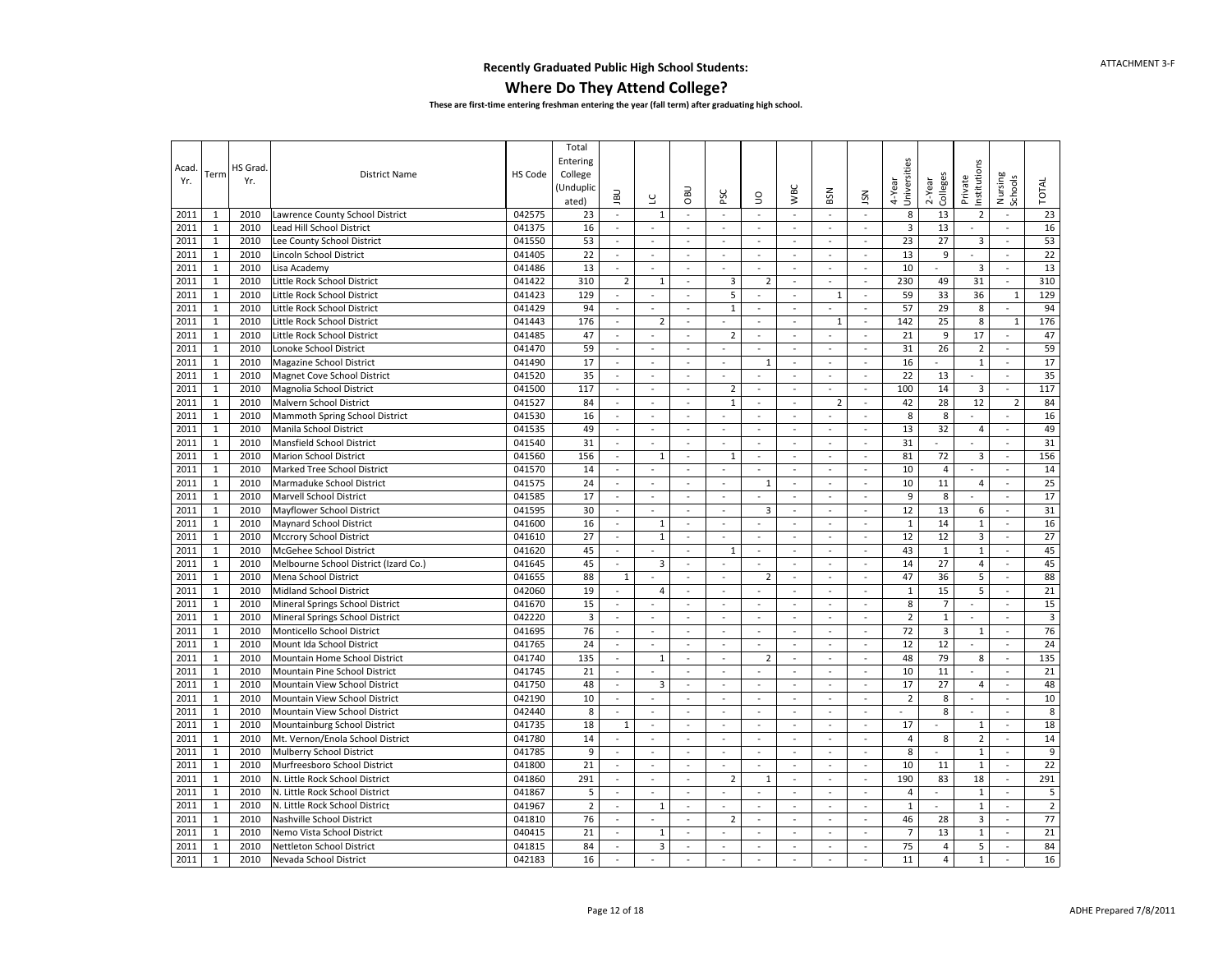### **Where Do They Attend College?**

| Acad.<br>Yr. | Term         | HS Grad<br>Yr. | <b>District Name</b>                              | HS Code | Total<br>Entering<br>College<br>Unduplio)<br>ated) | ASUJ                     | ATU                      | нsи                     | SAUM                     | ξ                   | <b>UAFS</b>              | <b>UALR</b>              | <b>UAM</b>               | <b>UAMS</b>              | <b>UAPB</b>              | Š                       | ANC                      | ASUB                     | <b>ASUMH</b>             | <b>ASUN</b>         | <b>BRTC</b>              | CCCUA          | COTO                     | EACC     |
|--------------|--------------|----------------|---------------------------------------------------|---------|----------------------------------------------------|--------------------------|--------------------------|-------------------------|--------------------------|---------------------|--------------------------|--------------------------|--------------------------|--------------------------|--------------------------|-------------------------|--------------------------|--------------------------|--------------------------|---------------------|--------------------------|----------------|--------------------------|----------|
| 2011         | 1            | 2010           | Newport School District                           | 041830  | 44                                                 | 11                       | $\sim$                   |                         | $\sim$                   | 4                   | $\sim$                   | $\sim$                   |                          |                          | $\sim$                   | 3                       | ÷.                       |                          |                          | 21                  |                          | $\sim$         | $\sim$                   | $\omega$ |
| 2011         | $\mathbf{1}$ | 2010           | Norfork School District                           | 041840  | 22                                                 | $\sim$                   | $\sim$                   | $\sim$                  | $\sim$                   | $\overline{2}$      | $\sim$                   | $\sim$                   | $\sim$                   | $\sim$                   | $\sim$                   | $\sim$                  | $\sim$                   | $\sim$                   | 18                       | $\bar{\phantom{a}}$ | $\sim$                   | $\sim$         | $\sim$                   | $\sim$   |
| 2011         | 1            | 2010           | Norphlet School District                          | 041850  | 13                                                 | $\sim$                   |                          | $\overline{2}$          | $\sim$                   | 1                   | $\sim$                   | $\sim$                   | $\sim$                   | $\sim$                   | $\blacksquare$           |                         |                          | $\sim$                   |                          | $\blacksquare$      |                          |                | $\sim$                   |          |
| 2011         | 1            | 2010           | Northwest Arkansas Academy Of Fine Arts           | 042169  | 9                                                  | $\sim$                   | 1                        | $\overline{1}$          | $\sim$                   | ÷                   | $\sim$                   | 1                        | $\sim$                   | $\sim$                   | $\sim$                   | $\sim$                  | ÷                        | $\sim$                   | $\sim$                   | $\sim$              | $\sim$                   | $\sim$         | $\sim$                   | $\sim$   |
| 2011         | 1            | 2010           | Omaha School District                             | 041905  | 5                                                  | $\blacksquare$           | $\blacksquare$           |                         |                          | 2                   | $\overline{\phantom{a}}$ | $\sim$                   | $\sim$                   | $\sim$                   | $\sim$                   | $\sim$                  | $\bar{a}$                | $\sim$                   |                          | $\blacksquare$      | $\sim$                   | $\sim$         | $\sim$                   | $\sim$   |
| 2011         | $\mathbf{1}$ | 2010           | Osceola (OCABS) Comm Arts-Business Charter School | 041919  | $\overline{3}$                                     | $\blacksquare$           | $\sim$                   | $\sim$                  | $\sim$                   | $\blacksquare$      | $\sim$                   | $\blacksquare$           | $\sim$                   | $\sim$                   | $\blacksquare$           | $\sim$                  | $\overline{\mathbf{3}}$  | $\sim$                   | $\sim$                   | $\blacksquare$      | $\sim$                   | $\blacksquare$ | $\sim$                   | $\sim$   |
| 2011         | $\mathbf{1}$ | 2010           | Osceola School District                           | 041910  | 31                                                 | 4                        | $\overline{\phantom{a}}$ | $\sim$                  | ÷,                       | $\overline{2}$      | $\sim$                   | $\mathbf{1}$             | $\sim$                   |                          | $\overline{2}$           | $\overline{2}$          | 18                       | $\sim$                   |                          | $\omega$            | $\sim$                   | $\omega$       | $\sim$                   | $\sim$   |
| 2011         | $\mathbf{1}$ | 2010           | <b>Ouachita River School District</b>             | 041650  | 14                                                 | $\blacksquare$           | $\overline{\phantom{a}}$ | $\sim$                  | $\sim$                   | $\sim$              | 5                        | $\overline{\phantom{a}}$ | $\sim$                   | $\sim$                   | $\blacksquare$           | $\overline{2}$          | $\omega$                 | $\sim$                   | $\blacksquare$           | $\blacksquare$      | $\sim$                   | $\sim$         | $\sim$                   | $\omega$ |
| 2011         | 1            | 2010           | Ouachita River School District                    | 041880  | 8                                                  | $\sim$                   | $\mathbf{1}$             | $\sim$                  | $\sim$                   | $\sim$              | 1                        | $\overline{\phantom{a}}$ | $\sim$                   | $\sim$                   | $\blacksquare$           | 1                       | $\omega$                 | $\sim$                   | $\sim$                   | $\blacksquare$      | $\sim$                   | $\sim$         | $\sim$                   | $\sim$   |
| 2011         | $\mathbf{1}$ | 2010           | <b>Ouachita School District</b>                   | 040645  | 19                                                 | $\sim$                   | $\sim$                   | 14                      | $\sim$                   | $\sim$              | $\sim$                   | $\sim$                   | 1                        | $\sim$                   | $\sim$                   | $\overline{2}$          | $\sim$                   | $\sim$                   | $\sim$                   | $\sim$              | $\sim$                   | $\sim$         | $\overline{2}$           | $\sim$   |
| 2011         | 1            | 2010           | Ozark Mountain School District                    | 040305  | $\overline{7}$                                     | $\sim$                   | ä,                       |                         | $\sim$                   | $\sim$              | $\sim$                   | $\overline{\phantom{a}}$ | $\mathbf{1}$             | $\sim$                   | $\mathbf{r}$             | $\sim$                  | $\omega$                 | $\sim$                   | $\mathbf{1}$             | $\sim$              | $\sim$                   | $\sim$         |                          | $\sim$   |
| 2011         | $\mathbf{1}$ | 2010           | Ozark Mountain School District                    | 042205  | 10                                                 | $\sim$                   | $\blacksquare$           | $\sim$                  | $\overline{\phantom{a}}$ | $\omega$            | $\sim$                   | $\overline{\phantom{a}}$ | $\sim$                   | $\sim$                   | $\sim$                   | $\sim$                  | $\sim$                   | $\sim$                   |                          | $\omega$            | $\sim$                   | $\sim$         | $\sim$                   | $\sim$   |
| 2011         | 1            | 2010           | Ozark Mountain School District                    | 042605  | 13                                                 | $\sim$                   | $\sim$                   | $\sim$                  | $\sim$                   | $\mathbf{1}$        | $\sim$                   | $\sim$                   | $\sim$                   | $\sim$                   | $\mathbf{r}$             | $\overline{2}$          | $\sim$                   | $\sim$                   | $\sim$                   | $\sim$              | $\sim$                   | $\sim$         | $\sim$                   | $\sim$   |
| 2011         | $\mathbf{1}$ | 2010           | <b>Ozark School District</b>                      | 041930  | 84                                                 | $\blacksquare$           | 42                       | $\sim$                  | $\sim$                   | 8                   | 22                       | $\blacksquare$           | $\overline{4}$           | $\sim$                   | $\blacksquare$           | 6                       | $\blacksquare$           | $\sim$                   | $\sim$                   | $\equiv$            | $\sim$                   | $\blacksquare$ | $\blacksquare$           | $\sim$   |
| 2011         | $\mathbf{1}$ | 2010           | Palestine-Wheatley School District                | 041935  | 15                                                 | $\mathbf{1}$             | $\sim$                   | 1                       | $\sim$                   | $\mathbf{r}$        | $\sim$                   | $\mathbf{1}$             | $\sim$                   | $\sim$                   | $\omega$                 | 1                       | $\sim$                   | $\sim$                   | $\sim$                   | $\omega$            | $\sim$                   | $\blacksquare$ | $\sim$                   | 10       |
| 2011         | $\mathbf{1}$ | 2010           | Pangburn School District                          | 041940  | 29                                                 |                          | $\overline{2}$           |                         | $\blacksquare$           | $\blacksquare$      | $\sim$                   |                          |                          |                          | $\blacksquare$           | $\overline{2}$          | $\bar{\phantom{a}}$      | 21                       |                          |                     | $\sim$                   | $\blacksquare$ | $\blacksquare$           |          |
| 2011         | 1            | 2010           | Paragould School District                         | 041960  | 89                                                 | 50                       | $\overline{2}$           | $\overline{2}$          | $\sim$                   | 3                   | $\sim$                   | 1                        | $\sim$                   | $\sim$                   | $\sim$                   | $\overline{2}$          | 3                        | $\sim$                   | $\mathbf{1}$             | 3                   | 16                       | $\sim$         | $\sim$                   | $\sim$   |
| 2011         | 1            | 2010           | Paris School District                             | 041970  | 47                                                 | $\sim$                   | 23                       | $\sim$                  | $\sim$                   | 5                   | 17                       | $\sim$                   | $\sim$                   | $\sim$                   | $\sim$                   | $\sim$                  | $\overline{\phantom{a}}$ | $\sim$                   |                          |                     |                          | $\omega$       | $\sim$                   | $\sim$   |
| 2011         | 1            | 2010           | Parkers Chapel School District                    | 040695  | 41                                                 | $\sim$                   | 1                        | 5                       | 23                       | $\overline{4}$      | $\sim$                   | $\overline{\phantom{a}}$ | $\mathbf{1}$             | $\overline{\phantom{a}}$ | $\sim$                   | $\sim$                  | $\bar{a}$                | $\sim$                   | $\overline{\phantom{a}}$ | $\bar{\phantom{a}}$ | $\sim$                   | $\sim$         | $\sim$                   | $\sim$   |
| 2011         | $\mathbf{1}$ | 2010           | Pea Ridge School District                         | 041995  | 31                                                 | $\sim$                   | 8                        |                         | $\sim$                   | 3                   | 1                        | $\overline{\phantom{a}}$ | $\sim$                   | $\sim$                   | $\sim$                   | - 1                     | $\sim$                   | $\sim$                   | $\overline{\phantom{a}}$ | $\blacksquare$      | $\sim$                   | $\sim$         | $\sim$                   | $\sim$   |
| 2011         | $\mathbf{1}$ | 2010           | Perryville School District                        | 042000  | 54                                                 | $\overline{2}$           | 14                       | 1                       | $\omega$                 | 3                   | $\sim$                   | 4                        | $\sim$                   | $\sim$                   | $\omega$                 | $\overline{2}$          | $\sim$                   | $\sim$                   | $\sim$                   | $\blacksquare$      | $\sim$                   | $\sim$         | $\sim$                   | $\omega$ |
| 2011         | $\mathbf{1}$ | 2010           | <b>Piggott School District</b>                    | 042005  | 22                                                 | 6                        | $\overline{2}$           |                         | $\sim$                   | $\mathbf{1}$        | $\sim$                   |                          | $\sim$                   | ÷,                       | $\blacksquare$           | $\overline{2}$          | ä,                       | $\sim$                   | $\sim$                   | $\blacksquare$      | 9                        | $\sim$         | $\sim$                   | $\sim$   |
| 2011         | $\mathbf{1}$ | 2010           | Pine Bluff School District                        | 042030  | 132                                                | 9                        | $\blacksquare$           | $\overline{2}$          | $\overline{2}$           | 5                   | $\sim$                   | 14                       | 10                       | $\sim$                   | 54                       | 10                      | $\sim$                   | 1                        | $\sim$                   | $\equiv$            | $\sim$                   | $\blacksquare$ | $\overline{\phantom{a}}$ | $\sim$   |
| 2011         | $\mathbf{1}$ | 2010           | Pocahontas School District                        | 042070  | 72                                                 | 14                       | $\overline{2}$           | $\sim$                  | $\sim$                   | 8                   | $\sim$                   | $\sim$                   | $\sim$                   | $\sim$                   | $\sim$                   | 4                       | ÷                        | $\sim$                   | $\overline{\phantom{a}}$ | $\blacksquare$      | 40                       | $\sim$         | $\sim$                   | $\sim$   |
| 2011         | $\mathbf{1}$ | 2010           | Pottsville School District                        | 042090  | 48                                                 |                          | 28                       | $\sim$                  | $\sim$                   | $\overline{3}$      | $\sim$                   | ÷,                       | $\sim$                   | $\sim$                   | $\omega$                 | 4                       | $\overline{\phantom{a}}$ | $\sim$                   |                          | $\omega$            |                          | $\omega$       | ÷                        | $\sim$   |
| 2011         | 1            | 2010           | Poyen School District                             | 042100  | 20                                                 | $\sim$                   | 1                        | 5                       | $\sim$                   |                     | $\sim$                   | $\sim$                   | $\sim$                   | $\sim$                   | $\sim$                   | $\overline{2}$          | $\sim$                   | $\sim$                   | $\sim$                   | $\sim$              | $\sim$                   | $\sim$         | 8                        | $\sim$   |
| 2011         | $\mathbf{1}$ | 2010           | Prairie Grove School District                     | 042105  | 49                                                 | $\sim$                   | 10                       |                         | $\overline{\phantom{a}}$ | 16                  | $\overline{2}$           | $\blacksquare$           | $\overline{\phantom{a}}$ | $\blacksquare$           | $\overline{\phantom{a}}$ | $\overline{2}$          | $\overline{\phantom{a}}$ | $\sim$                   | $\sim$                   | $\sim$              | $\overline{\phantom{a}}$ | $\blacksquare$ | $\overline{\phantom{a}}$ | $\sim$   |
| 2011         | $\mathbf{1}$ | 2010           | <b>Prescott School District</b>                   | 042120  | 49                                                 | $\overline{2}$           | 1                        | 13                      | 6                        | $\overline{a}$      | $\sim$                   | 1                        | 1                        | $\sim$                   | $\omega$                 | $\overline{\mathbf{3}}$ | $\sim$                   | $\sim$                   | $\sim$                   | 1                   | $\sim$                   | $\omega$       | 1                        | $\sim$   |
| 2011         | $\mathbf{1}$ | 2010           | Pulaski County Special School District            | 041225  | 76                                                 | 9                        | 14                       | $\overline{3}$          | $\sim$                   | $\overline{2}$      | $\sim$                   | 5                        | $\overline{3}$           | $\bar{a}$                | $\omega$                 | 11                      | $\blacksquare$           | 11                       | $\blacksquare$           |                     |                          | $\omega$       |                          |          |
| 2011         | $\mathbf{1}$ | 2010           | Pulaski County Special School District            | 041227  | 83                                                 | $\overline{7}$           | $\overline{3}$           | 5                       | $\omega$                 | $\overline{2}$      | $\mathbf{1}$             | 8                        | $\mathbf{1}$             | $\sim$                   | $\omega$                 | 14                      | $\bar{\phantom{a}}$      | 13                       | $\sim$                   | $\blacksquare$      | $\sim$                   | $\sim$         | $\sim$                   | $\omega$ |
| 2011         | $\mathbf{1}$ | 2010           | Pulaski County Special School District            | 041430  | 46                                                 |                          | $\overline{7}$           | $\overline{\mathbf{3}}$ | $\sim$                   | 5                   | $\blacksquare$           | 5                        | $\sim$                   | $\sim$                   | $\overline{7}$           | 6                       | $\sim$                   | $\sim$                   | $\sim$                   | ÷                   | $\sim$                   | $\sim$         | $\sim$                   | $\sim$   |
| 2011         | $\mathbf{1}$ | 2010           | Pulaski County Special School District            | 041861  | 37                                                 | 5                        | 3                        | $\mathbf{1}$            | $\overline{\phantom{a}}$ | $\sim$              | $\sim$                   | $\overline{7}$           | $\mathbf{1}$             | $\sim$                   | $\sim$                   | 8                       | $\sim$                   | $\sim$                   | $\sim$                   | $\sim$              | $\sim$                   | $\sim$         | $\sim$                   | $\sim$   |
| 2011         | $\mathbf{1}$ | 2010           | Pulaski County Special School District            | 041872  | 105                                                | $\overline{3}$           | $\mathbf{1}$             | 5                       | $\sim$                   | $\overline{4}$      | $\sim$                   | 22                       | $\mathbf{1}$             | $\sim$                   | $\overline{2}$           | 23                      | $\omega$                 | 3                        | $\sim$                   | $\omega$            | $\sim$                   | $\omega$       |                          | $\omega$ |
| 2011         | 1            | 2010           | Pulaski County Special School District            | 042390  | 82                                                 | 5                        |                          | 6                       | $\sim$                   | 3                   | $\sim$                   | 21                       | $\overline{4}$           | $\sim$                   | $\overline{7}$           | 9                       | $\sim$                   | $\sim$                   | $\sim$                   | $\blacksquare$      | $\sim$                   | $\sim$         | $\sim$                   | $\sim$   |
| 2011         | 1            | 2010           | Quitman School District                           | 042135  | 24                                                 |                          | 1                        | $\sim$                  | $\sim$                   | $\mathbf{1}$        | $\sim$                   | $\omega$                 | $\sim$                   | $\sim$                   | $\omega$                 | 6                       | $\omega$                 | 13                       | $\sim$                   | $\sim$              | $\sim$                   | $\omega$       | $\sim$                   | $\sim$   |
| 2011         | $\mathbf{1}$ | 2010           | <b>Rector School District</b>                     | 042145  | 16                                                 | 8                        | $\blacksquare$           | $\sim$                  | $\overline{\phantom{a}}$ | $\bar{\phantom{a}}$ | $\mathbf{1}$             | $\tilde{\phantom{a}}$    | $\sim$                   | $\overline{\phantom{a}}$ | $\sim$                   | $\sim$                  | $\bar{a}$                | $\sim$                   | $\sim$                   | $\bar{\phantom{a}}$ | 6                        | $\sim$         | $\sim$                   | $\sim$   |
| 2011         | $\mathbf{1}$ | 2010           | Riverside School District                         | 041335  | 24                                                 | 10                       | $\blacksquare$           | $\omega$                | $\sim$                   | $\omega$            | $\sim$                   | $\blacksquare$           | $\sim$                   | $\sim$                   | $\omega$                 | $\sim$                  | 9                        | $\omega$                 | $\sim$                   | $\mathbf{1}$        | $\overline{4}$           | $\sim$         | $\sim$                   | $\omega$ |
| 2011         | $\mathbf{1}$ | 2010           | <b>Riverview School District</b>                  | 041300  | 38                                                 | $\overline{\mathbf{3}}$  | $\overline{2}$           | $\sim$                  |                          | L,                  | 1                        | $\bar{\phantom{a}}$      | $\blacksquare$           |                          | $\blacksquare$           | 1                       | $\blacksquare$           | 25                       |                          | $\blacksquare$      | $\mathbf{1}$             | $\blacksquare$ | $\blacksquare$           | $\sim$   |
| 2011         | $\mathbf{1}$ | 2010           | Rogers School District                            | 042165  | 246                                                | $\sim$                   | 10                       | $\overline{2}$          | $\overline{2}$           | 80                  | 5                        | $\overline{a}$           | $\sim$                   | $\sim$                   | $\sim$                   | 22                      | $\sim$                   |                          | $\sim$                   | $\mathbf{r}$        | $\sim$                   | $\sim$         | $\sim$                   | $\sim$   |
| 2011         | $\mathbf{1}$ | 2010           | Rose Bud School District                          | 042180  | 37                                                 |                          | $\overline{2}$           |                         | $\sim$                   | 2                   |                          | $\overline{2}$           | $\sim$                   | $\sim$                   | $\omega$                 | 5                       | $\omega$                 | 22                       |                          | $\omega$            |                          | $\omega$       | $\sim$                   | $\sim$   |
| 2011         | $\mathbf{1}$ | 2010           | Russellville School District                      | 042195  | 198                                                | $\overline{2}$           | 124                      | 1                       | $\sim$                   | 21                  | $\overline{4}$           | $\sim$                   | $\sim$                   | $\sim$                   | $\sim$                   | 13                      | $\sim$                   | $\sim$                   | $\sim$                   | $\sim$              | $\sim$                   | $\sim$         | $\sim$                   | $\sim$   |
| 2011         | $\mathbf{1}$ | 2010           | Salem School District                             | 042215  | 29                                                 | 13                       | $\blacksquare$           |                         | $\sim$                   |                     |                          | $\overline{\phantom{a}}$ | $\sim$                   | $\sim$                   | $\sim$                   | 5                       | $\overline{\phantom{a}}$ | $\sim$                   | $\overline{4}$           | 3                   | 1                        | $\sim$         | $\sim$                   | $\sim$   |
| 2011         | $\mathbf{1}$ | 2010           | <b>Scranton School District</b>                   | 042240  | 19                                                 | $\sim$                   | 16                       | $\sim$                  | $\sim$                   | $\blacksquare$      | $\overline{2}$           | $\overline{\phantom{a}}$ | $\sim$                   | $\sim$                   | $\blacksquare$           | 1                       | $\sim$                   | $\sim$                   |                          |                     | $\sim$                   | $\omega$       | $\sim$                   | $\sim$   |
| 2011         | $\mathbf{1}$ | 2010           | Searcy County School District                     | 041580  | 29                                                 | $\blacksquare$           | 6                        | $\sim$                  | $\sim$                   | 1                   | $\sim$                   | $\overline{\phantom{a}}$ | $\sim$                   | $\sim$                   | $\blacksquare$           | $\overline{4}$          | $\sim$                   | $\overline{\phantom{a}}$ | $\mathbf{1}$             | $\sim$              | $\sim$                   | $\omega$       | $\sim$                   | $\sim$   |
| 2011         | $\mathbf{1}$ | 2010           | Searcy School District                            | 042250  | 169                                                | 23                       | 4                        | $\overline{4}$          | $\sim$                   | 19                  | $\overline{\phantom{a}}$ | $\equiv$                 | 1                        | $\sim$                   | $\equiv$                 | 16                      | $\blacksquare$           | 61                       | $\sim$                   | $\blacksquare$      | $\overline{\phantom{a}}$ | $\blacksquare$ | $\overline{\phantom{a}}$ | $\sim$   |
| 2011         | $\mathbf{1}$ | 2010           | Sheridan School District                          | 042265  | 112                                                | $\overline{2}$           | 16                       | 15                      | 1                        | 13                  | $\sim$                   | 10                       | 13                       | $\sim$                   | 1                        | 8                       | $\sim$                   | $\sim$                   | $\overline{\phantom{a}}$ | $\blacksquare$      | $\sim$                   | $\sim$         | $\overline{7}$           | $\sim$   |
| 2011         | $\mathbf{1}$ | 2010           | <b>Shirley School District</b>                    | 042270  | 22                                                 |                          | $\overline{4}$           |                         | $\sim$                   | $\mathbf{1}$        |                          |                          |                          |                          | ÷.                       | 4                       | $\sim$                   | 6                        | $\sim$                   | ÷.                  | $\sim$                   |                |                          |          |
| 2011         | 1            | 2010           | Siloam Springs School District                    | 042280  | 96                                                 |                          | 1                        | -1                      |                          | 27                  | 1                        | 1                        | $\sim$                   | $\sim$                   | $\sim$                   | 3                       |                          | ÷                        |                          | $\sim$              |                          |                | ÷                        |          |
| 2011         | $\mathbf{1}$ | 2010           | Sloan-Hendrix School District                     | 041220  | 18                                                 | $\overline{\phantom{a}}$ | $\blacksquare$           | $\overline{2}$          | $\mathbf{1}$             |                     |                          | $\sim$                   | $\sim$                   | $\overline{\phantom{a}}$ | $\blacksquare$           | $\overline{2}$          | $\sim$                   | $\mathbf{1}$             | $\sim$                   | $\blacksquare$      | 9                        | $\sim$         | $\blacksquare$           | $\sim$   |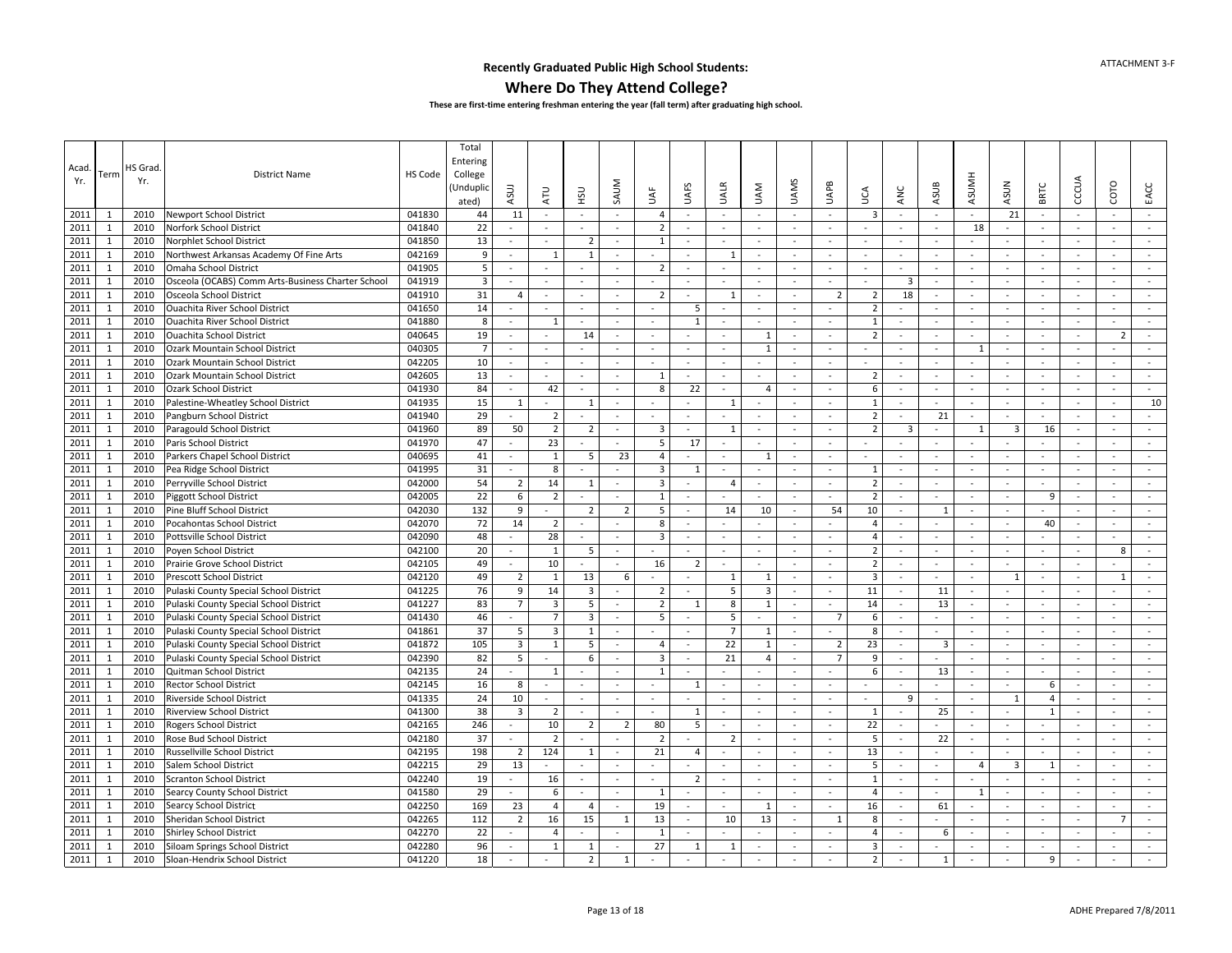### **Where Do They Attend College?**

| Acad | Term         | HS Grad | <b>District Name</b>                              | HS Code | Total<br>Entering<br>College |                          |                          |                          |                          |                          |                          |                          |                |                          |                          |          |                          |              |                          |                |                          |                          |                |                         |
|------|--------------|---------|---------------------------------------------------|---------|------------------------------|--------------------------|--------------------------|--------------------------|--------------------------|--------------------------|--------------------------|--------------------------|----------------|--------------------------|--------------------------|----------|--------------------------|--------------|--------------------------|----------------|--------------------------|--------------------------|----------------|-------------------------|
| Yr.  |              | Yr.     |                                                   |         | Unduplio<br>ated)            | MSCC                     | NAC                      | NPCC                     | <b>NWACC</b>             | OZC                      | PCCUA                    | PLC                      | <b>RMCC</b>    | SACC                     | SAUT                     | SEAC     | <b>UACCB</b>             | <b>UACCH</b> | <b>UACCM</b>             | ABC            | СBC                      | CRC                      | 呈              | 로                       |
| 2011 | 1            | 2010    | Newport School District                           | 041830  | 44                           | $\blacksquare$           |                          |                          | $\sim$                   | $\sim$                   | $\sim$                   | $\overline{a}$           | $\sim$         | $\sim$                   |                          | $\sim$   | 1                        | $\sim$       | $\sim$                   | $\blacksquare$ | $\blacksquare$           | $\bar{\phantom{a}}$      | $\sim$         | $\mathbf{1}$            |
| 2011 | $\mathbf{1}$ | 2010    | Norfork School District                           | 041840  | 22                           | $\sim$                   | $\mathbf{1}$             | $\sim$                   | $\overline{a}$           | $\sim$                   | $\sim$                   | $\sim$                   | $\sim$         | $\sim$                   | $\sim$                   | $\sim$   | $\sim$                   | $\sim$       | $\sim$                   | $\sim$         | $\sim$                   | $\sim$                   | $\sim$         | $\sim$                  |
| 2011 | $\mathbf{1}$ | 2010    | Norphlet School District                          | 041850  | 13                           | $\sim$                   |                          | $\sim$                   |                          | $\sim$                   | $\sim$                   | $\overline{\phantom{a}}$ | $\sim$         | 10                       | $\sim$                   | $\sim$   | ÷.                       | $\sim$       | $\sim$                   | $\sim$         | $\sim$                   | $\overline{\phantom{a}}$ | $\sim$         | $\sim$                  |
| 2011 | $\mathbf{1}$ | 2010    | Northwest Arkansas Academy Of Fine Arts           | 042169  | 9                            | $\sim$                   | $\overline{a}$           | $\sim$                   | 6                        | $\sim$                   | $\sim$                   | ÷.                       | $\sim$         | $\sim$                   | $\sim$                   | $\sim$   | $\sim$                   | $\sim$       | $\sim$                   | $\sim$         | $\sim$                   | $\sim$                   | $\sim$         | $\sim$                  |
| 2011 | 1            | 2010    | Omaha School District                             | 041905  | 5                            | $\sim$                   | 3                        | $\sim$                   | $\sim$                   | $\sim$                   | $\sim$                   | $\sim$                   | $\sim$         | $\sim$                   | $\sim$                   | $\sim$   | $\omega$                 | $\sim$       | $\sim$                   | $\sim$         | $\sim$                   | $\sim$                   | $\sim$         | $\sim$                  |
| 2011 | $\mathbf{1}$ | 2010    | Osceola (OCABS) Comm Arts-Business Charter School | 041919  | $\overline{3}$               | $\bar{a}$                | $\sim$                   | $\sim$                   | $\overline{\phantom{a}}$ | $\sim$                   | $\sim$                   | $\sim$                   | $\sim$         | $\sim$                   | $\sim$                   | $\sim$   | $\sim$                   | $\sim$       | $\sim$                   | $\sim$         | $\sim$                   | $\sim$                   | $\sim$         | $\sim$                  |
| 2011 | 1            | 2010    | Osceola School District                           | 041910  | 31                           | 1                        | $\sim$                   | $\sim$                   | $\sim$                   |                          | $\sim$                   | $\sim$                   | $\sim$         | $\sim$                   |                          | $\sim$   | $\sim$                   | $\sim$       | $\sim$                   | 1              | $\blacksquare$           | $\sim$                   | $\sim$         | $\sim$                  |
| 2011 | $\mathbf{1}$ | 2010    | Ouachita River School District                    | 041650  | 14                           | $\sim$                   | $\overline{\phantom{a}}$ | $\sim$                   | $\sim$                   | $\sim$                   | $\sim$                   | $\overline{\phantom{a}}$ | $\overline{7}$ | $\sim$                   | $\sim$                   | $\sim$   | $\omega$                 | $\sim$       | $\sim$                   | $\bar{a}$      | $\sim$                   | $\overline{\phantom{a}}$ | $\sim$         | $\mathcal{L}$           |
| 2011 | 1            | 2010    | Ouachita River School District                    | 041880  | 8                            | $\sim$                   | $\sim$                   | 1                        | $\sim$                   | $\sim$                   | $\sim$                   |                          | $\overline{4}$ | $\sim$                   | $\sim$                   | $\sim$   | $\sim$                   | $\sim$       | $\sim$                   | $\sim$         | $\sim$                   | ÷,                       | $\sim$         | $\sim$                  |
| 2011 | $\mathbf{1}$ | 2010    | <b>Ouachita School District</b>                   | 040645  | 19                           | $\blacksquare$           | $\overline{\phantom{a}}$ | $\sim$                   | $\overline{\phantom{a}}$ | $\overline{\phantom{a}}$ | $\overline{\phantom{a}}$ | $\overline{\phantom{a}}$ | $\sim$         | $\overline{\phantom{a}}$ | $\blacksquare$           | $\sim$   | $\blacksquare$           | $\sim$       | $\overline{\phantom{a}}$ | $\blacksquare$ | $\overline{\phantom{a}}$ | ÷,                       | $\sim$         | $\blacksquare$          |
| 2011 | $\mathbf{1}$ | 2010    | Ozark Mountain School District                    | 040305  | $\overline{7}$               | $\sim$                   | 5                        | $\sim$                   | $\sim$                   | $\sim$                   | $\sim$                   | $\sim$                   | $\sim$         | $\sim$                   | $\sim$                   | $\sim$   | $\sim$                   | $\sim$       | $\sim$                   | $\sim$         | $\sim$                   | $\sim$                   | $\sim$         | $\sim$                  |
| 2011 | $\mathbf{1}$ | 2010    | Ozark Mountain School District                    | 042205  | 10                           | $\sim$                   | 10                       |                          | ä,                       |                          | $\blacksquare$           | $\overline{\phantom{a}}$ |                | $\sim$                   |                          | $\sim$   | $\sim$                   | $\sim$       | $\sim$                   |                |                          | ÷,                       | $\sim$         | $\sim$                  |
| 2011 | $\mathbf{1}$ | 2010    | Ozark Mountain School District                    | 042605  | 13                           | $\sim$                   | 9                        | $\sim$                   | $\sim$                   | $\sim$                   | $\sim$                   | $\sim$                   | $\sim$         | $\sim$                   | $\sim$                   | $\sim$   | $\sim$                   | $\sim$       | $\sim$                   | $\sim$         | $\sim$                   | $\sim$                   | $\sim$         | $\sim$                  |
| 2011 | 1            | 2010    | <b>Ozark School District</b>                      | 041930  | 84                           | $\sim$                   | $\sim$                   | $\sim$                   | $\sim$                   | $\sim$                   | $\sim$                   | $\sim$                   | $\sim$         | $\sim$                   | $\sim$                   | $\sim$   | $\omega$                 | $\sim$       | $\sim$                   | $\sim$         | $\sim$                   | $\sim$                   | $\sim$         | $\mathbf{1}$            |
| 2011 | $\mathbf{1}$ | 2010    | Palestine-Wheatley School District                | 041935  | 15                           | $\sim$                   | $\sim$                   | $\sim$                   | $\overline{a}$           | $\sim$                   | $\sim$                   | $\sim$                   | $\sim$         | $\overline{\phantom{a}}$ |                          | $\sim$   | $\sim$                   | $\sim$       | $\sim$                   | $\sim$         | $\sim$                   | $\sim$                   | $\sim$         | $\sim$                  |
| 2011 | 1            | 2010    | Pangburn School District                          | 041940  | 29                           | $\bar{a}$                | $\sim$                   | $\sim$                   | $\blacksquare$           | $\sim$                   | $\sim$                   | $\sim$                   |                | $\sim$                   |                          | $\sim$   | 3                        | $\sim$       | $\sim$                   | $\blacksquare$ | $\sim$                   | $\sim$                   | $\overline{1}$ | $\omega$                |
| 2011 | $\mathbf{1}$ | 2010    | Paragould School District                         | 041960  | 89                           | $\mathbf{r}$             | $\sim$                   | $\sim$                   | $\sim$                   | $\mathbf{1}$             | $\sim$                   | ÷.                       | $\sim$         | $\sim$                   | $\sim$                   | $\sim$   | ÷.                       | $\sim$       | $\sim$                   | $\sim$         | $\sim$                   | $\overline{2}$           | $\sim$         | $\sim$                  |
| 2011 | 1            | 2010    | Paris School District                             | 041970  | 47                           | $\sim$                   | $\sim$                   | $\sim$                   | $\overline{\phantom{a}}$ | $\sim$                   | $\sim$                   | $\sim$                   | $\sim$         | $\sim$                   | $\sim$                   | $\sim$   | $\sim$                   | $\sim$       | $\sim$                   | $\sim$         | $\sim$                   | $\overline{\phantom{a}}$ | $\sim$         | $\sim$                  |
| 2011 | $\mathbf{1}$ | 2010    | Parkers Chapel School District                    | 040695  | 41                           | $\bar{a}$                | $\overline{\phantom{a}}$ | $\sim$                   | $\blacksquare$           | $\sim$                   | $\sim$                   | $\overline{\phantom{a}}$ | $\sim$         | $\overline{7}$           | $\overline{\phantom{a}}$ | $\sim$   | $\blacksquare$           | $\sim$       | $\overline{\phantom{a}}$ | $\blacksquare$ | $\overline{\phantom{a}}$ | ÷,                       | $\sim$         | $\sim$                  |
| 2011 | $\mathbf{1}$ | 2010    | Pea Ridge School District                         | 041995  | 31                           | 1                        | $\sim$                   | $\sim$                   | 15                       | $\sim$                   | $\sim$                   | $\sim$                   | $\sim$         | $\sim$                   | $\sim$                   | $\sim$   | $\sim$                   | $\sim$       | ÷.                       | $\sim$         | $\sim$                   | $\sim$                   | $\sim$         | $\sim$                  |
| 2011 | $\mathbf{1}$ | 2010    | Perryville School District                        | 042000  | 54                           |                          | $\sim$                   | $\sim$                   | ä,                       | $\sim$                   | $\sim$                   | $\overline{3}$           | $\sim$         | $\sim$                   | $\sim$                   | $\sim$   | $\omega$                 | $\sim$       | 24                       | $\omega$       | $\sim$                   | $\overline{\phantom{a}}$ | $\sim$         | $\mathbf{1}$            |
| 2011 | 1            | 2010    | Piggott School District                           | 042005  | 22                           | $\sim$                   |                          | $\sim$                   | $\sim$                   | $\sim$                   | $\sim$                   |                          | $\sim$         | $\sim$                   | $\sim$                   | $\sim$   | $\sim$                   | $\sim$       | $\sim$                   | $\sim$         | $\sim$                   | $\ddot{\phantom{1}}$     | $\sim$         | $\sim$                  |
| 2011 | $\mathbf{1}$ | 2010    | Pine Bluff School District                        | 042030  | 132                          | $\sim$                   | 1                        | $\sim$                   | $\sim$                   | $\sim$                   | $\sim$                   | 1                        | $\sim$         | $\sim$                   | $\blacksquare$           | 22       | $\blacksquare$           | $\sim$       | $\overline{\phantom{a}}$ | $\sim$         | $\sim$                   | $\sim$                   | $\sim$         | $\sim$                  |
| 2011 | $\mathbf{1}$ | 2010    | Pocahontas School District                        | 042070  | 72                           | $\sim$                   | $\sim$                   | $\sim$                   | $\sim$                   | $\sim$                   | $\sim$                   | $\bar{a}$                | $\sim$         | $\sim$                   | $\sim$                   | $\sim$   | $\sim$                   | $\sim$       | $\sim$                   | $\sim$         | $\sim$                   | $\sim$                   | $\mathbf{1}$   | $\mathbf{1}$            |
| 2011 | $\mathbf{1}$ | 2010    | Pottsville School District                        | 042090  | 48                           | $\sim$                   | $\overline{\phantom{a}}$ | $\sim$                   | ä,                       | $\sim$                   | $\sim$                   | $\overline{\phantom{a}}$ | $\sim$         | $\sim$                   | $\sim$                   | $\sim$   | $\sim$                   | $\sim$       | 13                       | $\omega$       | $\sim$                   | $\overline{\phantom{a}}$ | $\sim$         | $\sim$                  |
| 2011 | $\mathbf{1}$ | 2010    | Poyen School District                             | 042100  | 20                           | $\sim$                   | $\sim$                   | $\sim$                   | $\sim$                   | $\sim$                   | $\sim$                   | $\mathbf{1}$             | $\sim$         | $\sim$                   | $\sim$                   | $\sim$   | $\sim$                   | $\sim$       | $\sim$                   | $\mathbf{1}$   | 1                        | $\sim$                   | $\sim$         | $\sim$                  |
| 2011 | $\mathbf{1}$ | 2010    | Prairie Grove School District                     | 042105  | 49                           | $\omega$                 | $\overline{2}$           | $\omega$                 | 13                       | $\sim$                   | $\sim$                   | $\blacksquare$           | $\omega$       | $\sim$                   | $\sim$                   | $\omega$ | $\blacksquare$           | $\sim$       | $\sim$                   | $\omega$       | $\overline{2}$           | $\sim$                   | $\blacksquare$ | $\overline{2}$          |
| 2011 | $\mathbf{1}$ | 2010    | Prescott School District                          | 042120  | 49                           | $\sim$                   | $\overline{\phantom{a}}$ | $\sim$                   | $\sim$                   | $\sim$                   | $\sim$                   | $\sim$                   | $\sim$         | $\sim$                   | $\overline{1}$           | $\sim$   | $\blacksquare$           | 14           | $\overline{\phantom{a}}$ | $\blacksquare$ | $\sim$                   | $\sim$                   | $\sim$         | $\overline{2}$          |
| 2011 | 1            | 2010    | Pulaski County Special School District            | 041225  | 76                           | $\overline{2}$           | $\sim$                   | $\sim$                   |                          | $\sim$                   | $\omega$                 | 10                       | $\sim$         | $\sim$                   | $\omega$                 | $\sim$   | ä,                       |              | $\sim$                   | $\overline{2}$ | $\overline{2}$           | $\sim$                   |                | $\sim$                  |
| 2011 | $\mathbf{1}$ | 2010    | Pulaski County Special School District            | 041227  | 83                           | $\sim$                   | $\sim$                   | $\sim$                   | $\sim$                   | $\sim$                   | $\sim$                   | 22                       | $\sim$         | $\sim$                   | $\mathbf{1}$             | $\sim$   | $\sim$                   | $\sim$       | $\sim$                   | $\overline{4}$ | $\sim$                   | $\sim$                   | $\overline{1}$ | $\sim$                  |
| 2011 | 1            | 2010    | Pulaski County Special School District            | 041430  | 46                           | $\sim$                   |                          | $\sim$                   | $\sim$                   | $\sim$                   | $\sim$                   | $\overline{7}$           | $\sim$         | $\sim$                   | $\mathbf{1}$             | $\sim$   | $\sim$                   | $\sim$       | $\sim$                   | $\sim$         | 1                        | $\sim$                   |                | $\sim$                  |
| 2011 | $\mathbf{1}$ | 2010    | Pulaski County Special School District            | 041861  | 37                           | $\sim$                   | $\sim$                   | $\sim$                   | $\sim$                   | $\sim$                   | $\sim$                   | 8                        | $\sim$         | $\sim$                   | $\sim$                   | $\sim$   | $\overline{\phantom{a}}$ | $\sim$       | $\overline{\phantom{a}}$ | $\sim$         | $\sim$                   | $\overline{\phantom{a}}$ | 1              | $\sim$                  |
| 2011 | 1            | 2010    | Pulaski County Special School District            | 041872  | 105                          | $\sim$                   | 1                        | $\sim$                   | $\sim$                   |                          | $\sim$                   | 29                       | $\sim$         | $\sim$                   |                          | $\sim$   | $\sim$                   | $\sim$       | $\sim$                   | $\overline{2}$ | $\sim$                   | $\sim$                   | $\mathbf{1}$   | $\overline{4}$          |
| 2011 | $\mathbf{1}$ | 2010    | Pulaski County Special School District            | 042390  | 82                           | $\sim$                   | $\overline{\phantom{a}}$ | $\sim$                   | $\sim$                   | $\sim$                   | $\sim$                   | 16                       | $\sim$         | $\blacksquare$           | $\sim$                   | $\sim$   | $\sim$                   | $\sim$       | $\sim$                   | 6              | $\overline{2}$           | $\sim$                   | $\overline{2}$ | $\sim$                  |
| 2011 | 1            | 2010    | Quitman School District                           | 042135  | 24                           | 1                        |                          | $\sim$                   | $\sim$                   | $\sim$                   | $\sim$                   |                          | $\sim$         | $\sim$                   | $\sim$                   | $\sim$   | $\sim$                   | $\sim$       | $\mathbf{1}$             | $\sim$         | $\sim$                   | ÷,                       | $\omega$       | $\sim$                  |
| 2011 | $\mathbf{1}$ | 2010    | Rector School District                            | 042145  | 16                           |                          | $\overline{\phantom{a}}$ | $\blacksquare$           | $\bar{a}$                |                          | $\blacksquare$           | $\bar{\phantom{a}}$      | $\sim$         | $\bar{a}$                |                          | $\sim$   | $\blacksquare$           | $\sim$       | $\bar{\phantom{a}}$      |                | $\blacksquare$           | $\bar{\phantom{a}}$      | $\sim$         | $\mathbf{1}$            |
| 2011 | $\mathbf{1}$ | 2010    | Riverside School District                         | 041335  | 24                           | $\sim$                   | $\sim$                   | $\sim$                   | $\sim$                   | $\sim$                   | $\sim$                   | $\bar{a}$                | $\sim$         | $\sim$                   | $\sim$                   | $\sim$   | $\sim$                   | $\sim$       | $\sim$                   | $\bar{a}$      | $\sim$                   | $\sim$                   | $\sim$         | $\sim$                  |
| 2011 | $\mathbf{1}$ | 2010    | Riverview School District                         | 041300  | 38                           | $\sim$                   | $\sim$                   | $\sim$                   |                          |                          | $\omega$                 | $\mathbf{1}$             |                | $\overline{\phantom{a}}$ |                          | $\sim$   | 1                        |              | $\sim$                   | $\frac{1}{2}$  |                          | $\mathbf{1}$             |                | $\overline{2}$          |
| 2011 | $\mathbf{1}$ | 2010    | <b>Rogers School District</b>                     | 042165  | 246                          | $\sim$                   | $\sim$                   | $\sim$                   | 101                      | $\sim$                   | $\sim$                   | $\sim$                   | $\sim$         | $\sim$                   | $\sim$                   | $\sim$   | $\sim$                   | $\sim$       | $\sim$                   | $\sim$         | $\overline{2}$           | $\sim$                   | $\overline{4}$ | 8                       |
| 2011 | 1            | 2010    | Rose Bud School District                          | 042180  | 37                           | $\omega$                 | $\sim$                   | $\sim$                   | $\sim$                   | $\sim$                   | $\sim$                   | $\sim$                   | $\sim$         | $\sim$                   | $\overline{2}$           | $\sim$   | $\omega$                 | $\sim$       | $\sim$                   | $\omega$       | 1                        | $\sim$                   | 1              | $\sim$                  |
| 2011 | $\mathbf{1}$ | 2010    | Russellville School District                      | 042195  | 198                          | $\sim$                   | $\sim$                   | $\sim$                   | $\sim$                   | $\sim$                   | $\sim$                   | $\mathbf{1}$             | $\sim$         | $\sim$                   | $\sim$                   | $\sim$   | $\sim$                   | $\sim$       | 20                       | $\sim$         | $\mathbf{1}$             | $\sim$                   | $\overline{3}$ | $\overline{\mathbf{3}}$ |
| 2011 | 1            | 2010    | Salem School District                             | 042215  | 29                           | $\omega$                 | $\sim$                   | $\sim$                   | $\bar{a}$                | 2                        | $\sim$                   |                          | $\sim$         | $\sim$                   | $\blacksquare$           | $\sim$   | 1                        | $\sim$       | $\sim$                   | $\sim$         |                          | $\sim$                   |                | $\sim$                  |
| 2011 | $\mathbf{1}$ | 2010    | <b>Scranton School District</b>                   | 042240  | 19                           | $\sim$                   |                          | $\sim$                   | $\overline{a}$           |                          | $\sim$                   | $\sim$                   | $\sim$         | $\overline{\phantom{a}}$ | $\sim$                   | $\sim$   | $\blacksquare$           | $\sim$       | $\sim$                   | $\sim$         |                          | $\sim$                   | $\sim$         | $\sim$                  |
| 2011 | 1            | 2010    | Searcy County School District                     | 041580  | 29                           | $\sim$                   | 15                       | $\sim$                   | $\overline{\phantom{a}}$ | $\sim$                   | $\sim$                   | $\overline{\phantom{a}}$ | $\sim$         | $\sim$                   | $\sim$                   | $\sim$   | $\sim$                   | $\sim$       | $\sim$                   | $\sim$         | $\sim$                   | $\sim$                   | $\sim$         | $\sim$                  |
| 2011 | $\mathbf{1}$ | 2010    | Searcy School District                            | 042250  | 169                          |                          | $\overline{\phantom{a}}$ | $\overline{\phantom{a}}$ | ÷,                       | $\sim$                   | $\sim$                   | $\overline{\phantom{a}}$ | $\sim$         | $\overline{\phantom{a}}$ | $\sim$                   | $\sim$   | $\blacksquare$           | $\sim$       | $\overline{\phantom{a}}$ | $\blacksquare$ | $\overline{2}$           | $\sim$                   | $\overline{3}$ | 33                      |
| 2011 | $\mathbf{1}$ | 2010    | Sheridan School District                          | 042265  | 112                          | $\sim$                   | $\sim$                   | $\sim$                   | $\sim$                   | $\sim$                   | $\sim$                   | 18                       | $\sim$         | $\blacksquare$           | 1                        | 5        | $\sim$                   | $\sim$       | $\sim$                   | $\sim$         | $\sim$                   | $\sim$                   | $\mathbf{1}$   | $\sim$                  |
| 2011 | $\mathbf{1}$ | 2010    | Shirley School District                           | 042270  | 22                           | $\omega$                 | $\sim$                   | $\sim$                   |                          | $\overline{4}$           | $\sim$                   |                          | ÷.             | $\sim$                   | $\sim$                   | $\sim$   | $\blacksquare$           | $\sim$       | $\overline{3}$           | $\sim$         |                          | $\sim$                   |                | $\omega$                |
| 2011 | 1            | 2010    | Siloam Springs School District                    | 042280  | 96                           | $\sim$                   |                          | $\sim$                   | 43                       |                          | $\sim$                   |                          |                | $\sim$                   | $\sim$                   | $\sim$   |                          | $\sim$       | ÷.                       |                | $\sim$                   |                          | $\overline{2}$ | $\sim$                  |
| 2011 | $\mathbf{1}$ | 2010    | Sloan-Hendrix School District                     | 041220  | 18                           | $\overline{\phantom{a}}$ | $\sim$                   | $\sim$                   | $\blacksquare$           |                          | $\sim$                   | $\sim$                   | $\sim$         | $\sim$                   | $\blacksquare$           | $\sim$   | $\sim$                   | $\sim$       | $\sim$                   | $\sim$         | $\sim$                   | $\overline{3}$           | $\sim$         | $\sim$                  |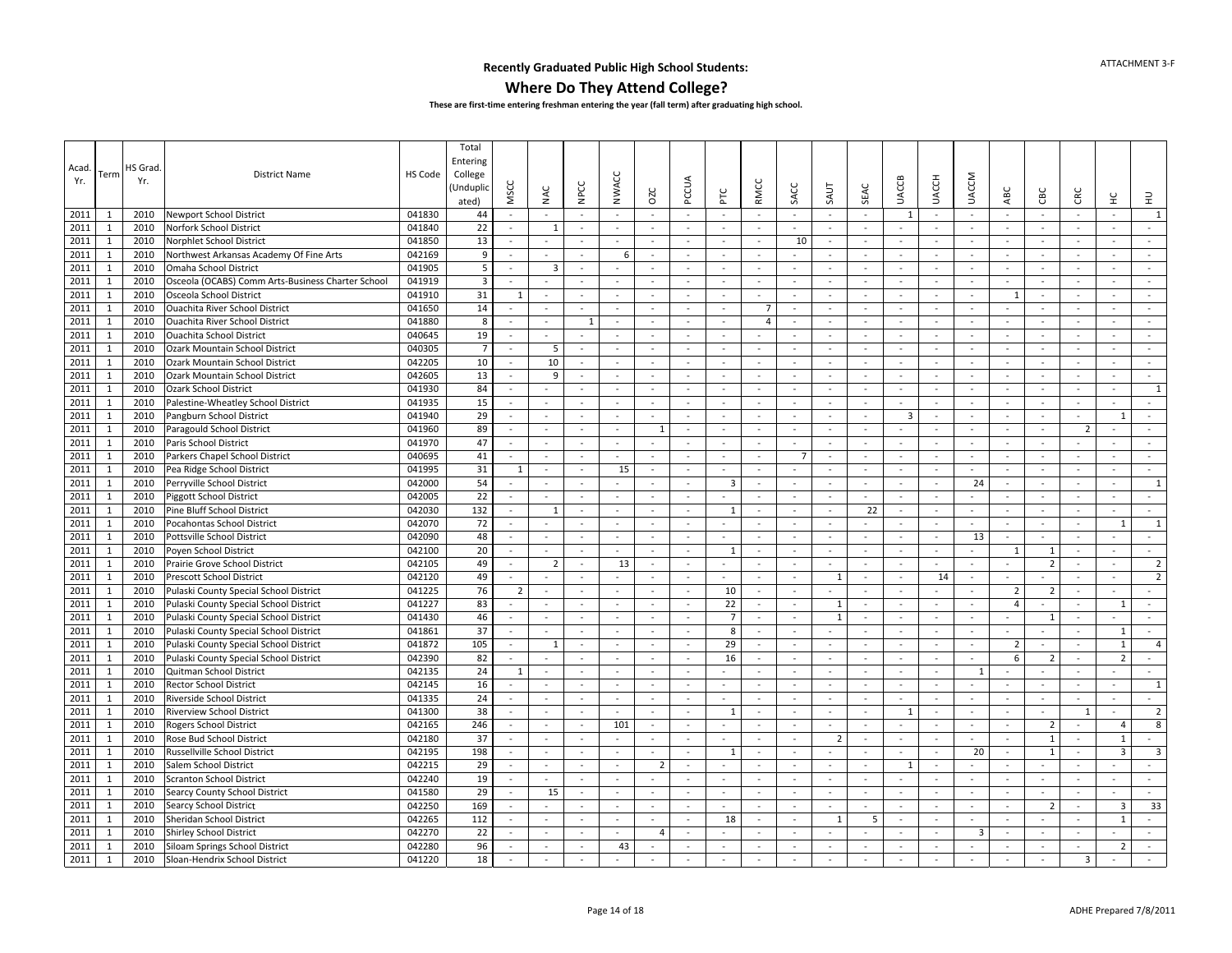#### **Where Do They Attend College?**

| 3<br>18<br>22<br>2011<br>2010<br>041830<br>$\omega$<br>$\omega$<br>ä,<br>4<br>44<br>1<br>Newport School District<br>44<br>$\overline{\phantom{a}}$<br>$\overline{\phantom{a}}$<br>$\blacksquare$<br>$\sim$<br>$\overline{\phantom{a}}$<br>$\mathbf{1}$<br>22<br>$\overline{2}$<br>22<br>2011<br>2010<br>Norfork School District<br>041840<br>$\mathbf{1}$<br>19<br>$\mathbf{1}$<br>$\sim$<br>$\bar{a}$<br>$\sim$<br>$\sim$<br>$\sim$<br>÷.<br>$\sim$<br>$\mathbf{1}$<br>$\overline{\mathbf{3}}$<br>10<br>13<br>2011<br>2010<br>Norphlet School District<br>041850<br>13<br>$\sim$<br>$\sim$<br>$\omega$<br>$\sim$<br>$\bar{\phantom{a}}$<br>$\blacksquare$<br>$\overline{\phantom{a}}$<br>$\sim$<br>$\sim$<br>$\sim$<br>$\overline{9}$<br>9<br>$\overline{3}$<br>6<br>2011<br>$\mathbf{1}$<br>2010<br>Northwest Arkansas Academy Of Fine Arts<br>042169<br>$\sim$<br>$\sim$<br>$\sim$<br>$\sim$<br>$\sim$<br>$\sim$<br>$\overline{\phantom{a}}$<br>$\sim$<br>$\sim$<br>$\bar{a}$<br>$\overline{\mathbf{5}}$<br>5<br>$\overline{2}$<br>3<br>2011<br>$1\,$<br>2010<br>Omaha School District<br>041905<br>$\overline{\phantom{a}}$<br>$\blacksquare$<br>$\overline{\phantom{a}}$<br>$\overline{\phantom{a}}$<br>$\sim$<br>$\sim$<br>$\sim$<br>$\overline{\phantom{a}}$<br>$\overline{\phantom{a}}$<br>÷,<br>$\mathsf 3$<br>2011<br>$\mathbf{1}$<br>2010<br>041919<br>3<br>3<br>Osceola (OCABS) Comm Arts-Business Charter School<br>$\sim$<br>$\blacksquare$<br>$\omega$<br>$\sim$<br>$\overline{\phantom{a}}$<br>$\sim$<br>$\overline{\phantom{a}}$<br>$\overline{\phantom{a}}$<br>$\overline{\phantom{a}}$<br>$\sim$<br>$\sim$<br>$\mathbf{1}$<br>31<br>19<br>31<br>2011<br>2010<br>11<br>Osceola School District<br>041910<br>$\mathbf{1}$<br>$\bar{a}$<br>$\sim$<br>$\overline{\phantom{a}}$<br>$\sim$<br>$\sim$<br>$\bar{a}$<br>ä,<br>$\bar{\phantom{a}}$<br>÷,<br>2011<br>$\mathbf{1}$<br>$\overline{7}$<br>$\overline{7}$<br>14<br>2010<br><b>Ouachita River School District</b><br>041650<br>14<br>$\sim$<br>$\mathcal{L}$<br>$\omega$<br>÷.<br>$\sim$<br>$\sim$<br>$\sim$<br>$\mathbf{r}$<br>$\sim$<br>$\overline{\phantom{a}}$<br>8<br>$\overline{3}$<br>8<br>$\mathbf{1}$<br>5<br>2011<br>2010<br>041880<br><b>Ouachita River School District</b><br>$\omega$<br>$\sim$<br>$\omega$<br>$\omega$<br>$\omega$<br>$\omega$<br>$\sim$<br>$\omega$<br>$\sim$<br>$\sim$<br>$\mathbf{1}$<br>19<br>17<br>$\mathbf 2$<br>19<br>2011<br>2010<br>040645<br><b>Ouachita School District</b><br>$\omega$<br>$\sim$<br>$\sim$<br>$\overline{\phantom{a}}$<br>$\sim$<br>$\overline{\phantom{a}}$<br>$\overline{\phantom{a}}$<br>$\sim$<br>$\sim$<br>$\blacksquare$<br>$\overline{7}$<br>$\overline{7}$<br>2011<br>$1\,$<br>2010<br>040305<br>$\mathbf{1}$<br>6<br>Ozark Mountain School District<br>$\omega$<br>$\omega$<br>$\omega$<br>$\omega$<br>$\omega$<br>$\omega$<br>ä,<br>$\omega$<br>ä,<br>$\omega$<br>$\mathbf 1$<br>10<br>10<br>10<br>2011<br>2010<br>042205<br>Ozark Mountain School District<br>$\overline{\phantom{a}}$<br>ä,<br>$\overline{\phantom{a}}$<br>$\overline{\phantom{a}}$<br>$\bar{a}$<br>$\bar{z}$<br>$\sim$<br>$\Box$<br>÷,<br>$\bar{\phantom{a}}$<br>ä,<br>2011<br>$\mathbf{1}$<br>2010<br>Ozark Mountain School District<br>13<br>3<br>9<br>13<br>042605<br>$\omega$<br>$\mathbf 1$<br>$\omega$<br>$\omega$<br>$\omega$<br>$\omega$<br>$\omega$<br>$\omega$<br>$\mathbf 1$<br>$\omega$<br>$\overline{2}$<br>$\mathbf{1}$<br>84<br>$\mathbf 1$<br>82<br>84<br>2011<br>2010<br>Ozark School District<br>041930<br>$\overline{a}$<br>$\omega$<br>$\omega$<br>ä,<br>$\bar{a}$<br>$\bar{a}$<br>ä,<br>$\blacksquare$<br>$\omega$<br>$\mathbf{1}$<br>$\mathbf 1$<br>15<br>2011<br>2010<br>Palestine-Wheatley School District<br>041935<br>15<br>4<br>10<br>$\mathbf{1}$<br>$\mathcal{L}$<br>$\sim$<br>$\sim$<br>$\sim$<br>$\sim$<br>$\sim$<br>$\sim$<br>÷.<br>$\mathbf{1}$<br>29<br>$\mathbf{1}$<br>29<br>2011<br>2010<br>Pangburn School District<br>$\overline{4}$<br>24<br>041940<br>$\bar{a}$<br>÷,<br>$\sim$<br>$\omega$<br>$\bar{a}$<br>ä,<br>L.<br>$\bar{\phantom{a}}$<br>$\mathbf{1}$<br>89<br>3<br>89<br>2011<br>2010<br>Paragould School District<br>041960<br>$\omega$<br>$\mathcal{L}$<br>60<br>24<br>5<br>$\sim$<br>$\sim$<br>$\sim$<br>$\sim$<br>$\sim$<br>$\bar{a}$<br>47<br>$\overline{2}$<br>47<br>2011<br>$\mathbf{1}$<br>041970<br>$\overline{2}$<br>45<br>2010<br>Paris School District<br>$\blacksquare$<br>$\sim$<br>$\sim$<br>$\sim$<br>$\bar{a}$<br>$\sim$<br>$\blacksquare$<br>$\sim$<br>$\bar{a}$<br>2011<br>$\mathbf{1}$<br>2010<br>040695<br>41<br>34<br>$\overline{7}$<br>41<br>Parkers Chapel School District<br>$\overline{\phantom{a}}$<br>$\blacksquare$<br>$\omega$<br>$\Box$<br>$\overline{\phantom{a}}$<br>$\blacksquare$<br>$\blacksquare$<br>$\blacksquare$<br>$\blacksquare$<br>$\blacksquare$<br>$\mathbf{1}$<br>31<br>13<br>16<br>31<br>2011<br>2010<br>Pea Ridge School District<br>041995<br>$\mathbf{1}$<br>$1\,$<br>$\omega$<br>$\overline{2}$<br>$\blacksquare$<br>$\sim$<br>$\bar{a}$<br>ä,<br>$\bar{\phantom{a}}$<br>$\bar{a}$<br>2011<br>$\mathbf{1}$<br>2010<br>042000<br>54<br>26<br>27<br>$\mathbf 1$<br>54<br>Perryville School District<br>$\omega$<br>$\mathcal{L}$<br>ä,<br>$\sim$<br>$\sim$<br>$\bar{a}$<br>$\overline{\phantom{a}}$<br>$\blacksquare$<br>22<br>23<br>$\mathbf{1}$<br>11<br>9<br>3<br>2011<br>2010<br>Piggott School District<br>042005<br>$\overline{2}$<br>$\sim$<br>$\sim$<br>$\sim$<br>$\mathbf{1}$<br>$\sim$<br>$\sim$<br>$\sim$<br>$\sim$<br>25<br>$\overline{2}$<br>133<br>2011<br>$\mathbf{1}$<br>2010<br>Pine Bluff School District<br>132<br>$\overline{2}$<br>106<br>042030<br>$\sim$<br>÷,<br>$\omega$<br>$\blacksquare$<br>$\sim$<br>$\sim$<br>$\sim$<br>$\blacksquare$<br>2011<br>$\mathbf{1}$<br>2010<br>Pocahontas School District<br>042070<br>72<br>$\overline{2}$<br>28<br>40<br>$\overline{4}$<br>72<br>$\omega$<br>$\sim$<br>$\omega$<br>$\omega$<br>$\blacksquare$<br>$\omega$<br>$\omega$<br>$\sim$<br>$\mathbf 1$<br>35<br>13<br>2011<br>2010<br>042090<br>48<br>48<br>Pottsville School District<br>$\bar{a}$<br>$\Box$<br>÷,<br>÷,<br>ä,<br>L<br>÷,<br>$\sim$<br>$\blacksquare$<br>20<br>20<br>2011<br>$\mathbf{1}$<br>2010<br>042100<br>8<br>9<br>3<br>Poyen School District<br>$1\,$<br>$\omega$<br>$\omega$<br>$\omega$<br>$\omega$<br>$\omega$<br>$\omega$<br>ä,<br>ä,<br>49<br>15<br>49<br>2011<br>$\mathbf{1}$<br>2010<br>30<br>$\overline{4}$<br>Prairie Grove School District<br>042105<br>$\overline{\phantom{a}}$<br>$\overline{\phantom{a}}$<br>$\omega$<br>$\omega$<br>$\omega$<br>$\overline{\phantom{a}}$<br>$\overline{\phantom{a}}$<br>$\overline{\phantom{a}}$<br>$\blacksquare$<br>$\mathbf{1}$<br>2010<br>042120<br>49<br>3<br>27<br>17<br>49<br>2011<br><b>Prescott School District</b><br>5<br>$\omega$<br>$\omega$<br>$\sim$<br>$\overline{\phantom{a}}$<br>$\sim$<br>$\sim$<br>$\sim$<br>$\sim$<br>76<br>2011<br>$\mathbf{1}$<br>76<br>$\overline{2}$<br>47<br>23<br>6<br>2010<br>Pulaski County Special School District<br>041225<br>$\bar{a}$<br>÷,<br>$\bar{\phantom{a}}$<br>$\omega$<br>$\bar{a}$<br>$\overline{\phantom{a}}$<br>$\bar{\phantom{a}}$<br>$\bar{a}$<br>$\mathbf{1}$<br>2010<br>83<br>83<br>2011<br>Pulaski County Special School District<br>041227<br>$1\,$<br>$\omega$<br>÷.<br>$\mathcal{L}$<br>41<br>36<br>6<br>$\sim$<br>$\bar{a}$<br>$\sim$<br>$\blacksquare$<br>$\sim$<br>33<br>8<br>6<br>47<br>2011<br>$\mathbf{1}$<br>2010<br>46<br>5<br>Pulaski County Special School District<br>041430<br>$\omega$<br>$\sim$<br>$\omega$<br>$\sim$<br>$\sim$<br>$\sim$<br>$\omega$<br>$\sim$<br>2011<br>$\mathbf{1}$<br>2010<br>37<br>$\mathbf 1$<br>$\overline{2}$<br>25<br>8<br>$\overline{4}$<br>37<br>Pulaski County Special School District<br>041861<br>$\overline{\phantom{a}}$<br>$\sim$<br>$\omega$<br>ä,<br>$\blacksquare$<br>ä,<br>$\blacksquare$<br>$\mathbf{1}$<br>105<br>$\mathbf 1$<br>3<br>61<br>33<br>105<br>2011<br>2010<br>Pulaski County Special School District<br>041872<br>11<br>$\omega$<br>$\blacksquare$<br>$\sim$<br>$\sim$<br>$\Box$<br>÷,<br>$\blacksquare$<br>2011<br>$\mathbf{1}$<br>2010<br>042390<br>82<br>55<br>16<br>10<br>82<br>Pulaski County Special School District<br>÷,<br>$\mathbb{Z}$<br>$\mathbf{r}$<br>$\mathbf{1}$<br>ä,<br>$\mathbf{1}$<br>$\sim$<br>$\sim$<br>$\bar{a}$<br>24<br>8<br>15<br>24<br>$\mathbf{1}$<br>2010<br>2011<br>Quitman School District<br>042135<br>$\mathbf{1}$<br>$\sim$<br>$\sim$<br>$\sim$<br>$\sim$<br>1<br>$\sim$<br>$\mathbf{r}$<br>$\sim$<br>$\mathbf{r}$<br>9<br>6<br>16<br>2011<br>$\mathbf{1}$<br>2010<br>16<br>$\mathbf{1}$<br><b>Rector School District</b><br>042145<br>$\sim$<br>$\sim$<br>÷,<br>$\sim$<br>$\sim$<br>$\sim$<br>$\overline{\phantom{a}}$<br>L.<br>$\overline{\phantom{a}}$<br>$\mathbf{1}$<br>24<br>2011<br>2010<br>Riverside School District<br>041335<br>10<br>14<br>24<br>$\sim$<br>$\sim$<br>$\sim$<br>$\sim$<br>$\omega$<br>$\sim$<br>$\omega$<br>$\sim$<br>$\sim$<br>$\sim$<br>$\mathbf 1$<br>38<br>$\overline{7}$<br>28<br>38<br>2010<br>$\overline{3}$<br>2011<br><b>Riverview School District</b><br>041300<br>$\bar{\phantom{a}}$<br>÷,<br>$\sim$<br>÷,<br>L.<br>÷,<br>$\sim$<br>24<br>246<br>2011<br>$\mathbf{1}$<br>2010<br><b>Rogers School District</b><br>042165<br>246<br>5<br>4<br>$1\,$<br>121<br>101<br>$\overline{a}$<br>$\sim$<br>$\omega$<br>$\mathbf{r}$<br>ä,<br>$\sim$<br>$\mathbf 1$<br>37<br>24<br>$\overline{2}$<br>37<br>2011<br>2010<br>11<br>Rose Bud School District<br>042180<br>$\omega$<br>$\blacksquare$<br>$\sim$<br>$\sim$<br>$\sim$<br>$\blacksquare$<br>$\sim$<br>$\sim$<br>$\bar{a}$<br>2011<br>$\mathbf{1}$<br>2010<br>042195<br>198<br>3<br>$\overline{2}$<br>165<br>21<br>12<br>198<br>Russellville School District<br>$\sim$<br>$\omega$<br>$\sim$<br>$\omega$<br>$\omega$<br>$\omega$<br>$\sim$<br>$\mathbf{1}$<br>29<br>11<br>2011<br>2010<br>Salem School District<br>042215<br>18<br>29<br>$\sim$<br>$\omega$<br>$\sim$<br>$\omega$<br>$\sim$<br>$\omega$<br>$\mathbf{r}$<br>$\blacksquare$<br>$\sim$<br>$\omega$<br>$1\,$<br>19<br>19<br>19<br>2011<br>2010<br><b>Scranton School District</b><br>042240<br>ä,<br>$\overline{a}$<br>$\overline{\phantom{a}}$<br>$\bar{a}$<br>$\sim$<br>$\sim$<br>$\bar{a}$<br>ä,<br>$\blacksquare$<br>$\blacksquare$<br>29<br>29<br>2011<br>$\mathbf{1}$<br>2010<br>Searcy County School District<br>041580<br>11<br>16<br>$\overline{2}$<br>$\sim$<br>$\mathbf{1}$<br>$\omega$<br>$\omega$<br>1<br>$\omega$<br>$\omega$<br>$\bar{\phantom{a}}$<br>$\omega$<br>169<br>3<br>67<br>169<br>2011<br>$\mathbf{1}$<br>2010<br>61<br>41<br>Searcy School District<br>042250<br>$\overline{\phantom{a}}$<br>$\omega$<br>$\omega$<br>$\omega$<br>$\overline{\phantom{a}}$<br>$\overline{\phantom{a}}$<br>$\overline{\phantom{a}}$<br>$\overline{\phantom{a}}$<br>2011<br>$\mathbf{1}$<br>2010<br>042265<br>112<br>$\mathbf 1$<br>79<br>31<br>$\overline{2}$<br>$\mathbf{1}$<br>113<br>Sheridan School District<br>$\omega$<br>$\omega$<br>$\mathbf{1}$<br>$\sim$<br>$\sim$<br>$\bar{a}$<br>$\bar{\phantom{a}}$<br>2011<br>$1\,$<br>042270<br>22<br>9<br>13<br>22<br>2010<br>Shirley School District<br>÷,<br>$\bar{z}$<br>$\overline{\phantom{a}}$<br>$\overline{a}$<br>$\blacksquare$<br>$\blacksquare$<br>$\overline{a}$<br>ä,<br>2010<br>96<br>34<br>43<br>19<br>96<br>2011<br>$\mathbf{1}$<br>Siloam Springs School District<br>042280<br>17<br>$\omega$<br>$\omega$<br>$\mathcal{L}$<br>$\mathcal{L}$<br>$\omega$<br>÷.<br>÷.<br>$\sim$<br>18<br>5<br>10<br>$\overline{3}$<br>18<br>2011<br>$\mathbf{1}$<br>2010<br>Sloan-Hendrix School District<br>041220<br>$\omega$<br>$\bar{\phantom{a}}$<br>$\overline{\phantom{a}}$<br>$\omega$<br>$\sim$<br>$\sim$<br>$\sim$<br>$\overline{\phantom{a}}$<br>$\overline{\phantom{a}}$ | Acad<br>Yr. | Term | HS Grad<br>Yr. | <b>District Name</b> | HS Code | Total<br>Entering<br>College<br>Unduplic)<br>ated) | <b>UBL</b> | $\overline{a}$ | OBU | PSC | S | <b>WBC</b> | BSN | <b>NSL</b> | Universities<br>4-Year | Colleges<br>2-Year | nstitutions<br>Private | Nursing<br>Schools | <b>TOTAL</b> |
|---------------------------------------------------------------------------------------------------------------------------------------------------------------------------------------------------------------------------------------------------------------------------------------------------------------------------------------------------------------------------------------------------------------------------------------------------------------------------------------------------------------------------------------------------------------------------------------------------------------------------------------------------------------------------------------------------------------------------------------------------------------------------------------------------------------------------------------------------------------------------------------------------------------------------------------------------------------------------------------------------------------------------------------------------------------------------------------------------------------------------------------------------------------------------------------------------------------------------------------------------------------------------------------------------------------------------------------------------------------------------------------------------------------------------------------------------------------------------------------------------------------------------------------------------------------------------------------------------------------------------------------------------------------------------------------------------------------------------------------------------------------------------------------------------------------------------------------------------------------------------------------------------------------------------------------------------------------------------------------------------------------------------------------------------------------------------------------------------------------------------------------------------------------------------------------------------------------------------------------------------------------------------------------------------------------------------------------------------------------------------------------------------------------------------------------------------------------------------------------------------------------------------------------------------------------------------------------------------------------------------------------------------------------------------------------------------------------------------------------------------------------------------------------------------------------------------------------------------------------------------------------------------------------------------------------------------------------------------------------------------------------------------------------------------------------------------------------------------------------------------------------------------------------------------------------------------------------------------------------------------------------------------------------------------------------------------------------------------------------------------------------------------------------------------------------------------------------------------------------------------------------------------------------------------------------------------------------------------------------------------------------------------------------------------------------------------------------------------------------------------------------------------------------------------------------------------------------------------------------------------------------------------------------------------------------------------------------------------------------------------------------------------------------------------------------------------------------------------------------------------------------------------------------------------------------------------------------------------------------------------------------------------------------------------------------------------------------------------------------------------------------------------------------------------------------------------------------------------------------------------------------------------------------------------------------------------------------------------------------------------------------------------------------------------------------------------------------------------------------------------------------------------------------------------------------------------------------------------------------------------------------------------------------------------------------------------------------------------------------------------------------------------------------------------------------------------------------------------------------------------------------------------------------------------------------------------------------------------------------------------------------------------------------------------------------------------------------------------------------------------------------------------------------------------------------------------------------------------------------------------------------------------------------------------------------------------------------------------------------------------------------------------------------------------------------------------------------------------------------------------------------------------------------------------------------------------------------------------------------------------------------------------------------------------------------------------------------------------------------------------------------------------------------------------------------------------------------------------------------------------------------------------------------------------------------------------------------------------------------------------------------------------------------------------------------------------------------------------------------------------------------------------------------------------------------------------------------------------------------------------------------------------------------------------------------------------------------------------------------------------------------------------------------------------------------------------------------------------------------------------------------------------------------------------------------------------------------------------------------------------------------------------------------------------------------------------------------------------------------------------------------------------------------------------------------------------------------------------------------------------------------------------------------------------------------------------------------------------------------------------------------------------------------------------------------------------------------------------------------------------------------------------------------------------------------------------------------------------------------------------------------------------------------------------------------------------------------------------------------------------------------------------------------------------------------------------------------------------------------------------------------------------------------------------------------------------------------------------------------------------------------------------------------------------------------------------------------------------------------------------------------------------------------------------------------------------------------------------------------------------------------------------------------------------------------------------------------------------------------------------------------------------------------------------------------------------------------------------------------------------------------------------------------------------------------------------------------------------------------------------------------------------------------------------------------------------------------------------------------------------------------------------------------------------------------------------------------------------------------------------------------------------------------------------------------------------------------------------------------------------------------------------------------------------------------------------------------------------------------------------------------------------------------------------------------------------------------------------------------------------------------------------------------------------------------------------------------------------------------------------------------------------------------------------------------------------------------------------------------------------------------------------------------------------------------------------------------------------------------------------------------------------------------------------------------------------------------------------------------------------------------------------------------------------------------------------------------------------------------------------------------------------------------------------------------------------------------------------------------------------------------------------------------------------------------------------------------------------------------------------------------------------------------------------------------------------------------------------------------------------------------------------------------------------------------------------------------------------------------------------------------------------------------------------------------------------------------------------------------------------------------------------------------------------------------------------------------------------------------------------------------------------------------------------------------------------------------------------------------------------------------------------------------------------------------------------------------------------------------------------------------------------------------------------------------------------------------------------------------------------------------------------------------------------------------------------------------------------------------------------------------------------------------------------------------------------------------------------------------------------------------------------------------------------------------------------------------------------------------------------------------------------------------------------------------------------------------------------------------------------------------------------------------------------------------------------------------------------------------------------------------------------------------------------------------------------------------------------------------------------------------------------------------------------------------------------------------------------------------------------------------------------------------------------------------------------------------------------------------------|-------------|------|----------------|----------------------|---------|----------------------------------------------------|------------|----------------|-----|-----|---|------------|-----|------------|------------------------|--------------------|------------------------|--------------------|--------------|
|                                                                                                                                                                                                                                                                                                                                                                                                                                                                                                                                                                                                                                                                                                                                                                                                                                                                                                                                                                                                                                                                                                                                                                                                                                                                                                                                                                                                                                                                                                                                                                                                                                                                                                                                                                                                                                                                                                                                                                                                                                                                                                                                                                                                                                                                                                                                                                                                                                                                                                                                                                                                                                                                                                                                                                                                                                                                                                                                                                                                                                                                                                                                                                                                                                                                                                                                                                                                                                                                                                                                                                                                                                                                                                                                                                                                                                                                                                                                                                                                                                                                                                                                                                                                                                                                                                                                                                                                                                                                                                                                                                                                                                                                                                                                                                                                                                                                                                                                                                                                                                                                                                                                                                                                                                                                                                                                                                                                                                                                                                                                                                                                                                                                                                                                                                                                                                                                                                                                                                                                                                                                                                                                                                                                                                                                                                                                                                                                                                                                                                                                                                                                                                                                                                                                                                                                                                                                                                                                                                                                                                                                                                                                                                                                                                                                                                                                                                                                                                                                                                                                                                                                                                                                                                                                                                                                                                                                                                                                                                                                                                                                                                                                                                                                                                                                                                                                                                                                                                                                                                                                                                                                                                                                                                                                                                                                                                                                                                                                                                                                                                                                                                                                                                                                                                                                                                                                                                                                                                                                                                                                                                                                                                                                                                                                                                                                                                                                                                                                                                                                                                                                                                                                                                                                                                                                                                                                                                                                                                                                                                                                                                                                                                                                                                                                                                                                                                                                                                                                                                                                                                                                                                                                                                                                                                                                                                                                                                                                                                                                                                                                                                                                                                                                                                                                                                                                                                                                     |             |      |                |                      |         |                                                    |            |                |     |     |   |            |     |            |                        |                    |                        |                    |              |
|                                                                                                                                                                                                                                                                                                                                                                                                                                                                                                                                                                                                                                                                                                                                                                                                                                                                                                                                                                                                                                                                                                                                                                                                                                                                                                                                                                                                                                                                                                                                                                                                                                                                                                                                                                                                                                                                                                                                                                                                                                                                                                                                                                                                                                                                                                                                                                                                                                                                                                                                                                                                                                                                                                                                                                                                                                                                                                                                                                                                                                                                                                                                                                                                                                                                                                                                                                                                                                                                                                                                                                                                                                                                                                                                                                                                                                                                                                                                                                                                                                                                                                                                                                                                                                                                                                                                                                                                                                                                                                                                                                                                                                                                                                                                                                                                                                                                                                                                                                                                                                                                                                                                                                                                                                                                                                                                                                                                                                                                                                                                                                                                                                                                                                                                                                                                                                                                                                                                                                                                                                                                                                                                                                                                                                                                                                                                                                                                                                                                                                                                                                                                                                                                                                                                                                                                                                                                                                                                                                                                                                                                                                                                                                                                                                                                                                                                                                                                                                                                                                                                                                                                                                                                                                                                                                                                                                                                                                                                                                                                                                                                                                                                                                                                                                                                                                                                                                                                                                                                                                                                                                                                                                                                                                                                                                                                                                                                                                                                                                                                                                                                                                                                                                                                                                                                                                                                                                                                                                                                                                                                                                                                                                                                                                                                                                                                                                                                                                                                                                                                                                                                                                                                                                                                                                                                                                                                                                                                                                                                                                                                                                                                                                                                                                                                                                                                                                                                                                                                                                                                                                                                                                                                                                                                                                                                                                                                                                                                                                                                                                                                                                                                                                                                                                                                                                                                                                                                     |             |      |                |                      |         |                                                    |            |                |     |     |   |            |     |            |                        |                    |                        |                    |              |
|                                                                                                                                                                                                                                                                                                                                                                                                                                                                                                                                                                                                                                                                                                                                                                                                                                                                                                                                                                                                                                                                                                                                                                                                                                                                                                                                                                                                                                                                                                                                                                                                                                                                                                                                                                                                                                                                                                                                                                                                                                                                                                                                                                                                                                                                                                                                                                                                                                                                                                                                                                                                                                                                                                                                                                                                                                                                                                                                                                                                                                                                                                                                                                                                                                                                                                                                                                                                                                                                                                                                                                                                                                                                                                                                                                                                                                                                                                                                                                                                                                                                                                                                                                                                                                                                                                                                                                                                                                                                                                                                                                                                                                                                                                                                                                                                                                                                                                                                                                                                                                                                                                                                                                                                                                                                                                                                                                                                                                                                                                                                                                                                                                                                                                                                                                                                                                                                                                                                                                                                                                                                                                                                                                                                                                                                                                                                                                                                                                                                                                                                                                                                                                                                                                                                                                                                                                                                                                                                                                                                                                                                                                                                                                                                                                                                                                                                                                                                                                                                                                                                                                                                                                                                                                                                                                                                                                                                                                                                                                                                                                                                                                                                                                                                                                                                                                                                                                                                                                                                                                                                                                                                                                                                                                                                                                                                                                                                                                                                                                                                                                                                                                                                                                                                                                                                                                                                                                                                                                                                                                                                                                                                                                                                                                                                                                                                                                                                                                                                                                                                                                                                                                                                                                                                                                                                                                                                                                                                                                                                                                                                                                                                                                                                                                                                                                                                                                                                                                                                                                                                                                                                                                                                                                                                                                                                                                                                                                                                                                                                                                                                                                                                                                                                                                                                                                                                                                                                     |             |      |                |                      |         |                                                    |            |                |     |     |   |            |     |            |                        |                    |                        |                    |              |
|                                                                                                                                                                                                                                                                                                                                                                                                                                                                                                                                                                                                                                                                                                                                                                                                                                                                                                                                                                                                                                                                                                                                                                                                                                                                                                                                                                                                                                                                                                                                                                                                                                                                                                                                                                                                                                                                                                                                                                                                                                                                                                                                                                                                                                                                                                                                                                                                                                                                                                                                                                                                                                                                                                                                                                                                                                                                                                                                                                                                                                                                                                                                                                                                                                                                                                                                                                                                                                                                                                                                                                                                                                                                                                                                                                                                                                                                                                                                                                                                                                                                                                                                                                                                                                                                                                                                                                                                                                                                                                                                                                                                                                                                                                                                                                                                                                                                                                                                                                                                                                                                                                                                                                                                                                                                                                                                                                                                                                                                                                                                                                                                                                                                                                                                                                                                                                                                                                                                                                                                                                                                                                                                                                                                                                                                                                                                                                                                                                                                                                                                                                                                                                                                                                                                                                                                                                                                                                                                                                                                                                                                                                                                                                                                                                                                                                                                                                                                                                                                                                                                                                                                                                                                                                                                                                                                                                                                                                                                                                                                                                                                                                                                                                                                                                                                                                                                                                                                                                                                                                                                                                                                                                                                                                                                                                                                                                                                                                                                                                                                                                                                                                                                                                                                                                                                                                                                                                                                                                                                                                                                                                                                                                                                                                                                                                                                                                                                                                                                                                                                                                                                                                                                                                                                                                                                                                                                                                                                                                                                                                                                                                                                                                                                                                                                                                                                                                                                                                                                                                                                                                                                                                                                                                                                                                                                                                                                                                                                                                                                                                                                                                                                                                                                                                                                                                                                                                                                     |             |      |                |                      |         |                                                    |            |                |     |     |   |            |     |            |                        |                    |                        |                    |              |
|                                                                                                                                                                                                                                                                                                                                                                                                                                                                                                                                                                                                                                                                                                                                                                                                                                                                                                                                                                                                                                                                                                                                                                                                                                                                                                                                                                                                                                                                                                                                                                                                                                                                                                                                                                                                                                                                                                                                                                                                                                                                                                                                                                                                                                                                                                                                                                                                                                                                                                                                                                                                                                                                                                                                                                                                                                                                                                                                                                                                                                                                                                                                                                                                                                                                                                                                                                                                                                                                                                                                                                                                                                                                                                                                                                                                                                                                                                                                                                                                                                                                                                                                                                                                                                                                                                                                                                                                                                                                                                                                                                                                                                                                                                                                                                                                                                                                                                                                                                                                                                                                                                                                                                                                                                                                                                                                                                                                                                                                                                                                                                                                                                                                                                                                                                                                                                                                                                                                                                                                                                                                                                                                                                                                                                                                                                                                                                                                                                                                                                                                                                                                                                                                                                                                                                                                                                                                                                                                                                                                                                                                                                                                                                                                                                                                                                                                                                                                                                                                                                                                                                                                                                                                                                                                                                                                                                                                                                                                                                                                                                                                                                                                                                                                                                                                                                                                                                                                                                                                                                                                                                                                                                                                                                                                                                                                                                                                                                                                                                                                                                                                                                                                                                                                                                                                                                                                                                                                                                                                                                                                                                                                                                                                                                                                                                                                                                                                                                                                                                                                                                                                                                                                                                                                                                                                                                                                                                                                                                                                                                                                                                                                                                                                                                                                                                                                                                                                                                                                                                                                                                                                                                                                                                                                                                                                                                                                                                                                                                                                                                                                                                                                                                                                                                                                                                                                                                                                     |             |      |                |                      |         |                                                    |            |                |     |     |   |            |     |            |                        |                    |                        |                    |              |
|                                                                                                                                                                                                                                                                                                                                                                                                                                                                                                                                                                                                                                                                                                                                                                                                                                                                                                                                                                                                                                                                                                                                                                                                                                                                                                                                                                                                                                                                                                                                                                                                                                                                                                                                                                                                                                                                                                                                                                                                                                                                                                                                                                                                                                                                                                                                                                                                                                                                                                                                                                                                                                                                                                                                                                                                                                                                                                                                                                                                                                                                                                                                                                                                                                                                                                                                                                                                                                                                                                                                                                                                                                                                                                                                                                                                                                                                                                                                                                                                                                                                                                                                                                                                                                                                                                                                                                                                                                                                                                                                                                                                                                                                                                                                                                                                                                                                                                                                                                                                                                                                                                                                                                                                                                                                                                                                                                                                                                                                                                                                                                                                                                                                                                                                                                                                                                                                                                                                                                                                                                                                                                                                                                                                                                                                                                                                                                                                                                                                                                                                                                                                                                                                                                                                                                                                                                                                                                                                                                                                                                                                                                                                                                                                                                                                                                                                                                                                                                                                                                                                                                                                                                                                                                                                                                                                                                                                                                                                                                                                                                                                                                                                                                                                                                                                                                                                                                                                                                                                                                                                                                                                                                                                                                                                                                                                                                                                                                                                                                                                                                                                                                                                                                                                                                                                                                                                                                                                                                                                                                                                                                                                                                                                                                                                                                                                                                                                                                                                                                                                                                                                                                                                                                                                                                                                                                                                                                                                                                                                                                                                                                                                                                                                                                                                                                                                                                                                                                                                                                                                                                                                                                                                                                                                                                                                                                                                                                                                                                                                                                                                                                                                                                                                                                                                                                                                                                                                     |             |      |                |                      |         |                                                    |            |                |     |     |   |            |     |            |                        |                    |                        |                    |              |
|                                                                                                                                                                                                                                                                                                                                                                                                                                                                                                                                                                                                                                                                                                                                                                                                                                                                                                                                                                                                                                                                                                                                                                                                                                                                                                                                                                                                                                                                                                                                                                                                                                                                                                                                                                                                                                                                                                                                                                                                                                                                                                                                                                                                                                                                                                                                                                                                                                                                                                                                                                                                                                                                                                                                                                                                                                                                                                                                                                                                                                                                                                                                                                                                                                                                                                                                                                                                                                                                                                                                                                                                                                                                                                                                                                                                                                                                                                                                                                                                                                                                                                                                                                                                                                                                                                                                                                                                                                                                                                                                                                                                                                                                                                                                                                                                                                                                                                                                                                                                                                                                                                                                                                                                                                                                                                                                                                                                                                                                                                                                                                                                                                                                                                                                                                                                                                                                                                                                                                                                                                                                                                                                                                                                                                                                                                                                                                                                                                                                                                                                                                                                                                                                                                                                                                                                                                                                                                                                                                                                                                                                                                                                                                                                                                                                                                                                                                                                                                                                                                                                                                                                                                                                                                                                                                                                                                                                                                                                                                                                                                                                                                                                                                                                                                                                                                                                                                                                                                                                                                                                                                                                                                                                                                                                                                                                                                                                                                                                                                                                                                                                                                                                                                                                                                                                                                                                                                                                                                                                                                                                                                                                                                                                                                                                                                                                                                                                                                                                                                                                                                                                                                                                                                                                                                                                                                                                                                                                                                                                                                                                                                                                                                                                                                                                                                                                                                                                                                                                                                                                                                                                                                                                                                                                                                                                                                                                                                                                                                                                                                                                                                                                                                                                                                                                                                                                                                                                     |             |      |                |                      |         |                                                    |            |                |     |     |   |            |     |            |                        |                    |                        |                    |              |
|                                                                                                                                                                                                                                                                                                                                                                                                                                                                                                                                                                                                                                                                                                                                                                                                                                                                                                                                                                                                                                                                                                                                                                                                                                                                                                                                                                                                                                                                                                                                                                                                                                                                                                                                                                                                                                                                                                                                                                                                                                                                                                                                                                                                                                                                                                                                                                                                                                                                                                                                                                                                                                                                                                                                                                                                                                                                                                                                                                                                                                                                                                                                                                                                                                                                                                                                                                                                                                                                                                                                                                                                                                                                                                                                                                                                                                                                                                                                                                                                                                                                                                                                                                                                                                                                                                                                                                                                                                                                                                                                                                                                                                                                                                                                                                                                                                                                                                                                                                                                                                                                                                                                                                                                                                                                                                                                                                                                                                                                                                                                                                                                                                                                                                                                                                                                                                                                                                                                                                                                                                                                                                                                                                                                                                                                                                                                                                                                                                                                                                                                                                                                                                                                                                                                                                                                                                                                                                                                                                                                                                                                                                                                                                                                                                                                                                                                                                                                                                                                                                                                                                                                                                                                                                                                                                                                                                                                                                                                                                                                                                                                                                                                                                                                                                                                                                                                                                                                                                                                                                                                                                                                                                                                                                                                                                                                                                                                                                                                                                                                                                                                                                                                                                                                                                                                                                                                                                                                                                                                                                                                                                                                                                                                                                                                                                                                                                                                                                                                                                                                                                                                                                                                                                                                                                                                                                                                                                                                                                                                                                                                                                                                                                                                                                                                                                                                                                                                                                                                                                                                                                                                                                                                                                                                                                                                                                                                                                                                                                                                                                                                                                                                                                                                                                                                                                                                                                                                     |             |      |                |                      |         |                                                    |            |                |     |     |   |            |     |            |                        |                    |                        |                    |              |
|                                                                                                                                                                                                                                                                                                                                                                                                                                                                                                                                                                                                                                                                                                                                                                                                                                                                                                                                                                                                                                                                                                                                                                                                                                                                                                                                                                                                                                                                                                                                                                                                                                                                                                                                                                                                                                                                                                                                                                                                                                                                                                                                                                                                                                                                                                                                                                                                                                                                                                                                                                                                                                                                                                                                                                                                                                                                                                                                                                                                                                                                                                                                                                                                                                                                                                                                                                                                                                                                                                                                                                                                                                                                                                                                                                                                                                                                                                                                                                                                                                                                                                                                                                                                                                                                                                                                                                                                                                                                                                                                                                                                                                                                                                                                                                                                                                                                                                                                                                                                                                                                                                                                                                                                                                                                                                                                                                                                                                                                                                                                                                                                                                                                                                                                                                                                                                                                                                                                                                                                                                                                                                                                                                                                                                                                                                                                                                                                                                                                                                                                                                                                                                                                                                                                                                                                                                                                                                                                                                                                                                                                                                                                                                                                                                                                                                                                                                                                                                                                                                                                                                                                                                                                                                                                                                                                                                                                                                                                                                                                                                                                                                                                                                                                                                                                                                                                                                                                                                                                                                                                                                                                                                                                                                                                                                                                                                                                                                                                                                                                                                                                                                                                                                                                                                                                                                                                                                                                                                                                                                                                                                                                                                                                                                                                                                                                                                                                                                                                                                                                                                                                                                                                                                                                                                                                                                                                                                                                                                                                                                                                                                                                                                                                                                                                                                                                                                                                                                                                                                                                                                                                                                                                                                                                                                                                                                                                                                                                                                                                                                                                                                                                                                                                                                                                                                                                                                                                     |             |      |                |                      |         |                                                    |            |                |     |     |   |            |     |            |                        |                    |                        |                    |              |
|                                                                                                                                                                                                                                                                                                                                                                                                                                                                                                                                                                                                                                                                                                                                                                                                                                                                                                                                                                                                                                                                                                                                                                                                                                                                                                                                                                                                                                                                                                                                                                                                                                                                                                                                                                                                                                                                                                                                                                                                                                                                                                                                                                                                                                                                                                                                                                                                                                                                                                                                                                                                                                                                                                                                                                                                                                                                                                                                                                                                                                                                                                                                                                                                                                                                                                                                                                                                                                                                                                                                                                                                                                                                                                                                                                                                                                                                                                                                                                                                                                                                                                                                                                                                                                                                                                                                                                                                                                                                                                                                                                                                                                                                                                                                                                                                                                                                                                                                                                                                                                                                                                                                                                                                                                                                                                                                                                                                                                                                                                                                                                                                                                                                                                                                                                                                                                                                                                                                                                                                                                                                                                                                                                                                                                                                                                                                                                                                                                                                                                                                                                                                                                                                                                                                                                                                                                                                                                                                                                                                                                                                                                                                                                                                                                                                                                                                                                                                                                                                                                                                                                                                                                                                                                                                                                                                                                                                                                                                                                                                                                                                                                                                                                                                                                                                                                                                                                                                                                                                                                                                                                                                                                                                                                                                                                                                                                                                                                                                                                                                                                                                                                                                                                                                                                                                                                                                                                                                                                                                                                                                                                                                                                                                                                                                                                                                                                                                                                                                                                                                                                                                                                                                                                                                                                                                                                                                                                                                                                                                                                                                                                                                                                                                                                                                                                                                                                                                                                                                                                                                                                                                                                                                                                                                                                                                                                                                                                                                                                                                                                                                                                                                                                                                                                                                                                                                                                                                     |             |      |                |                      |         |                                                    |            |                |     |     |   |            |     |            |                        |                    |                        |                    |              |
|                                                                                                                                                                                                                                                                                                                                                                                                                                                                                                                                                                                                                                                                                                                                                                                                                                                                                                                                                                                                                                                                                                                                                                                                                                                                                                                                                                                                                                                                                                                                                                                                                                                                                                                                                                                                                                                                                                                                                                                                                                                                                                                                                                                                                                                                                                                                                                                                                                                                                                                                                                                                                                                                                                                                                                                                                                                                                                                                                                                                                                                                                                                                                                                                                                                                                                                                                                                                                                                                                                                                                                                                                                                                                                                                                                                                                                                                                                                                                                                                                                                                                                                                                                                                                                                                                                                                                                                                                                                                                                                                                                                                                                                                                                                                                                                                                                                                                                                                                                                                                                                                                                                                                                                                                                                                                                                                                                                                                                                                                                                                                                                                                                                                                                                                                                                                                                                                                                                                                                                                                                                                                                                                                                                                                                                                                                                                                                                                                                                                                                                                                                                                                                                                                                                                                                                                                                                                                                                                                                                                                                                                                                                                                                                                                                                                                                                                                                                                                                                                                                                                                                                                                                                                                                                                                                                                                                                                                                                                                                                                                                                                                                                                                                                                                                                                                                                                                                                                                                                                                                                                                                                                                                                                                                                                                                                                                                                                                                                                                                                                                                                                                                                                                                                                                                                                                                                                                                                                                                                                                                                                                                                                                                                                                                                                                                                                                                                                                                                                                                                                                                                                                                                                                                                                                                                                                                                                                                                                                                                                                                                                                                                                                                                                                                                                                                                                                                                                                                                                                                                                                                                                                                                                                                                                                                                                                                                                                                                                                                                                                                                                                                                                                                                                                                                                                                                                                                                                     |             |      |                |                      |         |                                                    |            |                |     |     |   |            |     |            |                        |                    |                        |                    |              |
|                                                                                                                                                                                                                                                                                                                                                                                                                                                                                                                                                                                                                                                                                                                                                                                                                                                                                                                                                                                                                                                                                                                                                                                                                                                                                                                                                                                                                                                                                                                                                                                                                                                                                                                                                                                                                                                                                                                                                                                                                                                                                                                                                                                                                                                                                                                                                                                                                                                                                                                                                                                                                                                                                                                                                                                                                                                                                                                                                                                                                                                                                                                                                                                                                                                                                                                                                                                                                                                                                                                                                                                                                                                                                                                                                                                                                                                                                                                                                                                                                                                                                                                                                                                                                                                                                                                                                                                                                                                                                                                                                                                                                                                                                                                                                                                                                                                                                                                                                                                                                                                                                                                                                                                                                                                                                                                                                                                                                                                                                                                                                                                                                                                                                                                                                                                                                                                                                                                                                                                                                                                                                                                                                                                                                                                                                                                                                                                                                                                                                                                                                                                                                                                                                                                                                                                                                                                                                                                                                                                                                                                                                                                                                                                                                                                                                                                                                                                                                                                                                                                                                                                                                                                                                                                                                                                                                                                                                                                                                                                                                                                                                                                                                                                                                                                                                                                                                                                                                                                                                                                                                                                                                                                                                                                                                                                                                                                                                                                                                                                                                                                                                                                                                                                                                                                                                                                                                                                                                                                                                                                                                                                                                                                                                                                                                                                                                                                                                                                                                                                                                                                                                                                                                                                                                                                                                                                                                                                                                                                                                                                                                                                                                                                                                                                                                                                                                                                                                                                                                                                                                                                                                                                                                                                                                                                                                                                                                                                                                                                                                                                                                                                                                                                                                                                                                                                                                                                                     |             |      |                |                      |         |                                                    |            |                |     |     |   |            |     |            |                        |                    |                        |                    |              |
|                                                                                                                                                                                                                                                                                                                                                                                                                                                                                                                                                                                                                                                                                                                                                                                                                                                                                                                                                                                                                                                                                                                                                                                                                                                                                                                                                                                                                                                                                                                                                                                                                                                                                                                                                                                                                                                                                                                                                                                                                                                                                                                                                                                                                                                                                                                                                                                                                                                                                                                                                                                                                                                                                                                                                                                                                                                                                                                                                                                                                                                                                                                                                                                                                                                                                                                                                                                                                                                                                                                                                                                                                                                                                                                                                                                                                                                                                                                                                                                                                                                                                                                                                                                                                                                                                                                                                                                                                                                                                                                                                                                                                                                                                                                                                                                                                                                                                                                                                                                                                                                                                                                                                                                                                                                                                                                                                                                                                                                                                                                                                                                                                                                                                                                                                                                                                                                                                                                                                                                                                                                                                                                                                                                                                                                                                                                                                                                                                                                                                                                                                                                                                                                                                                                                                                                                                                                                                                                                                                                                                                                                                                                                                                                                                                                                                                                                                                                                                                                                                                                                                                                                                                                                                                                                                                                                                                                                                                                                                                                                                                                                                                                                                                                                                                                                                                                                                                                                                                                                                                                                                                                                                                                                                                                                                                                                                                                                                                                                                                                                                                                                                                                                                                                                                                                                                                                                                                                                                                                                                                                                                                                                                                                                                                                                                                                                                                                                                                                                                                                                                                                                                                                                                                                                                                                                                                                                                                                                                                                                                                                                                                                                                                                                                                                                                                                                                                                                                                                                                                                                                                                                                                                                                                                                                                                                                                                                                                                                                                                                                                                                                                                                                                                                                                                                                                                                                                                                     |             |      |                |                      |         |                                                    |            |                |     |     |   |            |     |            |                        |                    |                        |                    |              |
|                                                                                                                                                                                                                                                                                                                                                                                                                                                                                                                                                                                                                                                                                                                                                                                                                                                                                                                                                                                                                                                                                                                                                                                                                                                                                                                                                                                                                                                                                                                                                                                                                                                                                                                                                                                                                                                                                                                                                                                                                                                                                                                                                                                                                                                                                                                                                                                                                                                                                                                                                                                                                                                                                                                                                                                                                                                                                                                                                                                                                                                                                                                                                                                                                                                                                                                                                                                                                                                                                                                                                                                                                                                                                                                                                                                                                                                                                                                                                                                                                                                                                                                                                                                                                                                                                                                                                                                                                                                                                                                                                                                                                                                                                                                                                                                                                                                                                                                                                                                                                                                                                                                                                                                                                                                                                                                                                                                                                                                                                                                                                                                                                                                                                                                                                                                                                                                                                                                                                                                                                                                                                                                                                                                                                                                                                                                                                                                                                                                                                                                                                                                                                                                                                                                                                                                                                                                                                                                                                                                                                                                                                                                                                                                                                                                                                                                                                                                                                                                                                                                                                                                                                                                                                                                                                                                                                                                                                                                                                                                                                                                                                                                                                                                                                                                                                                                                                                                                                                                                                                                                                                                                                                                                                                                                                                                                                                                                                                                                                                                                                                                                                                                                                                                                                                                                                                                                                                                                                                                                                                                                                                                                                                                                                                                                                                                                                                                                                                                                                                                                                                                                                                                                                                                                                                                                                                                                                                                                                                                                                                                                                                                                                                                                                                                                                                                                                                                                                                                                                                                                                                                                                                                                                                                                                                                                                                                                                                                                                                                                                                                                                                                                                                                                                                                                                                                                                                                                     |             |      |                |                      |         |                                                    |            |                |     |     |   |            |     |            |                        |                    |                        |                    |              |
|                                                                                                                                                                                                                                                                                                                                                                                                                                                                                                                                                                                                                                                                                                                                                                                                                                                                                                                                                                                                                                                                                                                                                                                                                                                                                                                                                                                                                                                                                                                                                                                                                                                                                                                                                                                                                                                                                                                                                                                                                                                                                                                                                                                                                                                                                                                                                                                                                                                                                                                                                                                                                                                                                                                                                                                                                                                                                                                                                                                                                                                                                                                                                                                                                                                                                                                                                                                                                                                                                                                                                                                                                                                                                                                                                                                                                                                                                                                                                                                                                                                                                                                                                                                                                                                                                                                                                                                                                                                                                                                                                                                                                                                                                                                                                                                                                                                                                                                                                                                                                                                                                                                                                                                                                                                                                                                                                                                                                                                                                                                                                                                                                                                                                                                                                                                                                                                                                                                                                                                                                                                                                                                                                                                                                                                                                                                                                                                                                                                                                                                                                                                                                                                                                                                                                                                                                                                                                                                                                                                                                                                                                                                                                                                                                                                                                                                                                                                                                                                                                                                                                                                                                                                                                                                                                                                                                                                                                                                                                                                                                                                                                                                                                                                                                                                                                                                                                                                                                                                                                                                                                                                                                                                                                                                                                                                                                                                                                                                                                                                                                                                                                                                                                                                                                                                                                                                                                                                                                                                                                                                                                                                                                                                                                                                                                                                                                                                                                                                                                                                                                                                                                                                                                                                                                                                                                                                                                                                                                                                                                                                                                                                                                                                                                                                                                                                                                                                                                                                                                                                                                                                                                                                                                                                                                                                                                                                                                                                                                                                                                                                                                                                                                                                                                                                                                                                                                                                                     |             |      |                |                      |         |                                                    |            |                |     |     |   |            |     |            |                        |                    |                        |                    |              |
|                                                                                                                                                                                                                                                                                                                                                                                                                                                                                                                                                                                                                                                                                                                                                                                                                                                                                                                                                                                                                                                                                                                                                                                                                                                                                                                                                                                                                                                                                                                                                                                                                                                                                                                                                                                                                                                                                                                                                                                                                                                                                                                                                                                                                                                                                                                                                                                                                                                                                                                                                                                                                                                                                                                                                                                                                                                                                                                                                                                                                                                                                                                                                                                                                                                                                                                                                                                                                                                                                                                                                                                                                                                                                                                                                                                                                                                                                                                                                                                                                                                                                                                                                                                                                                                                                                                                                                                                                                                                                                                                                                                                                                                                                                                                                                                                                                                                                                                                                                                                                                                                                                                                                                                                                                                                                                                                                                                                                                                                                                                                                                                                                                                                                                                                                                                                                                                                                                                                                                                                                                                                                                                                                                                                                                                                                                                                                                                                                                                                                                                                                                                                                                                                                                                                                                                                                                                                                                                                                                                                                                                                                                                                                                                                                                                                                                                                                                                                                                                                                                                                                                                                                                                                                                                                                                                                                                                                                                                                                                                                                                                                                                                                                                                                                                                                                                                                                                                                                                                                                                                                                                                                                                                                                                                                                                                                                                                                                                                                                                                                                                                                                                                                                                                                                                                                                                                                                                                                                                                                                                                                                                                                                                                                                                                                                                                                                                                                                                                                                                                                                                                                                                                                                                                                                                                                                                                                                                                                                                                                                                                                                                                                                                                                                                                                                                                                                                                                                                                                                                                                                                                                                                                                                                                                                                                                                                                                                                                                                                                                                                                                                                                                                                                                                                                                                                                                                                                                     |             |      |                |                      |         |                                                    |            |                |     |     |   |            |     |            |                        |                    |                        |                    |              |
|                                                                                                                                                                                                                                                                                                                                                                                                                                                                                                                                                                                                                                                                                                                                                                                                                                                                                                                                                                                                                                                                                                                                                                                                                                                                                                                                                                                                                                                                                                                                                                                                                                                                                                                                                                                                                                                                                                                                                                                                                                                                                                                                                                                                                                                                                                                                                                                                                                                                                                                                                                                                                                                                                                                                                                                                                                                                                                                                                                                                                                                                                                                                                                                                                                                                                                                                                                                                                                                                                                                                                                                                                                                                                                                                                                                                                                                                                                                                                                                                                                                                                                                                                                                                                                                                                                                                                                                                                                                                                                                                                                                                                                                                                                                                                                                                                                                                                                                                                                                                                                                                                                                                                                                                                                                                                                                                                                                                                                                                                                                                                                                                                                                                                                                                                                                                                                                                                                                                                                                                                                                                                                                                                                                                                                                                                                                                                                                                                                                                                                                                                                                                                                                                                                                                                                                                                                                                                                                                                                                                                                                                                                                                                                                                                                                                                                                                                                                                                                                                                                                                                                                                                                                                                                                                                                                                                                                                                                                                                                                                                                                                                                                                                                                                                                                                                                                                                                                                                                                                                                                                                                                                                                                                                                                                                                                                                                                                                                                                                                                                                                                                                                                                                                                                                                                                                                                                                                                                                                                                                                                                                                                                                                                                                                                                                                                                                                                                                                                                                                                                                                                                                                                                                                                                                                                                                                                                                                                                                                                                                                                                                                                                                                                                                                                                                                                                                                                                                                                                                                                                                                                                                                                                                                                                                                                                                                                                                                                                                                                                                                                                                                                                                                                                                                                                                                                                                                                                     |             |      |                |                      |         |                                                    |            |                |     |     |   |            |     |            |                        |                    |                        |                    |              |
|                                                                                                                                                                                                                                                                                                                                                                                                                                                                                                                                                                                                                                                                                                                                                                                                                                                                                                                                                                                                                                                                                                                                                                                                                                                                                                                                                                                                                                                                                                                                                                                                                                                                                                                                                                                                                                                                                                                                                                                                                                                                                                                                                                                                                                                                                                                                                                                                                                                                                                                                                                                                                                                                                                                                                                                                                                                                                                                                                                                                                                                                                                                                                                                                                                                                                                                                                                                                                                                                                                                                                                                                                                                                                                                                                                                                                                                                                                                                                                                                                                                                                                                                                                                                                                                                                                                                                                                                                                                                                                                                                                                                                                                                                                                                                                                                                                                                                                                                                                                                                                                                                                                                                                                                                                                                                                                                                                                                                                                                                                                                                                                                                                                                                                                                                                                                                                                                                                                                                                                                                                                                                                                                                                                                                                                                                                                                                                                                                                                                                                                                                                                                                                                                                                                                                                                                                                                                                                                                                                                                                                                                                                                                                                                                                                                                                                                                                                                                                                                                                                                                                                                                                                                                                                                                                                                                                                                                                                                                                                                                                                                                                                                                                                                                                                                                                                                                                                                                                                                                                                                                                                                                                                                                                                                                                                                                                                                                                                                                                                                                                                                                                                                                                                                                                                                                                                                                                                                                                                                                                                                                                                                                                                                                                                                                                                                                                                                                                                                                                                                                                                                                                                                                                                                                                                                                                                                                                                                                                                                                                                                                                                                                                                                                                                                                                                                                                                                                                                                                                                                                                                                                                                                                                                                                                                                                                                                                                                                                                                                                                                                                                                                                                                                                                                                                                                                                                                                                     |             |      |                |                      |         |                                                    |            |                |     |     |   |            |     |            |                        |                    |                        |                    |              |
|                                                                                                                                                                                                                                                                                                                                                                                                                                                                                                                                                                                                                                                                                                                                                                                                                                                                                                                                                                                                                                                                                                                                                                                                                                                                                                                                                                                                                                                                                                                                                                                                                                                                                                                                                                                                                                                                                                                                                                                                                                                                                                                                                                                                                                                                                                                                                                                                                                                                                                                                                                                                                                                                                                                                                                                                                                                                                                                                                                                                                                                                                                                                                                                                                                                                                                                                                                                                                                                                                                                                                                                                                                                                                                                                                                                                                                                                                                                                                                                                                                                                                                                                                                                                                                                                                                                                                                                                                                                                                                                                                                                                                                                                                                                                                                                                                                                                                                                                                                                                                                                                                                                                                                                                                                                                                                                                                                                                                                                                                                                                                                                                                                                                                                                                                                                                                                                                                                                                                                                                                                                                                                                                                                                                                                                                                                                                                                                                                                                                                                                                                                                                                                                                                                                                                                                                                                                                                                                                                                                                                                                                                                                                                                                                                                                                                                                                                                                                                                                                                                                                                                                                                                                                                                                                                                                                                                                                                                                                                                                                                                                                                                                                                                                                                                                                                                                                                                                                                                                                                                                                                                                                                                                                                                                                                                                                                                                                                                                                                                                                                                                                                                                                                                                                                                                                                                                                                                                                                                                                                                                                                                                                                                                                                                                                                                                                                                                                                                                                                                                                                                                                                                                                                                                                                                                                                                                                                                                                                                                                                                                                                                                                                                                                                                                                                                                                                                                                                                                                                                                                                                                                                                                                                                                                                                                                                                                                                                                                                                                                                                                                                                                                                                                                                                                                                                                                                                                                     |             |      |                |                      |         |                                                    |            |                |     |     |   |            |     |            |                        |                    |                        |                    |              |
|                                                                                                                                                                                                                                                                                                                                                                                                                                                                                                                                                                                                                                                                                                                                                                                                                                                                                                                                                                                                                                                                                                                                                                                                                                                                                                                                                                                                                                                                                                                                                                                                                                                                                                                                                                                                                                                                                                                                                                                                                                                                                                                                                                                                                                                                                                                                                                                                                                                                                                                                                                                                                                                                                                                                                                                                                                                                                                                                                                                                                                                                                                                                                                                                                                                                                                                                                                                                                                                                                                                                                                                                                                                                                                                                                                                                                                                                                                                                                                                                                                                                                                                                                                                                                                                                                                                                                                                                                                                                                                                                                                                                                                                                                                                                                                                                                                                                                                                                                                                                                                                                                                                                                                                                                                                                                                                                                                                                                                                                                                                                                                                                                                                                                                                                                                                                                                                                                                                                                                                                                                                                                                                                                                                                                                                                                                                                                                                                                                                                                                                                                                                                                                                                                                                                                                                                                                                                                                                                                                                                                                                                                                                                                                                                                                                                                                                                                                                                                                                                                                                                                                                                                                                                                                                                                                                                                                                                                                                                                                                                                                                                                                                                                                                                                                                                                                                                                                                                                                                                                                                                                                                                                                                                                                                                                                                                                                                                                                                                                                                                                                                                                                                                                                                                                                                                                                                                                                                                                                                                                                                                                                                                                                                                                                                                                                                                                                                                                                                                                                                                                                                                                                                                                                                                                                                                                                                                                                                                                                                                                                                                                                                                                                                                                                                                                                                                                                                                                                                                                                                                                                                                                                                                                                                                                                                                                                                                                                                                                                                                                                                                                                                                                                                                                                                                                                                                                                                                     |             |      |                |                      |         |                                                    |            |                |     |     |   |            |     |            |                        |                    |                        |                    |              |
|                                                                                                                                                                                                                                                                                                                                                                                                                                                                                                                                                                                                                                                                                                                                                                                                                                                                                                                                                                                                                                                                                                                                                                                                                                                                                                                                                                                                                                                                                                                                                                                                                                                                                                                                                                                                                                                                                                                                                                                                                                                                                                                                                                                                                                                                                                                                                                                                                                                                                                                                                                                                                                                                                                                                                                                                                                                                                                                                                                                                                                                                                                                                                                                                                                                                                                                                                                                                                                                                                                                                                                                                                                                                                                                                                                                                                                                                                                                                                                                                                                                                                                                                                                                                                                                                                                                                                                                                                                                                                                                                                                                                                                                                                                                                                                                                                                                                                                                                                                                                                                                                                                                                                                                                                                                                                                                                                                                                                                                                                                                                                                                                                                                                                                                                                                                                                                                                                                                                                                                                                                                                                                                                                                                                                                                                                                                                                                                                                                                                                                                                                                                                                                                                                                                                                                                                                                                                                                                                                                                                                                                                                                                                                                                                                                                                                                                                                                                                                                                                                                                                                                                                                                                                                                                                                                                                                                                                                                                                                                                                                                                                                                                                                                                                                                                                                                                                                                                                                                                                                                                                                                                                                                                                                                                                                                                                                                                                                                                                                                                                                                                                                                                                                                                                                                                                                                                                                                                                                                                                                                                                                                                                                                                                                                                                                                                                                                                                                                                                                                                                                                                                                                                                                                                                                                                                                                                                                                                                                                                                                                                                                                                                                                                                                                                                                                                                                                                                                                                                                                                                                                                                                                                                                                                                                                                                                                                                                                                                                                                                                                                                                                                                                                                                                                                                                                                                                                                                     |             |      |                |                      |         |                                                    |            |                |     |     |   |            |     |            |                        |                    |                        |                    |              |
|                                                                                                                                                                                                                                                                                                                                                                                                                                                                                                                                                                                                                                                                                                                                                                                                                                                                                                                                                                                                                                                                                                                                                                                                                                                                                                                                                                                                                                                                                                                                                                                                                                                                                                                                                                                                                                                                                                                                                                                                                                                                                                                                                                                                                                                                                                                                                                                                                                                                                                                                                                                                                                                                                                                                                                                                                                                                                                                                                                                                                                                                                                                                                                                                                                                                                                                                                                                                                                                                                                                                                                                                                                                                                                                                                                                                                                                                                                                                                                                                                                                                                                                                                                                                                                                                                                                                                                                                                                                                                                                                                                                                                                                                                                                                                                                                                                                                                                                                                                                                                                                                                                                                                                                                                                                                                                                                                                                                                                                                                                                                                                                                                                                                                                                                                                                                                                                                                                                                                                                                                                                                                                                                                                                                                                                                                                                                                                                                                                                                                                                                                                                                                                                                                                                                                                                                                                                                                                                                                                                                                                                                                                                                                                                                                                                                                                                                                                                                                                                                                                                                                                                                                                                                                                                                                                                                                                                                                                                                                                                                                                                                                                                                                                                                                                                                                                                                                                                                                                                                                                                                                                                                                                                                                                                                                                                                                                                                                                                                                                                                                                                                                                                                                                                                                                                                                                                                                                                                                                                                                                                                                                                                                                                                                                                                                                                                                                                                                                                                                                                                                                                                                                                                                                                                                                                                                                                                                                                                                                                                                                                                                                                                                                                                                                                                                                                                                                                                                                                                                                                                                                                                                                                                                                                                                                                                                                                                                                                                                                                                                                                                                                                                                                                                                                                                                                                                                                                                     |             |      |                |                      |         |                                                    |            |                |     |     |   |            |     |            |                        |                    |                        |                    |              |
|                                                                                                                                                                                                                                                                                                                                                                                                                                                                                                                                                                                                                                                                                                                                                                                                                                                                                                                                                                                                                                                                                                                                                                                                                                                                                                                                                                                                                                                                                                                                                                                                                                                                                                                                                                                                                                                                                                                                                                                                                                                                                                                                                                                                                                                                                                                                                                                                                                                                                                                                                                                                                                                                                                                                                                                                                                                                                                                                                                                                                                                                                                                                                                                                                                                                                                                                                                                                                                                                                                                                                                                                                                                                                                                                                                                                                                                                                                                                                                                                                                                                                                                                                                                                                                                                                                                                                                                                                                                                                                                                                                                                                                                                                                                                                                                                                                                                                                                                                                                                                                                                                                                                                                                                                                                                                                                                                                                                                                                                                                                                                                                                                                                                                                                                                                                                                                                                                                                                                                                                                                                                                                                                                                                                                                                                                                                                                                                                                                                                                                                                                                                                                                                                                                                                                                                                                                                                                                                                                                                                                                                                                                                                                                                                                                                                                                                                                                                                                                                                                                                                                                                                                                                                                                                                                                                                                                                                                                                                                                                                                                                                                                                                                                                                                                                                                                                                                                                                                                                                                                                                                                                                                                                                                                                                                                                                                                                                                                                                                                                                                                                                                                                                                                                                                                                                                                                                                                                                                                                                                                                                                                                                                                                                                                                                                                                                                                                                                                                                                                                                                                                                                                                                                                                                                                                                                                                                                                                                                                                                                                                                                                                                                                                                                                                                                                                                                                                                                                                                                                                                                                                                                                                                                                                                                                                                                                                                                                                                                                                                                                                                                                                                                                                                                                                                                                                                                                                                     |             |      |                |                      |         |                                                    |            |                |     |     |   |            |     |            |                        |                    |                        |                    |              |
|                                                                                                                                                                                                                                                                                                                                                                                                                                                                                                                                                                                                                                                                                                                                                                                                                                                                                                                                                                                                                                                                                                                                                                                                                                                                                                                                                                                                                                                                                                                                                                                                                                                                                                                                                                                                                                                                                                                                                                                                                                                                                                                                                                                                                                                                                                                                                                                                                                                                                                                                                                                                                                                                                                                                                                                                                                                                                                                                                                                                                                                                                                                                                                                                                                                                                                                                                                                                                                                                                                                                                                                                                                                                                                                                                                                                                                                                                                                                                                                                                                                                                                                                                                                                                                                                                                                                                                                                                                                                                                                                                                                                                                                                                                                                                                                                                                                                                                                                                                                                                                                                                                                                                                                                                                                                                                                                                                                                                                                                                                                                                                                                                                                                                                                                                                                                                                                                                                                                                                                                                                                                                                                                                                                                                                                                                                                                                                                                                                                                                                                                                                                                                                                                                                                                                                                                                                                                                                                                                                                                                                                                                                                                                                                                                                                                                                                                                                                                                                                                                                                                                                                                                                                                                                                                                                                                                                                                                                                                                                                                                                                                                                                                                                                                                                                                                                                                                                                                                                                                                                                                                                                                                                                                                                                                                                                                                                                                                                                                                                                                                                                                                                                                                                                                                                                                                                                                                                                                                                                                                                                                                                                                                                                                                                                                                                                                                                                                                                                                                                                                                                                                                                                                                                                                                                                                                                                                                                                                                                                                                                                                                                                                                                                                                                                                                                                                                                                                                                                                                                                                                                                                                                                                                                                                                                                                                                                                                                                                                                                                                                                                                                                                                                                                                                                                                                                                                                                                     |             |      |                |                      |         |                                                    |            |                |     |     |   |            |     |            |                        |                    |                        |                    |              |
|                                                                                                                                                                                                                                                                                                                                                                                                                                                                                                                                                                                                                                                                                                                                                                                                                                                                                                                                                                                                                                                                                                                                                                                                                                                                                                                                                                                                                                                                                                                                                                                                                                                                                                                                                                                                                                                                                                                                                                                                                                                                                                                                                                                                                                                                                                                                                                                                                                                                                                                                                                                                                                                                                                                                                                                                                                                                                                                                                                                                                                                                                                                                                                                                                                                                                                                                                                                                                                                                                                                                                                                                                                                                                                                                                                                                                                                                                                                                                                                                                                                                                                                                                                                                                                                                                                                                                                                                                                                                                                                                                                                                                                                                                                                                                                                                                                                                                                                                                                                                                                                                                                                                                                                                                                                                                                                                                                                                                                                                                                                                                                                                                                                                                                                                                                                                                                                                                                                                                                                                                                                                                                                                                                                                                                                                                                                                                                                                                                                                                                                                                                                                                                                                                                                                                                                                                                                                                                                                                                                                                                                                                                                                                                                                                                                                                                                                                                                                                                                                                                                                                                                                                                                                                                                                                                                                                                                                                                                                                                                                                                                                                                                                                                                                                                                                                                                                                                                                                                                                                                                                                                                                                                                                                                                                                                                                                                                                                                                                                                                                                                                                                                                                                                                                                                                                                                                                                                                                                                                                                                                                                                                                                                                                                                                                                                                                                                                                                                                                                                                                                                                                                                                                                                                                                                                                                                                                                                                                                                                                                                                                                                                                                                                                                                                                                                                                                                                                                                                                                                                                                                                                                                                                                                                                                                                                                                                                                                                                                                                                                                                                                                                                                                                                                                                                                                                                                                                                     |             |      |                |                      |         |                                                    |            |                |     |     |   |            |     |            |                        |                    |                        |                    |              |
|                                                                                                                                                                                                                                                                                                                                                                                                                                                                                                                                                                                                                                                                                                                                                                                                                                                                                                                                                                                                                                                                                                                                                                                                                                                                                                                                                                                                                                                                                                                                                                                                                                                                                                                                                                                                                                                                                                                                                                                                                                                                                                                                                                                                                                                                                                                                                                                                                                                                                                                                                                                                                                                                                                                                                                                                                                                                                                                                                                                                                                                                                                                                                                                                                                                                                                                                                                                                                                                                                                                                                                                                                                                                                                                                                                                                                                                                                                                                                                                                                                                                                                                                                                                                                                                                                                                                                                                                                                                                                                                                                                                                                                                                                                                                                                                                                                                                                                                                                                                                                                                                                                                                                                                                                                                                                                                                                                                                                                                                                                                                                                                                                                                                                                                                                                                                                                                                                                                                                                                                                                                                                                                                                                                                                                                                                                                                                                                                                                                                                                                                                                                                                                                                                                                                                                                                                                                                                                                                                                                                                                                                                                                                                                                                                                                                                                                                                                                                                                                                                                                                                                                                                                                                                                                                                                                                                                                                                                                                                                                                                                                                                                                                                                                                                                                                                                                                                                                                                                                                                                                                                                                                                                                                                                                                                                                                                                                                                                                                                                                                                                                                                                                                                                                                                                                                                                                                                                                                                                                                                                                                                                                                                                                                                                                                                                                                                                                                                                                                                                                                                                                                                                                                                                                                                                                                                                                                                                                                                                                                                                                                                                                                                                                                                                                                                                                                                                                                                                                                                                                                                                                                                                                                                                                                                                                                                                                                                                                                                                                                                                                                                                                                                                                                                                                                                                                                                                                                     |             |      |                |                      |         |                                                    |            |                |     |     |   |            |     |            |                        |                    |                        |                    |              |
|                                                                                                                                                                                                                                                                                                                                                                                                                                                                                                                                                                                                                                                                                                                                                                                                                                                                                                                                                                                                                                                                                                                                                                                                                                                                                                                                                                                                                                                                                                                                                                                                                                                                                                                                                                                                                                                                                                                                                                                                                                                                                                                                                                                                                                                                                                                                                                                                                                                                                                                                                                                                                                                                                                                                                                                                                                                                                                                                                                                                                                                                                                                                                                                                                                                                                                                                                                                                                                                                                                                                                                                                                                                                                                                                                                                                                                                                                                                                                                                                                                                                                                                                                                                                                                                                                                                                                                                                                                                                                                                                                                                                                                                                                                                                                                                                                                                                                                                                                                                                                                                                                                                                                                                                                                                                                                                                                                                                                                                                                                                                                                                                                                                                                                                                                                                                                                                                                                                                                                                                                                                                                                                                                                                                                                                                                                                                                                                                                                                                                                                                                                                                                                                                                                                                                                                                                                                                                                                                                                                                                                                                                                                                                                                                                                                                                                                                                                                                                                                                                                                                                                                                                                                                                                                                                                                                                                                                                                                                                                                                                                                                                                                                                                                                                                                                                                                                                                                                                                                                                                                                                                                                                                                                                                                                                                                                                                                                                                                                                                                                                                                                                                                                                                                                                                                                                                                                                                                                                                                                                                                                                                                                                                                                                                                                                                                                                                                                                                                                                                                                                                                                                                                                                                                                                                                                                                                                                                                                                                                                                                                                                                                                                                                                                                                                                                                                                                                                                                                                                                                                                                                                                                                                                                                                                                                                                                                                                                                                                                                                                                                                                                                                                                                                                                                                                                                                                                                                     |             |      |                |                      |         |                                                    |            |                |     |     |   |            |     |            |                        |                    |                        |                    |              |
|                                                                                                                                                                                                                                                                                                                                                                                                                                                                                                                                                                                                                                                                                                                                                                                                                                                                                                                                                                                                                                                                                                                                                                                                                                                                                                                                                                                                                                                                                                                                                                                                                                                                                                                                                                                                                                                                                                                                                                                                                                                                                                                                                                                                                                                                                                                                                                                                                                                                                                                                                                                                                                                                                                                                                                                                                                                                                                                                                                                                                                                                                                                                                                                                                                                                                                                                                                                                                                                                                                                                                                                                                                                                                                                                                                                                                                                                                                                                                                                                                                                                                                                                                                                                                                                                                                                                                                                                                                                                                                                                                                                                                                                                                                                                                                                                                                                                                                                                                                                                                                                                                                                                                                                                                                                                                                                                                                                                                                                                                                                                                                                                                                                                                                                                                                                                                                                                                                                                                                                                                                                                                                                                                                                                                                                                                                                                                                                                                                                                                                                                                                                                                                                                                                                                                                                                                                                                                                                                                                                                                                                                                                                                                                                                                                                                                                                                                                                                                                                                                                                                                                                                                                                                                                                                                                                                                                                                                                                                                                                                                                                                                                                                                                                                                                                                                                                                                                                                                                                                                                                                                                                                                                                                                                                                                                                                                                                                                                                                                                                                                                                                                                                                                                                                                                                                                                                                                                                                                                                                                                                                                                                                                                                                                                                                                                                                                                                                                                                                                                                                                                                                                                                                                                                                                                                                                                                                                                                                                                                                                                                                                                                                                                                                                                                                                                                                                                                                                                                                                                                                                                                                                                                                                                                                                                                                                                                                                                                                                                                                                                                                                                                                                                                                                                                                                                                                                                                                     |             |      |                |                      |         |                                                    |            |                |     |     |   |            |     |            |                        |                    |                        |                    |              |
|                                                                                                                                                                                                                                                                                                                                                                                                                                                                                                                                                                                                                                                                                                                                                                                                                                                                                                                                                                                                                                                                                                                                                                                                                                                                                                                                                                                                                                                                                                                                                                                                                                                                                                                                                                                                                                                                                                                                                                                                                                                                                                                                                                                                                                                                                                                                                                                                                                                                                                                                                                                                                                                                                                                                                                                                                                                                                                                                                                                                                                                                                                                                                                                                                                                                                                                                                                                                                                                                                                                                                                                                                                                                                                                                                                                                                                                                                                                                                                                                                                                                                                                                                                                                                                                                                                                                                                                                                                                                                                                                                                                                                                                                                                                                                                                                                                                                                                                                                                                                                                                                                                                                                                                                                                                                                                                                                                                                                                                                                                                                                                                                                                                                                                                                                                                                                                                                                                                                                                                                                                                                                                                                                                                                                                                                                                                                                                                                                                                                                                                                                                                                                                                                                                                                                                                                                                                                                                                                                                                                                                                                                                                                                                                                                                                                                                                                                                                                                                                                                                                                                                                                                                                                                                                                                                                                                                                                                                                                                                                                                                                                                                                                                                                                                                                                                                                                                                                                                                                                                                                                                                                                                                                                                                                                                                                                                                                                                                                                                                                                                                                                                                                                                                                                                                                                                                                                                                                                                                                                                                                                                                                                                                                                                                                                                                                                                                                                                                                                                                                                                                                                                                                                                                                                                                                                                                                                                                                                                                                                                                                                                                                                                                                                                                                                                                                                                                                                                                                                                                                                                                                                                                                                                                                                                                                                                                                                                                                                                                                                                                                                                                                                                                                                                                                                                                                                                                                                     |             |      |                |                      |         |                                                    |            |                |     |     |   |            |     |            |                        |                    |                        |                    |              |
|                                                                                                                                                                                                                                                                                                                                                                                                                                                                                                                                                                                                                                                                                                                                                                                                                                                                                                                                                                                                                                                                                                                                                                                                                                                                                                                                                                                                                                                                                                                                                                                                                                                                                                                                                                                                                                                                                                                                                                                                                                                                                                                                                                                                                                                                                                                                                                                                                                                                                                                                                                                                                                                                                                                                                                                                                                                                                                                                                                                                                                                                                                                                                                                                                                                                                                                                                                                                                                                                                                                                                                                                                                                                                                                                                                                                                                                                                                                                                                                                                                                                                                                                                                                                                                                                                                                                                                                                                                                                                                                                                                                                                                                                                                                                                                                                                                                                                                                                                                                                                                                                                                                                                                                                                                                                                                                                                                                                                                                                                                                                                                                                                                                                                                                                                                                                                                                                                                                                                                                                                                                                                                                                                                                                                                                                                                                                                                                                                                                                                                                                                                                                                                                                                                                                                                                                                                                                                                                                                                                                                                                                                                                                                                                                                                                                                                                                                                                                                                                                                                                                                                                                                                                                                                                                                                                                                                                                                                                                                                                                                                                                                                                                                                                                                                                                                                                                                                                                                                                                                                                                                                                                                                                                                                                                                                                                                                                                                                                                                                                                                                                                                                                                                                                                                                                                                                                                                                                                                                                                                                                                                                                                                                                                                                                                                                                                                                                                                                                                                                                                                                                                                                                                                                                                                                                                                                                                                                                                                                                                                                                                                                                                                                                                                                                                                                                                                                                                                                                                                                                                                                                                                                                                                                                                                                                                                                                                                                                                                                                                                                                                                                                                                                                                                                                                                                                                                                                                     |             |      |                |                      |         |                                                    |            |                |     |     |   |            |     |            |                        |                    |                        |                    |              |
|                                                                                                                                                                                                                                                                                                                                                                                                                                                                                                                                                                                                                                                                                                                                                                                                                                                                                                                                                                                                                                                                                                                                                                                                                                                                                                                                                                                                                                                                                                                                                                                                                                                                                                                                                                                                                                                                                                                                                                                                                                                                                                                                                                                                                                                                                                                                                                                                                                                                                                                                                                                                                                                                                                                                                                                                                                                                                                                                                                                                                                                                                                                                                                                                                                                                                                                                                                                                                                                                                                                                                                                                                                                                                                                                                                                                                                                                                                                                                                                                                                                                                                                                                                                                                                                                                                                                                                                                                                                                                                                                                                                                                                                                                                                                                                                                                                                                                                                                                                                                                                                                                                                                                                                                                                                                                                                                                                                                                                                                                                                                                                                                                                                                                                                                                                                                                                                                                                                                                                                                                                                                                                                                                                                                                                                                                                                                                                                                                                                                                                                                                                                                                                                                                                                                                                                                                                                                                                                                                                                                                                                                                                                                                                                                                                                                                                                                                                                                                                                                                                                                                                                                                                                                                                                                                                                                                                                                                                                                                                                                                                                                                                                                                                                                                                                                                                                                                                                                                                                                                                                                                                                                                                                                                                                                                                                                                                                                                                                                                                                                                                                                                                                                                                                                                                                                                                                                                                                                                                                                                                                                                                                                                                                                                                                                                                                                                                                                                                                                                                                                                                                                                                                                                                                                                                                                                                                                                                                                                                                                                                                                                                                                                                                                                                                                                                                                                                                                                                                                                                                                                                                                                                                                                                                                                                                                                                                                                                                                                                                                                                                                                                                                                                                                                                                                                                                                                                                                     |             |      |                |                      |         |                                                    |            |                |     |     |   |            |     |            |                        |                    |                        |                    |              |
|                                                                                                                                                                                                                                                                                                                                                                                                                                                                                                                                                                                                                                                                                                                                                                                                                                                                                                                                                                                                                                                                                                                                                                                                                                                                                                                                                                                                                                                                                                                                                                                                                                                                                                                                                                                                                                                                                                                                                                                                                                                                                                                                                                                                                                                                                                                                                                                                                                                                                                                                                                                                                                                                                                                                                                                                                                                                                                                                                                                                                                                                                                                                                                                                                                                                                                                                                                                                                                                                                                                                                                                                                                                                                                                                                                                                                                                                                                                                                                                                                                                                                                                                                                                                                                                                                                                                                                                                                                                                                                                                                                                                                                                                                                                                                                                                                                                                                                                                                                                                                                                                                                                                                                                                                                                                                                                                                                                                                                                                                                                                                                                                                                                                                                                                                                                                                                                                                                                                                                                                                                                                                                                                                                                                                                                                                                                                                                                                                                                                                                                                                                                                                                                                                                                                                                                                                                                                                                                                                                                                                                                                                                                                                                                                                                                                                                                                                                                                                                                                                                                                                                                                                                                                                                                                                                                                                                                                                                                                                                                                                                                                                                                                                                                                                                                                                                                                                                                                                                                                                                                                                                                                                                                                                                                                                                                                                                                                                                                                                                                                                                                                                                                                                                                                                                                                                                                                                                                                                                                                                                                                                                                                                                                                                                                                                                                                                                                                                                                                                                                                                                                                                                                                                                                                                                                                                                                                                                                                                                                                                                                                                                                                                                                                                                                                                                                                                                                                                                                                                                                                                                                                                                                                                                                                                                                                                                                                                                                                                                                                                                                                                                                                                                                                                                                                                                                                                                                                     |             |      |                |                      |         |                                                    |            |                |     |     |   |            |     |            |                        |                    |                        |                    |              |
|                                                                                                                                                                                                                                                                                                                                                                                                                                                                                                                                                                                                                                                                                                                                                                                                                                                                                                                                                                                                                                                                                                                                                                                                                                                                                                                                                                                                                                                                                                                                                                                                                                                                                                                                                                                                                                                                                                                                                                                                                                                                                                                                                                                                                                                                                                                                                                                                                                                                                                                                                                                                                                                                                                                                                                                                                                                                                                                                                                                                                                                                                                                                                                                                                                                                                                                                                                                                                                                                                                                                                                                                                                                                                                                                                                                                                                                                                                                                                                                                                                                                                                                                                                                                                                                                                                                                                                                                                                                                                                                                                                                                                                                                                                                                                                                                                                                                                                                                                                                                                                                                                                                                                                                                                                                                                                                                                                                                                                                                                                                                                                                                                                                                                                                                                                                                                                                                                                                                                                                                                                                                                                                                                                                                                                                                                                                                                                                                                                                                                                                                                                                                                                                                                                                                                                                                                                                                                                                                                                                                                                                                                                                                                                                                                                                                                                                                                                                                                                                                                                                                                                                                                                                                                                                                                                                                                                                                                                                                                                                                                                                                                                                                                                                                                                                                                                                                                                                                                                                                                                                                                                                                                                                                                                                                                                                                                                                                                                                                                                                                                                                                                                                                                                                                                                                                                                                                                                                                                                                                                                                                                                                                                                                                                                                                                                                                                                                                                                                                                                                                                                                                                                                                                                                                                                                                                                                                                                                                                                                                                                                                                                                                                                                                                                                                                                                                                                                                                                                                                                                                                                                                                                                                                                                                                                                                                                                                                                                                                                                                                                                                                                                                                                                                                                                                                                                                                                                                     |             |      |                |                      |         |                                                    |            |                |     |     |   |            |     |            |                        |                    |                        |                    |              |
|                                                                                                                                                                                                                                                                                                                                                                                                                                                                                                                                                                                                                                                                                                                                                                                                                                                                                                                                                                                                                                                                                                                                                                                                                                                                                                                                                                                                                                                                                                                                                                                                                                                                                                                                                                                                                                                                                                                                                                                                                                                                                                                                                                                                                                                                                                                                                                                                                                                                                                                                                                                                                                                                                                                                                                                                                                                                                                                                                                                                                                                                                                                                                                                                                                                                                                                                                                                                                                                                                                                                                                                                                                                                                                                                                                                                                                                                                                                                                                                                                                                                                                                                                                                                                                                                                                                                                                                                                                                                                                                                                                                                                                                                                                                                                                                                                                                                                                                                                                                                                                                                                                                                                                                                                                                                                                                                                                                                                                                                                                                                                                                                                                                                                                                                                                                                                                                                                                                                                                                                                                                                                                                                                                                                                                                                                                                                                                                                                                                                                                                                                                                                                                                                                                                                                                                                                                                                                                                                                                                                                                                                                                                                                                                                                                                                                                                                                                                                                                                                                                                                                                                                                                                                                                                                                                                                                                                                                                                                                                                                                                                                                                                                                                                                                                                                                                                                                                                                                                                                                                                                                                                                                                                                                                                                                                                                                                                                                                                                                                                                                                                                                                                                                                                                                                                                                                                                                                                                                                                                                                                                                                                                                                                                                                                                                                                                                                                                                                                                                                                                                                                                                                                                                                                                                                                                                                                                                                                                                                                                                                                                                                                                                                                                                                                                                                                                                                                                                                                                                                                                                                                                                                                                                                                                                                                                                                                                                                                                                                                                                                                                                                                                                                                                                                                                                                                                                                                                     |             |      |                |                      |         |                                                    |            |                |     |     |   |            |     |            |                        |                    |                        |                    |              |
|                                                                                                                                                                                                                                                                                                                                                                                                                                                                                                                                                                                                                                                                                                                                                                                                                                                                                                                                                                                                                                                                                                                                                                                                                                                                                                                                                                                                                                                                                                                                                                                                                                                                                                                                                                                                                                                                                                                                                                                                                                                                                                                                                                                                                                                                                                                                                                                                                                                                                                                                                                                                                                                                                                                                                                                                                                                                                                                                                                                                                                                                                                                                                                                                                                                                                                                                                                                                                                                                                                                                                                                                                                                                                                                                                                                                                                                                                                                                                                                                                                                                                                                                                                                                                                                                                                                                                                                                                                                                                                                                                                                                                                                                                                                                                                                                                                                                                                                                                                                                                                                                                                                                                                                                                                                                                                                                                                                                                                                                                                                                                                                                                                                                                                                                                                                                                                                                                                                                                                                                                                                                                                                                                                                                                                                                                                                                                                                                                                                                                                                                                                                                                                                                                                                                                                                                                                                                                                                                                                                                                                                                                                                                                                                                                                                                                                                                                                                                                                                                                                                                                                                                                                                                                                                                                                                                                                                                                                                                                                                                                                                                                                                                                                                                                                                                                                                                                                                                                                                                                                                                                                                                                                                                                                                                                                                                                                                                                                                                                                                                                                                                                                                                                                                                                                                                                                                                                                                                                                                                                                                                                                                                                                                                                                                                                                                                                                                                                                                                                                                                                                                                                                                                                                                                                                                                                                                                                                                                                                                                                                                                                                                                                                                                                                                                                                                                                                                                                                                                                                                                                                                                                                                                                                                                                                                                                                                                                                                                                                                                                                                                                                                                                                                                                                                                                                                                                                                                     |             |      |                |                      |         |                                                    |            |                |     |     |   |            |     |            |                        |                    |                        |                    |              |
|                                                                                                                                                                                                                                                                                                                                                                                                                                                                                                                                                                                                                                                                                                                                                                                                                                                                                                                                                                                                                                                                                                                                                                                                                                                                                                                                                                                                                                                                                                                                                                                                                                                                                                                                                                                                                                                                                                                                                                                                                                                                                                                                                                                                                                                                                                                                                                                                                                                                                                                                                                                                                                                                                                                                                                                                                                                                                                                                                                                                                                                                                                                                                                                                                                                                                                                                                                                                                                                                                                                                                                                                                                                                                                                                                                                                                                                                                                                                                                                                                                                                                                                                                                                                                                                                                                                                                                                                                                                                                                                                                                                                                                                                                                                                                                                                                                                                                                                                                                                                                                                                                                                                                                                                                                                                                                                                                                                                                                                                                                                                                                                                                                                                                                                                                                                                                                                                                                                                                                                                                                                                                                                                                                                                                                                                                                                                                                                                                                                                                                                                                                                                                                                                                                                                                                                                                                                                                                                                                                                                                                                                                                                                                                                                                                                                                                                                                                                                                                                                                                                                                                                                                                                                                                                                                                                                                                                                                                                                                                                                                                                                                                                                                                                                                                                                                                                                                                                                                                                                                                                                                                                                                                                                                                                                                                                                                                                                                                                                                                                                                                                                                                                                                                                                                                                                                                                                                                                                                                                                                                                                                                                                                                                                                                                                                                                                                                                                                                                                                                                                                                                                                                                                                                                                                                                                                                                                                                                                                                                                                                                                                                                                                                                                                                                                                                                                                                                                                                                                                                                                                                                                                                                                                                                                                                                                                                                                                                                                                                                                                                                                                                                                                                                                                                                                                                                                                                                                     |             |      |                |                      |         |                                                    |            |                |     |     |   |            |     |            |                        |                    |                        |                    |              |
|                                                                                                                                                                                                                                                                                                                                                                                                                                                                                                                                                                                                                                                                                                                                                                                                                                                                                                                                                                                                                                                                                                                                                                                                                                                                                                                                                                                                                                                                                                                                                                                                                                                                                                                                                                                                                                                                                                                                                                                                                                                                                                                                                                                                                                                                                                                                                                                                                                                                                                                                                                                                                                                                                                                                                                                                                                                                                                                                                                                                                                                                                                                                                                                                                                                                                                                                                                                                                                                                                                                                                                                                                                                                                                                                                                                                                                                                                                                                                                                                                                                                                                                                                                                                                                                                                                                                                                                                                                                                                                                                                                                                                                                                                                                                                                                                                                                                                                                                                                                                                                                                                                                                                                                                                                                                                                                                                                                                                                                                                                                                                                                                                                                                                                                                                                                                                                                                                                                                                                                                                                                                                                                                                                                                                                                                                                                                                                                                                                                                                                                                                                                                                                                                                                                                                                                                                                                                                                                                                                                                                                                                                                                                                                                                                                                                                                                                                                                                                                                                                                                                                                                                                                                                                                                                                                                                                                                                                                                                                                                                                                                                                                                                                                                                                                                                                                                                                                                                                                                                                                                                                                                                                                                                                                                                                                                                                                                                                                                                                                                                                                                                                                                                                                                                                                                                                                                                                                                                                                                                                                                                                                                                                                                                                                                                                                                                                                                                                                                                                                                                                                                                                                                                                                                                                                                                                                                                                                                                                                                                                                                                                                                                                                                                                                                                                                                                                                                                                                                                                                                                                                                                                                                                                                                                                                                                                                                                                                                                                                                                                                                                                                                                                                                                                                                                                                                                                                                                     |             |      |                |                      |         |                                                    |            |                |     |     |   |            |     |            |                        |                    |                        |                    |              |
|                                                                                                                                                                                                                                                                                                                                                                                                                                                                                                                                                                                                                                                                                                                                                                                                                                                                                                                                                                                                                                                                                                                                                                                                                                                                                                                                                                                                                                                                                                                                                                                                                                                                                                                                                                                                                                                                                                                                                                                                                                                                                                                                                                                                                                                                                                                                                                                                                                                                                                                                                                                                                                                                                                                                                                                                                                                                                                                                                                                                                                                                                                                                                                                                                                                                                                                                                                                                                                                                                                                                                                                                                                                                                                                                                                                                                                                                                                                                                                                                                                                                                                                                                                                                                                                                                                                                                                                                                                                                                                                                                                                                                                                                                                                                                                                                                                                                                                                                                                                                                                                                                                                                                                                                                                                                                                                                                                                                                                                                                                                                                                                                                                                                                                                                                                                                                                                                                                                                                                                                                                                                                                                                                                                                                                                                                                                                                                                                                                                                                                                                                                                                                                                                                                                                                                                                                                                                                                                                                                                                                                                                                                                                                                                                                                                                                                                                                                                                                                                                                                                                                                                                                                                                                                                                                                                                                                                                                                                                                                                                                                                                                                                                                                                                                                                                                                                                                                                                                                                                                                                                                                                                                                                                                                                                                                                                                                                                                                                                                                                                                                                                                                                                                                                                                                                                                                                                                                                                                                                                                                                                                                                                                                                                                                                                                                                                                                                                                                                                                                                                                                                                                                                                                                                                                                                                                                                                                                                                                                                                                                                                                                                                                                                                                                                                                                                                                                                                                                                                                                                                                                                                                                                                                                                                                                                                                                                                                                                                                                                                                                                                                                                                                                                                                                                                                                                                                                                                     |             |      |                |                      |         |                                                    |            |                |     |     |   |            |     |            |                        |                    |                        |                    |              |
|                                                                                                                                                                                                                                                                                                                                                                                                                                                                                                                                                                                                                                                                                                                                                                                                                                                                                                                                                                                                                                                                                                                                                                                                                                                                                                                                                                                                                                                                                                                                                                                                                                                                                                                                                                                                                                                                                                                                                                                                                                                                                                                                                                                                                                                                                                                                                                                                                                                                                                                                                                                                                                                                                                                                                                                                                                                                                                                                                                                                                                                                                                                                                                                                                                                                                                                                                                                                                                                                                                                                                                                                                                                                                                                                                                                                                                                                                                                                                                                                                                                                                                                                                                                                                                                                                                                                                                                                                                                                                                                                                                                                                                                                                                                                                                                                                                                                                                                                                                                                                                                                                                                                                                                                                                                                                                                                                                                                                                                                                                                                                                                                                                                                                                                                                                                                                                                                                                                                                                                                                                                                                                                                                                                                                                                                                                                                                                                                                                                                                                                                                                                                                                                                                                                                                                                                                                                                                                                                                                                                                                                                                                                                                                                                                                                                                                                                                                                                                                                                                                                                                                                                                                                                                                                                                                                                                                                                                                                                                                                                                                                                                                                                                                                                                                                                                                                                                                                                                                                                                                                                                                                                                                                                                                                                                                                                                                                                                                                                                                                                                                                                                                                                                                                                                                                                                                                                                                                                                                                                                                                                                                                                                                                                                                                                                                                                                                                                                                                                                                                                                                                                                                                                                                                                                                                                                                                                                                                                                                                                                                                                                                                                                                                                                                                                                                                                                                                                                                                                                                                                                                                                                                                                                                                                                                                                                                                                                                                                                                                                                                                                                                                                                                                                                                                                                                                                                                                                     |             |      |                |                      |         |                                                    |            |                |     |     |   |            |     |            |                        |                    |                        |                    |              |
|                                                                                                                                                                                                                                                                                                                                                                                                                                                                                                                                                                                                                                                                                                                                                                                                                                                                                                                                                                                                                                                                                                                                                                                                                                                                                                                                                                                                                                                                                                                                                                                                                                                                                                                                                                                                                                                                                                                                                                                                                                                                                                                                                                                                                                                                                                                                                                                                                                                                                                                                                                                                                                                                                                                                                                                                                                                                                                                                                                                                                                                                                                                                                                                                                                                                                                                                                                                                                                                                                                                                                                                                                                                                                                                                                                                                                                                                                                                                                                                                                                                                                                                                                                                                                                                                                                                                                                                                                                                                                                                                                                                                                                                                                                                                                                                                                                                                                                                                                                                                                                                                                                                                                                                                                                                                                                                                                                                                                                                                                                                                                                                                                                                                                                                                                                                                                                                                                                                                                                                                                                                                                                                                                                                                                                                                                                                                                                                                                                                                                                                                                                                                                                                                                                                                                                                                                                                                                                                                                                                                                                                                                                                                                                                                                                                                                                                                                                                                                                                                                                                                                                                                                                                                                                                                                                                                                                                                                                                                                                                                                                                                                                                                                                                                                                                                                                                                                                                                                                                                                                                                                                                                                                                                                                                                                                                                                                                                                                                                                                                                                                                                                                                                                                                                                                                                                                                                                                                                                                                                                                                                                                                                                                                                                                                                                                                                                                                                                                                                                                                                                                                                                                                                                                                                                                                                                                                                                                                                                                                                                                                                                                                                                                                                                                                                                                                                                                                                                                                                                                                                                                                                                                                                                                                                                                                                                                                                                                                                                                                                                                                                                                                                                                                                                                                                                                                                                                                                     |             |      |                |                      |         |                                                    |            |                |     |     |   |            |     |            |                        |                    |                        |                    |              |
|                                                                                                                                                                                                                                                                                                                                                                                                                                                                                                                                                                                                                                                                                                                                                                                                                                                                                                                                                                                                                                                                                                                                                                                                                                                                                                                                                                                                                                                                                                                                                                                                                                                                                                                                                                                                                                                                                                                                                                                                                                                                                                                                                                                                                                                                                                                                                                                                                                                                                                                                                                                                                                                                                                                                                                                                                                                                                                                                                                                                                                                                                                                                                                                                                                                                                                                                                                                                                                                                                                                                                                                                                                                                                                                                                                                                                                                                                                                                                                                                                                                                                                                                                                                                                                                                                                                                                                                                                                                                                                                                                                                                                                                                                                                                                                                                                                                                                                                                                                                                                                                                                                                                                                                                                                                                                                                                                                                                                                                                                                                                                                                                                                                                                                                                                                                                                                                                                                                                                                                                                                                                                                                                                                                                                                                                                                                                                                                                                                                                                                                                                                                                                                                                                                                                                                                                                                                                                                                                                                                                                                                                                                                                                                                                                                                                                                                                                                                                                                                                                                                                                                                                                                                                                                                                                                                                                                                                                                                                                                                                                                                                                                                                                                                                                                                                                                                                                                                                                                                                                                                                                                                                                                                                                                                                                                                                                                                                                                                                                                                                                                                                                                                                                                                                                                                                                                                                                                                                                                                                                                                                                                                                                                                                                                                                                                                                                                                                                                                                                                                                                                                                                                                                                                                                                                                                                                                                                                                                                                                                                                                                                                                                                                                                                                                                                                                                                                                                                                                                                                                                                                                                                                                                                                                                                                                                                                                                                                                                                                                                                                                                                                                                                                                                                                                                                                                                                                                                     |             |      |                |                      |         |                                                    |            |                |     |     |   |            |     |            |                        |                    |                        |                    |              |
|                                                                                                                                                                                                                                                                                                                                                                                                                                                                                                                                                                                                                                                                                                                                                                                                                                                                                                                                                                                                                                                                                                                                                                                                                                                                                                                                                                                                                                                                                                                                                                                                                                                                                                                                                                                                                                                                                                                                                                                                                                                                                                                                                                                                                                                                                                                                                                                                                                                                                                                                                                                                                                                                                                                                                                                                                                                                                                                                                                                                                                                                                                                                                                                                                                                                                                                                                                                                                                                                                                                                                                                                                                                                                                                                                                                                                                                                                                                                                                                                                                                                                                                                                                                                                                                                                                                                                                                                                                                                                                                                                                                                                                                                                                                                                                                                                                                                                                                                                                                                                                                                                                                                                                                                                                                                                                                                                                                                                                                                                                                                                                                                                                                                                                                                                                                                                                                                                                                                                                                                                                                                                                                                                                                                                                                                                                                                                                                                                                                                                                                                                                                                                                                                                                                                                                                                                                                                                                                                                                                                                                                                                                                                                                                                                                                                                                                                                                                                                                                                                                                                                                                                                                                                                                                                                                                                                                                                                                                                                                                                                                                                                                                                                                                                                                                                                                                                                                                                                                                                                                                                                                                                                                                                                                                                                                                                                                                                                                                                                                                                                                                                                                                                                                                                                                                                                                                                                                                                                                                                                                                                                                                                                                                                                                                                                                                                                                                                                                                                                                                                                                                                                                                                                                                                                                                                                                                                                                                                                                                                                                                                                                                                                                                                                                                                                                                                                                                                                                                                                                                                                                                                                                                                                                                                                                                                                                                                                                                                                                                                                                                                                                                                                                                                                                                                                                                                                                                                     |             |      |                |                      |         |                                                    |            |                |     |     |   |            |     |            |                        |                    |                        |                    |              |
|                                                                                                                                                                                                                                                                                                                                                                                                                                                                                                                                                                                                                                                                                                                                                                                                                                                                                                                                                                                                                                                                                                                                                                                                                                                                                                                                                                                                                                                                                                                                                                                                                                                                                                                                                                                                                                                                                                                                                                                                                                                                                                                                                                                                                                                                                                                                                                                                                                                                                                                                                                                                                                                                                                                                                                                                                                                                                                                                                                                                                                                                                                                                                                                                                                                                                                                                                                                                                                                                                                                                                                                                                                                                                                                                                                                                                                                                                                                                                                                                                                                                                                                                                                                                                                                                                                                                                                                                                                                                                                                                                                                                                                                                                                                                                                                                                                                                                                                                                                                                                                                                                                                                                                                                                                                                                                                                                                                                                                                                                                                                                                                                                                                                                                                                                                                                                                                                                                                                                                                                                                                                                                                                                                                                                                                                                                                                                                                                                                                                                                                                                                                                                                                                                                                                                                                                                                                                                                                                                                                                                                                                                                                                                                                                                                                                                                                                                                                                                                                                                                                                                                                                                                                                                                                                                                                                                                                                                                                                                                                                                                                                                                                                                                                                                                                                                                                                                                                                                                                                                                                                                                                                                                                                                                                                                                                                                                                                                                                                                                                                                                                                                                                                                                                                                                                                                                                                                                                                                                                                                                                                                                                                                                                                                                                                                                                                                                                                                                                                                                                                                                                                                                                                                                                                                                                                                                                                                                                                                                                                                                                                                                                                                                                                                                                                                                                                                                                                                                                                                                                                                                                                                                                                                                                                                                                                                                                                                                                                                                                                                                                                                                                                                                                                                                                                                                                                                                                                     |             |      |                |                      |         |                                                    |            |                |     |     |   |            |     |            |                        |                    |                        |                    |              |
|                                                                                                                                                                                                                                                                                                                                                                                                                                                                                                                                                                                                                                                                                                                                                                                                                                                                                                                                                                                                                                                                                                                                                                                                                                                                                                                                                                                                                                                                                                                                                                                                                                                                                                                                                                                                                                                                                                                                                                                                                                                                                                                                                                                                                                                                                                                                                                                                                                                                                                                                                                                                                                                                                                                                                                                                                                                                                                                                                                                                                                                                                                                                                                                                                                                                                                                                                                                                                                                                                                                                                                                                                                                                                                                                                                                                                                                                                                                                                                                                                                                                                                                                                                                                                                                                                                                                                                                                                                                                                                                                                                                                                                                                                                                                                                                                                                                                                                                                                                                                                                                                                                                                                                                                                                                                                                                                                                                                                                                                                                                                                                                                                                                                                                                                                                                                                                                                                                                                                                                                                                                                                                                                                                                                                                                                                                                                                                                                                                                                                                                                                                                                                                                                                                                                                                                                                                                                                                                                                                                                                                                                                                                                                                                                                                                                                                                                                                                                                                                                                                                                                                                                                                                                                                                                                                                                                                                                                                                                                                                                                                                                                                                                                                                                                                                                                                                                                                                                                                                                                                                                                                                                                                                                                                                                                                                                                                                                                                                                                                                                                                                                                                                                                                                                                                                                                                                                                                                                                                                                                                                                                                                                                                                                                                                                                                                                                                                                                                                                                                                                                                                                                                                                                                                                                                                                                                                                                                                                                                                                                                                                                                                                                                                                                                                                                                                                                                                                                                                                                                                                                                                                                                                                                                                                                                                                                                                                                                                                                                                                                                                                                                                                                                                                                                                                                                                                                                                                     |             |      |                |                      |         |                                                    |            |                |     |     |   |            |     |            |                        |                    |                        |                    |              |
|                                                                                                                                                                                                                                                                                                                                                                                                                                                                                                                                                                                                                                                                                                                                                                                                                                                                                                                                                                                                                                                                                                                                                                                                                                                                                                                                                                                                                                                                                                                                                                                                                                                                                                                                                                                                                                                                                                                                                                                                                                                                                                                                                                                                                                                                                                                                                                                                                                                                                                                                                                                                                                                                                                                                                                                                                                                                                                                                                                                                                                                                                                                                                                                                                                                                                                                                                                                                                                                                                                                                                                                                                                                                                                                                                                                                                                                                                                                                                                                                                                                                                                                                                                                                                                                                                                                                                                                                                                                                                                                                                                                                                                                                                                                                                                                                                                                                                                                                                                                                                                                                                                                                                                                                                                                                                                                                                                                                                                                                                                                                                                                                                                                                                                                                                                                                                                                                                                                                                                                                                                                                                                                                                                                                                                                                                                                                                                                                                                                                                                                                                                                                                                                                                                                                                                                                                                                                                                                                                                                                                                                                                                                                                                                                                                                                                                                                                                                                                                                                                                                                                                                                                                                                                                                                                                                                                                                                                                                                                                                                                                                                                                                                                                                                                                                                                                                                                                                                                                                                                                                                                                                                                                                                                                                                                                                                                                                                                                                                                                                                                                                                                                                                                                                                                                                                                                                                                                                                                                                                                                                                                                                                                                                                                                                                                                                                                                                                                                                                                                                                                                                                                                                                                                                                                                                                                                                                                                                                                                                                                                                                                                                                                                                                                                                                                                                                                                                                                                                                                                                                                                                                                                                                                                                                                                                                                                                                                                                                                                                                                                                                                                                                                                                                                                                                                                                                                                                                     |             |      |                |                      |         |                                                    |            |                |     |     |   |            |     |            |                        |                    |                        |                    |              |
|                                                                                                                                                                                                                                                                                                                                                                                                                                                                                                                                                                                                                                                                                                                                                                                                                                                                                                                                                                                                                                                                                                                                                                                                                                                                                                                                                                                                                                                                                                                                                                                                                                                                                                                                                                                                                                                                                                                                                                                                                                                                                                                                                                                                                                                                                                                                                                                                                                                                                                                                                                                                                                                                                                                                                                                                                                                                                                                                                                                                                                                                                                                                                                                                                                                                                                                                                                                                                                                                                                                                                                                                                                                                                                                                                                                                                                                                                                                                                                                                                                                                                                                                                                                                                                                                                                                                                                                                                                                                                                                                                                                                                                                                                                                                                                                                                                                                                                                                                                                                                                                                                                                                                                                                                                                                                                                                                                                                                                                                                                                                                                                                                                                                                                                                                                                                                                                                                                                                                                                                                                                                                                                                                                                                                                                                                                                                                                                                                                                                                                                                                                                                                                                                                                                                                                                                                                                                                                                                                                                                                                                                                                                                                                                                                                                                                                                                                                                                                                                                                                                                                                                                                                                                                                                                                                                                                                                                                                                                                                                                                                                                                                                                                                                                                                                                                                                                                                                                                                                                                                                                                                                                                                                                                                                                                                                                                                                                                                                                                                                                                                                                                                                                                                                                                                                                                                                                                                                                                                                                                                                                                                                                                                                                                                                                                                                                                                                                                                                                                                                                                                                                                                                                                                                                                                                                                                                                                                                                                                                                                                                                                                                                                                                                                                                                                                                                                                                                                                                                                                                                                                                                                                                                                                                                                                                                                                                                                                                                                                                                                                                                                                                                                                                                                                                                                                                                                                                                     |             |      |                |                      |         |                                                    |            |                |     |     |   |            |     |            |                        |                    |                        |                    |              |
|                                                                                                                                                                                                                                                                                                                                                                                                                                                                                                                                                                                                                                                                                                                                                                                                                                                                                                                                                                                                                                                                                                                                                                                                                                                                                                                                                                                                                                                                                                                                                                                                                                                                                                                                                                                                                                                                                                                                                                                                                                                                                                                                                                                                                                                                                                                                                                                                                                                                                                                                                                                                                                                                                                                                                                                                                                                                                                                                                                                                                                                                                                                                                                                                                                                                                                                                                                                                                                                                                                                                                                                                                                                                                                                                                                                                                                                                                                                                                                                                                                                                                                                                                                                                                                                                                                                                                                                                                                                                                                                                                                                                                                                                                                                                                                                                                                                                                                                                                                                                                                                                                                                                                                                                                                                                                                                                                                                                                                                                                                                                                                                                                                                                                                                                                                                                                                                                                                                                                                                                                                                                                                                                                                                                                                                                                                                                                                                                                                                                                                                                                                                                                                                                                                                                                                                                                                                                                                                                                                                                                                                                                                                                                                                                                                                                                                                                                                                                                                                                                                                                                                                                                                                                                                                                                                                                                                                                                                                                                                                                                                                                                                                                                                                                                                                                                                                                                                                                                                                                                                                                                                                                                                                                                                                                                                                                                                                                                                                                                                                                                                                                                                                                                                                                                                                                                                                                                                                                                                                                                                                                                                                                                                                                                                                                                                                                                                                                                                                                                                                                                                                                                                                                                                                                                                                                                                                                                                                                                                                                                                                                                                                                                                                                                                                                                                                                                                                                                                                                                                                                                                                                                                                                                                                                                                                                                                                                                                                                                                                                                                                                                                                                                                                                                                                                                                                                                                                                     |             |      |                |                      |         |                                                    |            |                |     |     |   |            |     |            |                        |                    |                        |                    |              |
|                                                                                                                                                                                                                                                                                                                                                                                                                                                                                                                                                                                                                                                                                                                                                                                                                                                                                                                                                                                                                                                                                                                                                                                                                                                                                                                                                                                                                                                                                                                                                                                                                                                                                                                                                                                                                                                                                                                                                                                                                                                                                                                                                                                                                                                                                                                                                                                                                                                                                                                                                                                                                                                                                                                                                                                                                                                                                                                                                                                                                                                                                                                                                                                                                                                                                                                                                                                                                                                                                                                                                                                                                                                                                                                                                                                                                                                                                                                                                                                                                                                                                                                                                                                                                                                                                                                                                                                                                                                                                                                                                                                                                                                                                                                                                                                                                                                                                                                                                                                                                                                                                                                                                                                                                                                                                                                                                                                                                                                                                                                                                                                                                                                                                                                                                                                                                                                                                                                                                                                                                                                                                                                                                                                                                                                                                                                                                                                                                                                                                                                                                                                                                                                                                                                                                                                                                                                                                                                                                                                                                                                                                                                                                                                                                                                                                                                                                                                                                                                                                                                                                                                                                                                                                                                                                                                                                                                                                                                                                                                                                                                                                                                                                                                                                                                                                                                                                                                                                                                                                                                                                                                                                                                                                                                                                                                                                                                                                                                                                                                                                                                                                                                                                                                                                                                                                                                                                                                                                                                                                                                                                                                                                                                                                                                                                                                                                                                                                                                                                                                                                                                                                                                                                                                                                                                                                                                                                                                                                                                                                                                                                                                                                                                                                                                                                                                                                                                                                                                                                                                                                                                                                                                                                                                                                                                                                                                                                                                                                                                                                                                                                                                                                                                                                                                                                                                                                                                                     |             |      |                |                      |         |                                                    |            |                |     |     |   |            |     |            |                        |                    |                        |                    |              |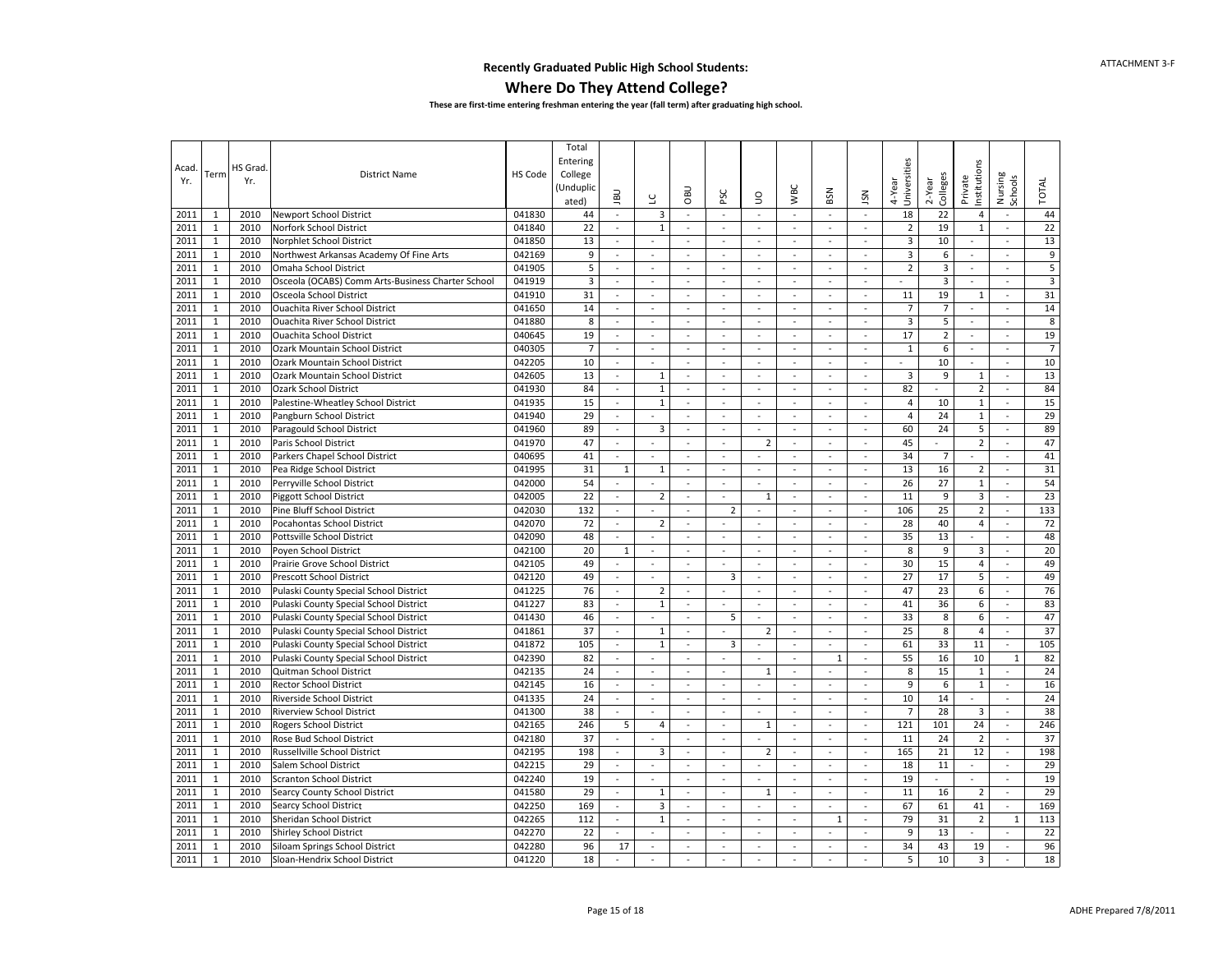#### **Where Do They Attend College?**

| Acad.<br>Yr. | Term         | <b>HS</b> Grad<br>Yr. | <b>District Name</b>              | HS Code | Total<br>Entering<br>College<br>(Unduplic<br>ated) | ASUJ                     | <b>ATU</b>               | РŠ                       | SAUM                     | JAF            | <b>UAFS</b>             | UALR                     | NAU                     | <b>UAMS</b>              | UAPB                     | υcΑ                     | ANC                      | ASUB         | <b>ASUMH</b>             | <b>ASUN</b>              | <b>BRTC</b>  | CCCUA                    | COTO           | EACC   |
|--------------|--------------|-----------------------|-----------------------------------|---------|----------------------------------------------------|--------------------------|--------------------------|--------------------------|--------------------------|----------------|-------------------------|--------------------------|-------------------------|--------------------------|--------------------------|-------------------------|--------------------------|--------------|--------------------------|--------------------------|--------------|--------------------------|----------------|--------|
| 2011         | 1            | 2010                  | <b>Smackover School District</b>  | 042285  | 30                                                 | $\mathbf{r}$             | 1                        | $\overline{4}$           | 9                        | 1              | $\sim$                  | $\overline{3}$           | $\sim$                  | $\sim$                   | $\sim$                   | $\overline{2}$          | ÷.                       | $\sim$       | $\sim$                   | $\sim$                   | $\sim$       | $\sim$                   | $\sim$         | $\sim$ |
| 2011         | 1            | 2010                  | So. Conway Co. School District    | 041710  | 86                                                 | 4                        | 14                       |                          |                          | 6              | $\sim$                  | 1                        |                         | $\sim$                   | 3                        | 5                       |                          | $\sim$       | $\sim$                   | $\blacksquare$           | $\sim$       |                          | ÷.             |        |
| 2011         | 1            | 2010                  | So. Miss. County School District  | 042685  | 33                                                 | $\overline{a}$           |                          |                          |                          |                |                         |                          |                         |                          | $\sim$                   | $\overline{7}$          | 21                       | $\sim$       |                          | $\blacksquare$           | $\sim$       |                          | $\sim$         |        |
| 2011         | 1            | 2010                  | South Side School District        | 040150  | 14                                                 | $\mathbf{1}$             |                          | $\sim$                   | $\sim$                   | $\sim$         | 1                       | $\mathbf{1}$             | $\sim$                  | $\sim$                   | $\omega$                 | $\overline{2}$          |                          | $\sim$       | $\sim$                   | $\omega$                 | $\sim$       | $\sim$                   | $\sim$         | $\sim$ |
| 2011         | 1            | 2010                  | Southside School District         | 040120  | 64                                                 | 5                        | $\overline{\phantom{a}}$ | $\sim$                   | 1                        |                | $\sim$                  | $\mathbf{1}$             |                         | $\sim$                   | $\sim$                   | $\mathbf{1}$            | $\overline{\phantom{a}}$ | $\sqrt{2}$   | $\overline{\phantom{a}}$ | $\overline{\phantom{a}}$ | $\sim$       | $\overline{\phantom{a}}$ | $\sim$         |        |
| 2011         | $\mathbf{1}$ | 2010                  | Spring Hill School District       | 041130  | 20                                                 | $\equiv$                 | $\overline{2}$           | 1                        | 5                        | $\mathbf{1}$   | $\omega$                | $\blacksquare$           | $\sim$                  | $\sim$                   | $\sim$                   | $\overline{3}$          | $\sim$                   | $\sim$       | $\sim$                   | $\sim$                   | $\sim$       | $\sim$                   | $\sim$         | $\sim$ |
| 2011         | 1            | 2010                  | Springdale School District        | 042147  | 236                                                | 1                        | 8                        | $\sim$                   | $\overline{\phantom{a}}$ | 107            | $\overline{\mathbf{3}}$ | $\sim$                   | $\sim$                  | $\sim$                   | $\sim$                   | 14                      | $\sim$                   | $\sim$       | $\sim$                   | $\sim$                   | $\sim$       | $\overline{\phantom{a}}$ | $\sim$         | $\sim$ |
| 2011         | $\mathbf{1}$ | 2010                  | Springdale School District        | 042315  | 176                                                | $\omega$                 | 11                       | $\sim$                   | $\mathbf{1}$             | 71             | $\overline{7}$          | $\sim$                   | $\sim$                  | $\sim$                   | $\sim$                   | $\overline{7}$          | $\sim$                   | $\sim$       | $\sim$                   | $\sim$                   | $\sim$       | $\sim$                   | $\sim$         | $\sim$ |
| 2011         | $\mathbf{1}$ | 2010                  | <b>Star City School District</b>  | 042337  | 51                                                 | $\overline{4}$           | $\overline{2}$           | $\sim$                   | 5                        | 1              | $\sim$                  | $\overline{3}$           | 19                      | $\sim$                   | $\overline{4}$           | 1                       | ÷,                       | $\sim$       | $\sim$                   | $\omega$                 |              | $\sim$                   | $\overline{1}$ | $\sim$ |
| 2011         | 1            | 2010                  | <b>Stephens School District</b>   | 042345  | 16                                                 |                          |                          | $\overline{4}$           | $\overline{7}$           | $\sim$         | 1                       | $\sim$                   | $\sim$                  | $\overline{\phantom{a}}$ | $\sim$                   | $\sim$                  | $\sim$                   | $\sim$       | $\overline{\phantom{a}}$ | $\sim$                   | $\sim$       | $\sim$                   | $\sim$         |        |
| 2011         | -1           | 2010                  | <b>Strong School District</b>     | 042360  | 14                                                 |                          |                          |                          | $\overline{2}$           | $\sim$         | $\sim$                  |                          | -6                      | $\sim$                   | $\sim$                   | $\sim$                  | $\sim$                   | $\sim$       | $\overline{\phantom{a}}$ | $\sim$                   | $\sim$       | $\sim$                   | ÷.             |        |
| 2011         | 1            | 2010                  | <b>Stuttgart School District</b>  | 042365  | 70                                                 | 8                        | $\overline{1}$           | $\overline{3}$           | $\sim$                   | 11             | $\omega$                | $\mathbf{1}$             | $\overline{\mathbf{3}}$ | $\sim$                   | 3                        | 11                      | $\sim$                   | $\mathbf{1}$ | $\sim$                   | $\sim$                   | $\sim$       | $\sim$                   | $\sim$         |        |
| 2011         | 1            | 2010                  | Texarkana School District         | 042403  | 48                                                 | 1                        | 1                        | 8                        | 14                       | 5              | $\sim$                  | $\overline{2}$           | 1                       | $\sim$                   | $\overline{2}$           | $\overline{7}$          | $\blacksquare$           | $\sim$       |                          | $\omega$                 | $\sim$       | $\sim$                   | $\sim$         |        |
| 2011         | $\mathbf{1}$ | 2010                  | <b>Trumann School District</b>    | 042455  | 51                                                 | 33                       |                          |                          |                          | $\overline{3}$ | $\sim$                  |                          | $\overline{1}$          | $\sim$                   |                          | $\overline{1}$          | $\blacksquare$           | $\sim$       |                          | 8                        | $\mathbf{1}$ |                          | ÷.             |        |
| 2011         | 1            | 2010                  | <b>Turrell School District</b>    | 042475  | 8                                                  | $\sim$                   | $\overline{\phantom{a}}$ | $\sim$                   | $\sim$                   |                | $\sim$                  | $\sim$                   |                         | $\sim$                   | 5                        | $\sim$                  | $\sim$                   | $\sim$       | $\sim$                   | $\sim$                   | $\sim$       | $\sim$                   | $\sim$         | $\sim$ |
| 2011         | 1            | 2010                  | Twin Rivers School District       | 042140  | 9                                                  | $\sim$                   | $\sim$                   | $\sim$                   | $\sim$                   | 1              | $\sim$                  | $\sim$                   | $\sim$                  | $\sim$                   | $\sim$                   | $\sim$                  | $\sim$                   | $\sim$       | $\sim$                   | 1                        | 7            | $\sim$                   | $\sim$         | $\sim$ |
| 2011         | 1            | 2010                  | Twin Rivers School District       | 042650  | 6                                                  | $\sim$                   | $\sim$                   | $\sim$                   | $\sim$                   | $\sim$         | $\sim$                  | $\sim$                   | $\sim$                  | $\sim$                   | $\sim$                   | $\sim$                  | $\sim$                   | $\sim$       | $\sim$                   | $\sim$                   | 3            | $\sim$                   | $\sim$         | $\sim$ |
| 2011         | $\mathbf{1}$ | 2010                  | Two Rivers School District        | 040285  | 1                                                  | $\sim$                   | $\sim$                   | $\sim$                   | $\sim$                   | $\sim$         | $\sim$                  | $\sim$                   | $\sim$                  | $\sim$                   | $\sim$                   | $\sim$                  | $\sim$                   | $\sim$       | $\overline{\phantom{a}}$ | $\sim$                   | $\sim$       | $\sim$                   | $\sim$         | $\sim$ |
| 2011         | 1            | 2010                  | Two Rivers School District        | 041900  | 13                                                 | $\omega$                 | 5                        | $\sim$                   | $\overline{\phantom{a}}$ | $\sim$         | 1                       | $\overline{\phantom{a}}$ | $\sim$                  | $\sim$                   | $\sim$                   | $\sim$                  | $\sim$                   | $\sim$       | $\sim$                   | $\sim$                   | $\sim$       | $\sim$                   | $\sim$         | $\sim$ |
| 2011         | 1            | 2010                  | Two Rivers School District        | 042050  | 14                                                 |                          | 8                        | $\sim$                   | $\sim$                   | 1              | $\sim$                  | $\sim$                   |                         | $\sim$                   | $\sim$                   | $\sim$                  | $\sim$                   | $\sim$       | $\sim$                   | $\blacksquare$           | $\sim$       |                          | $\sim$         |        |
| 2011         | 1            | 2010                  | Valley Springs School District    | 042495  | 49                                                 | $\overline{2}$           | $\overline{\mathbf{3}}$  | $\sim$                   | $\sim$                   | $\overline{7}$ | $\sim$                  | $\sim$                   | $\sim$                  | $\overline{a}$           | $\sim$                   | 1                       | $\sim$                   | $\mathbf{1}$ | $\sim$                   | $\sim$                   | $\sim$       | $\sim$                   | ÷.             | $\sim$ |
| 2011         | 1            | 2010                  | Valley View School District       | 041272  | 98                                                 | 77                       | $\mathbf{1}$             | $\sim$                   | $\sim$                   | 5              | $\sim$                  | 1                        | $\sim$                  | $\sim$                   | $\sim$                   | $\overline{\mathbf{3}}$ | $\mathbf{1}$             | $\sim$       | $\sim$                   | 1                        | 3            | $\sim$                   | $\sim$         |        |
| 2011         | 1            | 2010                  | Van Buren School District         | 042500  | 173                                                | $\overline{2}$           | 23                       | 1                        | 1                        | 23             | 112                     |                          | $\sim$                  | $\overline{a}$           | $\sim$                   | $\overline{7}$          | $\overline{a}$           | $\sim$       | $\sim$                   | $\bar{\phantom{a}}$      | $\sim$       |                          | ÷.             |        |
| 2011         | -1           | 2010                  | Van Cove School District          | 040525  | 19                                                 |                          | $\overline{2}$           | $\overline{3}$           |                          | $\sim$         | 1                       | $\overline{\phantom{a}}$ | $\sim$                  | $\sim$                   | $\sim$                   | $\sim$                  | $\sim$                   | $\sim$       | $\sim$                   | $\sim$                   | $\sim$       | $\overline{2}$           | $\sim$         |        |
| 2011         | 1            | 2010                  | Vilonia School District           | 042530  | 120                                                | $\overline{4}$           | 13                       |                          | $\overline{1}$           | $\overline{7}$ | $\blacksquare$          | $\overline{2}$           | $\Delta$                | $\sim$                   | $\sim$                   | 36                      |                          | 19           |                          |                          | $\sim$       |                          | $\sim$         | $\sim$ |
| 2011         | -1           | 2010                  | Viola School District             | 042535  | 15                                                 |                          |                          | $\sim$                   |                          |                | $\omega$                | $\sim$                   |                         | $\sim$                   | $\sim$                   | $\sim$                  | $\sim$                   | $\sim$       | 9                        | 1                        | $\sim$       | $\sim$                   | $\sim$         | $\sim$ |
| 2011         | 1            | 2010                  | <b>Waldron School District</b>    | 042565  | 55                                                 | $\sim$                   | 15                       | 1                        | 1                        | 1              | 15                      | $\sim$                   | -1                      | $\sim$                   | $\sim$                   | $\overline{2}$          | $\sim$                   | $\sim$       | $\overline{\phantom{a}}$ | $\overline{\phantom{a}}$ | $\sim$       | $\overline{\phantom{a}}$ | $\sim$         | $\sim$ |
| 2011         | $\mathbf{1}$ | 2010                  | Warren School District            | 042585  | 30                                                 | 3                        | $\sim$                   | $\overline{2}$           | $\overline{2}$           | $\mathbf{1}$   | $\sim$                  | $\sim$                   | 18                      | $\sim$                   | 1                        | $\sim$                  | $\sim$                   | $\sim$       | $\sim$                   | $\sim$                   | $\sim$       | $\sim$                   | $\sim$         | $\sim$ |
| 2011         | 1            | 2010                  | Watson Chapel School District     | 042040  | 157                                                | 11                       | 5                        | 5                        | 6                        | 6              | $\overline{2}$          | 6                        | 10                      | $\sim$                   | 45                       | 10                      | $\sim$                   | $\sim$       | $\sim$                   | $\sim$                   | $\sim$       | $\overline{\phantom{a}}$ | $\sim$         | $\sim$ |
| 2011         | -1           | 2010                  | West Fork School District         | 042610  | 37                                                 | $\blacksquare$           | 5                        | $\sim$                   | $\sim$                   | 9              | 8                       | $\omega$                 | $\sim$                  | $\sim$                   | $\sim$                   | $\sim$                  | $\sim$                   | $\sim$       | $\sim$                   | $\sim$                   | $\sim$       | $\sim$                   | $\sim$         | $\sim$ |
| 2011         | 1            | 2010                  | West Memphis School District      | 042615  | 174                                                | 14                       | $\mathbf{1}$             | $\overline{4}$           | 1                        | 12             | 1                       | $\overline{3}$           |                         | $\sim$                   | 13                       | $\overline{3}$          | $\sim$                   | $\sim$       | $\sim$                   | $\blacksquare$           |              | $\overline{\phantom{a}}$ | $\sim$         |        |
| 2011         | 1            | 2010                  | West Side School District         | 041065  | 29                                                 |                          | $\overline{2}$           |                          | $\sim$                   | $\sim$         | $\sim$                  | $\mathbf{1}$             |                         | $\sim$                   | $\sim$                   | $\overline{4}$          | $\overline{\phantom{a}}$ | 14           | $\sim$                   | $\sim$                   | $\sim$       | $\sim$                   | $\sim$         |        |
| 2011         | $\mathbf{1}$ | 2010                  | Western Yell Co. School District  | 041050  | 12                                                 | ÷.                       | $\overline{4}$           | $\sim$                   | $\sim$                   | 1              | $\omega$                | $\sim$                   | $\sim$                  | $\sim$                   | $\sim$                   | $\sim$                  | $\sim$                   | $\sim$       | $\sim$                   | $\sim$                   | $\sim$       | $\sim$                   | $\sim$         | $\sim$ |
| 2011         | 1            | 2010                  | Westside Cons. School District    | 041274  | 55                                                 | 38                       | $\mathbf{1}$             | $\sim$                   |                          |                | $\sim$                  |                          |                         |                          | $\sim$                   | $\overline{1}$          | $\sim$                   | 1            | $\sim$                   | $\overline{2}$           | 8            |                          | $\sim$         |        |
| 2011         | 1            | 2010                  | Westside School District          | 040475  | 18                                                 |                          | 12                       | $\sim$                   | $\sim$                   | $\mathbf{1}$   | $\overline{2}$          | $\overline{\phantom{a}}$ | $\sim$                  | $\sim$                   | $\sim$                   | $\sim$                  | $\overline{\phantom{a}}$ |              | $\sim$                   | $\blacksquare$           |              |                          | $\sim$         | $\sim$ |
| 2011         | $\mathbf{1}$ | 2010                  | White Co. Central School District | 041275  | 19                                                 |                          |                          |                          |                          | $\overline{2}$ | $\sim$                  |                          |                         |                          |                          | $\sim$                  | $\sim$                   | 10           | $\sim$                   | $\bar{a}$                |              |                          | $\sim$         |        |
| 2011         | 1            | 2010                  | White Hall School District        | 042045  | 119                                                | 8                        | 5                        | $\overline{4}$           | 1                        | 16             | 2                       | 15                       | 17                      | $\sim$                   | 6                        | 11                      | $\sim$                   | $\sim$       | $\overline{\phantom{a}}$ | $\sim$                   | $\sim$       | $\sim$                   | $\sim$         | $\sim$ |
| 2011         | 1            | 2010                  | <b>Wickes School District</b>     | 042490  | 6                                                  | $\overline{\phantom{a}}$ |                          | $\overline{\phantom{a}}$ |                          |                | $\sim$                  | $\sim$                   | $\sim$                  | $\overline{\phantom{a}}$ | $\overline{\phantom{a}}$ | $\sim$                  | $\overline{\phantom{a}}$ | $\sim$       | $\overline{\phantom{a}}$ | $\overline{\phantom{a}}$ | $\sim$       | $\overline{4}$           | $\sim$         | $\sim$ |
| 2011         | 1            | 2010                  | <b>Wickes School District</b>     | 042640  | 10                                                 | 1                        | $\sim$                   | $\sim$                   | $\mathbf{1}$             | 1              | $\sim$                  | $\blacksquare$           | $\sim$                  | $\sim$                   | $\sim$                   | $\sim$                  | $\sim$                   | $\sim$       | $\sim$                   | $\sim$                   | $\sim$       | $\overline{3}$           | $\sim$         | $\sim$ |
| 2011         | 1            | 2010                  | <b>Wonderview School District</b> | 041045  | 25                                                 |                          | $\overline{2}$           | $\sim$                   | $\sim$                   | $\sim$         | $\omega$                | $\mathbf{1}$             | $\sim$                  | $\sim$                   | $\sim$                   | $\overline{3}$          | $\sim$                   | $\sim$       | $\sim$                   | $\omega$                 | $\sim$       |                          | $\sim$         | $\sim$ |
| 2011         | 1            | 2010                  | Woodlawn School District          | 042160  | 27                                                 | $\overline{3}$           | $\overline{2}$           |                          | $\overline{2}$           |                | $\sim$                  | 1                        | 6                       | $\sim$                   | $\sim$                   | 1                       |                          | $\sim$       |                          | $\blacksquare$           |              |                          |                | $\sim$ |
| 2011         | 1            | 2010                  | Wynne School District             | 042720  | 86                                                 | 33                       | 1                        | $\mathbf{1}$             | $\sim$                   | 13             | $\sim$                  | 1                        | $\overline{3}$          | $\sim$                   | $\sim$                   | 3                       | $\overline{a}$           | $\sim$       | $\sim$                   | $\sim$                   | $\sim$       | $\sim$                   | ÷.             | 24     |
| 2011         | 1            | 2010                  | Yellville-Summit School District  | 042725  | 19                                                 |                          | 1                        |                          |                          | $\overline{3}$ |                         |                          |                         |                          |                          | $\overline{1}$          |                          |              | $\overline{7}$           |                          |              |                          |                |        |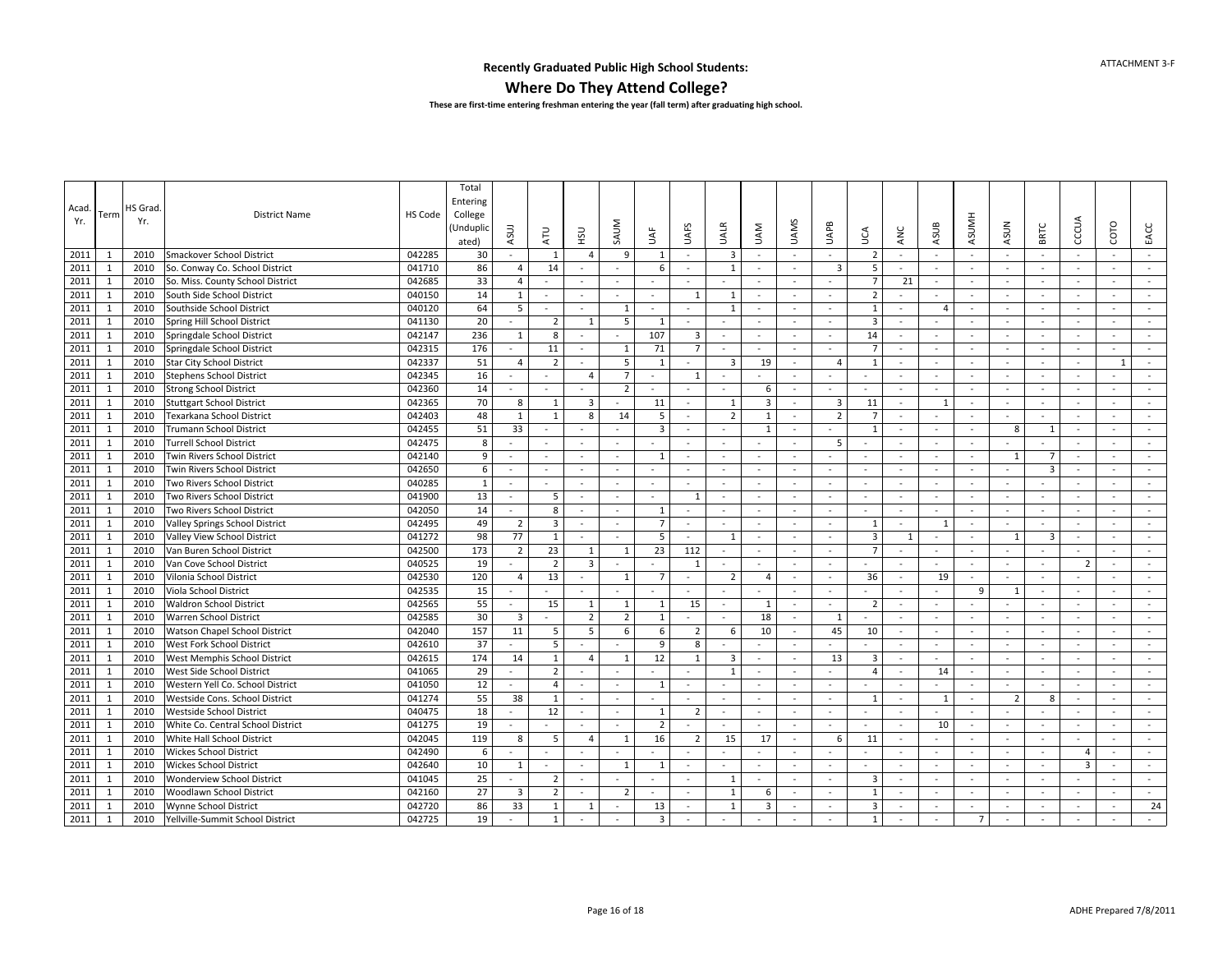#### **Where Do They Attend College?**

| Acad.<br>Yr. | Term         | HS Grad<br>Yr. | <b>District Name</b>              | HS Code | Total<br>Entering<br>College<br>(Unduplic<br>ated) | <b>MSCC</b>    | NAC                     | NPCC                     | <b>NWACC</b>             | OZC                      | PCCUA    | 눈                        | <b>RMCC</b>    | SACC                     | <b>TUAS</b>              | SEAC           | <b>UACCB</b>             | <b>UACCH</b>   | <b>UACCM</b>             | ABC                      | CBC            | CRC                      | $\stackrel{\small\cup}{_\pm}$ | $\exists$               |
|--------------|--------------|----------------|-----------------------------------|---------|----------------------------------------------------|----------------|-------------------------|--------------------------|--------------------------|--------------------------|----------|--------------------------|----------------|--------------------------|--------------------------|----------------|--------------------------|----------------|--------------------------|--------------------------|----------------|--------------------------|-------------------------------|-------------------------|
| 2011         | -1           | 2010           | Smackover School District         | 042285  | 30                                                 | $\sim$         |                         |                          | $\sim$                   |                          | $\sim$   |                          |                | $\overline{3}$           | 6                        | $\sim$         |                          | $\sim$         |                          |                          | 1              |                          | $\sim$                        |                         |
| 2011         | $\mathbf{1}$ | 2010           | So. Conway Co. School District    | 041710  | 86                                                 | $\sim$         |                         | $\sim$                   | $\sim$                   | $\sim$                   | $\sim$   | $\sim$                   | $\sim$         |                          |                          |                | $\overline{\phantom{a}}$ | $\sim$         | 50                       | $\omega$                 | $\mathbf{1}$   |                          | $\overline{z}$                | $\sim$                  |
| 2011         | 1            | 2010           | So. Miss. County School District  | 042685  | 33                                                 | $\sim$         |                         | $\sim$                   | $\sim$                   |                          | $\sim$   | $\sim$                   | $\sim$         | $\sim$                   |                          | $\sim$         | $\sim$                   | $\sim$         |                          | $\mathbf{1}$             |                |                          | $\sim$                        | $\sim$                  |
| 2011         | 1            | 2010           | South Side School District        | 040150  | 14                                                 | $\sim$         | $\sim$                  | $\sim$                   | $\sim$                   | $\sim$                   | $\sim$   | $\sim$                   | $\sim$         | $\sim$                   | $\sim$                   | $\sim$         | $\sim$                   | $\sim$         | $\overline{7}$           | 1                        | 1              | $\sim$                   | $\sim$                        | $\sim$                  |
| 2011         | $\mathbf{1}$ | 2010           | Southside School District         | 040120  | 64                                                 | $\sim$         | $\sim$                  | $\sim$                   | $\sim$                   | $\sim$                   | $\sim$   | $\sim$                   | $\sim$         | $\sim$                   | $\sim$                   | $\sim$         | 49                       | $\sim$         | $\sim$                   | $\sim$                   | $\sim$         | $\sim$                   | $\sim$                        | $\sim$                  |
| 2011         | 1            | 2010           | Spring Hill School District       | 041130  | 20                                                 | $\sim$         | $\sim$                  | $\sim$                   | $\sim$                   | $\sim$                   | $\sim$   | $\sim$                   | $\sim$         | $\sim$                   | $\sim$                   | $\sim$         | $\sim$                   | 8              | $\sim$                   | $\sim$                   | $\sim$         | $\sim$                   | $\sim$                        | $\sim$                  |
| 2011         | 1            | 2010           | Springdale School District        | 042147  | 236                                                | $\sim$         | $\mathbf{1}$            | $\sim$                   | 82                       | $\sim$                   | $\sim$   | $\sim$                   | $\sim$         | $\sim$                   | $\sim$                   | $\sim$         | $\sim$                   | $\sim$         | $\sim$                   | $\sim$                   | 1              | $\sim$                   | $\overline{4}$                | $\sim$                  |
| 2011         | 1            | 2010           | Springdale School District        | 042315  | 176                                                | $\sim$         |                         | $\sim$                   | 74                       | $\sim$                   | $\sim$   | $\sim$                   | $\sim$         | $\sim$                   | $\sim$                   | $\sim$         | $\sim$                   | $\sim$         |                          | $\sim$                   | 4              | $\sim$                   | $\overline{1}$                | $\mathbf{1}$            |
| 2011         | 1            | 2010           | <b>Star City School District</b>  | 042337  | 51                                                 | $\sim$         |                         | $\sim$                   | $\sim$                   | $\sim$                   | $\sim$   | $\sim$                   | $\sim$         | $\sim$                   | $\sim$                   | 10             | $\sim$                   | $\sim$         | $\overline{\phantom{a}}$ | $\sim$                   | $\sim$         | $\sim$                   | $\sim$                        | $\sim$                  |
| 2011         | 1            | 2010           | <b>Stephens School District</b>   | 042345  | 16                                                 | $\sim$         | $\sim$                  | $\sim$                   | $\sim$                   | $\sim$                   | $\sim$   | $\sim$                   | $\sim$         | $\sim$                   | $\overline{3}$           | $\sim$         | $\sim$                   | $\sim$         | $\sim$                   | $\mathbf{1}$             | $\sim$         | $\sim$                   | ÷.                            | $\sim$                  |
| 2011         | 1            | 2010           | <b>Strong School District</b>     | 042360  | 14                                                 | $\sim$         |                         | $\sim$                   | $\sim$                   | $\sim$                   | $\sim$   | $\blacksquare$           | $\sim$         | 6                        | $\sim$                   | $\sim$         | $\sim$                   | $\sim$         | $\sim$                   | $\sim$                   | $\sim$         |                          | $\sim$                        | $\sim$                  |
| 2011         | 1            | 2010           | <b>Stuttgart School District</b>  | 042365  | 70                                                 | ÷.             |                         |                          |                          |                          | 27       | $\mathbf{1}$             |                |                          |                          |                | $\sim$                   | $\sim$         |                          |                          |                |                          | ÷,                            |                         |
| 2011         | $\mathbf{1}$ | 2010           | Texarkana School District         | 042403  | 48                                                 | $\sim$         | $\sim$                  | $\sim$                   | $\sim$                   |                          | $\sim$   |                          |                | $\sim$                   | $\overline{2}$           | $\sim$         | $\sim$                   | $\overline{1}$ | $\sim$                   | $\overline{2}$           | $\mathbf{1}$   | $\sim$                   | $\overline{1}$                | $\sim$                  |
| 2011         | 1            | 2010           | <b>Trumann School District</b>    | 042455  | 51                                                 | $\sim$         | $\sim$                  | $\sim$                   | $\overline{\phantom{a}}$ | $\overline{\phantom{a}}$ | $\sim$   | $\overline{\phantom{a}}$ | $\sim$         | $\overline{\phantom{a}}$ | $\overline{\phantom{a}}$ | $\sim$         | $\overline{\phantom{a}}$ | $\sim$         | $\sim$                   | $\overline{\phantom{a}}$ | $\sim$         | $\overline{\phantom{a}}$ | $\sim$                        | $\sim$                  |
| 2011         | 1            | 2010           | <b>Turrell School District</b>    | 042475  | 8                                                  | 3              | $\sim$                  | $\sim$                   | $\sim$                   | $\sim$                   | $\sim$   | $\sim$                   | $\sim$         | $\sim$                   | $\sim$                   | $\sim$         | $\sim$                   | $\sim$         | $\sim$                   | $\sim$                   | $\sim$         | $\sim$                   | $\sim$                        | $\sim$                  |
| 2011         | $\mathbf{1}$ | 2010           | Twin Rivers School District       | 042140  | 9                                                  | $\sim$         | in a                    | $\sim$                   | $\sim$                   | $\sim$                   | $\sim$   | $\sim$                   | $\sim$         | $\sim$                   | $\sim$                   | $\sim$         | $\sim$                   | $\sim$         | $\sim$                   | $\sim$                   | $\sim$         | $\sim$                   | $\sim$                        | $\sim$                  |
| 2011         | 1            | 2010           | Twin Rivers School District       | 042650  | 6                                                  | $\omega$       |                         | $\sim$                   | $\sim$                   | $\overline{3}$           | $\sim$   | $\sim$                   | $\sim$         | $\overline{\phantom{a}}$ | $\sim$                   | $\sim$         | $\omega$                 | $\sim$         |                          | $\sim$                   | $\sim$         | $\sim$                   | $\sim$                        | $\sim$                  |
| 2011         | 1            | 2010           | Two Rivers School District        | 040285  | $\mathbf{1}$                                       | $\sim$         |                         | $\sim$                   | $\sim$                   |                          | $\sim$   |                          |                | $\sim$                   | $\sim$                   | $\sim$         |                          | $\sim$         | 1                        | $\sim$                   |                |                          | $\sim$                        |                         |
| 2011         | 1            | 2010           | Two Rivers School District        | 041900  | 13                                                 | $\sim$         | $\sim$                  | $\sim$                   | $\sim$                   | $\sim$                   | $\sim$   | $\sim$                   | $\sim$         | $\sim$                   | $\sim$                   | $\sim$         | $\sim$                   | $\sim$         | $\overline{7}$           | $\sim$                   | $\sim$         | $\sim$                   | $\sim$                        | $\sim$                  |
| 2011         | 1            | 2010           | Two Rivers School District        | 042050  | 14                                                 | $\sim$         |                         | 1                        | $\sim$                   | $\sim$                   | $\sim$   | ٠                        | $\sim$         |                          | $\sim$                   | $\sim$         | ٠                        | $\sim$         | $\overline{4}$           | $\sim$                   | $\sim$         | $\sim$                   | ÷.                            | $\sim$                  |
| 2011         | $\mathbf{1}$ | 2010           | Valley Springs School District    | 042495  | 49                                                 | $\sim$         | 31                      | $\sim$                   | $\sim$                   | $\sim$                   | $\sim$   | $\sim$                   | $\sim$         | $\sim$                   | 1                        | $\sim$         | $\sim$                   | $\sim$         |                          | $\overline{\phantom{a}}$ | $\sim$         | $\sim$                   | $\sim$                        | $\mathbf{1}$            |
| 2011         | 1            | 2010           | Valley View School District       | 041272  | 98                                                 | $\sim$         |                         | $\sim$                   | $\sim$                   | $\sim$                   | $\sim$   | $\bar{\phantom{a}}$      | $\sim$         | $\sim$                   | $\sim$                   | $\sim$         | $\bar{\phantom{a}}$      | $\sim$         | $\sim$                   | $\blacksquare$           | $\sim$         | $\mathbf{1}$             | $\mathbf{1}$                  | $\overline{2}$          |
| 2011         | 1            | 2010           | Van Buren School District         | 042500  | 173                                                | $\sim$         |                         | $\sim$                   | $\overline{1}$           |                          | $\sim$   | $\sim$                   |                |                          |                          | $\sim$         | $\sim$                   | $\sim$         |                          |                          |                |                          | $\overline{1}$                | $\sim$                  |
| 2011         | $\mathbf{1}$ | 2010           | Van Cove School District          | 040525  | 19                                                 | $\sim$         | $\sim$                  | $\sim$                   | $\sim$                   | $\sim$                   | $\omega$ | $\omega$                 | 11             | $\sim$                   | $\sim$                   | $\sim$         | $\sim$                   | $\sim$         | $\sim$                   | $\blacksquare$           | $\mathbf{1}$   | $\sim$                   | $\sim$                        | $\sim$                  |
| 2011         | $\mathbf{1}$ | 2010           | Vilonia School District           | 042530  | 120                                                | $\sim$         | $\sim$                  | $\sim$                   | $\sim$                   | $\sim$                   | $\omega$ | $\overline{2}$           | $\sim$         | $\sim$                   | $\sim$                   | $\sim$         | $\sim$                   | $\sim$         | 24                       | $\omega$                 | 4              | $\sim$                   | $\sim$                        | $\overline{\mathbf{3}}$ |
| 2011         | 1            | 2010           | Viola School District             | 042535  | 15                                                 | $\sim$         | $\overline{\mathbf{3}}$ | $\sim$                   | $\sim$                   | $\overline{2}$           | $\sim$   | $\sim$                   | $\sim$         | $\sim$                   | $\sim$                   | $\sim$         | $\sim$                   | $\sim$         | $\sim$                   | $\sim$                   | $\sim$         | $\sim$                   | $\sim$                        | $\sim$                  |
| 2011         | 1            | 2010           | Waldron School District           | 042565  | 55                                                 | $\sim$         |                         | $\sim$                   | $\overline{\phantom{a}}$ | $\sim$                   | $\sim$   | 1                        | 16             | $\sim$                   | $\sim$                   | $\sim$         | $\sim$                   | $\sim$         | $\sim$                   | $\sim$                   | $\mathbf{1}$   | $\sim$                   | $\sim$                        | $\sim$                  |
| 2011         | 1            | 2010           | Warren School District            | 042585  | 30                                                 | $\sim$         |                         | $\sim$                   | $\sim$                   | $\sim$                   | $\sim$   | $\sim$                   | $\sim$         | $\mathbf{1}$             | $\sim$                   | $\overline{2}$ | $\sim$                   | $\sim$         | $\sim$                   | $\sim$                   | $\sim$         | $\sim$                   | $\sim$                        | $\sim$                  |
| 2011         | 1            | 2010           | Watson Chapel School District     | 042040  | 157                                                | $\sim$         | 1                       | $\sim$                   | $\sim$                   |                          | $\omega$ | $\sim$                   |                | $\sim$                   | $\sim$                   | 49             | $\sim$                   | $\sim$         | $\sim$                   | 1                        | $\sim$         | $\sim$                   | 1                             | $\sim$                  |
| 2011         | 1            | 2010           | West Fork School District         | 042610  | 37                                                 | $\sim$         |                         | $\sim$                   | 12                       | $\sim$                   | $\sim$   | $\sim$                   | -1             | $\sim$                   | $\sim$                   | $\sim$         | $\sim$                   | $\sim$         | $\overline{\phantom{a}}$ | $\sim$                   | $\sim$         | $\sim$                   | $\sim$                        | $\overline{2}$          |
| 2011         | 1            | 2010           | West Memphis School District      | 042615  | 174                                                | 108            | $\sim$                  | $\sim$                   | $\sim$                   | $\sim$                   | $\sim$   | $\sim$                   | $\sim$         | $\sim$                   | $\sim$                   | $\sim$         | $\sim$                   | $\sim$         | $\sim$                   | 3                        | $\overline{2}$ | $\sim$                   | 1                             | $\sim$                  |
| 2011         | 1            | 2010           | West Side School District         | 041065  | 29                                                 | $\omega$       | $\overline{3}$          | $\sim$                   | $\overline{\phantom{a}}$ |                          | $\sim$   |                          | $\sim$         | $\overline{\phantom{a}}$ | $\sim$                   | $\sim$         | $\overline{2}$           | $\sim$         | $\overline{\mathbf{3}}$  | $\overline{\phantom{a}}$ |                |                          | ÷.                            | $\sim$                  |
| 2011         | 1            | 2010           | Western Yell Co. School District  | 041050  | 12                                                 | $\sim$         |                         | $\sim$                   | $\sim$                   |                          | $\sim$   | $\overline{\phantom{a}}$ | $\sim$         | $\sim$                   | $\sim$                   | $\sim$         | $\sim$                   | $\sim$         | 6                        | $\omega$                 | $\sim$         | $\sim$                   | $\sim$                        | $\sim$                  |
| 2011         | 1            | 2010           | Westside Cons. School District    | 041274  | 55                                                 | $\sim$         |                         | $\overline{\phantom{a}}$ | $\overline{\phantom{a}}$ |                          | $\sim$   | $\sim$                   |                | $\overline{\phantom{a}}$ | $\overline{\phantom{a}}$ | $\sim$         | $\sim$                   | $\sim$         |                          | $\overline{\phantom{a}}$ | $\sim$         | $\sim$                   | $\sim$                        | $\mathbf{1}$            |
| 2011         | 1            | 2010           | Westside School District          | 040475  | 18                                                 | $\sim$         | $\sim$                  | $\sim$                   | $\sim$                   | $\sim$                   | $\sim$   | $\sim$                   | $\sim$         | $\sim$                   | $\sim$                   | $\sim$         | $\sim$                   | $\sim$         | $\sim$                   | $\sim$                   | $\sim$         | $\sim$                   | $\sim$                        | $\sim$                  |
| 2011         | $\mathbf{1}$ | 2010           | White Co. Central School District | 041275  | 19                                                 | $\sim$         | $\sim$                  | $\sim$                   | $\sim$                   | $\sim$                   | $\sim$   | $\sim$                   | $\sim$         | $\sim$                   | $\sim$                   | $\sim$         | $\overline{2}$           | $\sim$         | $\sim$                   | $\overline{\phantom{a}}$ | $\sim$         | $\sim$                   | $\sim$                        | 5                       |
| 2011         | 1            | 2010           | White Hall School District        | 042045  | 119                                                | $\sim$         | $\sim$                  | $\sim$                   | $\sim$                   | $\sim$                   | $\sim$   | 9                        | $\sim$         | $\sim$                   | $\sim$                   | 23             | $\sim$                   | $\sim$         | $\sim$                   | $\sim$                   | $\sim$         | $\sim$                   | $\overline{1}$                | $\sim$                  |
| 2011         | 1            | 2010           | <b>Wickes School District</b>     | 042490  | 6                                                  | $\sim$         |                         | $\sim$                   | $\sim$                   | $\sim$                   | $\sim$   | $\sim$                   | $\sim$         | $\sim$                   | $\sim$                   | $\sim$         | $\sim$                   | $\sim$         | $\sim$                   | $\omega$                 | $\sim$         | $\sim$                   | $\sim$                        | $\sim$                  |
| 2011         | 1            | 2010           | <b>Wickes School District</b>     | 042640  | 10                                                 | $\sim$         | 1                       | $\sim$                   | $\sim$                   | $\sim$                   | $\sim$   | $\sim$                   | $\overline{3}$ | $\sim$                   | $\sim$                   | $\sim$         | $\sim$                   | $\sim$         | $\overline{\phantom{a}}$ | $\sim$                   | $\sim$         | $\sim$                   | $\sim$                        | $\sim$                  |
| 2011         | 1            | 2010           | <b>Wonderview School District</b> | 041045  | 25                                                 | $\sim$         | $\sim$                  | $\sim$                   | $\sim$                   | $\sim$                   | $\sim$   | $\sim$                   | $\sim$         | $\sim$                   | $\sim$                   | $\sim$         | $\sim$                   | $\sim$         | 18                       | $\sim$                   | $\sim$         | $\sim$                   | $\mathbf{1}$                  | $\sim$                  |
| 2011         | 1            | 2010           | Woodlawn School District          | 042160  | 27                                                 |                |                         |                          | $\sim$                   |                          | $\sim$   |                          |                | $\overline{\phantom{a}}$ | $\sim$                   | 11             |                          | $\mathbf{1}$   |                          | $\sim$                   |                |                          | $\sim$                        |                         |
| 2011         | 1            | 2010           | Wynne School District             | 042720  | 86                                                 | $\overline{2}$ |                         | $\sim$                   | $\overline{\phantom{a}}$ | $\sim$                   | $\sim$   | $\sim$                   | $\sim$         | $\overline{\phantom{a}}$ | $\sim$                   | $\sim$         | ٠                        |                |                          | $\overline{\phantom{a}}$ | $\overline{2}$ |                          | $\sim$                        | $\overline{4}$          |
| 2011         | $\mathbf{1}$ | 2010           | Yellville-Summit School District  | 042725  | 19                                                 |                | $\overline{7}$          |                          |                          |                          | $\sim$   |                          |                | $\sim$                   |                          |                |                          |                |                          |                          |                |                          | $\overline{a}$                |                         |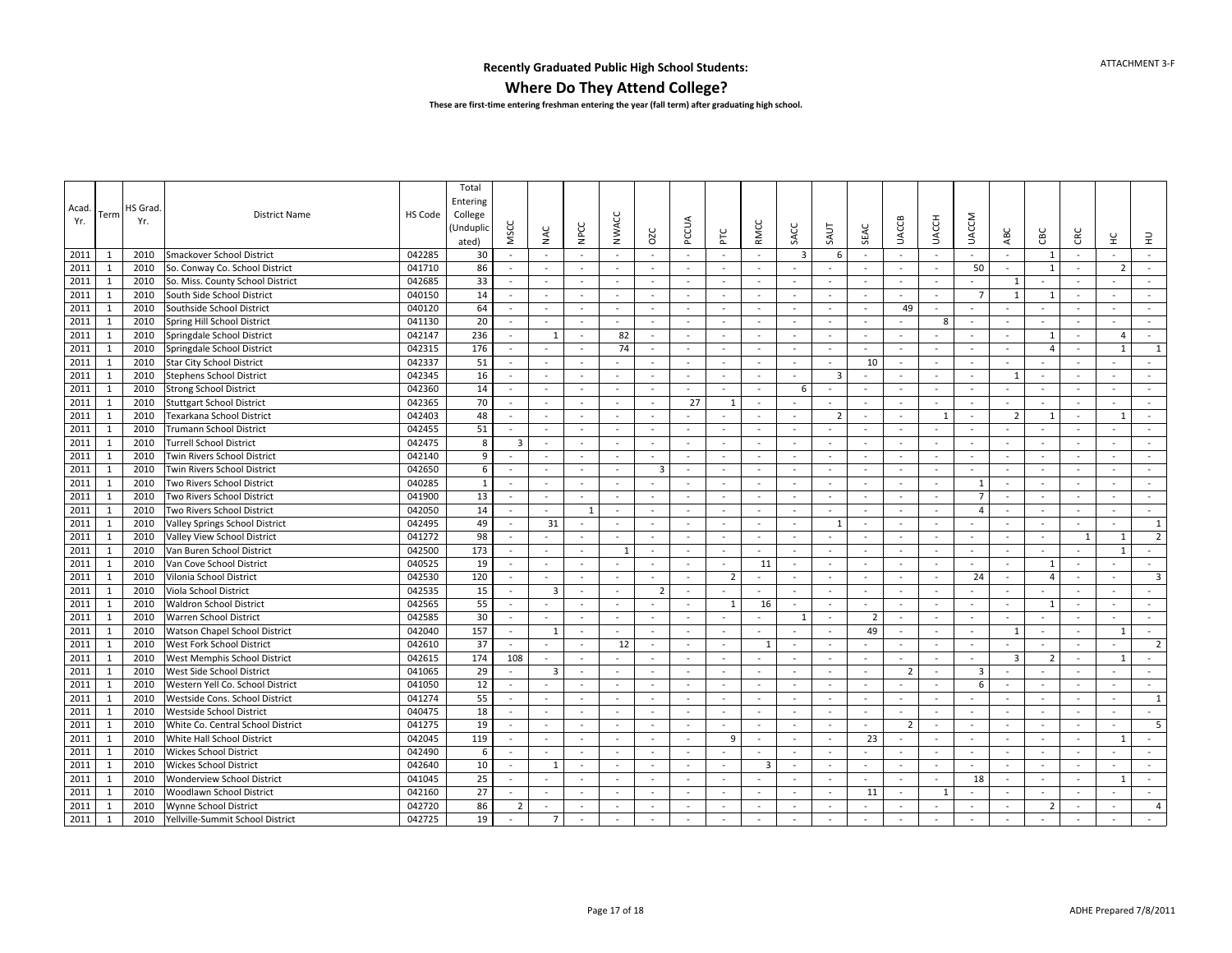#### **Where Do They Attend College?**

|       |              |         |                                   |         | Total        |                          |                          |                          |                          |                     |                          |               |                          |                        |                         |                          |                          |              |
|-------|--------------|---------|-----------------------------------|---------|--------------|--------------------------|--------------------------|--------------------------|--------------------------|---------------------|--------------------------|---------------|--------------------------|------------------------|-------------------------|--------------------------|--------------------------|--------------|
|       |              | HS Grad |                                   |         | Entering     |                          |                          |                          |                          |                     |                          |               |                          |                        |                         |                          |                          |              |
| Acad. | Term         |         | District Name                     | HS Code | College      |                          |                          |                          |                          |                     |                          |               |                          |                        |                         |                          |                          |              |
| Yr.   |              | Yr.     |                                   |         | (Unduplic    |                          |                          |                          |                          |                     |                          |               |                          | Universities<br>4-Year | $2 - Year$              | nstitutions<br>Private   | Nursing                  | <b>TOTAL</b> |
|       |              |         |                                   |         | ated)        | <b>UBL</b>               | ں                        | <b>DBO</b>               | PSC                      | $\mathsf{S}$        | <b>WBC</b>               | BSN           | JSN                      |                        | Colleges                |                          | Schools                  |              |
| 2011  | $\mathbf{1}$ | 2010    | Smackover School District         | 042285  | 30           | $\sim$                   | $\sim$                   | $\sim$                   | $\blacksquare$           | $\sim$              | $\sim$                   | $\sim$        | $\sim$                   | 20                     | 9                       | $\mathbf{1}$             | $\sim$                   | 30           |
| 2011  | $\mathbf{1}$ | 2010    | So. Conway Co. School District    | 041710  | 86           | $\sim$                   | $\omega$                 | $\omega$                 | $\omega$                 | $\omega$            | $\omega$                 | $\omega$      | $\omega$                 | 33                     | 50                      | $\overline{3}$           | $\omega$                 | 86           |
| 2011  | $\mathbf{1}$ | 2010    | So. Miss. County School District  | 042685  | 33           | $\sim$                   | $\sim$                   | $\sim$                   | $\blacksquare$           | $\sim$              | $\sim$                   | $\sim$        | $\sim$                   | 11                     | 21                      | $\mathbf{1}$             | $\sim$                   | 33           |
| 2011  | $\mathbf{1}$ | 2010    | South Side School District        | 040150  | 14           | $\sim$                   | $\sim$                   | $\sim$                   | $\sim$                   | $\sim$              | $\sim$                   | $\sim$        | $\sim$                   | 5                      | $\overline{7}$          | $\overline{2}$           | $\overline{\phantom{a}}$ | 14           |
| 2011  | $\mathbf{1}$ | 2010    | Southside School District         | 040120  | 64           | $\blacksquare$           | $\overline{4}$           | $\bar{\phantom{a}}$      | $\overline{\phantom{a}}$ | $\bar{\phantom{a}}$ | $\mathbb{Z}$             | $\omega$      | $\sim$                   | 8                      | 53                      | $\overline{4}$           | $\overline{\phantom{a}}$ | 65           |
| 2011  | $\mathbf{1}$ | 2010    | Spring Hill School District       | 041130  | 20           |                          |                          | $\bar{\phantom{a}}$      | $\omega$                 | ÷,                  | $\blacksquare$           | $\omega$      | $\overline{\phantom{a}}$ | 12                     | 8                       |                          | $\omega$                 | 20           |
| 2011  | $\mathbf{1}$ | 2010    | Springdale School District        | 042147  | 236          | 11                       | $\blacksquare$           | $\blacksquare$           | $\omega$                 | 5                   | $\omega$                 | 1             | $\overline{\phantom{a}}$ | 133                    | 83                      | 21                       | $\mathbf{1}$             | 238          |
| 2011  | $\mathbf{1}$ | 2010    | Springdale School District        | 042315  | 176          | $\omega$                 | $\sim$                   | $\sim$                   | $\sim$                   | $1\,$               | $\blacksquare$           | $\sim$        | $\blacksquare$           | 97                     | 74                      | $\overline{7}$           | $\sim$                   | 178          |
| 2011  | $1\,$        | 2010    | <b>Star City School District</b>  | 042337  | 51           | $\sim$                   | $\sim$                   | $\sim$                   | $\blacksquare$           | $1\,$               | $\sim$                   | $\sim$        | $\sim$                   | 39                     | 11                      | $1\,$                    | $\sim$                   | 51           |
| 2011  | $\mathbf{1}$ | 2010    | <b>Stephens School District</b>   | 042345  | 16           | $\sim$                   | $\omega$                 | $\omega$                 | $\overline{\phantom{a}}$ | $\bar{\phantom{a}}$ | $\omega$                 | $\omega$      | $\omega$                 | 12                     | $\overline{3}$          | $1\,$                    | $\omega$                 | 16           |
| 2011  | $\mathbf{1}$ | 2010    | <b>Strong School District</b>     | 042360  | 14           | $\sim$                   | $\sim$                   | ÷.                       | ÷.                       | $\overline{a}$      | $\sim$                   | $\sim$        | $\sim$                   | 8                      | 6                       | $\sim$                   | $\sim$                   | 14           |
| 2011  | $\mathbf{1}$ | 2010    | <b>Stuttgart School District</b>  | 042365  | 70           | $\sim$                   | $\sim$                   | $\sim$                   | $\sim$                   | $\blacksquare$      | $\sim$                   | $\sim$        | $\sim$                   | 41                     | 29                      | $\blacksquare$           | $\sim$                   | 70           |
| 2011  | $\mathbf{1}$ | 2010    | Texarkana School District         | 042403  | 48           | $\sim$                   | $\sim$                   | ÷.                       | $\blacksquare$           | $\sim$              | $\sim$                   | $\sim$        | $\omega$                 | 41                     | $\overline{3}$          | $\overline{4}$           | $\sim$                   | 48           |
| 2011  | $\mathbf{1}$ | 2010    | <b>Trumann School District</b>    | 042455  | 51           | $\sim$                   | 3                        | ÷,                       | $\sim$                   | $\mathbf{1}$        | $\sim$                   | $\sim$        | $\overline{\phantom{a}}$ | 38                     | 9                       | $\overline{4}$           | $\sim$                   | 51           |
| 2011  | $\mathbf{1}$ | 2010    | <b>Turrell School District</b>    | 042475  | 8            | $\sim$                   |                          | $\overline{\phantom{a}}$ | $\sim$                   | ÷,                  | $\sim$                   | $\sim$        | $\sim$                   | 5                      | 3                       | $\blacksquare$           | $\overline{\phantom{a}}$ | 8            |
| 2011  | $1\,$        | 2010    | Twin Rivers School District       | 042140  | 9            | $\sim$                   | $\sim$                   | $\blacksquare$           | $\sim$                   | $\equiv$            | $\sim$                   | $\sim$        | $\sim$                   | $\mathbf{1}$           | 8                       | $\blacksquare$           | $\sim$                   | 9            |
| 2011  | $\mathbf{1}$ | 2010    | Twin Rivers School District       | 042650  | 6            | $\omega$                 | $\omega$                 | $\omega$                 | $\omega$                 | $\sim$              | $\omega$                 | $\omega$      | $\omega$                 | ÷.                     | 6                       | $\omega$                 | $\omega$                 | $\,6$        |
| 2011  | $\mathbf{1}$ | 2010    | Two Rivers School District        | 040285  | $\mathbf{1}$ | $\sim$                   | $\sim$                   | $\sim$                   | $\sim$                   | $\sim$              | $\sim$                   | $\sim$        | $\sim$                   | ÷                      | $\mathbf{1}$            | $\sim$                   | $\sim$                   | $\mathbf 1$  |
| 2011  | $\mathbf{1}$ | 2010    | Two Rivers School District        | 041900  | 13           | $\omega$                 | $\blacksquare$           | $\omega$                 | $\mathcal{L}$            | $\sim$              | $\omega$                 | $\mathcal{L}$ | $\omega$                 | 6                      | $\overline{7}$          | $\omega$                 | $\mathcal{L}$            | 13           |
| 2011  | $\mathbf{1}$ | 2010    | Two Rivers School District        | 042050  | 14           | $\sim$                   | $\sim$                   | ÷.                       | $\overline{\phantom{a}}$ | $\overline{a}$      | $\sim$                   | $\sim$        | $\sim$                   | 9                      | 5                       | $\sim$                   | $\sim$                   | 14           |
| 2011  | $\mathbf{1}$ | 2010    | Valley Springs School District    | 042495  | 49           | $\sim$                   | $\overline{2}$           | $\overline{\phantom{a}}$ | $\sim$                   | ÷,                  | $\sim$                   | $\sim$        | $\overline{\phantom{a}}$ | 13                     | 33                      | $\overline{3}$           | $\sim$                   | 49           |
| 2011  | $\mathbf{1}$ | 2010    | Valley View School District       | 041272  | 98           | $\sim$                   | $1\,$                    | $\sim$                   | $\sim$                   | $\mathbf{1}$        | $\sim$                   | $\sim$        | $\sim$                   | 87                     | 5                       | 6                        | $\blacksquare$           | 98           |
| 2011  | $\mathbf{1}$ | 2010    | Van Buren School District         | 042500  | 173          | $\mathbf{1}$             | $\sim$                   | $\sim$                   | $\blacksquare$           | $\mathbf{1}$        | $\sim$                   | $\sim$        | $\blacksquare$           | 169                    | $\mathbf{1}$            | $\overline{3}$           | $\omega$                 | 173          |
| 2011  | $\mathbf{1}$ | 2010    | Van Cove School District          | 040525  | 19           | $\sim$                   | $\sim$                   | ÷.                       | $\overline{\phantom{a}}$ | ÷,                  | $\sim$                   | $\sim$        | $\overline{\phantom{a}}$ | 6                      | 13                      | $\mathbf{1}$             | $\sim$                   | 20           |
| 2011  | $\mathbf{1}$ | 2010    | Vilonia School District           | 042530  | 120          | $\overline{\phantom{a}}$ | $\overline{\phantom{a}}$ | $\bar{\phantom{a}}$      | $\bar{\phantom{a}}$      | $\bar{\phantom{a}}$ | $\mathbb{Z}$             | $\mathbf{1}$  | $\overline{\phantom{a}}$ | 67                     | 45                      | $\overline{7}$           | $\mathbf{1}$             | 120          |
| 2011  | $\mathbf{1}$ | 2010    | Viola School District             | 042535  | 15           | $\sim$                   |                          | $\overline{\phantom{a}}$ | $\overline{\phantom{a}}$ | ÷,                  | $\sim$                   | $\sim$        | $\overline{\phantom{a}}$ | ÷.                     | 15                      | $\overline{\phantom{a}}$ | $\sim$                   | 15           |
| 2011  | $1\,$        | 2010    | <b>Waldron School District</b>    | 042565  | 55           | $\sim$                   | $\mathbf{1}$             | $\omega$                 | $\sim$                   | $\mathbf{1}$        | $\sim$                   | $\sim$        | $\sim$                   | 36                     | 17                      | 3                        | $\sim$                   | 56           |
| 2011  | $\mathbf{1}$ | 2010    | <b>Warren School District</b>     | 042585  | 30           | $\sim$                   | $\omega$                 | $\omega$                 | $\sim$                   | $\sim$              | $\omega$                 | $\omega$      | $\omega$                 | 27                     | $\overline{\mathbf{3}}$ | $\blacksquare$           | $\omega$                 | 30           |
| 2011  | $\mathbf{1}$ | 2010    | Watson Chapel School District     | 042040  | 157          | $\sim$                   | $\overline{\phantom{a}}$ | $\sim$                   | $\sim$                   | $\sim$              | $\sim$                   | $\sim$        | $\omega$                 | 106                    | 50                      | $\overline{2}$           | $\sim$                   | 158          |
| 2011  | $\mathbf{1}$ | 2010    | West Fork School District         | 042610  | 37           | $\sim$                   | $\blacksquare$           | $\blacksquare$           | $\omega$                 | $\sim$              | $\sim$                   | $\sim$        | $\blacksquare$           | 22                     | 13                      | $\overline{2}$           | $\omega$                 | 37           |
| 2011  | $\mathbf{1}$ | 2010    | West Memphis School District      | 042615  | 174          | $\sim$                   | $1\,$                    | $\blacksquare$           | $\overline{7}$           | $\equiv$            | $\sim$                   | $\sim$        | $\overline{\phantom{a}}$ | 52                     | 108                     | 14                       | $\omega$                 | 174          |
| 2011  | $\mathbf{1}$ | 2010    | West Side School District         | 041065  | 29           | $\mathbb{Z}$             | $\omega$                 | $\omega$                 | $\overline{\phantom{a}}$ | $\omega$            | $\omega$                 | $\omega$      | $\overline{\phantom{a}}$ | $\overline{7}$         | 22                      | $\omega$                 | $\omega$                 | 29           |
| 2011  | $\mathbf{1}$ | 2010    | Western Yell Co. School District  | 041050  | 12           | $\sim$                   | $\sim$                   | $\sim$                   | $\sim$                   | $\mathbf{1}$        | $\sim$                   | $\sim$        | $\sim$                   | 5                      | 6                       | $\mathbf{1}$             | $\sim$                   | 12           |
| 2011  | $\mathbf{1}$ | 2010    | Westside Cons. School District    | 041274  | 55           | $\sim$                   | $1\,$                    | $\sim$                   | $\sim$                   | $\overline{2}$      | $\blacksquare$           | $\sim$        | $\sim$                   | 40                     | 11                      | $\overline{4}$           | $\sim$                   | 55           |
| 2011  | $\mathbf{1}$ | 2010    | <b>Westside School District</b>   | 040475  | 18           | $\sim$                   |                          | ÷.                       | $\sim$                   | 3                   | $\blacksquare$           | $\sim$        | $\sim$                   | 15                     |                         | $\overline{3}$           | $\omega$                 | 18           |
| 2011  | $\mathbf{1}$ | 2010    | White Co. Central School District | 041275  | 19           | $\sim$                   | $\overline{\phantom{a}}$ | $\bar{\phantom{a}}$      | $\overline{\phantom{a}}$ | ÷,                  | $\sim$                   | ÷,            |                          | $\overline{2}$         | 12                      | 5                        | $\mathbb{Z}$             | 19           |
| 2011  | $\mathbf{1}$ | 2010    | White Hall School District        | 042045  | 119          | $\sim$                   |                          | $\overline{\phantom{a}}$ | $\blacksquare$           | $\bar{\phantom{a}}$ | $\blacksquare$           | 1             | $\sim$                   | 85                     | 32                      | $\mathbf{1}$             | $\mathbf{1}$             | 119          |
| 2011  | $1\,$        | 2010    | <b>Wickes School District</b>     | 042490  | 6            | $\sim$                   | $\overline{2}$           | $\sim$                   | $\sim$                   | $\sim$              | $\sim$                   | $\sim$        | $\sim$                   | $\sim$                 | $\overline{4}$          | $\overline{2}$           | $\sim$                   | $\,6$        |
| 2011  | $\mathbf{1}$ | 2010    | <b>Wickes School District</b>     | 042640  | 10           | $\sim$                   | $\sim$                   | $\sim$                   | $\sim$                   | $\sim$              | $\omega$                 | $\sim$        | $\sim$                   | 3                      | $\overline{7}$          | $\blacksquare$           | $\omega$                 | 10           |
| 2011  | $\mathbf{1}$ | 2010    | <b>Wonderview School District</b> | 041045  | 25           | $\sim$                   | $\overline{\phantom{a}}$ | $\overline{\phantom{a}}$ | $\overline{\phantom{a}}$ | $\sim$              | $\overline{\phantom{a}}$ | $\sim$        | $\overline{\phantom{a}}$ | 6                      | 18                      | $\mathbf{1}$             | $\sim$                   | 25           |
| 2011  | $\mathbf{1}$ | 2010    | Woodlawn School District          | 042160  | 27           | $\sim$                   | $\sim$                   | $\sim$                   | $\overline{\phantom{a}}$ | $\bar{\phantom{a}}$ | $\blacksquare$           | $\sim$        | $\blacksquare$           | 15                     | 12                      | $\omega$                 | $\sim$                   | 27           |
| 2011  | $\mathbf{1}$ | 2010    | Wynne School District             | 042720  | 86           | $\sim$                   | $\sim$                   | $\sim$                   | $\sim$                   | ÷.                  | $\sim$                   | $\sim$        | $\sim$                   | 55                     | 26                      | 6                        | $\sim$                   | 87           |
| 2011  | $\mathbf{1}$ | 2010    | Yellville-Summit School District  | 042725  | 19           | $\sim$                   | $\sim$                   | $\sim$                   | $\sim$                   | $\overline{a}$      | $\sim$                   | $\sim$        | $\sim$                   | 5                      | 14                      | $\overline{\phantom{a}}$ | $\sim$                   | 19           |